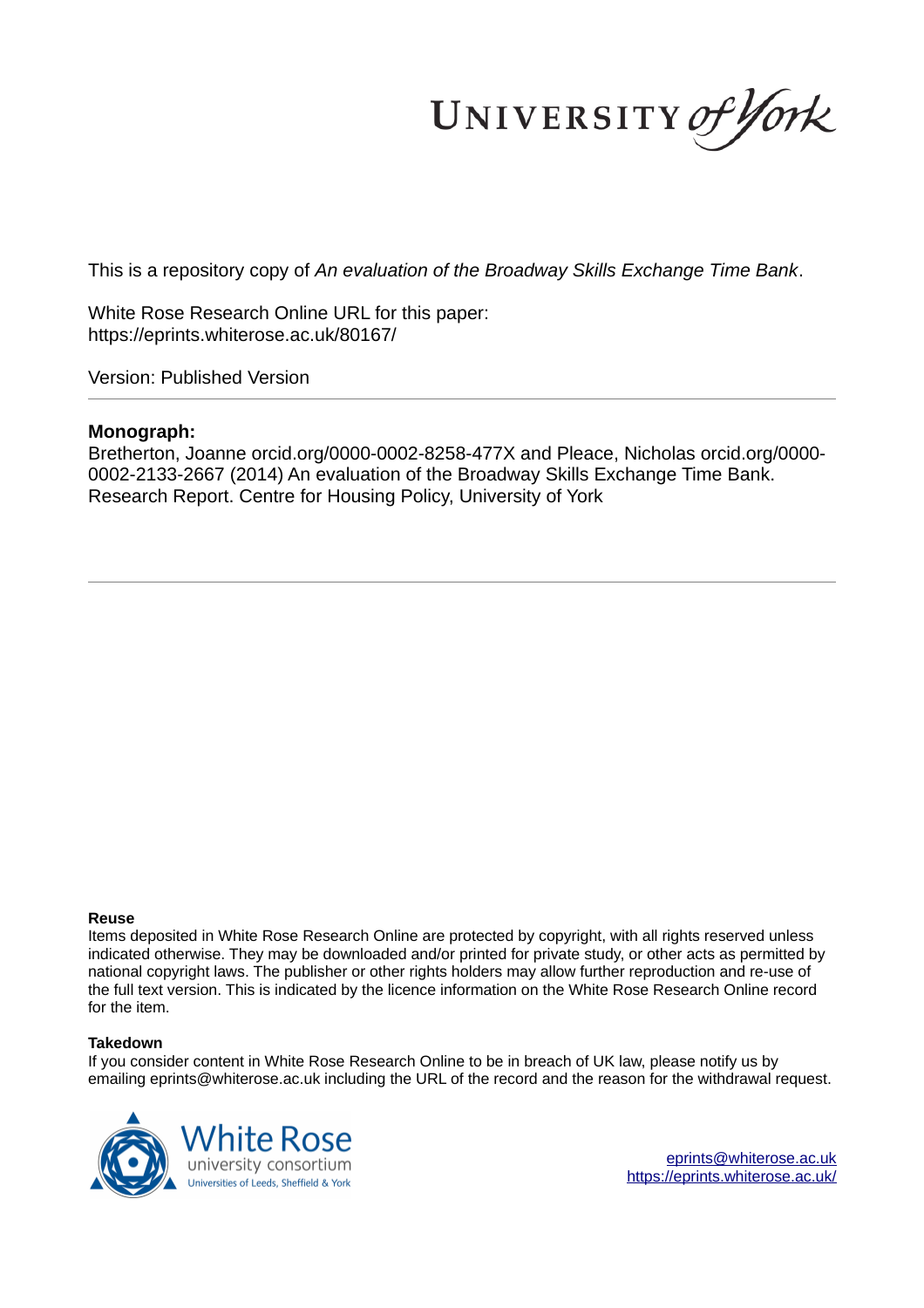# **An Evaluation of the Broadway Skills Exchange Time Bank**

*Joanne Bretherton and Nicholas Pleace*





**2014**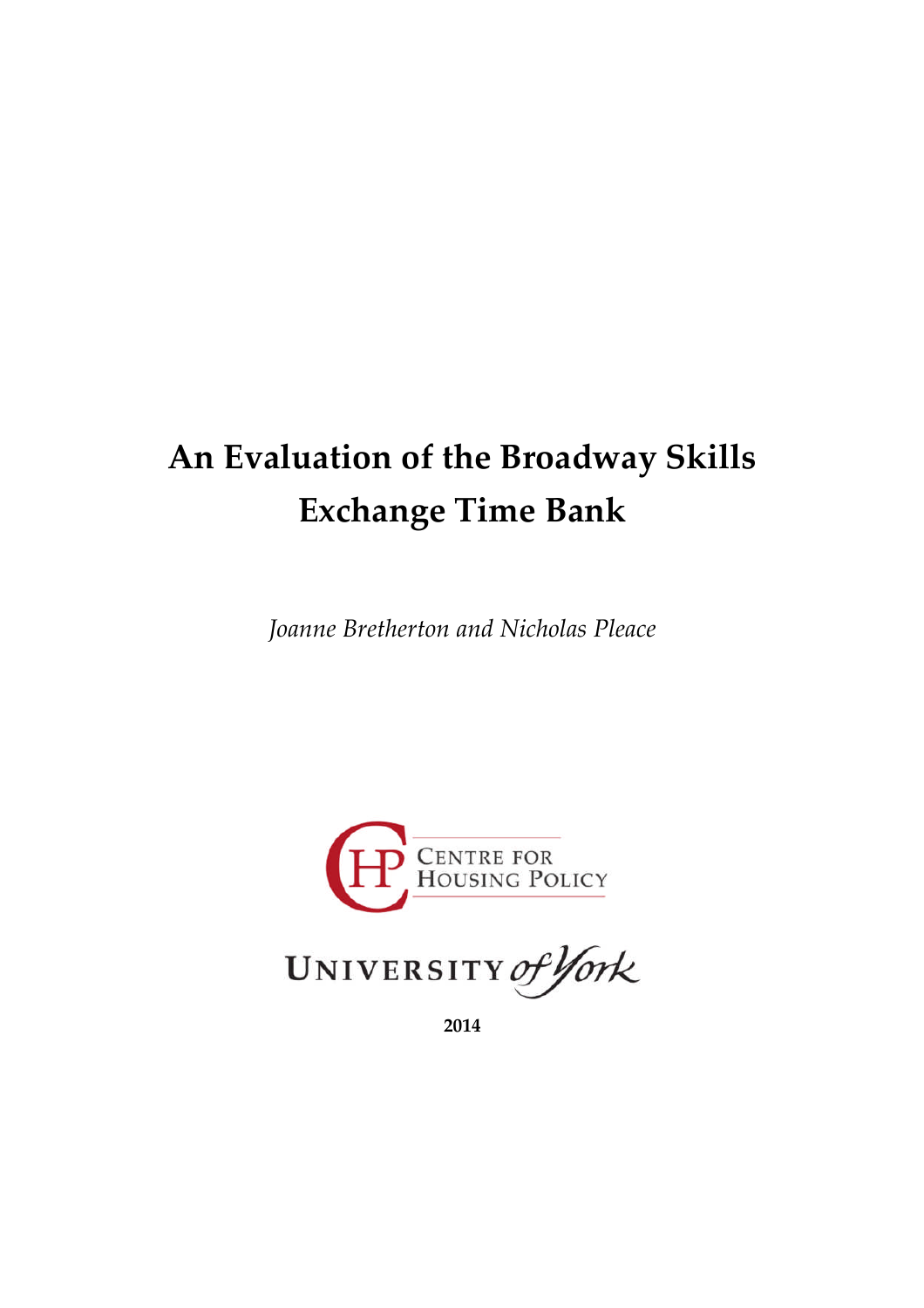

An Evaluation of the Broadway Skills Exchange Time Bank

## **Acknowledgements**

This research would not have been possible without the help and support from the staff team at Broadway. Amy Webb, Kaaren Morris and Hamish Low were fundamentally important in providing data and ensuring access to clients and stakeholders who were involved in the Broadway Time Bank. Our thanks also go to the people using the Broadway Time Bank for sharing their experiences and opinions with us over the course of the three years.

Joanne Bretherton and Nicholas Pleace Centre for Housing Policy, University of York February, 2014 www.york.ac.uk/chp/

# **Disclaimer**

Views expressed in this report are not necessarily those of the University of York or Broadway. Responsibility for any errors lies with the authors.

# **Copyright**

Copyright © University of York, 2014

All rights reserved. Reproduction of this report by photocopying or electronic means for non-commercial purposes is permitted. Otherwise, no part of this report may be reproduced, adapted, stored in a retrieval system or transmitted by any means, electronic, mechanical, photocopying, or otherwise without prior written permission of the Centre for Housing Policy, University of York.

ISBN: 978-0-9929500-0-2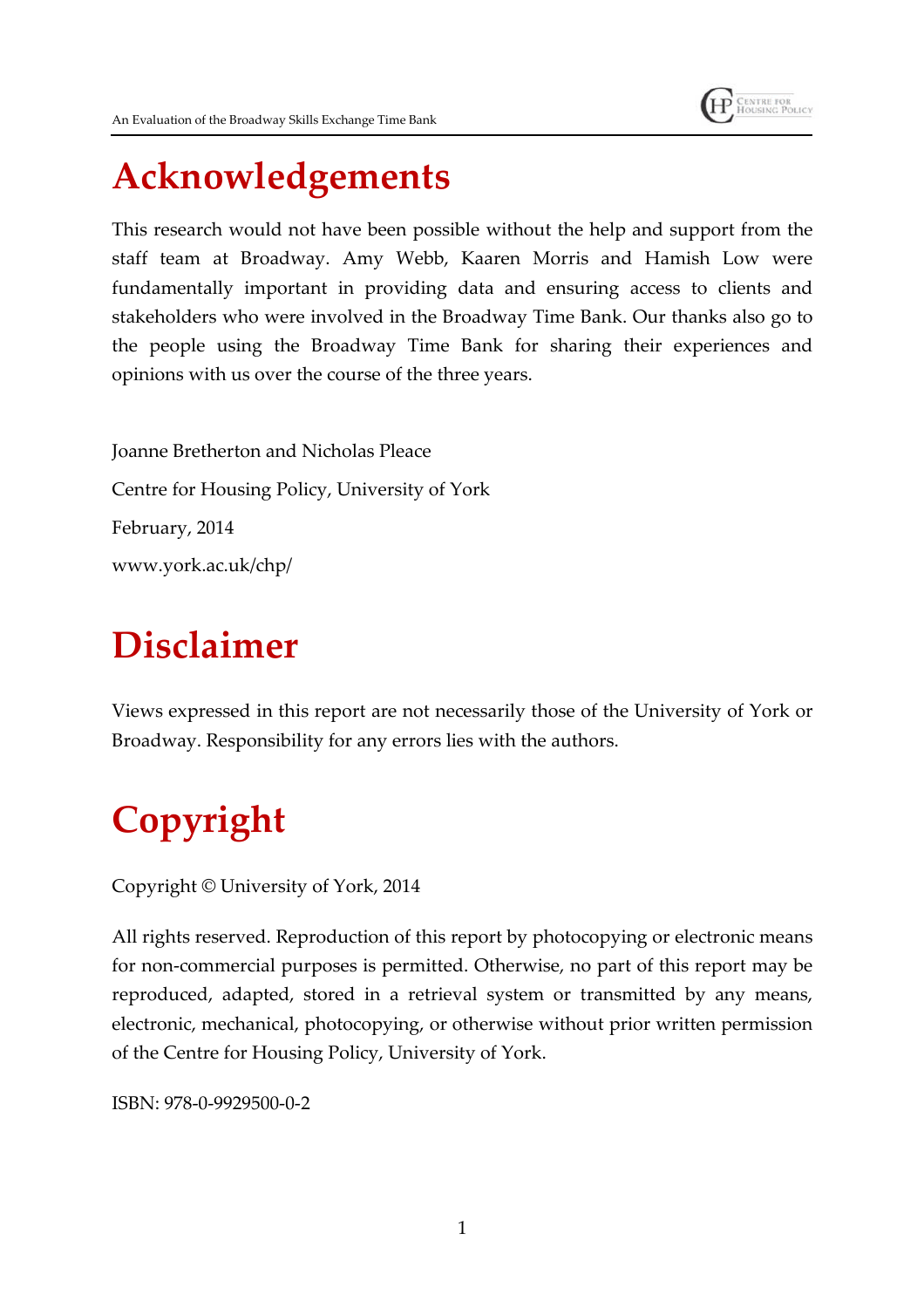

## **Contents**

| $Key findings$ 5                                                                  |                |
|-----------------------------------------------------------------------------------|----------------|
| The research $\frac{1}{100}$ 6                                                    |                |
|                                                                                   |                |
|                                                                                   |                |
|                                                                                   |                |
|                                                                                   |                |
|                                                                                   |                |
|                                                                                   |                |
|                                                                                   |                |
|                                                                                   |                |
|                                                                                   |                |
|                                                                                   |                |
|                                                                                   |                |
|                                                                                   | $\frac{17}{2}$ |
|                                                                                   |                |
|                                                                                   |                |
|                                                                                   |                |
|                                                                                   |                |
| 3                                                                                 | 26             |
|                                                                                   | 26             |
| The operation of the Broadway Skills Exchange Time Bank _________________________ | 26             |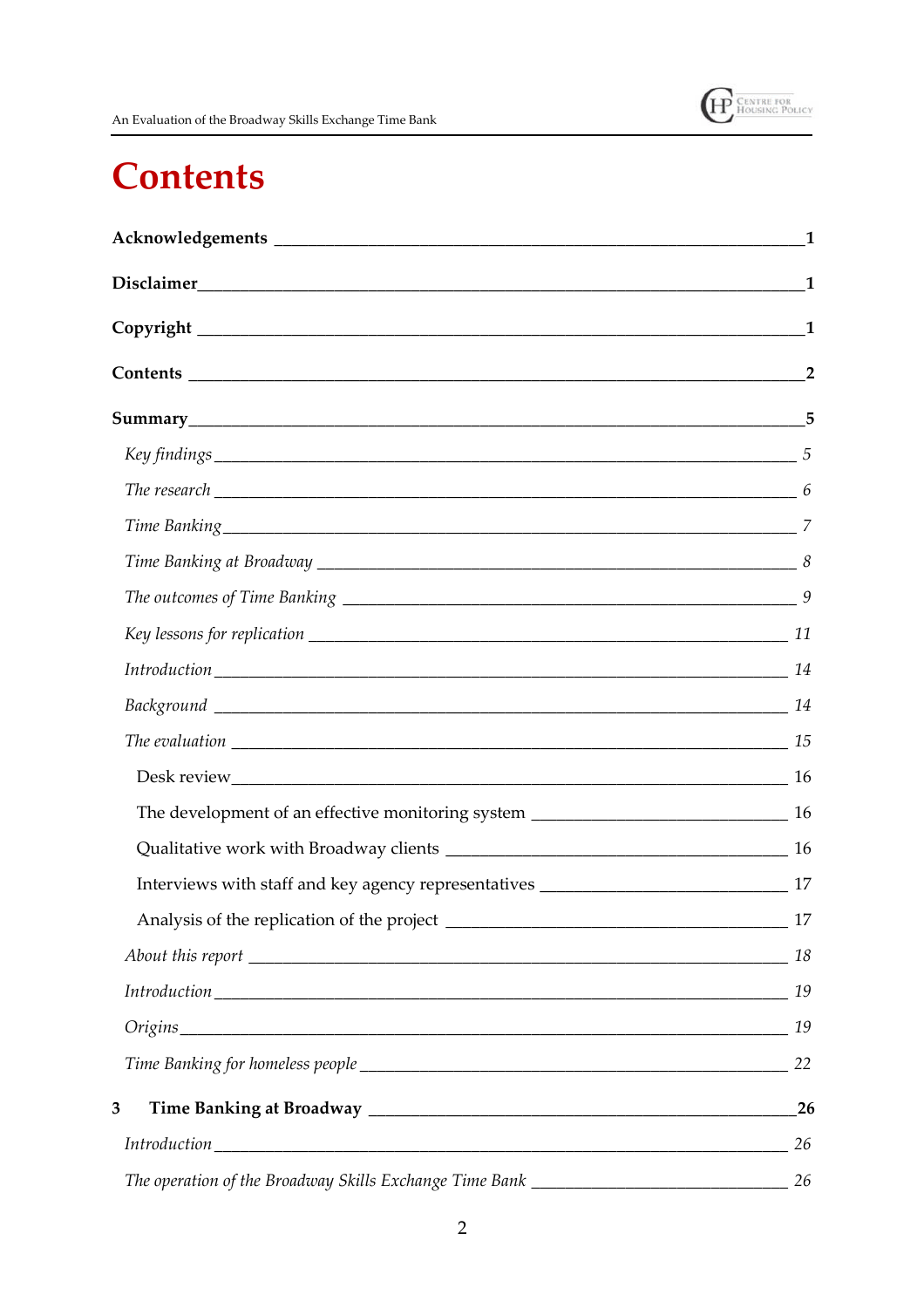

An Evaluation of the Broadway Skills Exchange Time Bank

| The kinds of Time Banking undertaken by Broadway clients_________________________ 45 |  |
|--------------------------------------------------------------------------------------|--|
| 4                                                                                    |  |
|                                                                                      |  |
|                                                                                      |  |
|                                                                                      |  |
| Working with different groups of homeless people ________________________________ 51 |  |
|                                                                                      |  |
|                                                                                      |  |
| Structure and meaningful activity delivered through Time Banking ______________55    |  |
|                                                                                      |  |
|                                                                                      |  |
|                                                                                      |  |
|                                                                                      |  |
| Work and learning activity among Broadway clients________________________________ 61 |  |
|                                                                                      |  |
|                                                                                      |  |
|                                                                                      |  |
|                                                                                      |  |
| 5                                                                                    |  |
|                                                                                      |  |
|                                                                                      |  |
|                                                                                      |  |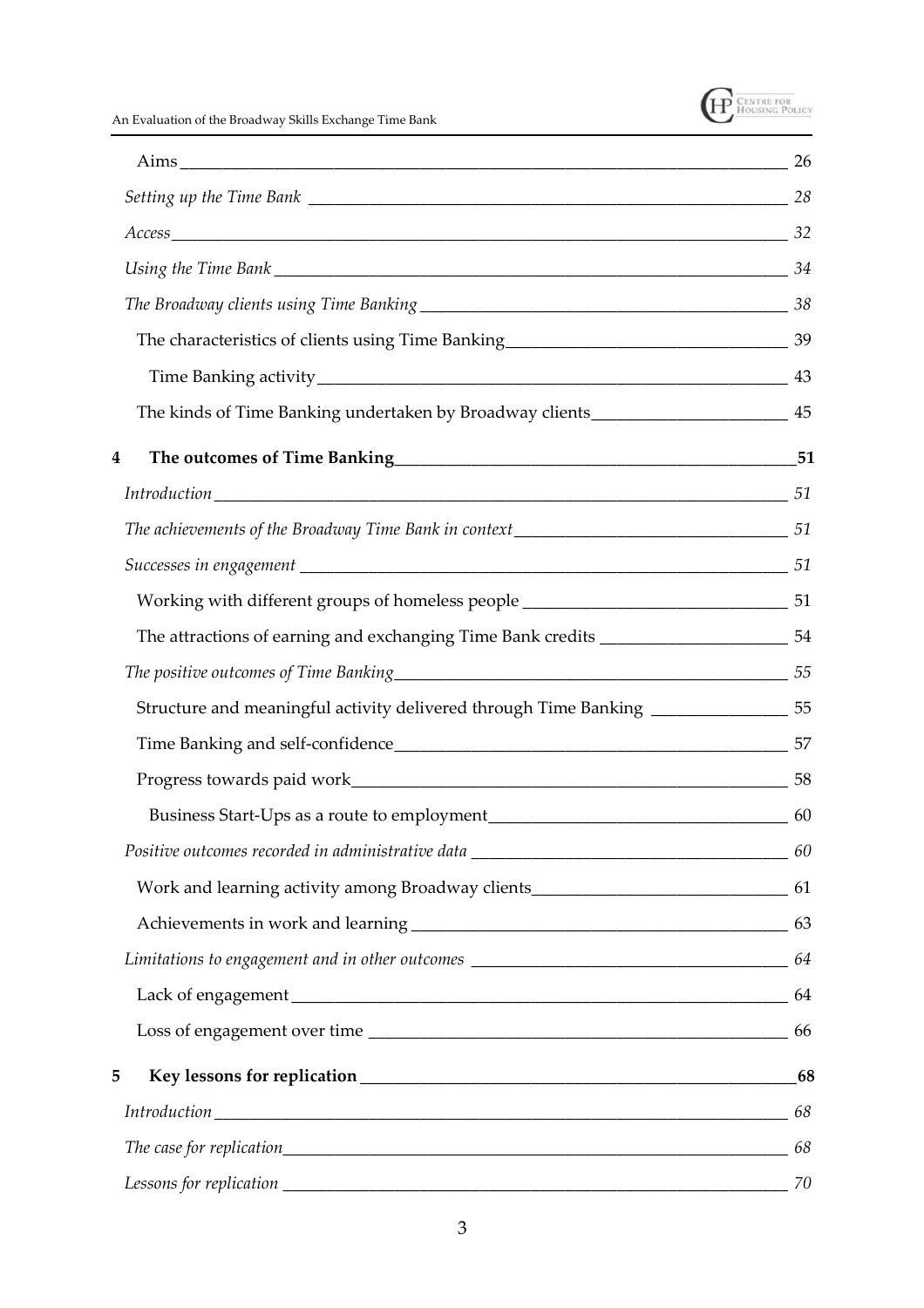

| Engaging external people and organisations in the Broadway Time Bank_____________75 |  |
|-------------------------------------------------------------------------------------|--|
|                                                                                     |  |
|                                                                                     |  |
|                                                                                     |  |
|                                                                                     |  |
|                                                                                     |  |
|                                                                                     |  |
|                                                                                     |  |
|                                                                                     |  |
|                                                                                     |  |
|                                                                                     |  |
|                                                                                     |  |
|                                                                                     |  |
|                                                                                     |  |
|                                                                                     |  |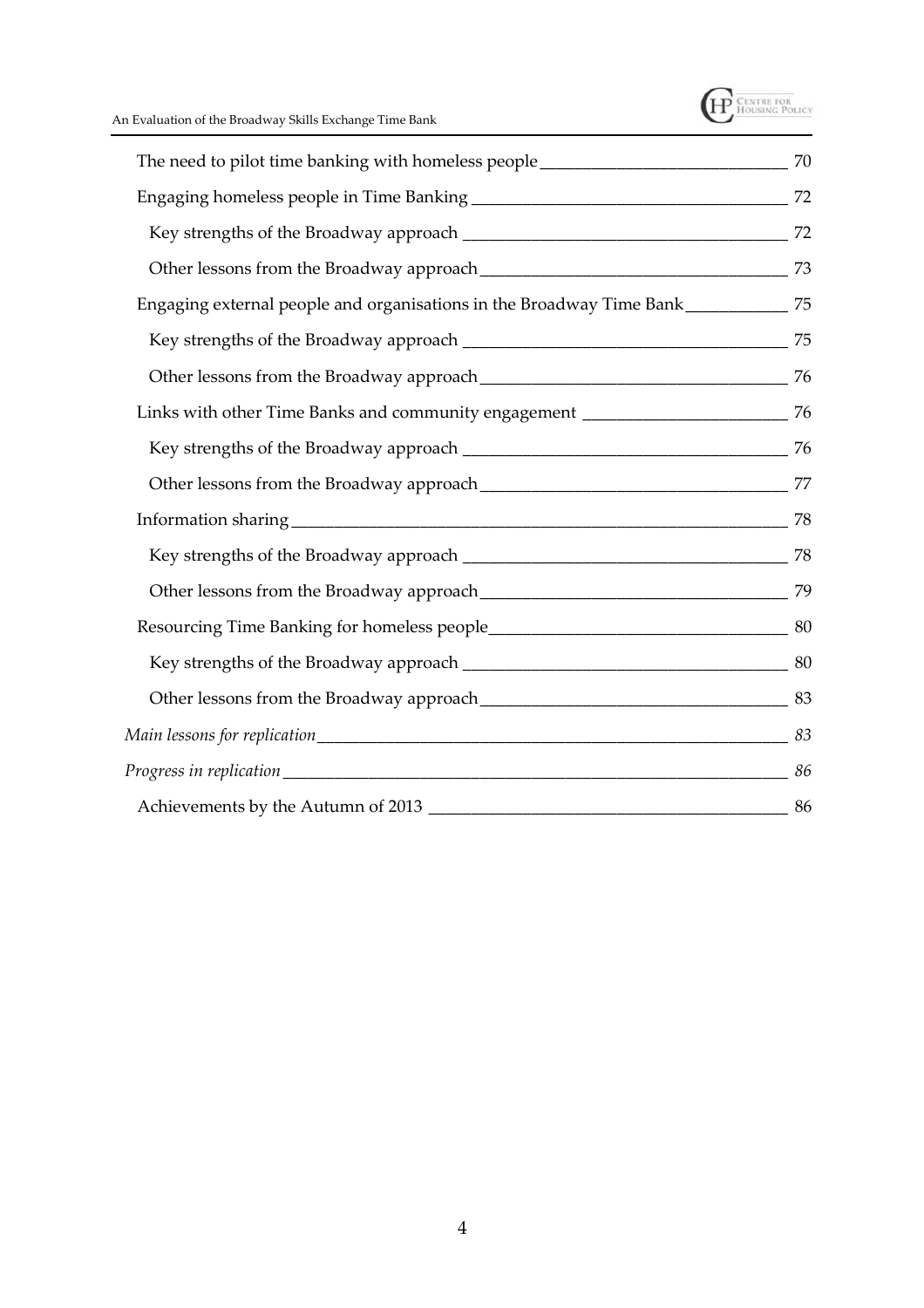

## **Summary**

## **Key findings**

- Time Banking is a community-led innovation that uses time as currency. An hour of time provided to a Time Bank 'earns' a one-hour time credit that 'buys' an hour of another Time Bank participant's time, or may also be used to 'buy' other services. Broadway's Skills Exchange Time Bank for homeless people was the first experiment in using Time Banking to enhance the well-being, employability and life chances of homeless people.
- The Time Banking concept was not always easy to grasp for some homeless people and service providers. However, once explained and experienced, Time Banking was understood by most participants.
- People often valued the opportunity to earn time credits. Earning time credits showed their work and their participation had meaning and worth, this could enhance self-respect and encourage engagement with Time Banking.
- The capacity to exchange time credits for education and training was highly valued by people who were Time Banking. Other opportunities, such as gaining work experience by volunteering in exchange for time credits, were seen as important.
- The potential to use Time Banking as a launch pad for self-employment was seen very positively by some participants. Time-Banking activity might theoretically become a commercially viable business.
- Engagement in Time Banking was seen as providing personally rewarding, meaningful, structured activity for many participants. The experience of Time Banking could boost self-esteem and generate qualifications and experience that would help someone seek paid work.
- Broadway staff and stakeholders also saw Time Banking as promoting successful engagement with homeless people, and as enhancing their selfesteem, well-being and individual prospects of finding work or becoming selfemployed.
- Time Banking with homeless people can be highly successful. Highly flexible Time Banking specifically for homeless people can enhance engagement, but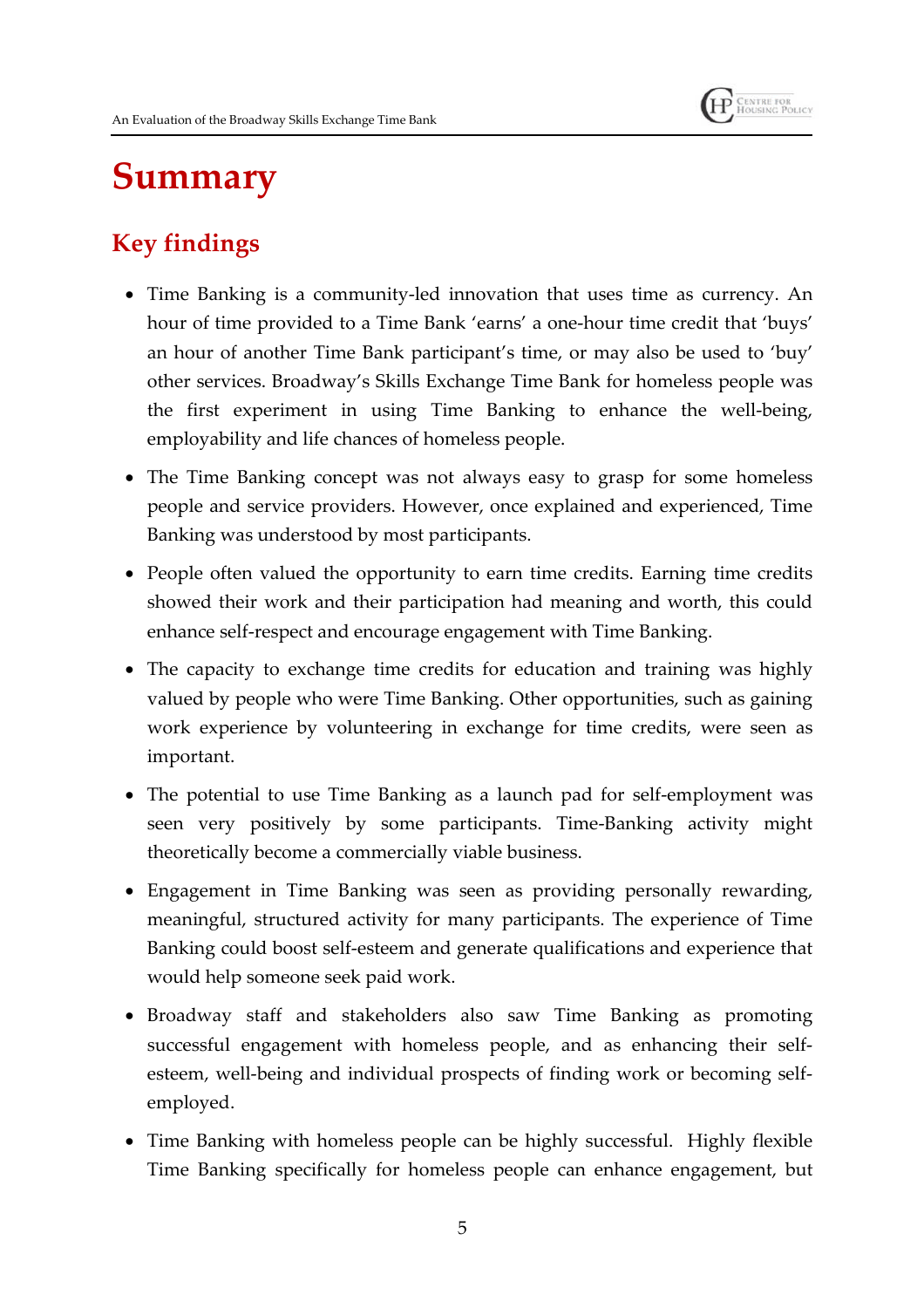

will require ongoing support to function well. There must also be sufficient opportunities to allow earned time credits to be spent, or disengagement from Time Banking may occur. The logistical and practical challenges in linking with other Time Banks in the wider community, including risk management, need to be carefully considered.

## **The research**

- Broadway developed the *Skills Exchange* Time Bank for people who were homeless or vulnerably housed with the aim of increasing employment skills and supporting people into paid work. Destined to be the first Time Bank for homeless people, an emphasis on moving participants into paid employment also set it apart from other Time Banks in the UK.
- Along with the implementation of the new Time Banking project, Broadway also sought to develop an independent evaluation to work alongside the initiative from its early stages. The Centre for Housing Policy at the University of York has been working with Broadway on this evaluation since 2010.
- The evaluation took an action research or formative approach with the research team feeding back and discussing the results of the work with the Time Bank over the course of the experiment with Time Banking. This allowed the research team to actively inform and also be informed by the development of the Broadway Time Bank.
- The overall aim of the research was to evaluate the extent to which the Broadway Time Bank met its aims and objectives of increased employability through skills development, work experience and increased confidence and selfesteem; supporting people into employment or self-employment and increasing positive involvement in the local community.
- The research took a multi-method approach combining both quantitative and qualitative methods. Five methods were utilised to meet the research aims. These were a desk review of existing policy and practice in this area; support with the development and servicing of an effective monitoring system; qualitative work with services users, including both focus groups and longitudinal work with a small sample of users; focus groups with key stakeholders and an analysis of the replication of the project.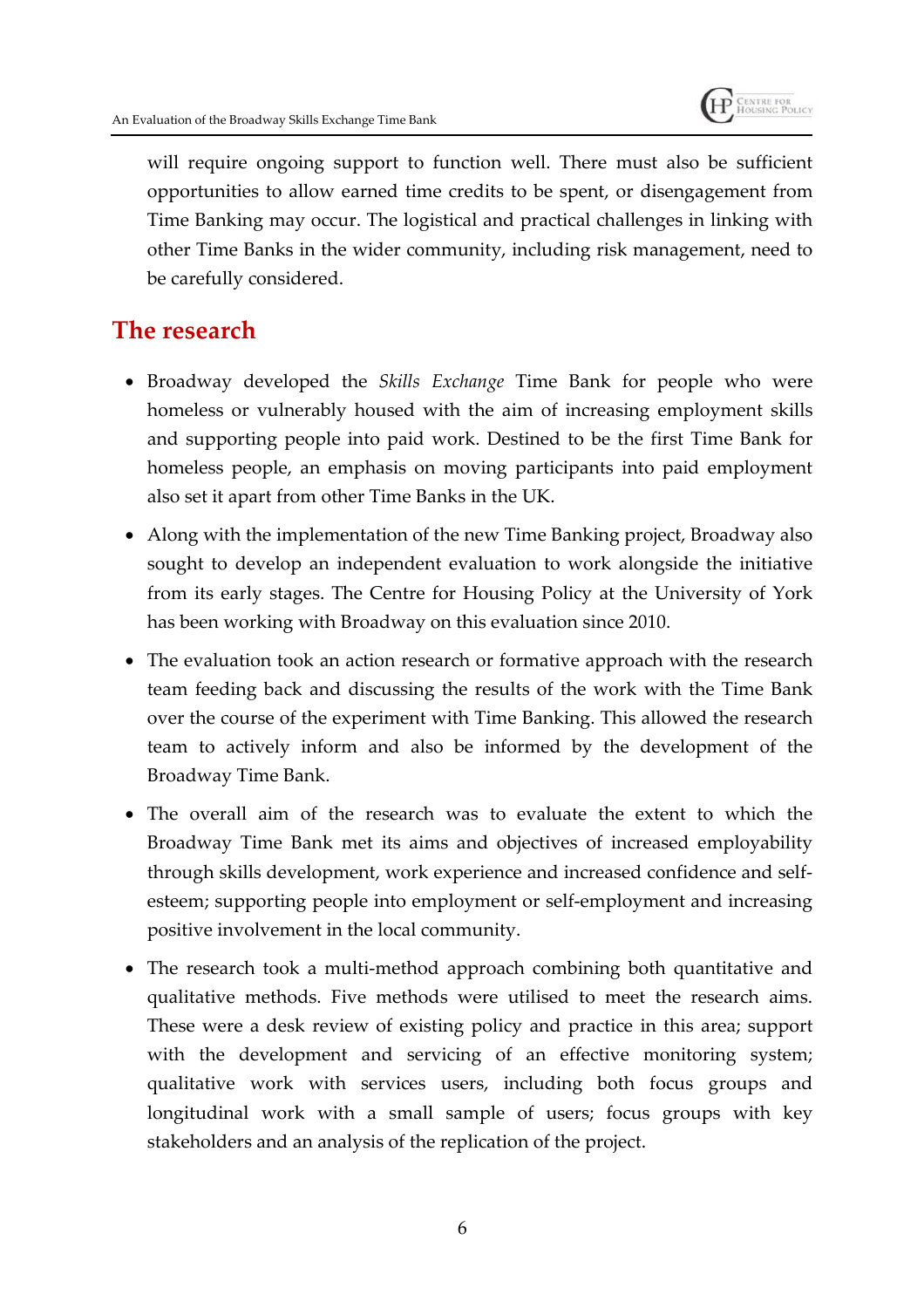

## **Time Banking**

- Time Banks are community initiatives which enable people to exchange goods and services using time as money. This is in the form of a reciprocal service exchange whereby units of time act as the currency. The unit of currency, usually valued at an hour's worth of a person's labour, is generally known as a Time Dollar in the US and a Time Credit in the UK.
- Originally devised in Japan in the 1950's and then later developed by Edgar Cahn in the US in the 1980's, Time Banking enterprises have now spread to over forty countries in six different continents.
- Utilising previously untapped skills and resources ranging from manual work to gardening to hairdressing or language instruction amongst many others, Time Banks are able to value work which is normally unrewarded and more importantly value contributions from people who often find themselves marginalised from the conventional economy.
- There is a lack of detailed empirical research exploring the potential benefits of Time Banking. However, some research suggests that Time Banking can increase self-esteem and confidence, provide help in gaining skills and in growing social networks and friendships, increase community involvement and overcome social exclusion and also help to enable active citizenship.
- Considerable research has demonstrated the difficulties experienced by homeless people in accessing appropriate education, training and employment opportunities. During the last two decades, social housing and homelessness service providers have developed a range of services to counteract these barriers to employment and to help people to increase their chances of competing in the labour market. Homelessness providers are increasingly developing asset based approaches, a principle that underpins the work of Time Banks, to support homeless people by focusing on their skills and potential, rather than deficits or support needs only.
- Time Banks have the potential to help address the needs of homeless people. The principles at the core of Time Banking give responsibility to people who have sometimes been regarded as, or made to feel that they themselves are, 'the problem'. Time Banks strive to make people feel useful and in doing so may have the capability to transform lives.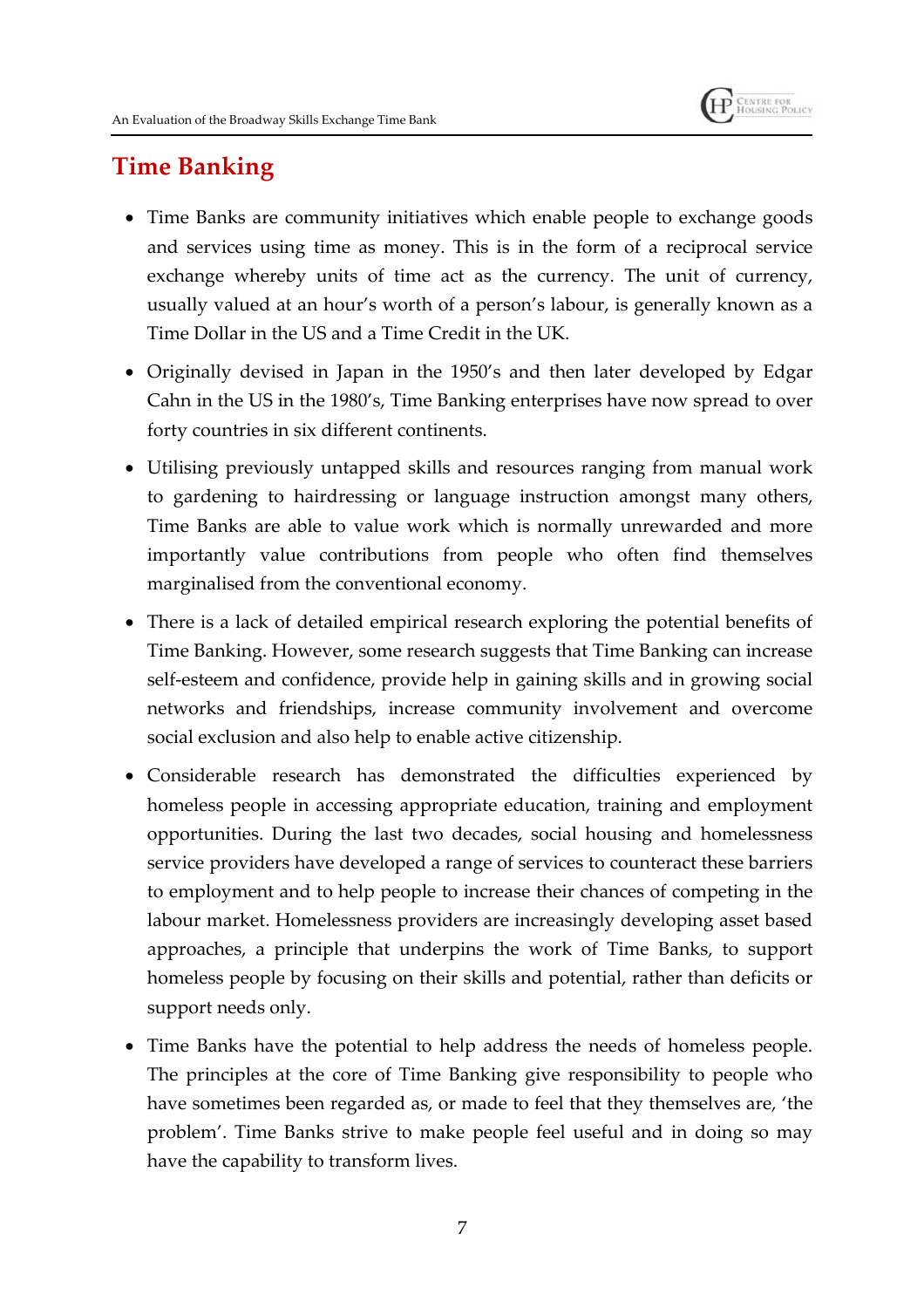When it was established in 2010, the Broadway *Skills Exchange* Time Bank - were it to prove successful and if it could be relatively easily replicated - had the potential to address the policy imperative to secure access to paid work for homeless people. Time Banking also followed the principles of the 'Big Society' working to deliver social and economic inclusion within ongoing resource constraints in public spending by using a community-led approach.

### **Time Banking at Broadway**

- The Broadway Time Bank had the aim of increasing employment skills and supporting people into paid work. Participants could undertake training, develop skills, gain work experience and have the opportunity to obtain references. The Time Bank initiative was also expected to be of particular benefit to people who had a business idea but who needed support to take the next steps and the Time Bank was linked to a Business Start-Up grant scheme.
- Along with a number of external organisations Time Banking UK provided assistance to Broadway, not only during the implementation phase of the Broadway Time Bank but throughout the pilot, in the form of support and training.
- During set up, early key issues that needed to be addressed included whether clients should have Disclosure and Barring Service (DBS) checks carried out, whether all activities should be supervised or monitored and if so, how this could be done without constricting the efficiency and ease of access into the Time Banking system. Another early challenge for staff was enabling clients to understand the concept of Time Banking and how it works in practice.
- One of the key factors in sustaining the Time Bank has been flexibility and (planned) allowance of model drift. By Year 2 of the evaluation it became clear that in order to achieve successful operation of the Time Bank at Broadway, flexibility had to be at the core of the model. This flexibility has allowed the Time Bank to evolve and adapt to working in differing hostels, with different client groups and various types of agencies.
- Reasons for joining the Time Bank remained fairly constant during the three year evaluation. Many wanted to do something with their time that took them away from their usual routine, which for them was often destructive and/or isolating. Others aimed to use Time Banking for more practical reasons, to learn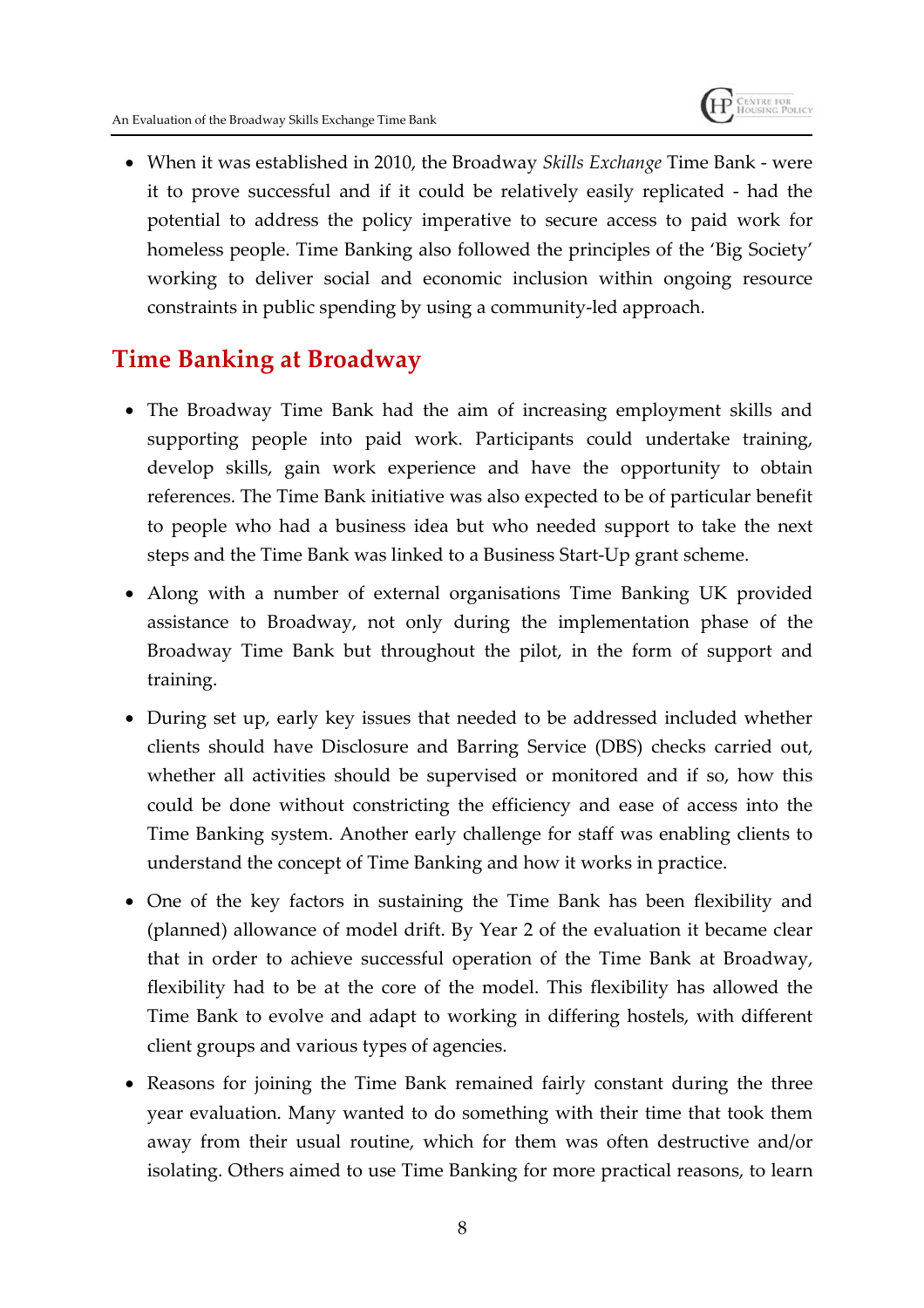

new, or improve upon already existing, skills and therefore increase their chances of employment.

- A reoccurring issue raised by the longitudinal cohort participants was that the spending of accrued time credits had proven consistently problematic. Many of these clients were 'banking' their time credits and spending very little. An increase in promotional tools, such as leaflets, texts and posters was suggested by many of the clients as ways that the Time Bank could improve and allow them to access greater information about what they could spend their time credits on. However, those engaging in Time Banking were often doing so for reasons other than simply acquiring credits and in many cases Time Banking was more of an altruistic pursuit.
- Several hundred people made use of Time Banking over the course of the evaluation. Many of the Time Bankers were Broadway clients. The user group of Broadway clients involved in Time Banking resembled the wider single homeless population within London.
- According to the records of Time Banking activities by Broadway clients, as detailed on the Time Online database, eighty-eight different types of Time Banking activity were being undertaken by Broadway clients ranging from working on reception as part of a work and learning activity, through to gardening, cooking, IT training or arts-based activities. Time Banking had flexibility and could be used to facilitate individually tailored activities for individual Broadway clients, enabling lone individuals to use their time credits or offer their time in areas as diverse as poetry, learning Spanish or teaching others how to play chess.
- An emphasis on work and learning is evident, with 28% of all activity being centred on courses, work experience, training, education and other support that was designed to help Broadway clients into further education, training and paid work.

## **The outcomes of Time Banking**

 There was clear evidence that Broadway had successfully engaged a large number of the homeless people who were its clients in Time Banking. For some of the stakeholders, this engagement was one of the crucial achievements of the Time Bank, bringing some homeless people who were very distant from formal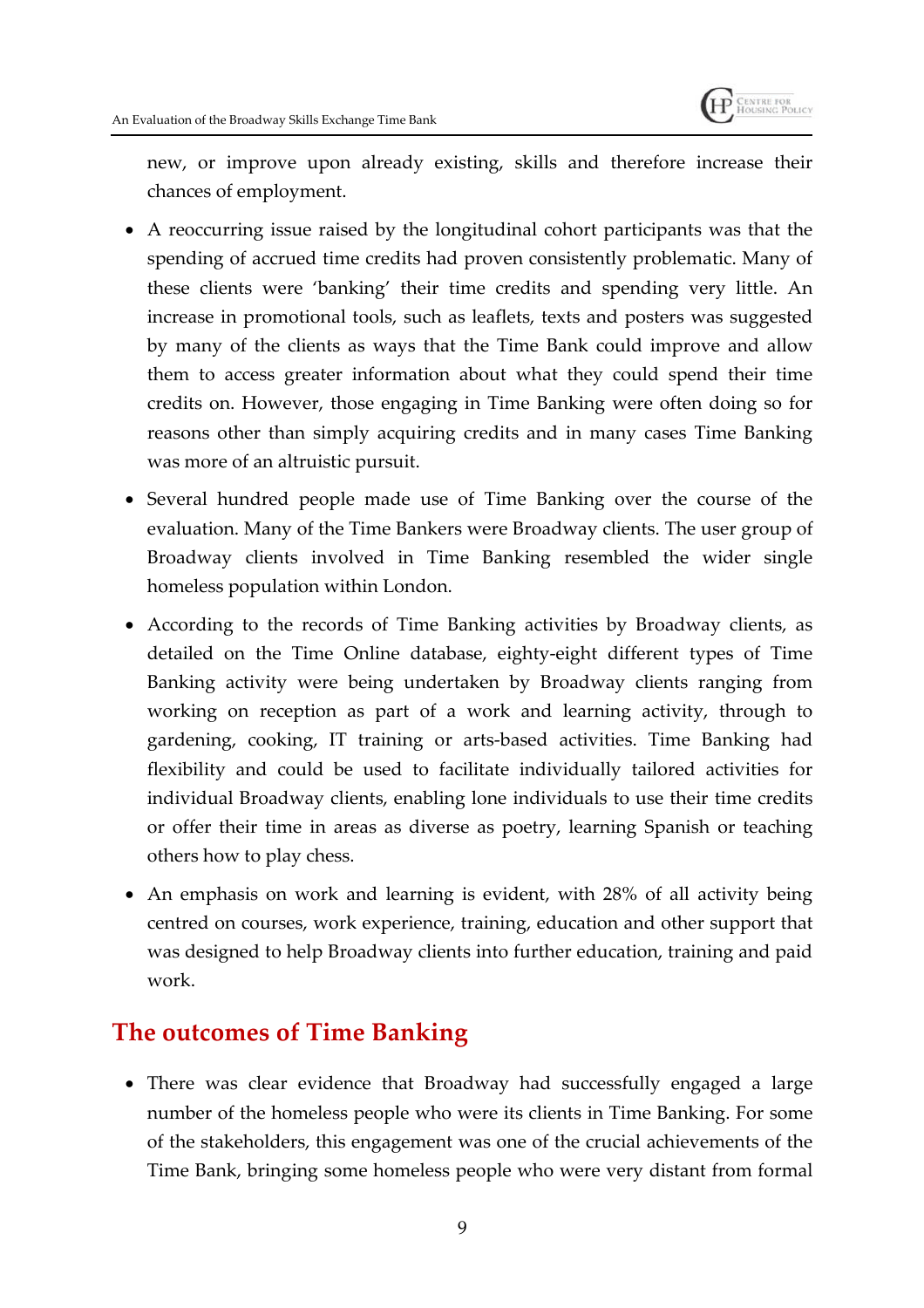

work and learning into proximity with opportunities that help them back towards economic and social inclusion.

- Time Banking worked in a way that attached value to the time and whatever skills and experience a homeless person had to offer. This emphasis on the role of exchange was thought to give Broadway clients a greater sense of dignity and of self-worth through Time Banking.
- Time Banking was rewarding, in a way that was arguably unique. While other work and learning activity, particularly if it was accredited, could lead to some sense of achievement, Time Banking could create a sense of building up resources that could be 'spent' (i.e. exchanged) for tangible benefits later.
- Time Bankers were on the whole very positive about their experience. The main positive impacts, reported by clients and by stakeholders, were that Time Banking was providing structure and activity during the day, particularly with respect to providing activity that felt productive and useful. Time Banking was also engaging because it was interesting to Broadway clients; it promoted a sense of self-esteem, achievement and being valued through participation and exchanging Time Bank credits. There were also direct benefits from work and learning activity that brought Broadway clients closer to being able to secure paid work, access to formal training and education or other work-related activity such as volunteering or work placements.
- The associated Business Start-Up project operated by Broadway also created another form of opportunity for Broadway clients who were involved in Time Banking. Where someone had a skill set that had the potential to be used as a basis for self-employment, grants of up to £500 were available to enable that client to start their own business.
- During the last two years of the evaluation, overall, 50 people were reported as securing employment as a direct result of Time Banking and another 23 entered accredited external training. This meant that Time Banking directly helped secure employment and access to accredited education for 73 homeless and formerly homeless people. Data from 2013 also showed the role that Time Banking was playing in arranging access to formal volunteering and work placements for some Broadway clients. However, the achievements of Time Banking have to be seen in the context of Broadway clients also having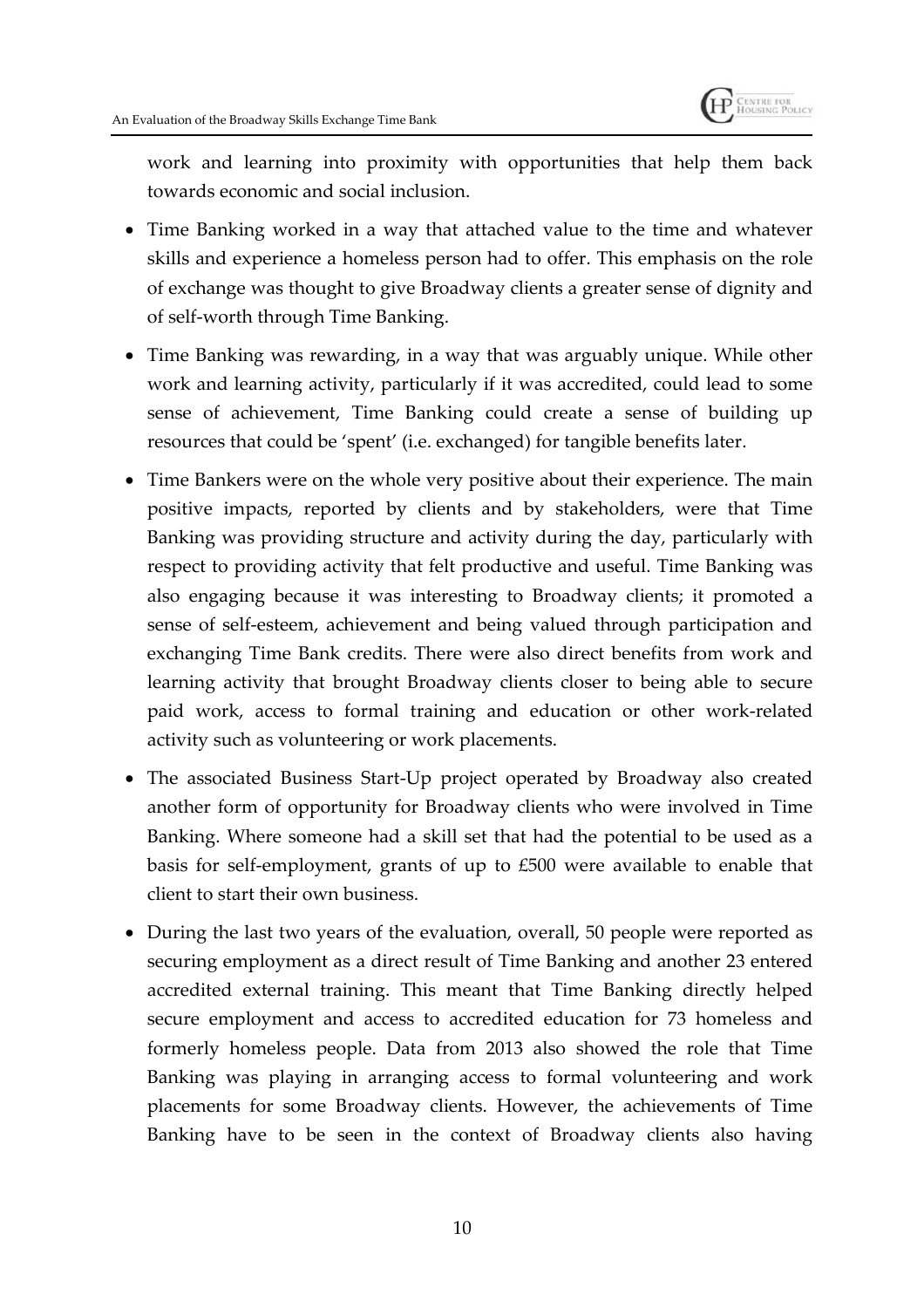

simultaneous access to a range of other work and learning activities and services.

 Time Banking was not a universal success with all Broadway clients. From some perspectives, one of the factors leading to less positive outcomes from Time Banking centred on a lack of willingness among some Broadway clients to engage with earning and spending time credits. Some respondents took the view that a few Broadway clients were not really recognising the potential of Time Banking and giving it a fair chance to have a positive effect on their lives. Issues with exchanging time credits, centring on sometimes limited access to information on the range of options available and on the balance of credits that a Broadway client had, could have a negative effect in that it might encourage disengagement from Time Banking. Also, there were logistical difficulties that Broadway clients could face in terms of exchanging credits. Sometimes the activities on offer were too physically distant to reach without spending what was for them a significant or unaffordable amount on public transport.

## **Key lessons for replication**

- Broadway sought to develop ways of working that created links between the Broadway Time Bank, other Time Banks and the wider community, and, importantly, to develop a Time Banking model for homeless people that could be replicated.
- There was good evidence that, alongside successes in engaging Broadway clients, Time Banking was delivering a wide range of work and learning related activities, helping homeless and formerly homeless people become more selfconfident and progressing them into paid work. There was also evidence from the research, that, while not universally successful nor always operating entirely flawlessly, much of what the Time Bank sought to achieve had been delivered for some of the Broadway clients who engaged with it. There is a case for replicating the Broadway Time Banking approach because of these successes.
- Innovation requires piloting because issues that are difficult to anticipate often arise when using a new approach for the first time. It is important to note that homeless people are not a single population and do not all share the same characteristics. Time Banking with homeless people therefore needs to be flexible enough to be accessible to the minority of chronically homeless people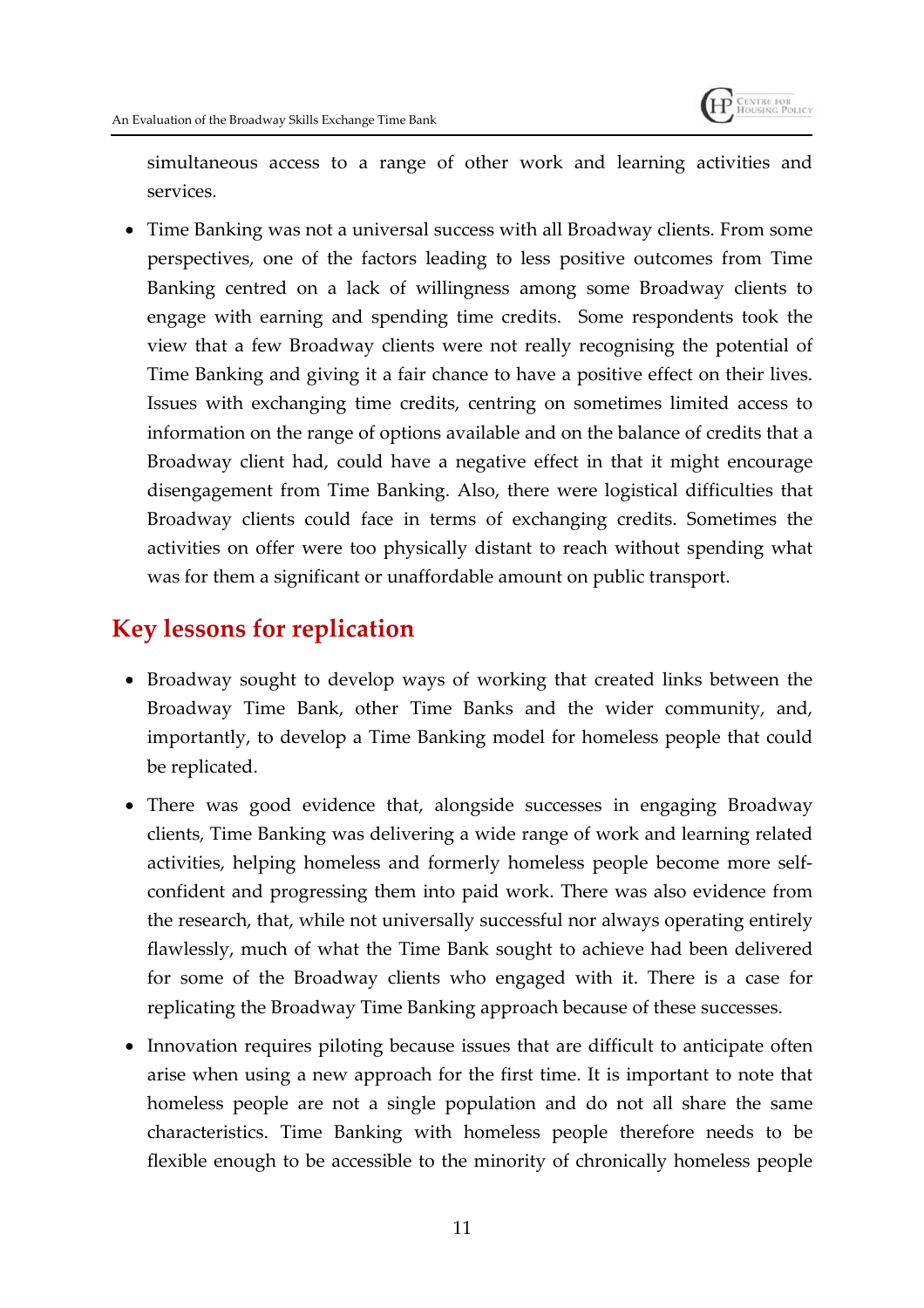

with high needs, and yet also of direct use to those homeless people who were immediately capable of paid work.

- One of the key strengths of the Broadway Time Bank was the success in engaging with a large number of homeless people with diverse needs. Making the earning of Time Bank credits very accessible was a specific modification to enable the Broadway Time Bank to work with homeless people with high support needs. A more rigid interpretation of what Time Banking involved would have probably been less accessible to some of the homeless people and therefore less successful.
- Broadway faced four main challenges in relation to engagement with Time Banking by their clients. Initially, the innovation and difference of approach represented by Time Banking could be difficult for some Broadway clients to grasp. In addition, there could be a lack of engagement by some clients, including a group who engaged on only one, or just a few occasions; and related issues in engaging with people experiencing only shorter term homelessness. Issues around the exchange (spending) of Time Bank credits could, as noted, be seen as frustrating by some Broadway clients and cause a disinclination to participate or disengagement.
- One core lesson from the Broadway experience was the importance of having a staff team who could actively promote the Time Bank and seek to recruit and bring on board external people and organisations. Dedicated staffing enabled contacts to be made and maintained which brought people into the Time Bank and significantly enhanced what could be offered in terms of work and learning activity, but also in terms of cultural and arts-based activities.
- While there had not been any serious issues in the operation of the Broadway Time Bank, risk management was not an issue that had been entirely resolved. There were discussions about how to manage physical risk, including criminal record checks, but risks existed in other respects as well, such as how someone could determine the quality of services being offered in exchange for their time credits. The management of risk was also an issue identified by some respondents in external homelessness organisations that had been in discussion with Broadway about the possibility of replicating the Time Bank.
- Information provision for those involved in Time Banking was viewed as mixed. While the use of posters, emails and other forms of communication was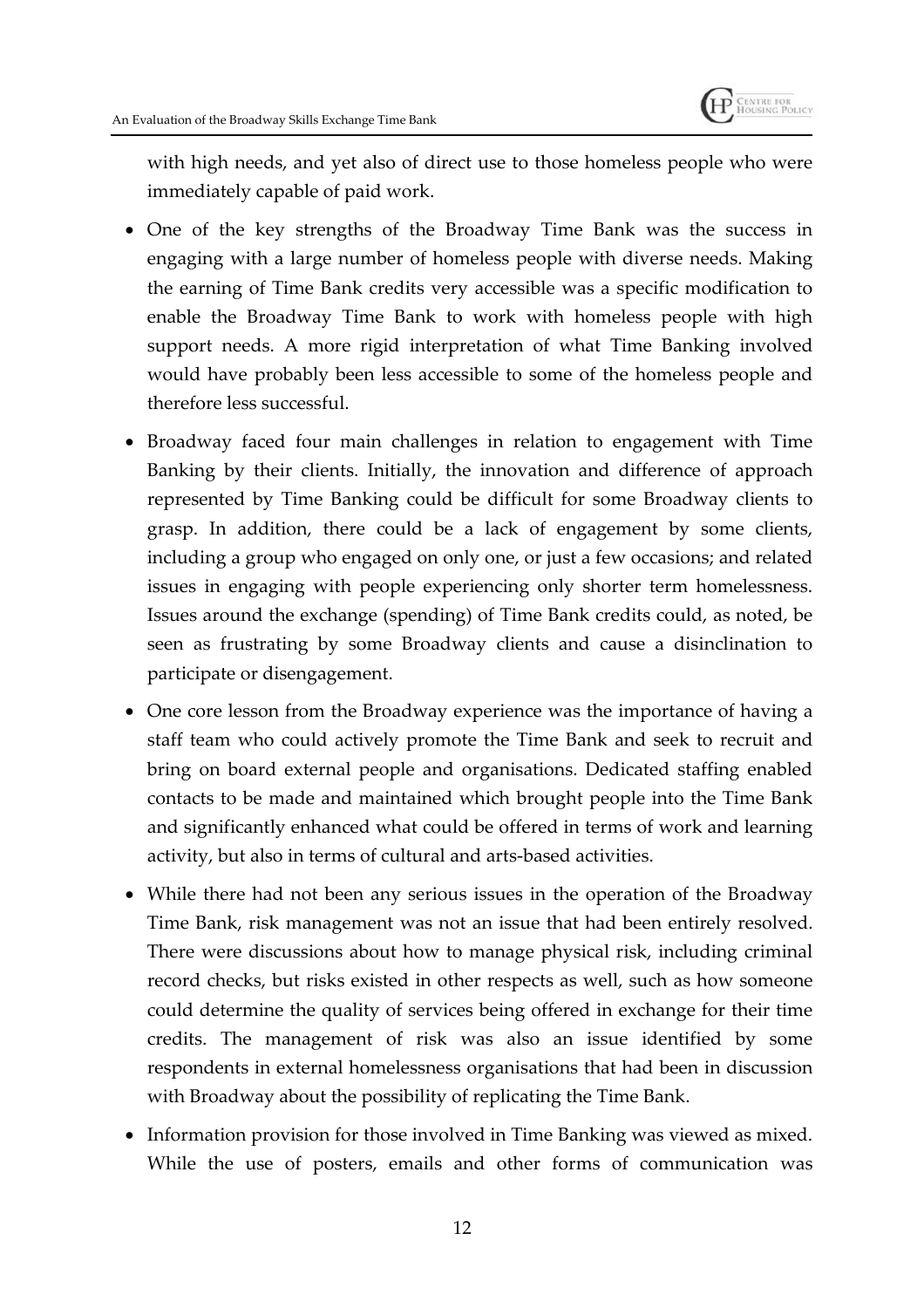

sometimes praised, issues with the accessibility of information on opportunities to spend Time Bank credits, and on the number of Time Bank credits that individuals held were often identified by respondents. The strengths of the information provision by Broadway centred on trying to use multiple methods to stay in touch with Broadway clients and advise them of all the opportunities to earn and exchange Time Bank credits. Large, colourful posters, email contact and text messages were all employed to attempt to keep Broadway clients informed about, and engaged with, the Time Bank. Efforts had been made to increase digital inclusion among Broadway clients.

- There was clear evidence that the dedication of specific staff support for Time Banking, using an enthusiastic staff team, that included people with practical experience of Time Banking, had been instrumental in allowing the successful development of the Broadway Time Bank. The role of the staff who had promoted Time Banking within Broadway and more widely was pivotal in three respects. Firstly, in providing information, advice and support to Broadway clients to encourage them to engage with Time Banking. Secondly, in providing continuity of support for the Time Banking process and finally, in facilitating links between the community, other Time Banks and the Broadway Time Bank.
- By the Autumn of 2013, awareness of the Broadway Time Bank had increased across the homelessness service sector as a whole. Time Banking UK had begun to direct charities and voluntary sector organisations, which were interested in developing Time Banking for homeless people, to Broadway for advice and information.
- In 2012, being awarded the second place in the Andy Ludlow Homelessness Awards for innovative use of volunteers was viewed by Broadway staff as having helped raise the profile of Time Banking. The research undertaken by the University of York research team, reported here, will also be used to increase the profile of Time Banking, through a launch event in the Spring of 2014.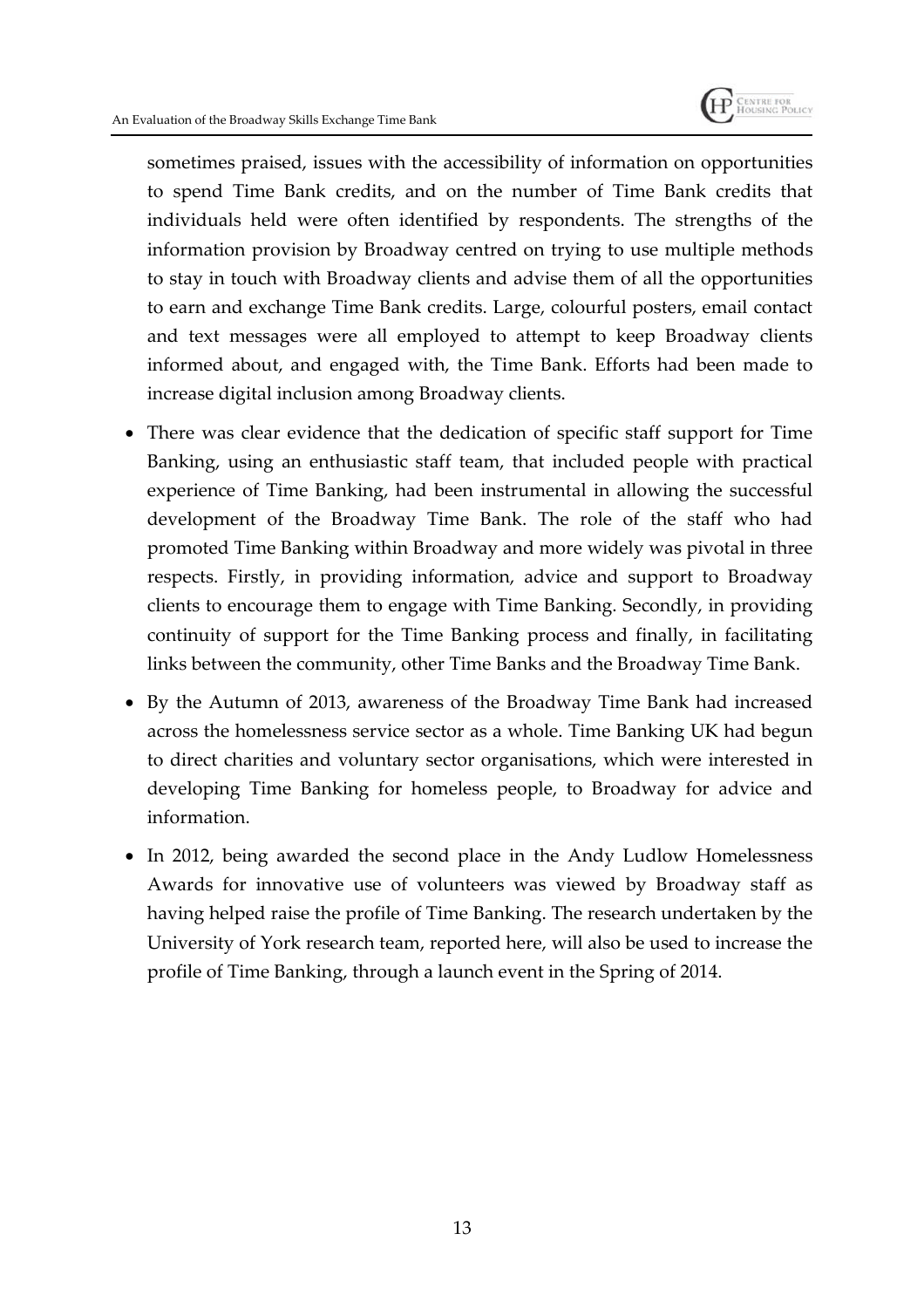

## 1 The research

## **Introduction**

This first chapter provides an overview of the research conducted by the Centre for Housing Policy at the University of York on the Broadway *Skills Exchange* Time Bank. The first section briefly describes the background to the Time Bank initiative and the second section provides a description of how the evaluation was conducted. The chapter concludes with an overview of the remainder of the report.

## **Background**

Prior to the start of the Broadway *Skills Exchange* Time Bank in 2010, Broadway had been supporting clients in joining Time Banks<sup>1</sup> across London with limited success. They found many of their clients required a greater level of support to become active members than existing Time Banks could provide. The decision was made to set up a pilot Time Bank at Broadway that would act as a gateway into Time Banking opportunities across London. With financial assistance from the Royal British Legion<sup>2</sup> a small scale Time Bank was set up for ex-service personnel but only involving a limited number of participants.

Keen to build on this success, Broadway developed the *Skills Exchange* Time Bank that could engage a wider range of people and skills and achieve more ambitious training and employment outcomes. Destined to be the first Time Bank for homeless people, an emphasis on moving participants into paid employment also set it apart from other Time Banks in the UK. Based at two sites in London, Broadway's Work and Learning Centres in Camden and Shepherd's Bush and with fifty per cent of funding provided by the Oak Foundation<sup>3</sup>, Broadway established a Time Bank for people who were homeless or vulnerably housed with the aim of increasing employment skills and supporting people into paid work. The Time Bank was

<sup>2</sup> http://www.britishlegion.org.uk/

<sup>1</sup> For an overview of Time Banking go to: http://www.timebanking.org/about/

<sup>3</sup>http://www.oakfnd.org/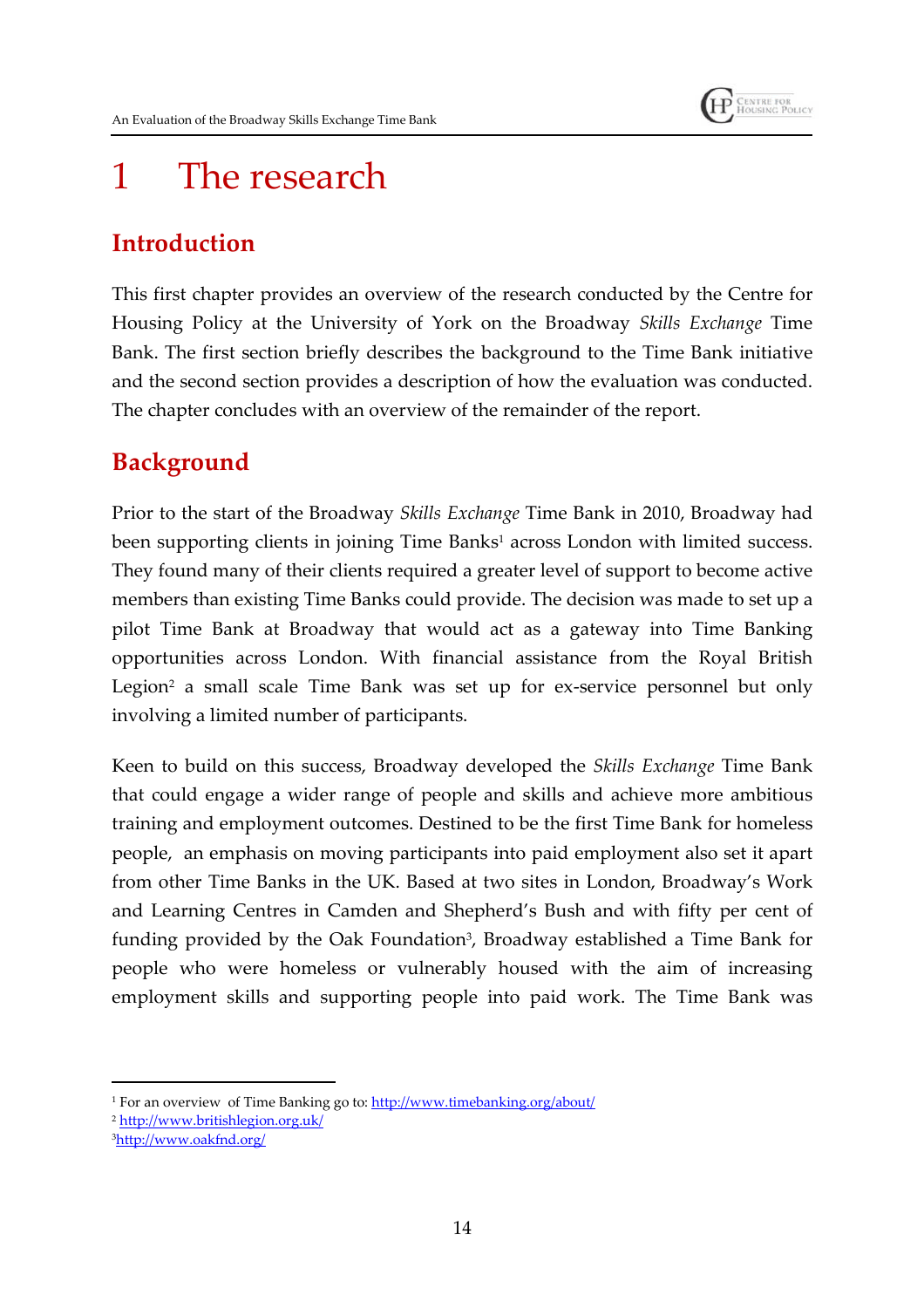

scheduled to run for three years, with a further six months being added to encourage and support replication of the Time Banking model in other organisations.

Along with the implementation of the new Time Banking project, Broadway also sought to develop an independent evaluation to work alongside the Time Banking Team from the early stages. This allowed the evaluation to feed into the development of the Time Bank over the duration of the project. The Centre for Housing Policy has been working with Broadway on this evaluation since 2010.

## **The evaluation**

The evaluation took an action research, or formative, approach with the research team feeding back and discussing the results of their work over the course of the experiment with the staff who were delivering Time Banking. This allowed the University research team to actively inform, and also be informed by, developments at the Broadway Time Bank. The overall aim of the evaluation was to determine the extent to which the Broadway Time Bank met its aims and objectives. In particular, the evaluation assessed the extent to which the project:

- increased employability through skills development, work experience and increased confidence and self-esteem;
- supported people into employment or self-employment;
- increased positive involvement in the local community.

The evaluation took a multi-method approach combining both quantitative and qualitative methods. The following five methods were utilised to meet the evaluation aims:

- a desk review of existing policy and practice in this area;
- support with the development and servicing of an effective monitoring system;
- qualitative work with services users, including both focus groups and longitudinal work with a small sample of users;
- focus groups with key stakeholders;
- analysis of the replication of the project.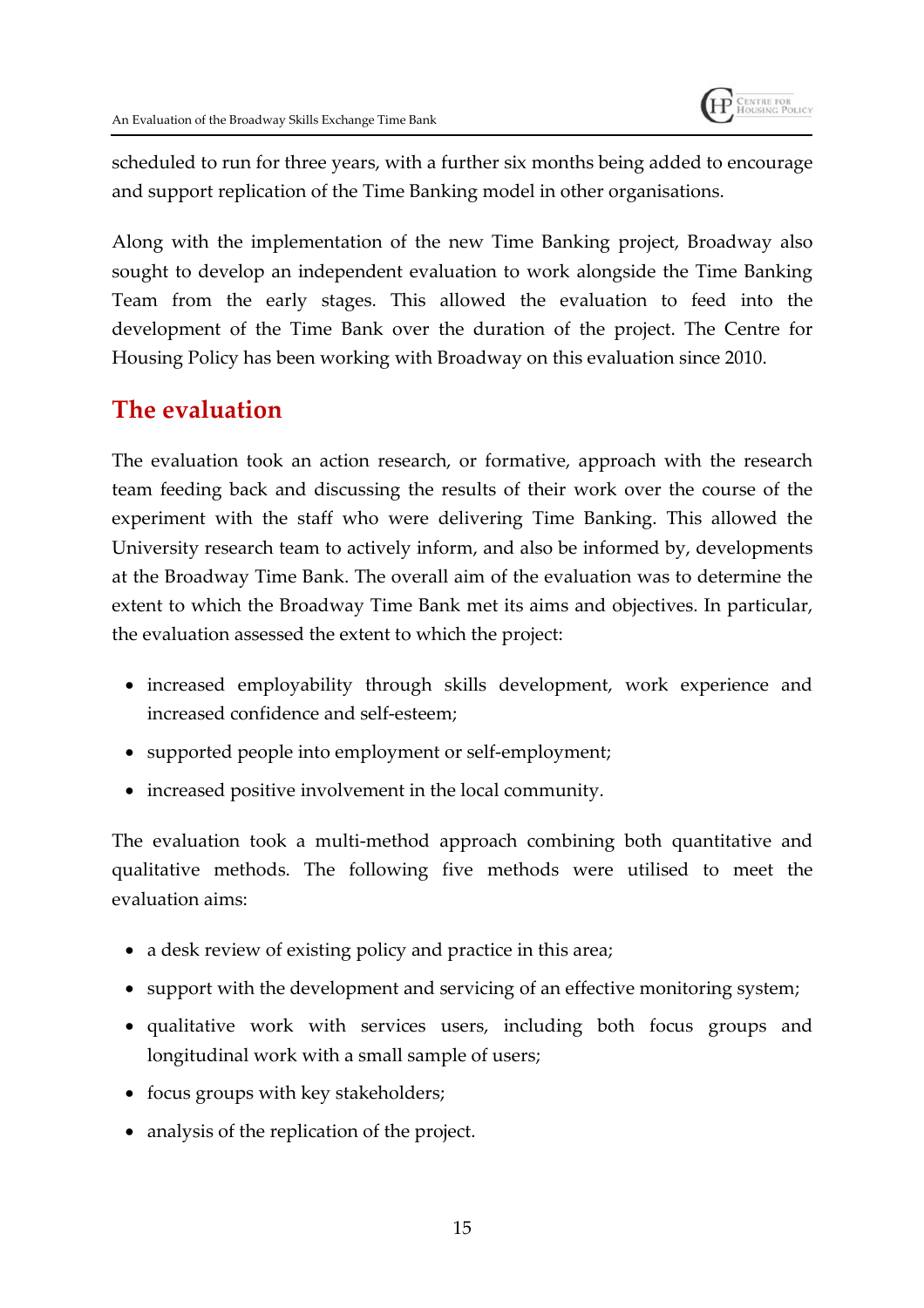

#### *Desk review*

A desk review was undertaken to enable an understanding of Time Banking more generally and also to identify key policy and practice documents relevant to the operation of a Time Bank for homeless people. Key players working in the Time Banking sector were contacted to ensure that the University research team were aware of recent practice developments in this area.

#### *The development of an effective monitoring system*

One of the key roles of the University research team was to advise on the development of an effective monitoring system which is able to collect information on the three key areas of user characteristics, activities undertaken and outcome information. A database system was developed to monitor service use over the three years of the project. The expertise of Broadway's Work and Learning team was important in this area, as they were particularly experienced in collecting information on employment and training issues. While some logistical issues were encountered, data obtained from the monitoring system is used in subsequent chapters of the report.

#### *Qualitative work with Broadway clients*

Two forms of qualitative work were undertaken with people using the Broadway Time Bank. Firstly, a cohort of 10 people was followed longitudinally over the course of the research. In Year 2, two additional cohort members had to be added and in Year 3 it dropped to nine. Each of these clients was interviewed in-depth, annually, about their experience of the Time Bank and the impact it was having on their lives, totalling 31 in-depth interviews. Secondly, focus groups were undertaken on an annual basis with more recent clients. Two focus groups were carried out each year, except in Year 3 where one focus group and a visit to observe a Time Banking participant undertaking his activity took place. In total, an additional 26 Time Banking clients took part in focus groups.

This approach generated a good range of data to assist in the development of the project; on the one hand looking at how the Time Banking impacted on people's lives over time, and on the other hand, exploring the fresh perspectives of new service users on Time Banking during each year of the project.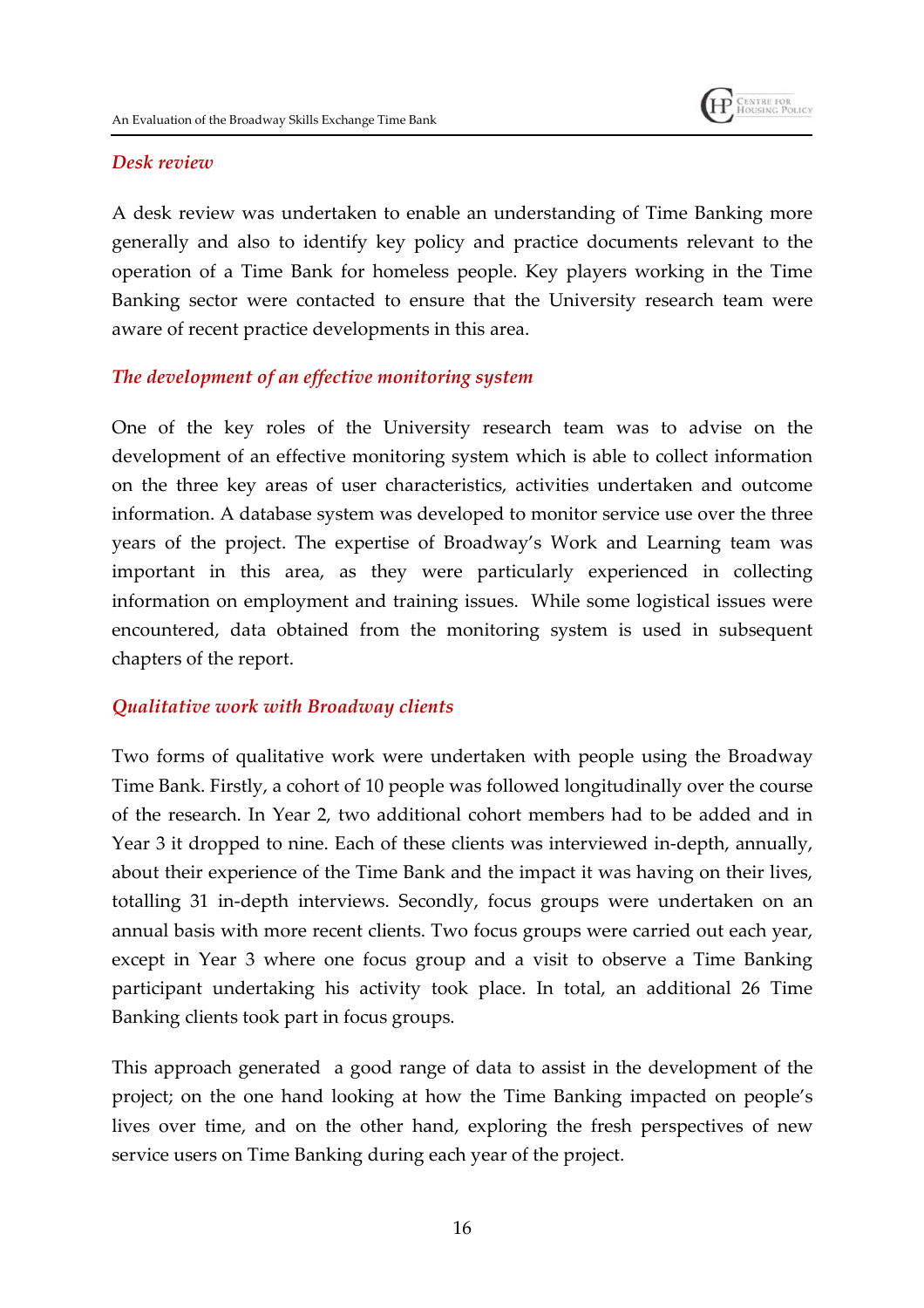#### *Interviews with staff and key agency representatives*

The research team held interviews and focus groups with key Broadway staff and external stakeholders each year. These provided an arena in which perspectives and ideas for project improvement could be debated and allowed service development over the course of the project to be fully understood and appraised. In addition, the team remained in regular contact with the Time Banking UK representative and in Years 2 and 3 conducted site visits across different Broadway hostels and centres that were embedding the Time Banking initiative.

#### *Analysis of the replication of the project*

Year 3 of the evaluation considered the replication phase of the initiative. One of the initial aims of the Time Banking project was to enable the Broadway model to be replicated in other organisations. This involved discussions with key staff in Broadway about the progress with replicating the project, including an analysis of factors assisting and hindering this process. This stage of the research also included visits to several locations across London and interviews with relevant personnel at the organisations where replication was currently or potentially taking place. These organisations included, for example, other services for homeless people, shops that recycle furniture and existing Time Banks who had not yet had homeless or vulnerably housed Time Banking participants.

Ethical approval for the research was secured by double-blind peer review of the research proposal and research instruments (topic guides) through the ethical review process at the University of York. The Centre for Housing Policy follows the Social Policy Association guidelines<sup>4</sup> for the ethical conduct of social research*,* which centre on ensuring no distress or negative consequences of any sort should arise from someone being a research subject in a research project. In agreement with Broadway, a £10 shopping voucher 'thank-you' payment was offered to people using the Time Bank.

<sup>4</sup> http://www.social-policy.org.uk/downloads/SPA\_code\_ethics\_jan09.pdf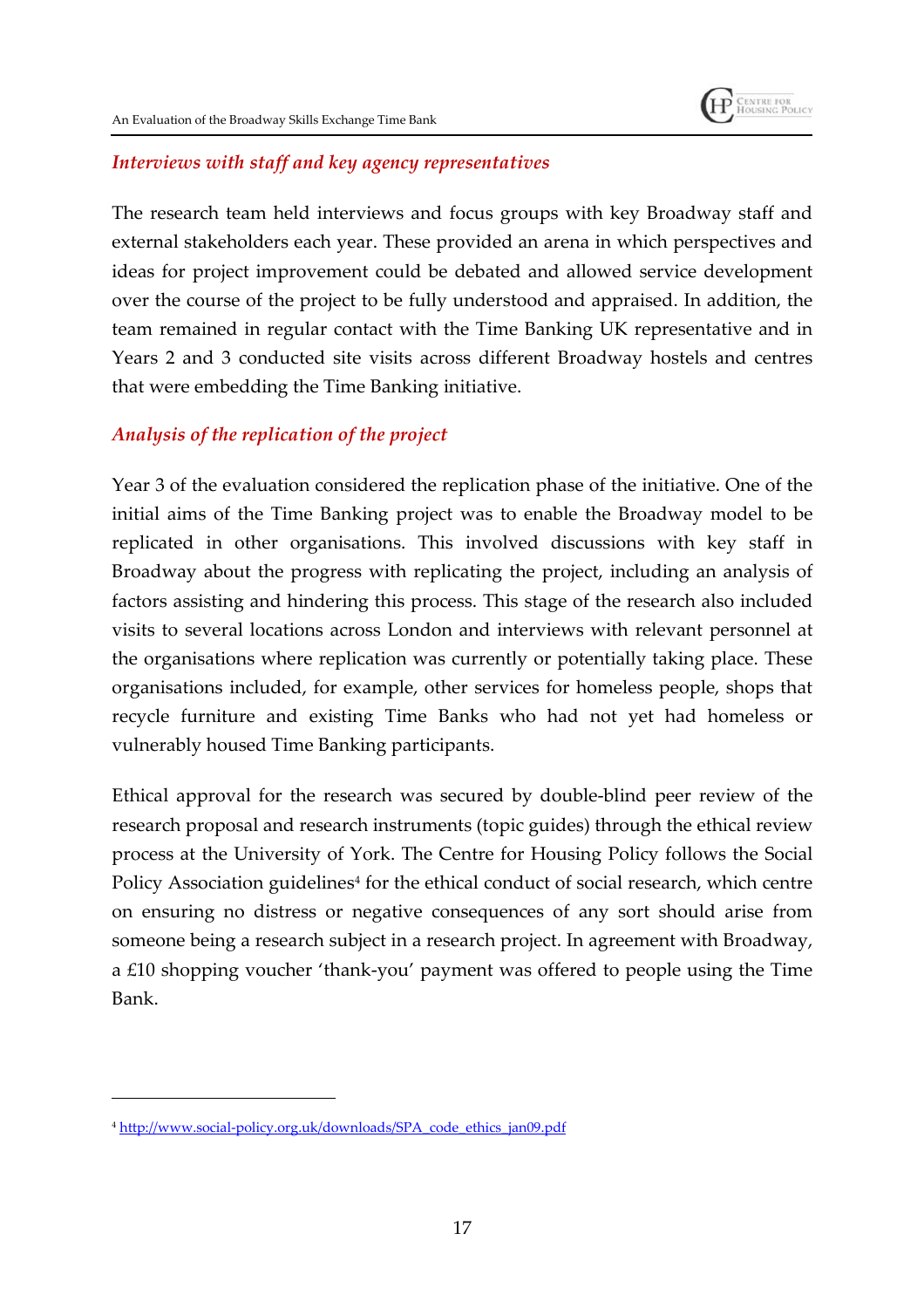

Informed written consent was secured by the research team from Broadway Time Bankers prior to commencement of any interviews or focus groups. Time Banking participants had the research explained to them before being asked to sign. The University stored sensitive individually identifiable data using a 'double lock' policy. Anything on paper was held in a locked filing cabinet within a locked office within a building with access controlled by swipe card. Electronic information was held on a central server, rather than a desktop machine, with two levels of password protection. Information on any of the participants was anonymised for the report as was interview and other material from Broadway staff and stakeholders. Individually identifiable personal information held by the University was irretrievably deleted once the research was complete.

## **About this report**

The second chapter looks at the origins of Time Banking, moves on to discuss the barriers to work for current or formerly homeless people and explores how Time Banking may be able to help alleviate some of the issues they face. Chapter 3 describes the development of Time Banking at Broadway and gives details of the initial aims, set up, challenges and operation of the Time Bank before providing information on participant demographics and the activities undertaken. The fourth chapter explores outcomes and impacts of the Time Bank. The fifth and final chapter considers ways forward and the key lessons for replication from the experience of Time Banking at Broadway.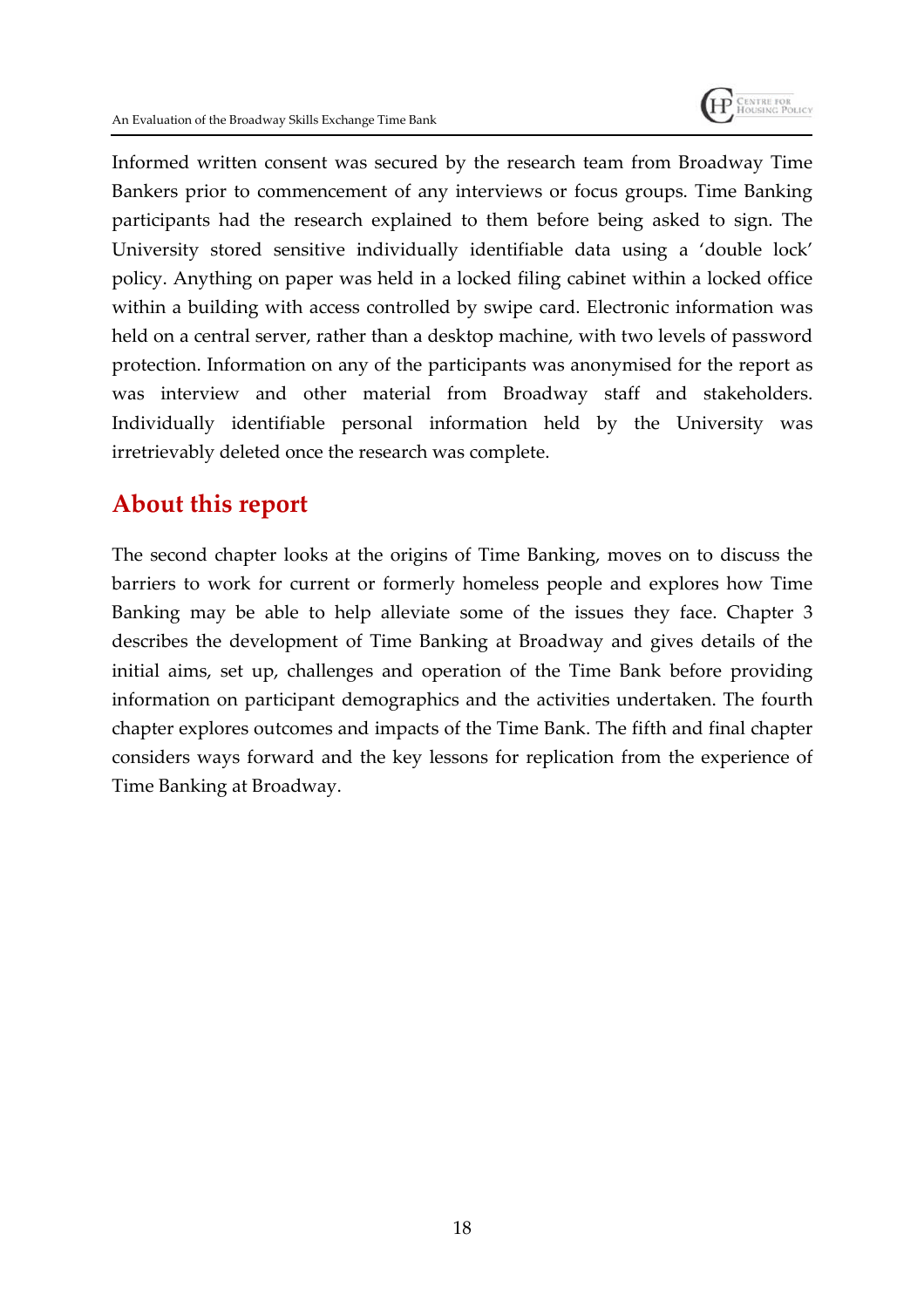

# 2 Time Banking

## **Introduction**

This chapter looks at the concept, origins and development of Time Banking and explores how Time Banking could be used for people who are homeless or vulnerably housed with the aim of increasing their skills and supporting them into paid work. The first section examines the, albeit narrow, literature on Time Banking *per se* while the second section considers how effective Time Banking could be for those facing barriers to work due to homelessness.

## **Origins**

This section summarises the relevant literature on Time Banking and identifies the key academic, policy and practice documents relevant to the operation of a Time Bank for homeless people. A variety of literature search methodologies across a range of academic and policy databases on housing and broader social policy, alongside an extensive Internet search on similar community based initiatives were employed.

Time Banks are community initiatives which enable people to exchange goods and services using time as money. This is in the form of a reciprocal service exchange whereby units of time act as the currency. The unit of currency, usually valued at an hour's worth of a person's labour, is generally known as a Time Dollar in the US and a Time Credit in the UK. Essentially the 'time' one spends providing a service earns 'time' that one can spend on receiving another service. Often attributed to Time Banking advocate, US civil rights lawyer, Edgar Cahn as originally a US initiative in the 1980s<sup>5</sup>, Time Banks were actually initially devised in Japan, by housewife Teruko Mizushima in Osaka, as the Volunteer Labour Bank in the 1950s<sup>6</sup>. Cahn developed

<sup>5</sup> Seyfang, G. (2006) Harnessing the potential of the social economy? Time Banks and UK public policy. *International Journal of Sociology and Social Policy* **26**:9/10, pp. 430-443.

<sup>6</sup> Miller, E. J. (2008) *Both Borrowers and Lenders: Time Banks and the Aged in Japan*. Unpublished PhD Thesis, Australian National University.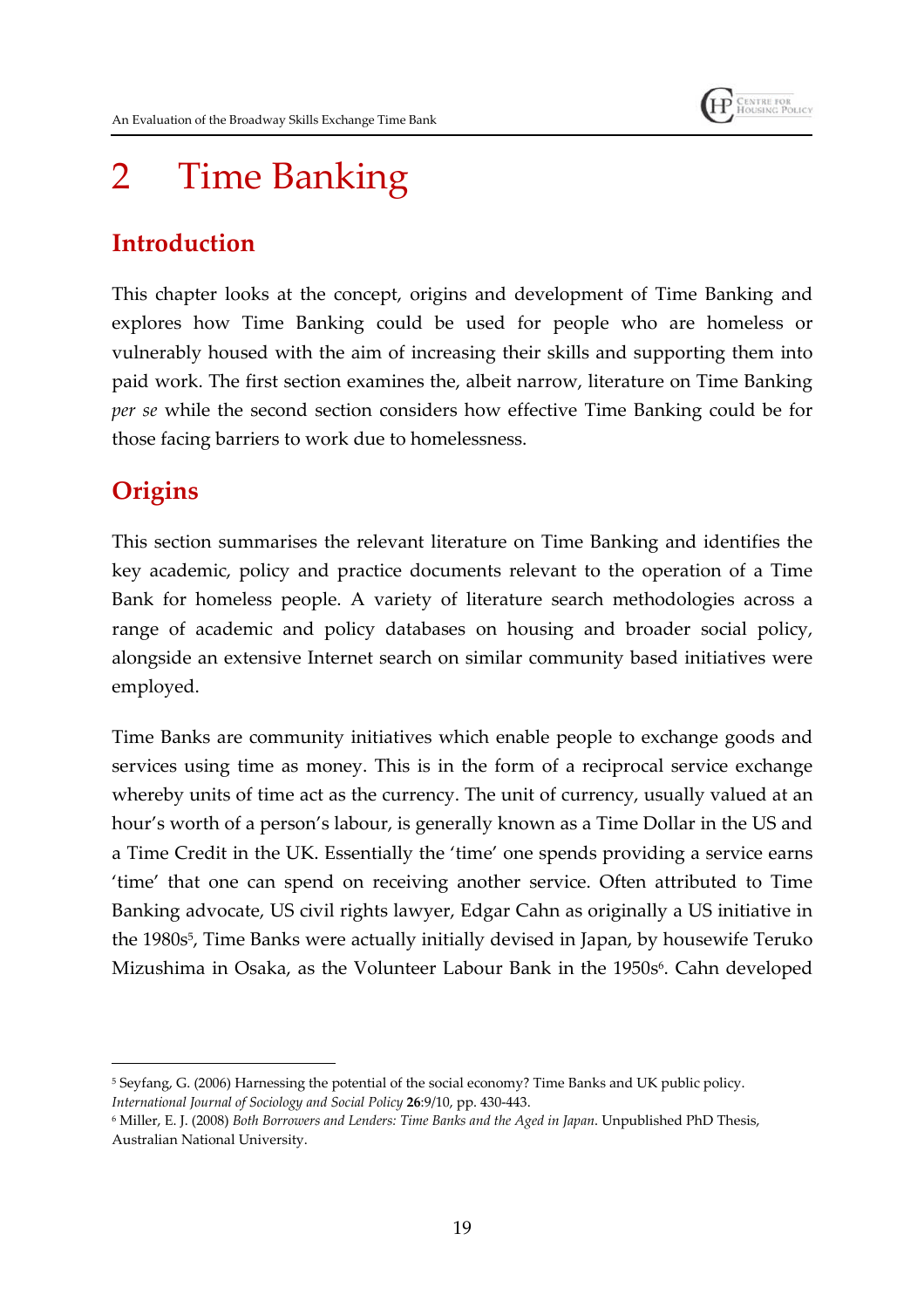

and promoted the concept and Time Banking enterprises have now spread to over forty countries in six different continents<sup>7</sup>.

Research and evaluation focused on Time Banking is fairly limited, but there are some pieces of literature that document the nature of participation in Time Banking and also highlight the benefits of that participation. This literature identifies a number of core principles at the heart of the Time Banking concept<sup>8</sup>. These underpinning principles of co-sufficiency and co-production have been summarised as:

- recognising, drawing upon and rewarding people's full potential to enhance communities and organisations.
- redefining work by creating a currency that pays people for helping each other and creating a better place in which to live.
- using reciprocity to improve relationships and trust with others.
- increasing social capital through participation in community networks to give more meaning to people's lives<sup>9</sup>.

Utilising previously untapped skills and resources ranging from manual work to gardening to hairdressing or language instruction amongst many others, Time Banks are able to value work which is normally unrewarded and more importantly value contributions from people who often find themselves marginalised from the conventional economy<sup>10</sup>. Time Banks offer a 'win-win' approach to recognising, investing in and developing people's skills and interests, and using the principle of

<sup>7</sup> See http://www.timebanking.org

<sup>8</sup> Attree, P,. French, B., Milton, B., Povall, S., Whitehead, M. and Popay, J. (2010) The experience of community engagement for individuals: a rapid review of evidence*. Health and Social Care in the Community*. 18 December 2010.; Boyle, D (2005) *Sustainability and social assets: the potential of Time Banks and co-production,* Grassroots Initiatives for Sustainable Development, online at:

http://www.timebanks.org/documents/GrassrootsFoundation.pdf. Accessed: March 2011. ; Boyle, D., Clark, S., and Burns, S., (2006) Co-production by people outside paid employment. London: Joseph Rowntree Foundation and The New Economics Foundation.; Seyfang, G, J., and Smith, K., (2002) *The Time of Our Lives: Using Time Banking for Neighbourhood Renewal and Community Capacity Building*. London. New Economics Foundation; Seyfang G. (2003) Growing cohesive communities one favour at a time: Social inclusion, active citizenship and Time Banks. *International Journal of Urban and Regional Research* **27**, 699–706.

<sup>9</sup> Reilly, C & Cassidy, T. (2008). *The Impact of Time Banking in Scotland,* Volunteer Development Scotland. <sup>10</sup> Boyle, D. (2005) op. cit.; Seyfang, G. (2003) op. cit.; Seyfang. G. (2004) 'Time Banks: Rewarding community selfhelp in the inner city?' *Community Development Journal* 39 (1): 69.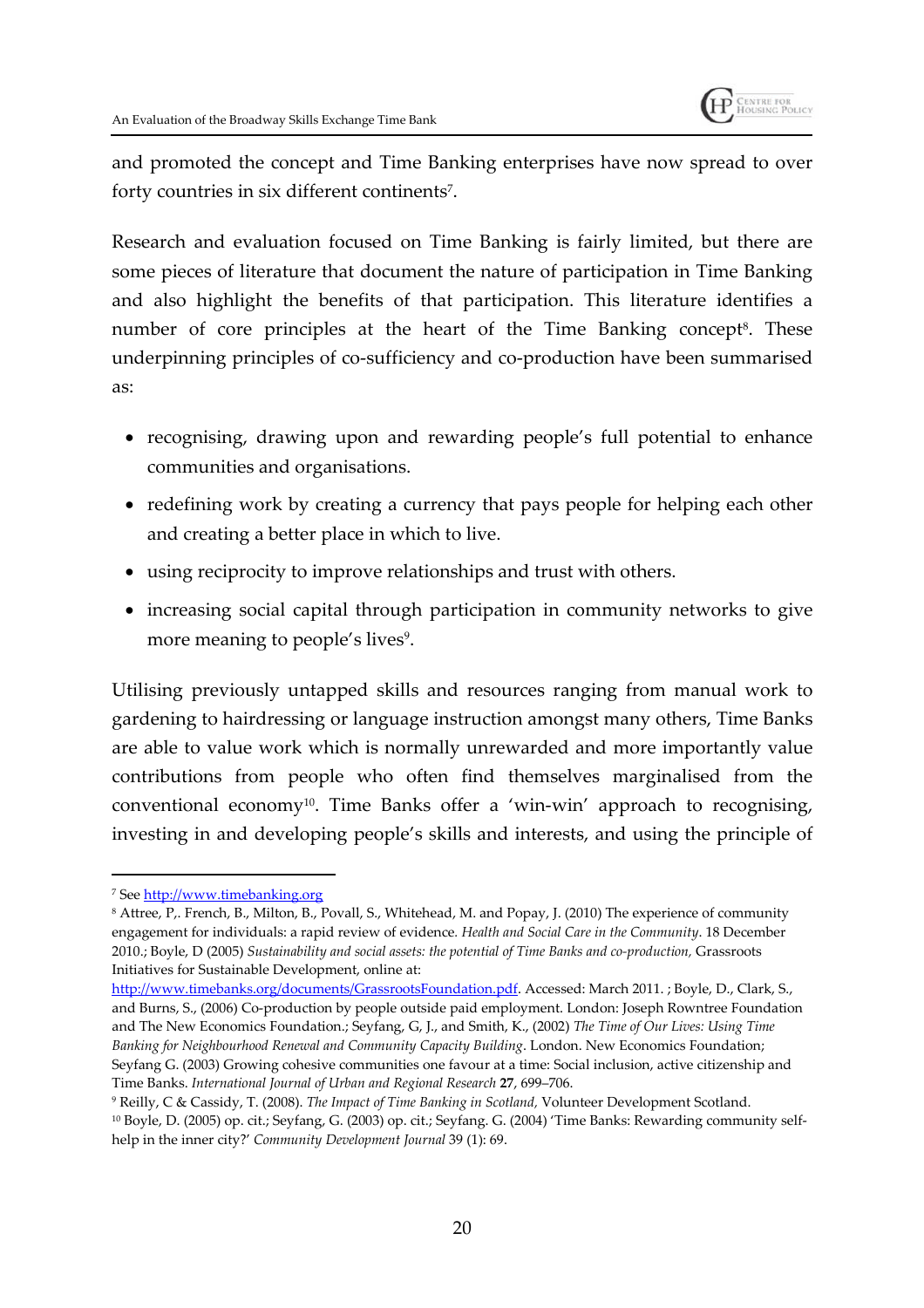

(delayed) reciprocity, improve social links and volunteering experiences<sup>11</sup>. The national body for Time Banking in the United Kingdom, Time Banking UK, encapsulates this as:

*Time Banking and co-production are founded on the principle that everybody has skills, talent, experience, knowledge, and time to make a difference. Being valued for who they are and what they can do makes people feel good and accepted. Embodied in a spirit of equality, trust and respect, Time Banking helps people feel they are useful and that they belong. Once you belong you are more likely to get involved because you can see tangible benefits: friendships, help, support, learning, sharing, being part of the decision making process – and much fun right where you are! Giving back is encouraged, and the reciprocal way of exchanging services and time is an incentive to participate as 'there is something in it for everybody'.*<sup>12</sup>

Time Banks have been developed in a range of settings where involvement of service users can have a number of potentially beneficial impacts including services in mental and physical health, services for young people and older people, regeneration, housing and criminal justice<sup>13</sup>. There is a lack of detailed empirical research to demonstrate the benefits of Time Banking. However, some research suggests that Time Banking has been shown to increase self-esteem and confidence, help in gaining skills, help in growing social networks and friendships, increase community involvement and overcome social exclusion and help to enable active citizenship14. It has also been found that Time Banks have been successfully attracting participants from socially excluded groups who would not normally get involved in traditional volunteering<sup>15</sup> .

<sup>11</sup> Reilly, C & Cassidy, T, (2008) op. cit.

<sup>12</sup> See: http://www.timebanking.org/about/co-production-and-timebanking/

<sup>&</sup>lt;sup>13</sup> New Economics Foundation (NEF) (2008). The new wealth of time: How Time Banking helps people build better public services. London: NEF.

<sup>14</sup> Attree, P. et al (2010) op. cit.; Boyle, D. (2005) op. cit.; Collom, E. (2008) Engagement of the elderly in Time Banking: the potential for social capital generation in an aging society. *Journal of Aging and Social Policy*, 20 (4).; Lasker, J., Collom, E., Bealer., T Niclaus, E., Keefe, J. Y., Baldasari, L., Kramer, E., Mandeville, R., Schulman, J., Suchow, D., Letcher, A., Rogers, A., Perlow, K. (2010) Time Banking and Health: The Role of a Community Currency Organisation in Enhancing Well-Being. *Health Promotion Practice*, 4<sup>th</sup> August 2010.; Seyfang, G, J., and Smith, K., (2002) op. cit.; Seyfang, G. (2002, 2004, 2006) op. cit.

<sup>15</sup> Seyfang, G, J., and Smith, K., (2002) op. cit.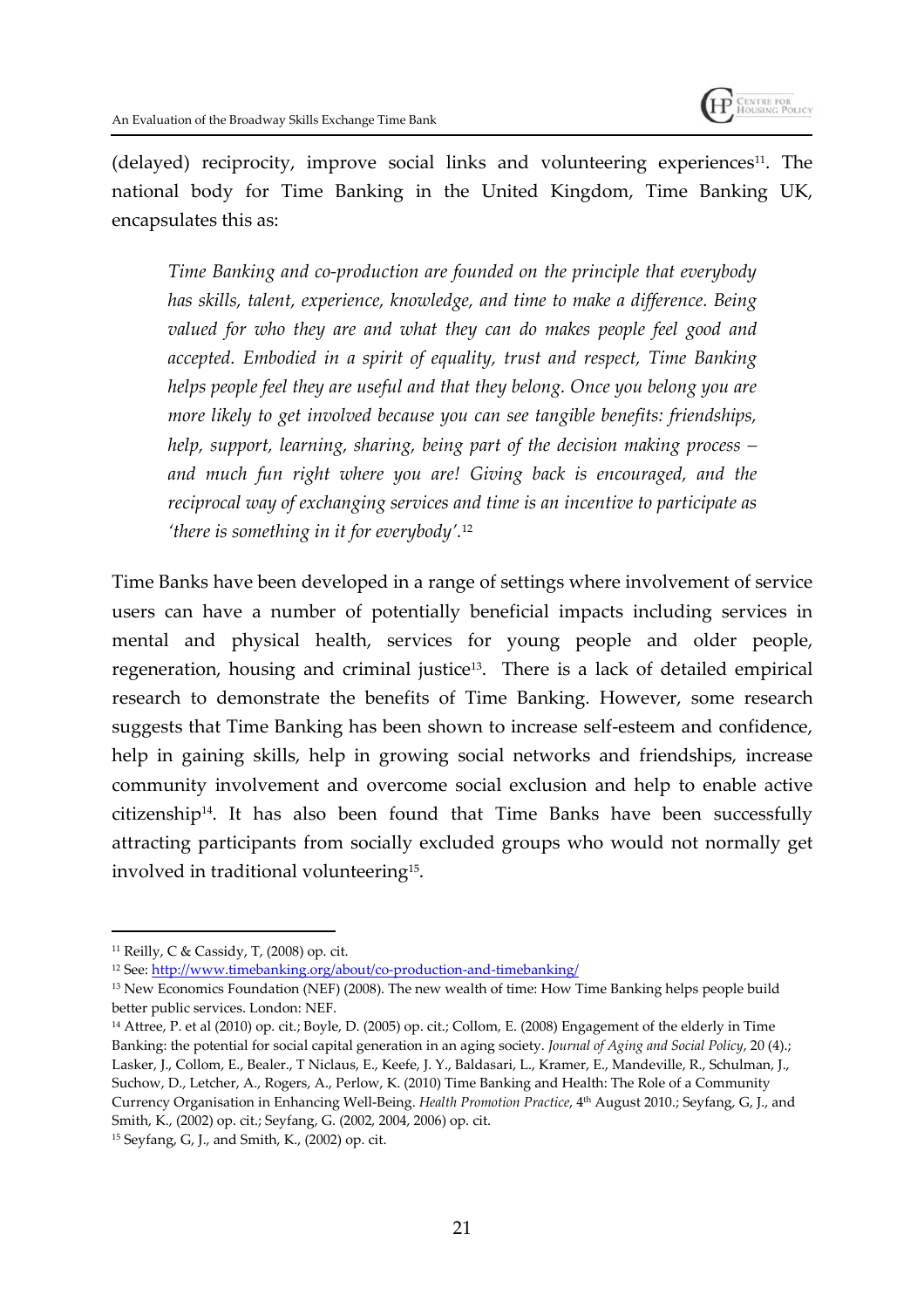

Sociologist Anthony Giddens has been cited as amongst the first in the UK to propose Time Banks based on the original American notion of earning 'Time Dollars'16. The first UK Time Bank was established in 1998 in Gloucester under the name of *Fair Shares17*. The Time Banking initiative in the UK has since grown exponentially and there are currently around 250 active Time Banks $^{\scriptscriptstyle 18}$ .

Time Banking now acts as an effective community model that assists people to both exchange skills and gain new experiences in order to enhance their and recipients' lives<sup>19</sup>. While on one level a Time Bank provides a conceptual framework for social inclusion that can be applied to most contexts, at the point of inception of the Broadway Time Bank<sup>20</sup>, there were no other known specialist Time Banks developed specifically by, or for, homeless people, either in the UK or overseas.

There are, however, numerous examples of Time Banking being utilised across a broad selection of groups demonstrating significant benefits for its participants. These have included Time Banking as a means to promoting social inclusion in inner city estates characterised by high levels of unemployment and deprivation, hospital based Time Banks designed to help improve the mental and physical health of patients and Time Banks operating to reduce the isolation of older people<sup>21</sup>.

## **Time Banking for homeless people**

Considerable research has demonstrated the difficulties experienced by homeless people in accessing appropriate education, training and employment opportunities $^{22}$ .

<sup>16</sup> Boyle, D. (2005) op. cit.

<sup>17</sup> Seyfang, G. (2006) op. cit.

<sup>18</sup> As at December 2013, source: http://www.timebanking.org

<sup>19</sup> New Economics Foundation (NEF) (2001) *Time Banks: A radical manifesto for the UK*, London: NEF.

<sup>20</sup> Time Banking at Broadway began in 2010 and at this point no Time Banks for homeless people had been developed although very recently some very small Time Banking projects have emerged, most notably Spice's (http://www.justaddspice.org/about-us/introduction.html) work with United Welsh, Taff Housing Association and the Salvation Army in Wales.

<sup>21</sup> Collom, E. (2008) op. cit.; Lasker, J. et al (2010) op. cit.; London Civic Forum (2010) *Kings Cross Time Bank: A Guide to Health Empowerment for London Councillors Case Study,* London: LCF, No.37.; NEF (2008) op. cit.; Seyfang, G. (2004) op. cit.

<sup>22</sup> Bretherton, J. and Pleace, N. (2012) *New Growth for Emmaus*, York: Centre for Housing Policy; Communities Scotland (2004) *Routes into Employment for Homeless People,* Edinburgh: Communities Scotland; Jones, A., Quilgars, D. and Wallace, A. (2001) *Life Skills Training for Homeless People: A review of the evidence*, Edinburgh: Scottish Homes; Jones, A. and Pleace, N. (2005) *Daytime Homelessness,* London: Crisis; Lownsbrough, H. and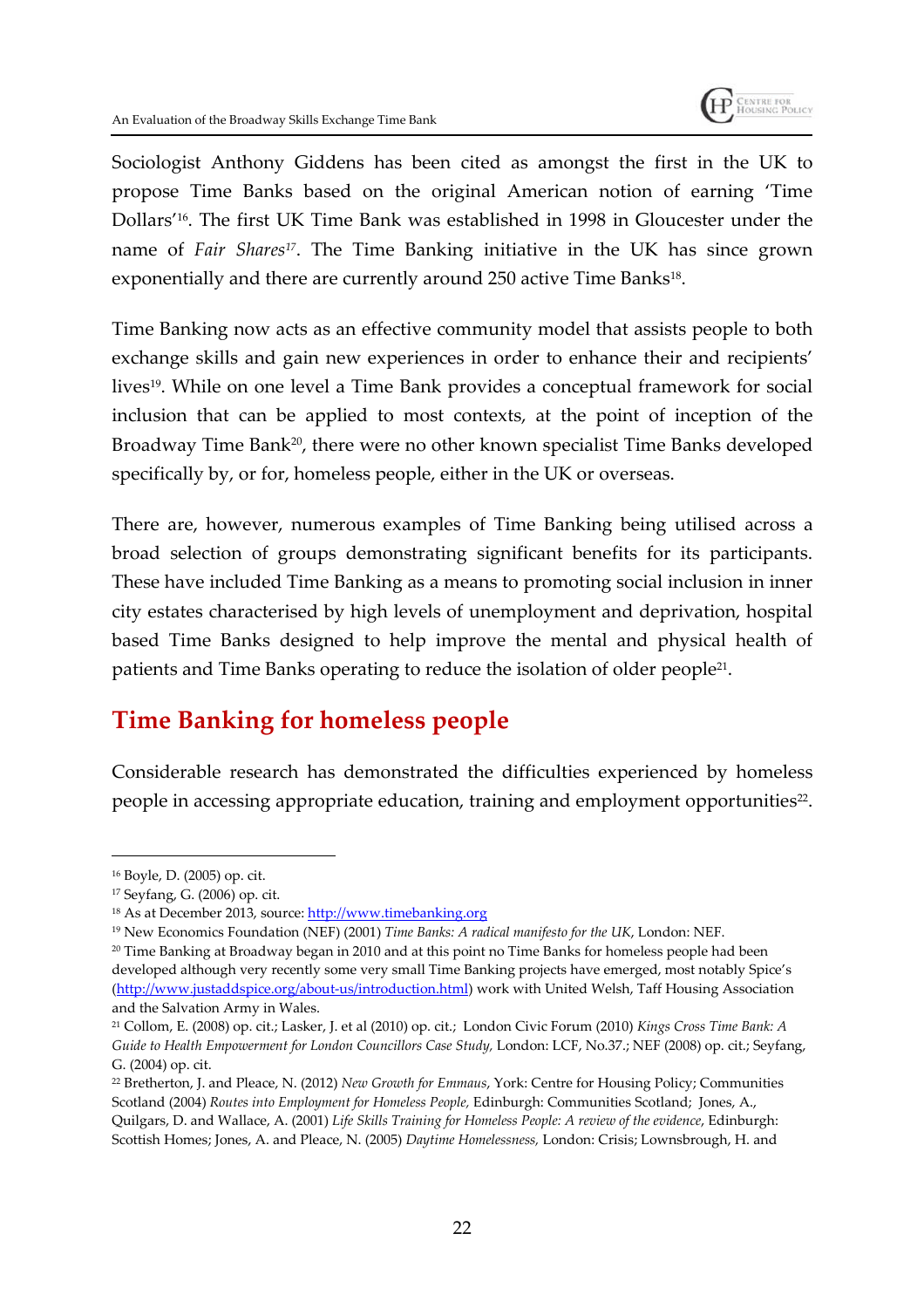A recent piece of research undertaken by Broadway showed that only a small proportion of homeless people work, with between 2% and 14% of people living in homelessness hostels and supporting housing worked in 201223. European level research, including in the UK, suggests a long term problem of very high rates of unemployment being associated with single homelessness $^{24}$ .

A substantial amount of research suggests that most homeless people do have a desire to access paid work25. Homeless people face a number of barriers to employment associated with a lack of accommodation, including no permanent address, having to share accommodation in often noisy and cramped conditions, high housing costs and a lack of security and certainty about the future. As well as these practical considerations, people's self-esteem and confidence is often low as a result of being homeless, alongside having sometimes faced very difficult circumstances which led to their homelessness. Many homeless people are likely to have low educational attainment, a lack of recent training or experience and poor access to, and knowledge of, employment opportunities $^{26}$ .

Employers' attitudes are also likely to be a barrier to homeless people accessing and sustaining employment. A lack of on-going support and mentoring for those who are unused to the realities of paid work can also be an issue in sustaining employment<sup>27</sup>. Furthermore, homeless people with complex needs may require a substantial amount of support before employment begins to be a workable option. Unmet support needs may undermine someone's ability to structure their time and if combined with a lack of interpersonal skills can mean that some single homeless

Hacker, E. (2005) *What obstacles do homeless people face when it comes to finding and sustaining employment?* Demos Discussion Paper: London.; Pleace, N. and Bretherton, J. (2006) *Sharing and matching local and national data on adults of working age facing multiple barriers to employment: Administrative Datasets for Measuring Impacts on Disadvantage,* London: DWP; St Mungo's (2010) *Work Matters,* London: St Mungo's.

<sup>23</sup> Hough, J., Jones, J. and Rice, B. (2013) Keeping Work: Longitudinal Qualitative Research on Homeless People's Experiences of Starting and Staying in Work, London: Broadway, p. 17.

<sup>24</sup> Centre for Economic & Social Inclusion (2007) *European Research Study into Homelessness and Employment* http://www.crisis.org.uk/data/files/TMD\_London/european\_research\_homelessness\_and\_employment.pdf <sup>25</sup> Hough, J. et al (2013) op. cit.; Jones, A. and Pleace, N. (2010) *A Review of Single Homelessness in the UK 2000-2010*.

London: Crisis.; Richardson, M. (2013) *Social Enterprise and Homelessness – sustainability or social impact?* Social Impact Consulting.; St. Mungo's (2010) op. cit.

<sup>26</sup> DWP (2004) *Able to Work*, London: DWP.

<sup>27</sup> Pleace, N. & Bretherton, J. (2006) op. cit.; New Economics Foundation (NEF) (2008) *Work it out*: *Barriers to employment for homeless people* London: NEF.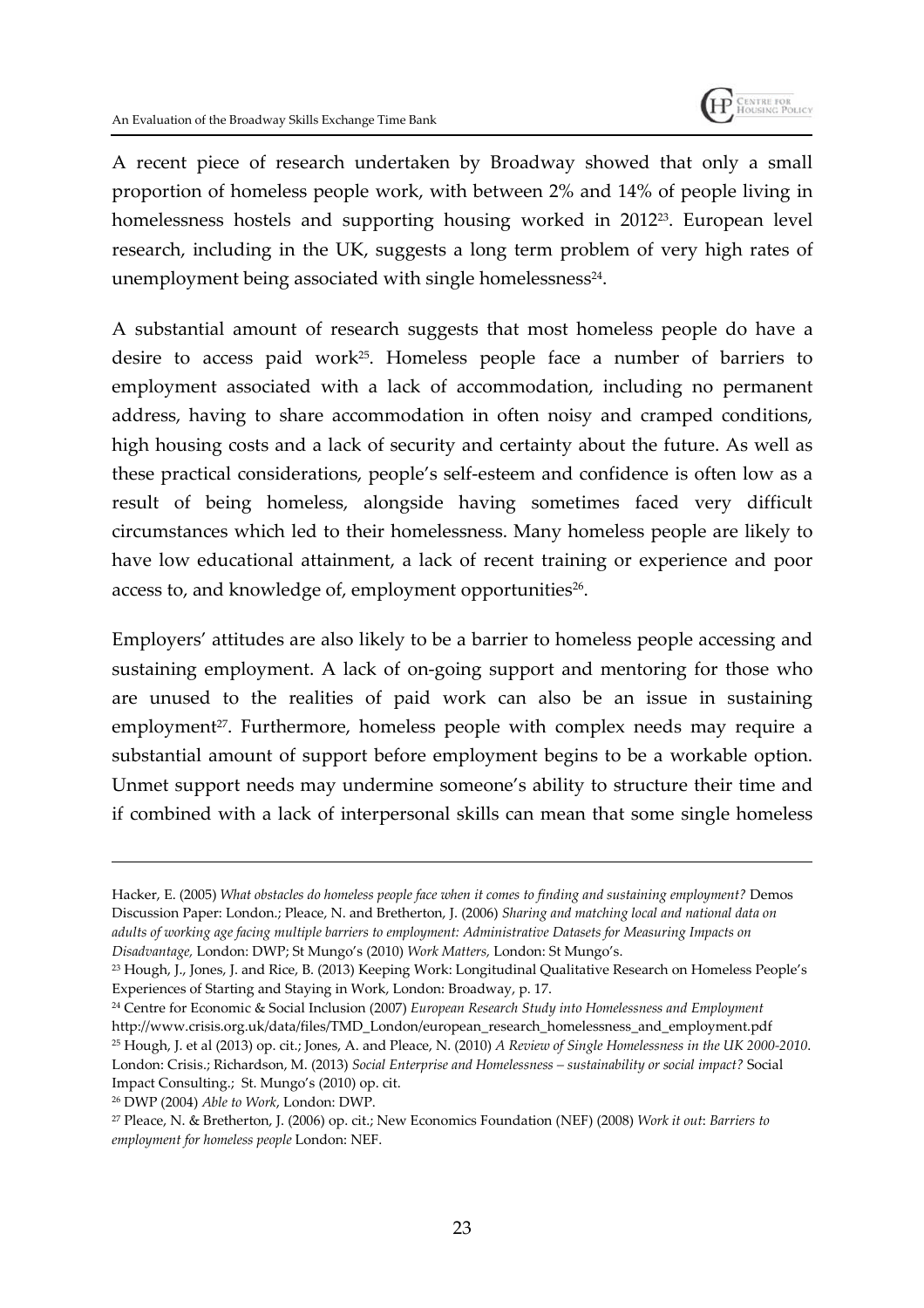

people cannot utilise employment services that are designed to get them into work $^{28}$ . One study defined this, for one group of homeless people, those with a history of imprisonment, as being not yet 'Jobcentre Plus ready'<sup>29</sup> .

During the last two decades, housing and homelessness service providers have developed a range of services to counteract these barriers to employment and to help people to increase their chances of competing in the labour market<sup>30</sup>. In the early 1990s, the Foyer Movement was one of the first initiatives to highlight and address the 'no home-no job' cycle, aimed at young people, including those at risk of homelessness<sup>31</sup>. Broadway has been providing work and learning opportunities for its homeless service users since its inception in 2002, with the Broadway Work and Learning Service offering information, advice and guidance, employability training, basic skills and mentoring support. In addition, homelessness providers are increasingly developing asset based approaches, a principle that underpins the work of Time Banks, to supporting homeless people by focusing on people's skills and potential, rather than deficits or support needs only $^{32}$ .

While the research evidence on the effectiveness of education, training and employment initiatives for homeless people in the UK is limited these services have been shown to build self-confidence, help people learn about work place behaviours and are generally recognised as helping homeless people move on successfully into various forms of meaningful occupation<sup>33</sup>. Other innovations, such as the work and learning focused Crisis *Skylight* Centres and the co-production model of Emmaus Communities that assist people to move on from homelessness through providing

30 Current examples of projects include the Crisis Skylight projects ( http://www.crisis.org.uk/pages/what-wedo-crisis-skylight-centres-61897.html) and the 'Pathways to Employment' programme operated by St Mungo's in London http://www.mungos.org/services/recovery\_from\_homelessness/pathways\_employment/), the Salvation Army 'Addiction to Employment Programme'(http://www.salvationarmy.org.uk/) and the CREATE social enterprise delivering employment, education and training in Leeds (http://www.createleeds.org/).

<sup>28</sup> Jones, A. and Pleace, N. (2010) op. cit.

<sup>29</sup> Pleace, N. and Minton, J. (2009) *Delivering better housing and employment outcomes for offenders on probation,* London: Department for Work and Pensions/Ministry of Justice.

<sup>31</sup> Anderson I. and Quilgars, D. (1995) *Foyers for Young People: Evaluation of a Pilot Project* York: Centre for Housing Policy.

<sup>32</sup> Foyer Federation (2010) *Working Assets,* London: Foyer Federation; Smith, J. (2010) Capabilities and resilience among people using homeless services, *Housing, Care and Support*, 13, 1, February.

<sup>33</sup> Hough, J. et al (2013) op. cit.; Jones, A. & Pleace, N. (2010) op. cit.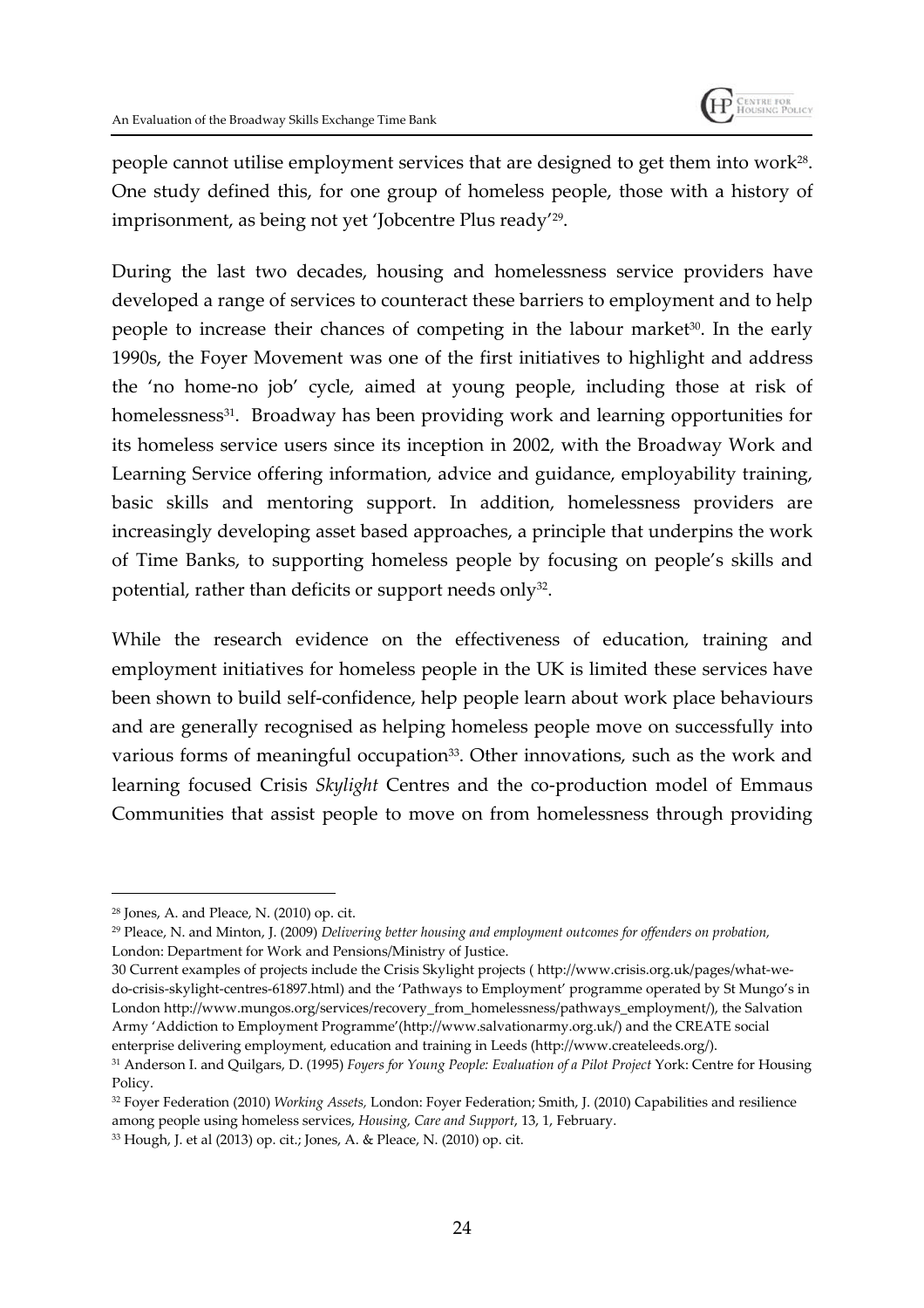

work as well as accommodation, are a part of a growing trend in the focus of work and learning<sup>34</sup> .

It is clear that Time Banks have the potential to help address the needs of homeless people. The principles at the core of Time Banking give responsibility to people who have sometimes been regarded as, or made to feel that they themselves are, 'the problem'. Time Banks strive to make people feel useful in situations in which they had previously felt they were regarded as 'useless', and in doing so have the potential to transform lives<sup>35</sup>. The underlying logic of providing the opportunity for homeless people to participate in meaningful activity can promote feelings of selfworth, social skills, and growth in independence, in addition to gaining new skills and promoting access to training and employment opportunities $^{36}$ .

The Broadway Skills Exchange Time Bank initiative is timely given the wider policy context. Early developments of the Coalition's 'Big Society' policy highlighted the importance of community level activities and opportunities for both exchange and volunteering within this context. Further, in 2011, the DCLG Ministerial Working Group on Preventing and Tackling Homelessness outlined employment as one of the most sustainable routes out of homelessness and that priority should be given to work-related activities<sup>37</sup>. When it was established in 2010, the Broadway Time Bank - were it to prove successful and if it could be relatively easily replicated - had the potential to address the policy imperative to secure access to paid work for homeless people. Time Banking also followed the principles of the 'Big Society', working to deliver social and economic inclusion within ongoing resource constraints in public spending by using a community-led approach.

<sup>34</sup> Pleace, N. and Bretherton, J. (forthcoming) *Crisis Skylight: An Evaluation, Year 1 Interim Report* London: Crisis.; Bretherton, J, and Pleace, N. (2012) op. cit.

<sup>35</sup> Boyle, D. (2005, 2006) op. cit.

<sup>36</sup> Jones, A. & Pleace, N. (2010) op. cit.

<sup>37</sup> https://www.gov.uk/government/publications/vision-to-end-rough-sleeping--2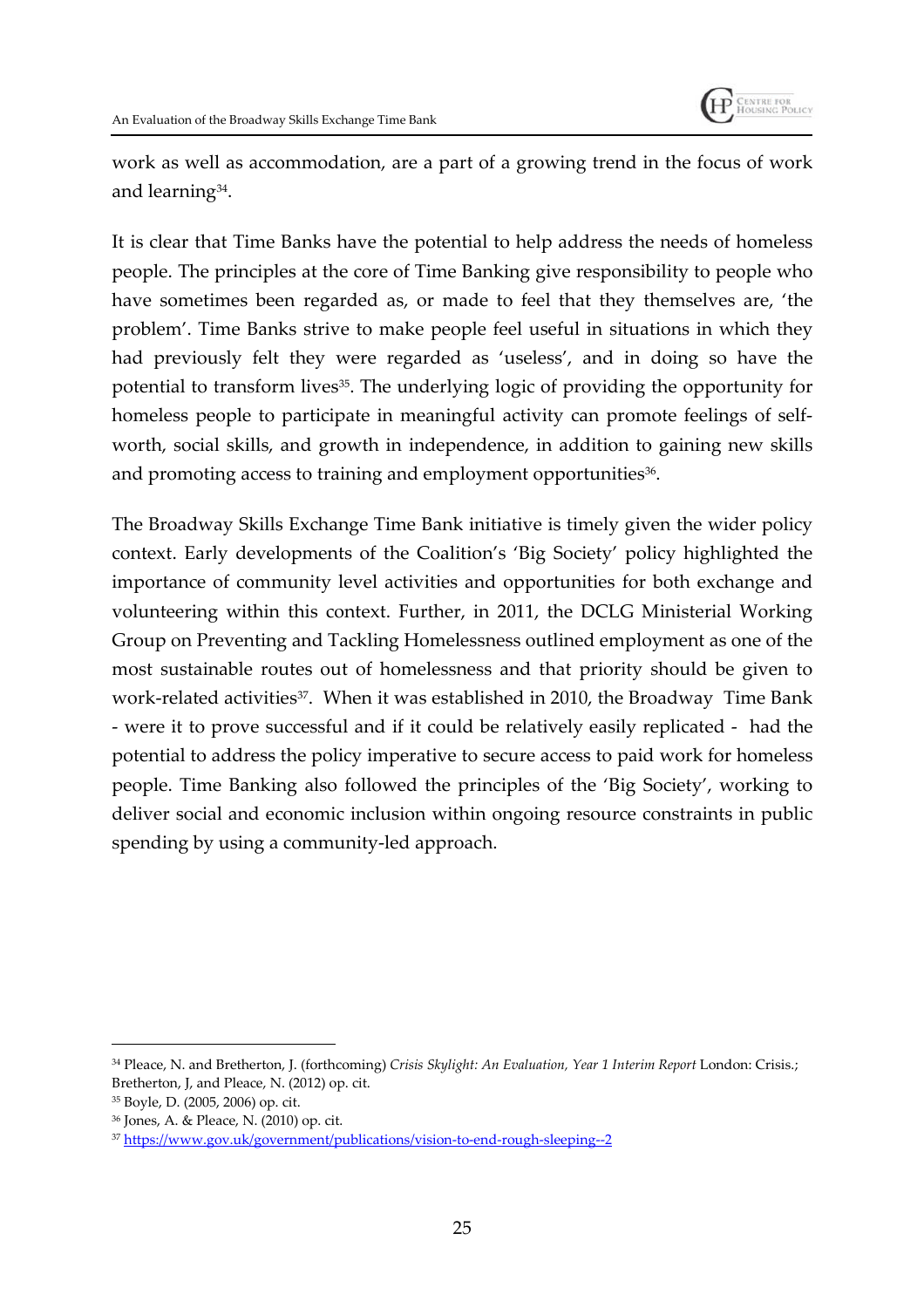# **3 Time Banking at Broadway**

## **Introduction**

This chapter describes the aims, set-up, operation, clients and activities of Time Banking at Broadway from its inception to present day operation. The chapter begins by outlining Broadway's aims for the Time Bank before describing its implementation and the initial challenges that were encountered. Access to the Time Bank for Broadway clients is then discussed, followed by a section on experience of using the Time Bank. The latter part of the chapter then focuses on statistical data describing the characteristics of the people who used the Time Bank and the range of Time Banking activities they undertook.

## **The operation of the Broadway** *Skills Exchange* **Time Bank**

#### *Aims*

Broadway wanted to establish a Time Bank for people who are homeless or vulnerably housed with the aim of increasing their employment skills and supporting them into paid work. The project was designed to create opportunities for participants to trade their time and skills in exchange for services, education, training or the loan of tools and equipment. Participants would undertake training, develop skills, gain work experience and have the opportunity to obtain references through Time Banking. It was intended that these benefits would give individuals a stronger position in the labour market and a better chance of securing sustainable employment. The Time Bank initiative was also expected to be of particular benefit to people who had a business idea but who needed support to take the next steps and was therefore linked to a Business Start-Up grant scheme. The main aims of the Broadway *Skills Exchange* Time Bank were to increase:

- employability though skills development, work experience and increased confidence and self-esteem;
- economic independence by supporting participants into employment or selfemployment;
- positive involvement in the local community through Time Bank activity.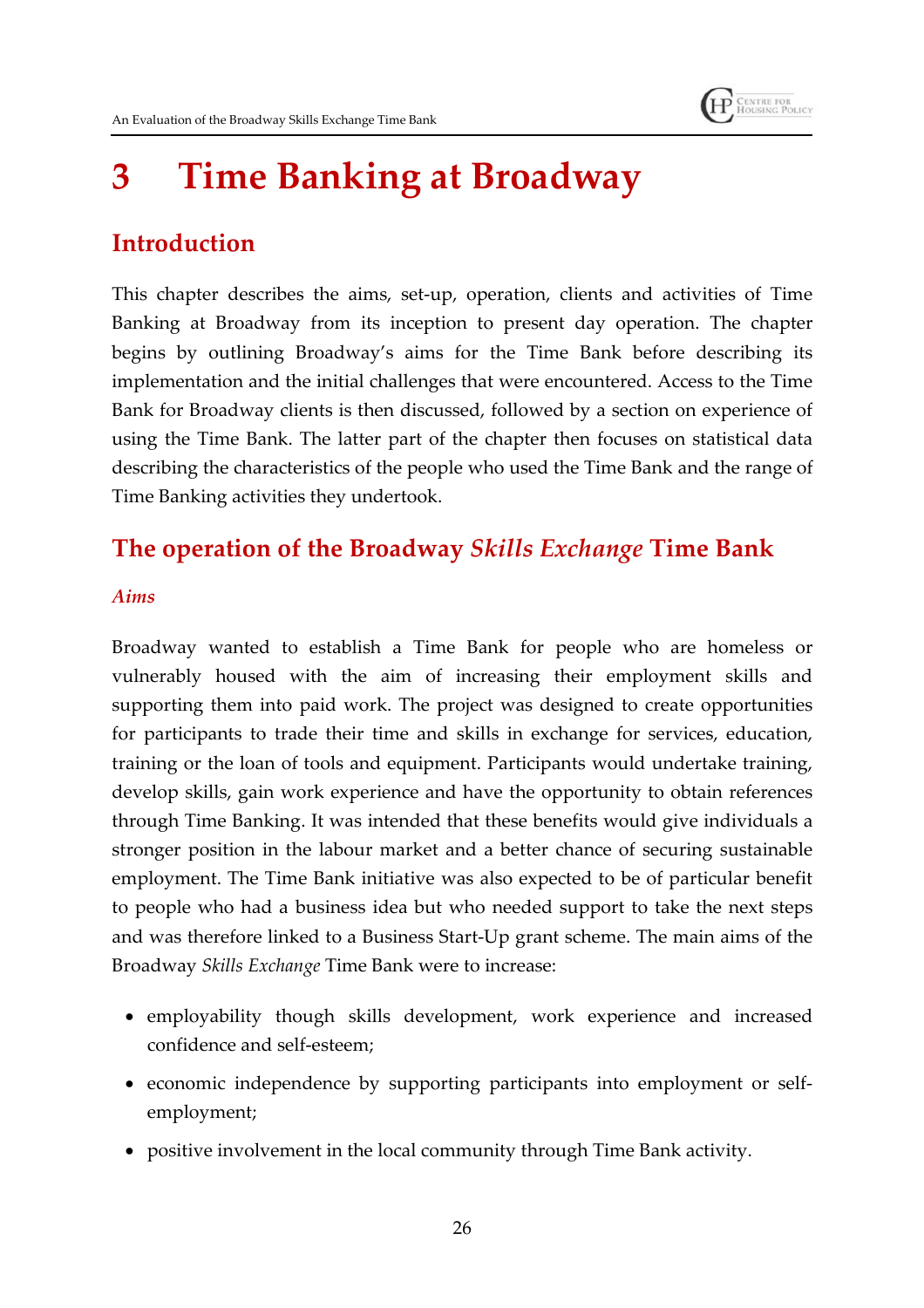

The aims of Time Banking were ultimately dependent upon, and would always reflect, each client's needs and abilities, i.e. Time Banking would be modified and adapted to work well with the needs of Broadway's clients. Fundamentally, however, the Broadway Time Banking model was concerned with moving clients forward. This could be seen in the emphasis on improving self-esteem, engaging in activities that could boost motivation and skills and enhancing employability. Broadway's aims for Time Banking have been maintained throughout the evaluation and Time Banking had, from the perspective of key stakeholders, been able to evolve into a service with a client centred approach.

*It's a really good way of giving people confidence and capturing people's skills.* (Stakeholder*38*, Y1*39*)

*It gives people ownership over the things they are involved in, it helps people explore the things they are interested in and it also goes along with our whole approach as a kind of work and learning team. We're not just 'get a job or else', we work with the client and what their interests are and if they want to run a café or cake stall, maybe the cleaning job is about getting them into resources and habits that will lead to the next step. It's not just about getting into paid work, it's about helping people plan and explore the pathway of their own personal development, it's not just about getting people off benefits, that's part of it, but it's working with the whole person40. (*Stakeholder, Y3).

In addition to helping people gain employment, another aim, as noted, was encouraging and helping people into self-employment. Time Banking allowed people to 'test' their skills by volunteering, before potentially being employed by someone, or, if they wished, enabling them to become self-employed using their particular skill. In 2012, the Broadway Business Start-Up Grant was established to

<sup>38</sup> 'Stakeholder' refers to either a representative of one of several external organisations that took part in the research, members of Broadway staff that were directly involved in the Time Bank or managers of other Broadway hostels that were considering the initiative.

<sup>&</sup>lt;sup>39</sup> The Broadway Time Bank was established in 2010. Therefore, Year 1 (Y1) of the evaluation took place in 2011, Year 2 (Y2) in 2012 and Year 3 (Y3) in 2013.

<sup>&</sup>lt;sup>40</sup> All quotes used in this report are verbatim and as such grammatical errors, while noted by the authors, are retained.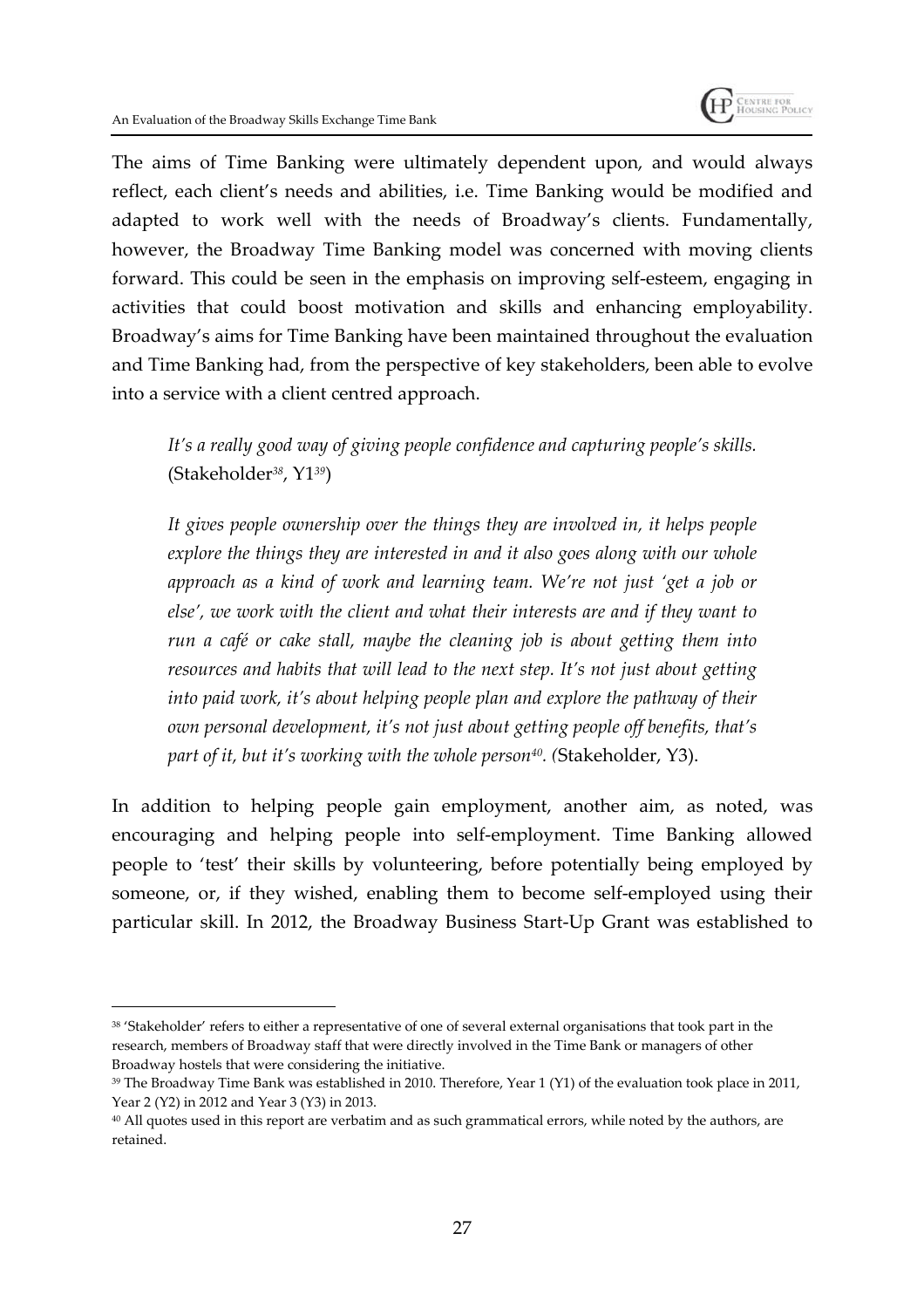

run alongside the Time Bank to enable clients to apply for up to £500 to assist in the development of business plans.

There was one further aim in creating the Time Bank at Broadway. This was the concern to generate benefits for the wider community and enable residents in the local area to access services such as painting, DIY, gardening, and dog walking, or potentially be taught a skill such as using a PC, creative writing, or chess through Time Banking. Furthermore, and possibly more importantly, this aspect of Time Banking offered the possibility for formerly homeless marginalised individuals to become and feel a part of their local community.

### **Setting up the Time Bank**

In the summer of 2010, Broadway began the challenging task of setting up the first Time Bank for homeless people.

*It's the first one for homelessness…this is pioneering.* (Stakeholder, Y1)

Along with a number of external organisations Time Banking UK also provided assistance, not only during the implementation phase of the Time Bank but throughout, in the form of support and training.

One of the greatest challenges to setting up the Time Bank was around risk assessments and supervision and this continued to be a challenge which will be discussed further in the next sub-section. Early key issues that needed to be addressed included whether clients should have Disclosure and Barring Service (DBS) checks<sup>41</sup> carried out, whether all activities should be supervised or monitored and if so, how this could be done without constricting the efficiency and ease of access into the Time Banking system.

*That is one of the big challenges that we have. Someone wants to do something, so how do you make it as easy and efficient as possible for them to just start.* (Stakeholder, Y1)

<sup>41</sup> Disclosure and Barring Service checks replaced CRB checks. See: https://www.gov.uk/disclosure-barringservice-check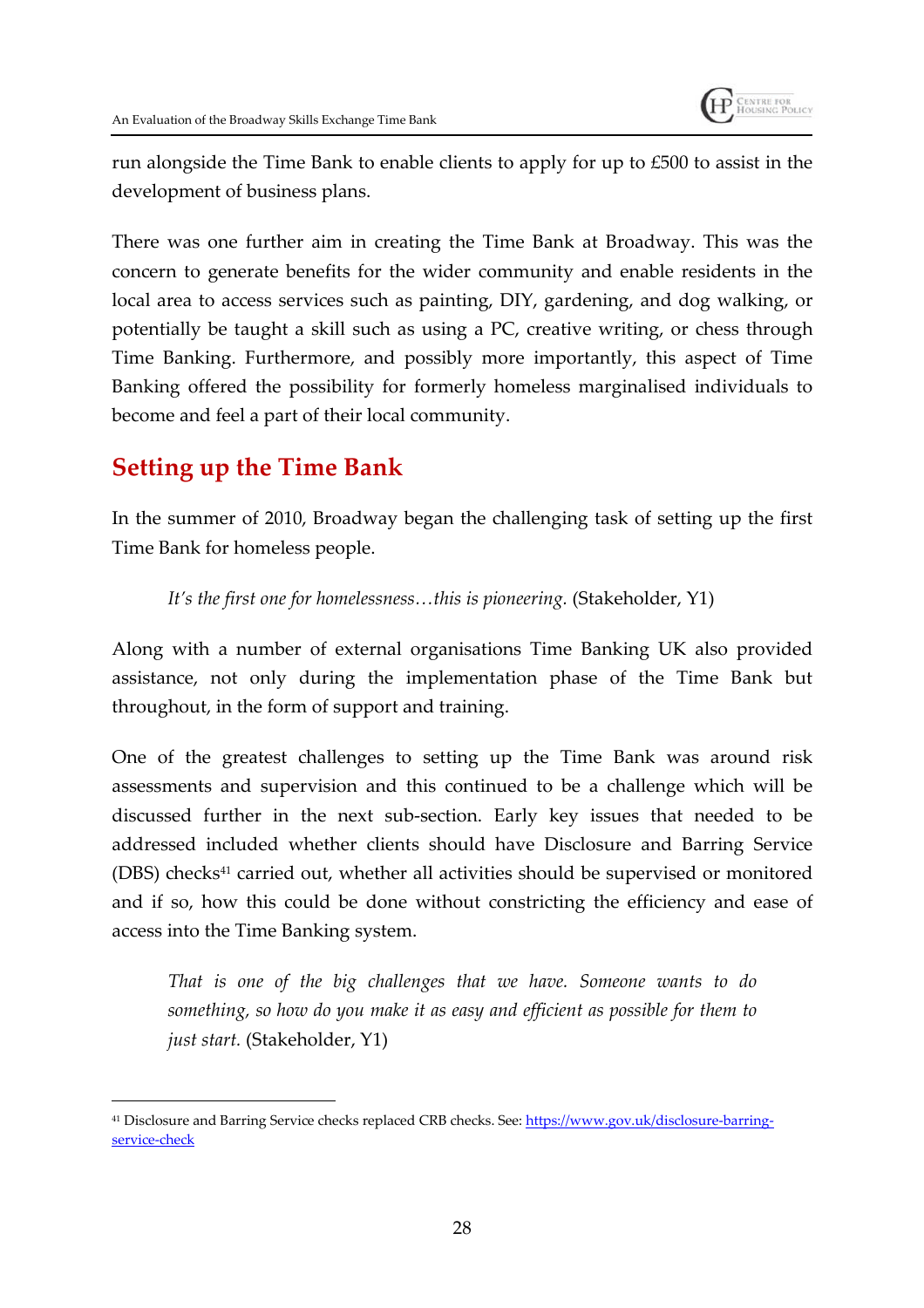

Another early challenge for staff was enabling clients to understand the concept of Time Banking.

*It was getting the clients' head around it. Getting the penny to drop with them really…initially it was like 'what, credits? What do I do..?' It's not an immediately obvious concept.* (Stakeholder, Y1)

The difficulty in being able to explain Time Banking in a quick, straightforward and concise way sometimes had an impact in getting the information out to both clients and other stakeholders.

*I've had a similar problem communicating it to other people, like in terms of funders just if you're writing a bid or something about the sorts of client involvement activities that we do…how you explain what Time Banking is in two sentences, it's not that easy to do.* (Stakeholder, Y1)

The problem in understanding what Time Banking is and how exactly it works persisted for Broadway, but it appears that at the time of writing, for the most part, the concept is much more widely understood. Broadway staff members worked hard to clarify the processes of the Time Bank to both clients and other organisations. By Year 3 of the evaluation the majority of clients interviewed were able to fully grasp how Time Banking worked.

*I did not understand it at first, I thought 'banking', that's a bit scary, it must have something to do with money...Just doing it has helped me understand it more.* (Client, Y2)

*I think the hardest part of it is understanding it…just trying to get my head around how it works… It was like you do that for me and I have to do something back for you…but it wasn't it was banked on the system…no-one explains the bank bit!* (Client, Y3)

There were several important factors that helped the Time Bank in its early stages. Broadway is an innovative organisation and crucially had a member of staff who was already knowledgeable about and had engaged in Time Banking. Alongside this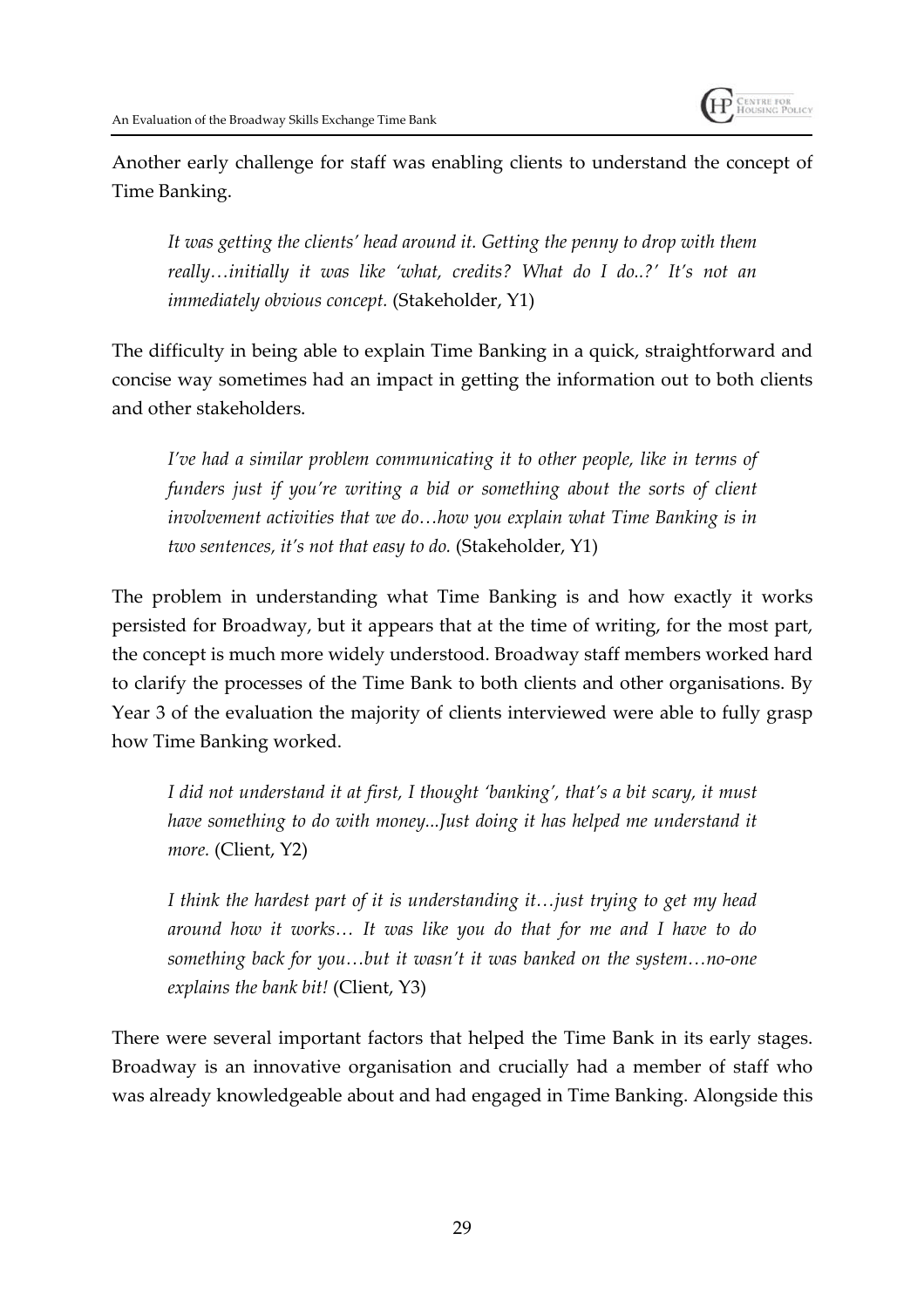

individual bringing the concept of Time Banking to life, Broadway, as a provider of hostel accommodation and work and learning initiatives<sup>42</sup>, had in effect a 'captive audience' allowing for ease of recruitment of clients as potential Time Bankers. There were also people who were in the Broadway hostels who often had a substantial amount of time on their hands and were often at a point where they wanted to progress with training or employment. The Broadway clients also had skills that could be utilised, and this helped significantly in the initial period of setting up the Time Bank.

*I think it's a really useful transition between having got yourself to a point but not quite being at the stage where you're ready for work, but they have got skills and they want to improve on those and it's a nice way to fill that gap.* (Stakeholder, Y1)

Contact with and support from other organisations and agencies helped the process of setting up the Time Bank. It was perceived to be of mutual benefit and also to the benefit of the clients themselves. Organisations became involved by, for example, offering theatre and cinema tickets, or invitations to events such as an exhibition, that clients could spend their earned time credits on. This enabled external organisations to, for example, promote their services or have a client volunteer for them.

*It's a reciprocal thing, that's what we always say. The organisation becomes a member of the Time Bank and they might be giving something but they would also be receiving something as well.* (Stakeholder, Y1)

In Year 1 it was felt that the Time Bank was taking a while to 'take hold' but by Year 2 it was quite rapidly gathering momentum. The final stage of the evaluation, Year 3, found that the Time Bank had been fully embedded and was, on the whole, working well.

*It's still at the beginning but the depth of what is out there is almost tangible…It's really quite early days…but there's been a growth spurt in the last 3 months.* (Stakeholder, Y1)

<sup>42</sup> http://www.broadwaylondon.org/WhatWeDo.html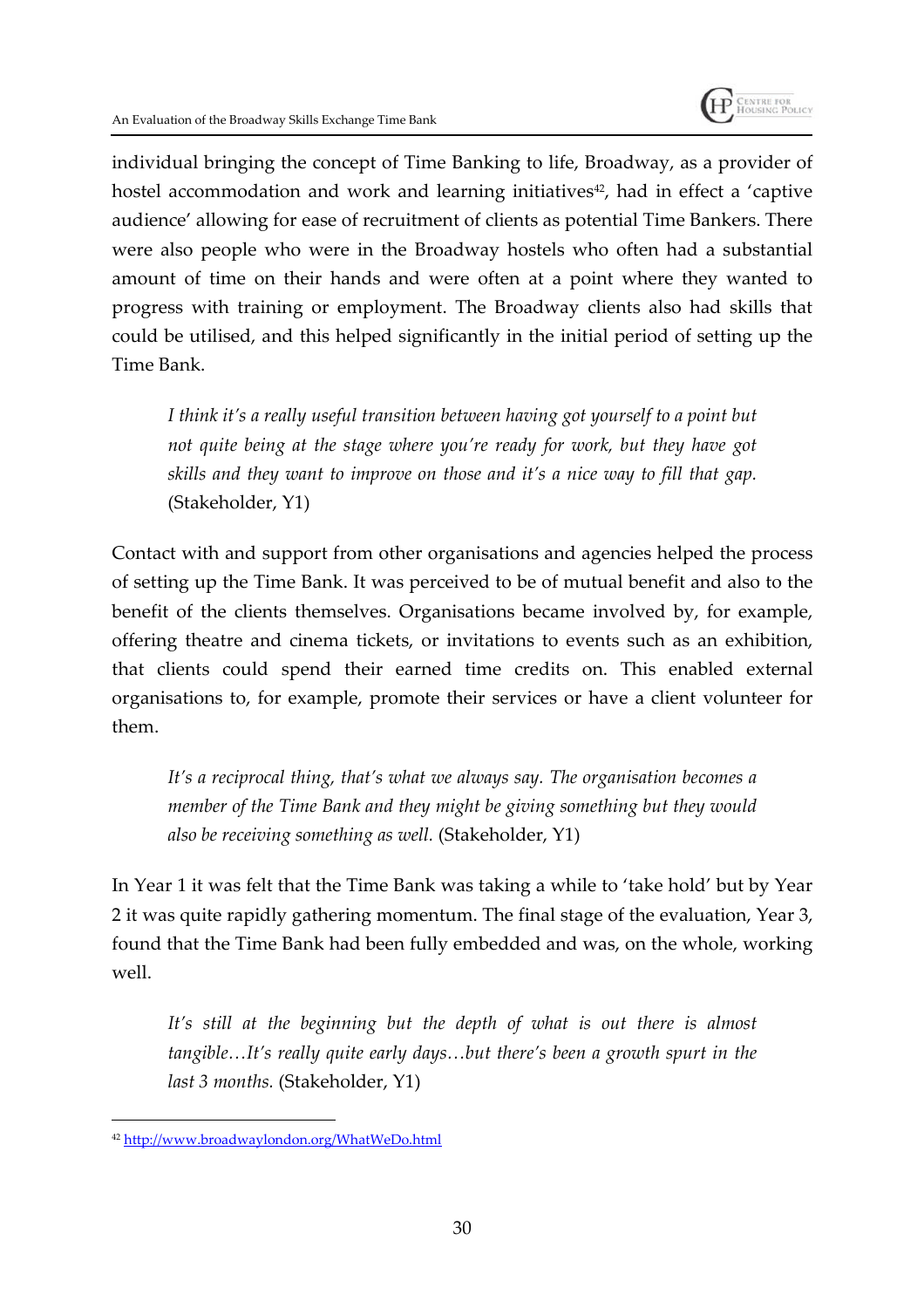

*I can honestly say that I don't think they've had any major setbacks. Things have been progressing steadily on, steadily forward.* (Time Banking UK Representative, Y2)

*In this last year, the third year, we like definitely saw the fruit from it, people getting work or getting external volunteer jobs and maybe people who were really, who were kind of clients that would not usually have engaged, engaged with the art and then selling their stuff on market stalls.* (Stakeholder, Y3)

*We were trying to roll Time Banking out across the whole organisation and really embed it.* (Stakeholder, Y3)

One of the key factors in sustaining the Time Bank has been flexibility and (planned) allowance of model drift. By Year 2 of the evaluation it became clear that in order to achieve successful operation of the Time Bank at Broadway, flexibility had to be at the core of the model. This flexibility has allowed the Time Bank to evolve and adapt to working in differing hostels, with different client groups and various types of agencies.

*Time Banking is very organic and it's moving all the time, the beauty of it is that is adaptable...we're also wanting to give a bit of flexibility to projects if they can find a better way of doing it.* (Stakeholder, Y2)

In embedding Time Banking into different hostel settings across Broadway and engaging people with differing levels of support needs in Time Banking, it became evident that the way in which someone can earn time credits also has to also be flexible.

*So for instance we've got a hostel…which are quite chaotic clients and it's taken a while for them to really embrace Time Banking because they (support workers) thought their clients would not be able to be involved because they cannot think beyond where's the next drink or the next whatever, but that's not the case at all. With quite a lot of perseverance…and their being able to see how it worked in other hostels, they are really very much embracing it, and it's had very positive results, but in their own unique way.* (Stakeholder, Y2)

Flexibility in how credits are earned and spent can allow clients with differing levels of need and support to engage in the Time Banking process, undertaking activities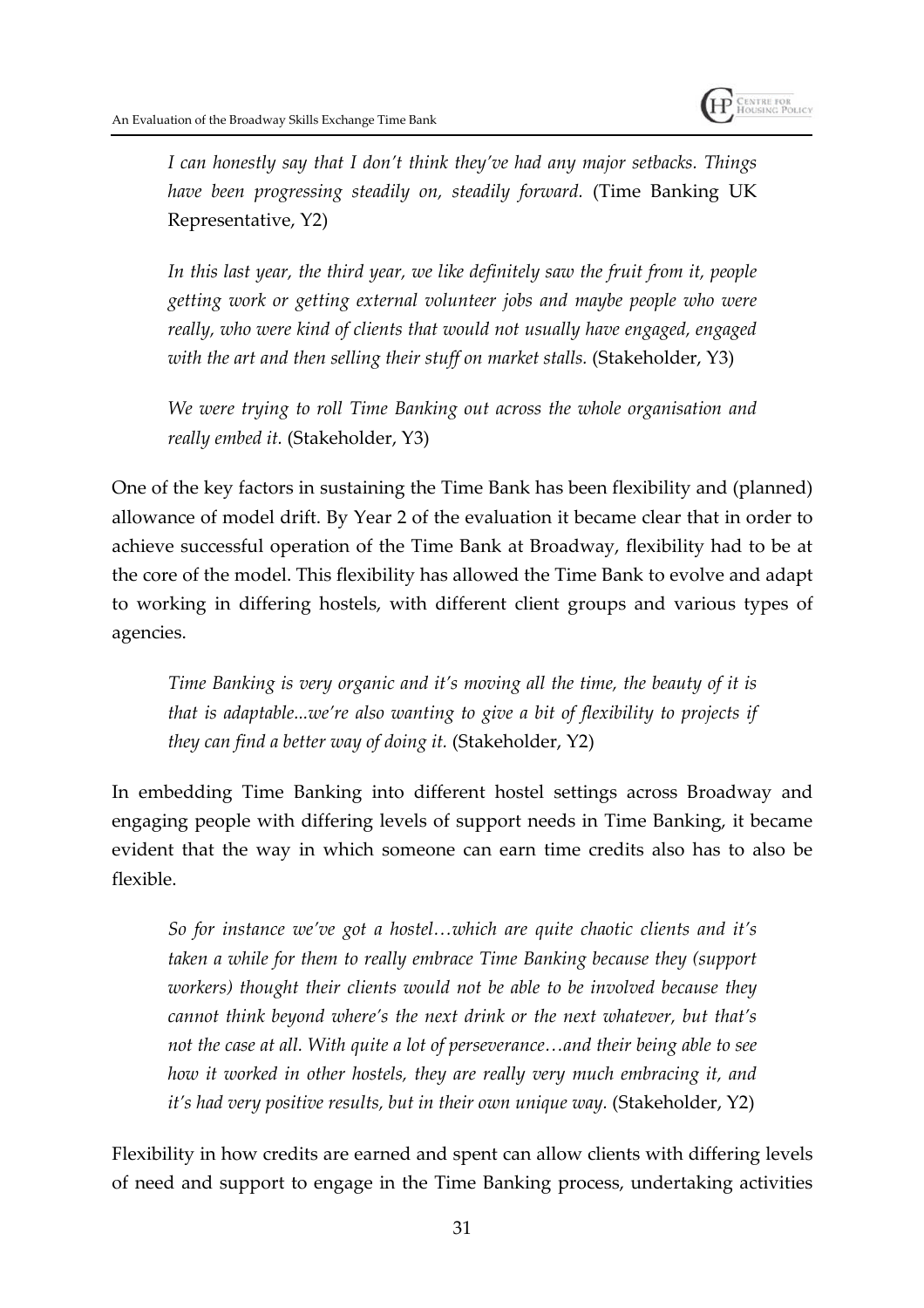

that are more suitable for them. Examples of this type of flexibility are given in Chapters 4 and 5. A Broadway hostel manager whose clients joined the Time Bank in 2012 commented:

*Whereas with ours the boundaries are a bit more blurred in terms of what you can do to earn credits, because of adapting to the different client group.* (Stakeholder, Y2)

Traditionally, Time Banking is a process in which labour time is exchanged, whereas Time Banking at Broadway can also involve spending time credits on utilising goods such as cinema or theatre tickets. Having the Broadway Time Bank do things slightly differently in this respect, to reflect the different needs of those participating, not only enables a greater degree of client engagement, but has the full support from Time Banking UK.

*These people are not the bog standard Time Bank members that there are around the country. They've got different needs and different things they want to spend their time credits on.* (Time Banking UK Representative, Y2)

### **Access**

A detailed breakdown of client demographics is presented in the next section of this chapter. At the point of inception the Broadway Time Bank, while open to all homeless or vulnerably housed people, was thought to be more beneficial to those at a juncture where they are considering seeking paid work or work-related activity.

*There has to be a certain level of confidence there already to get involved with the Time Bank…and for me I think the most important thing we can do as staff is to support people into the Time Bank initially.* (Stakeholder, Y1)

Subsequently, the Time Bank spread across a variety of Broadway services covering clients with a wide range of support needs. One example of this is at The Old Theatre<sup>43</sup>. Here, in 2012, Time Banking was established for use with clients who had very high support needs, addiction issues and cognitive impairments. Having the

<sup>43</sup> http://www.broadwaylondon.org/WhatWeDo/HousingandSupport/Hostels/TheOldTheatre.html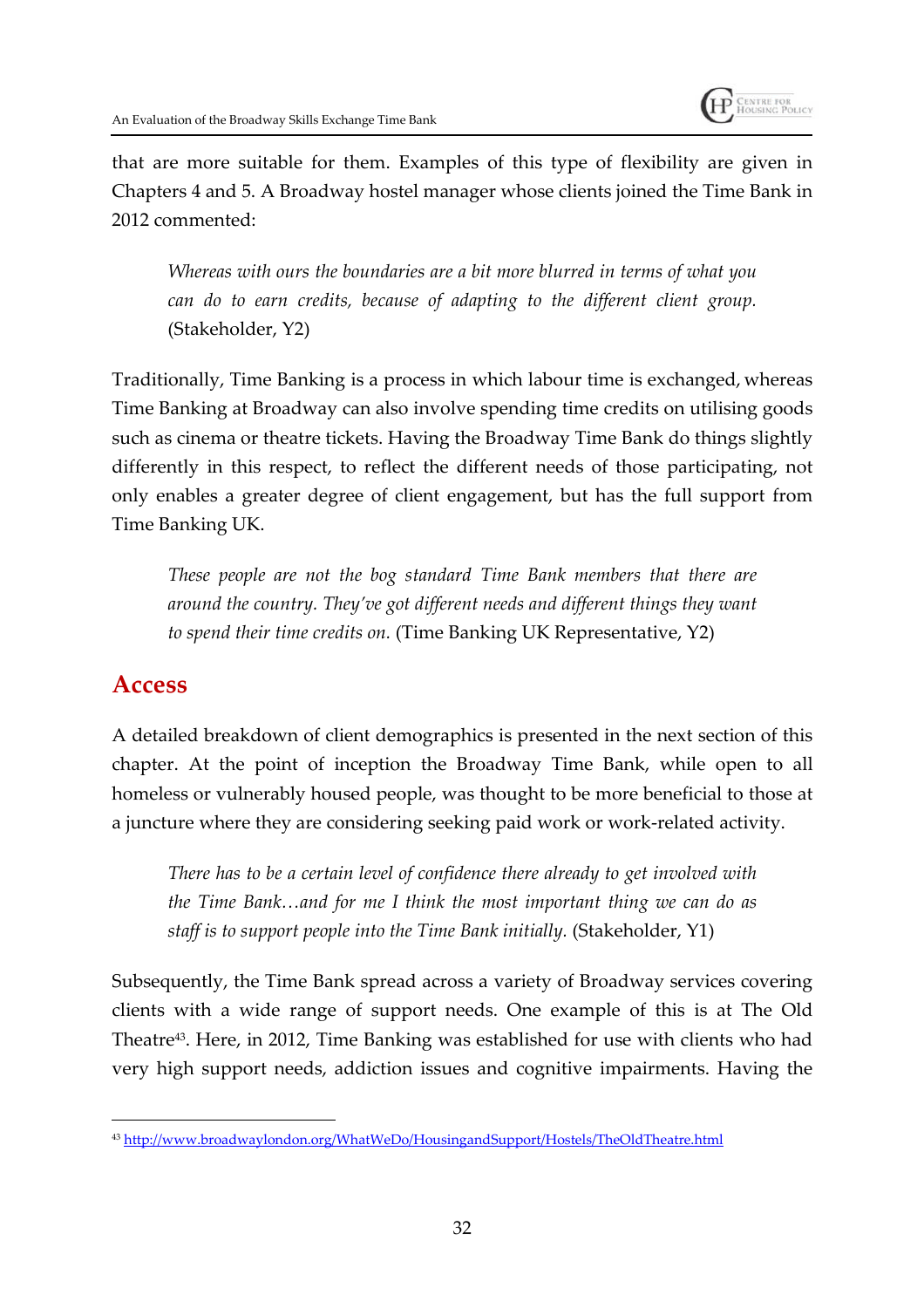

aforementioned different set of expectations and a flexible approach has enabled clients of all types to participate successfully in the Broadway Time Bank.

Overall, 68% of hours contributed to the Time Bank came from Broadway clients and the remaining 32% from external agencies and volunteers. Referrals came from a range of Broadway services and other homelessness services and recruitment levels were high. However, some issues with risk management in the referral process remained as issues throughout the process of establishing and running the Time Bank.

*The risk that we had was around external people coming in, because they're obviously, you know, we don't know anything about them. When it's with (our) clients, we know the client, we can make that decision.* (Stakeholder, Y2)

Time Bankers can also potentially place themselves at risk. During discussions with Broadway hostel managers, concerns with managing potentially dangerous tools and instruments that have to be used for certain Time Banking activities were often referred to. When using items such as scissors for hairdressing, lawnmowers, and power tools and so on, careful consideration had to be given when forming a judgement about which Time Bankers, where and in what circumstances should be able to access and use potentially dangerous items.

*We've had to stop one of our clients accessing the garden shed when he's inebriated.* (Stakeholder, Y2)

As has been mentioned, a significant challenge for Broadway had been how to manage risk more effectively without impacting upon the positive aspects of client engagement. Several strategies had been considered and it was agreed early on in the implementation of the Time Bank that DBS checks would not be carried out for Time Banking clients. A key aim that underpins the Time Bank is to enable clients to engage more with the wider community, but this of course involves much greater risk than having the Time Banking activities as internal to Broadway only. One of the most successful strategies to be adopted, to enable Time Bankers to be out in the community engaging in activity, is a procedure of having a 'chaperone', who has undertaken a DBS check. Many of the participants in the Time Bank had a desire to use their respective skills in the local community and Broadway had been trying to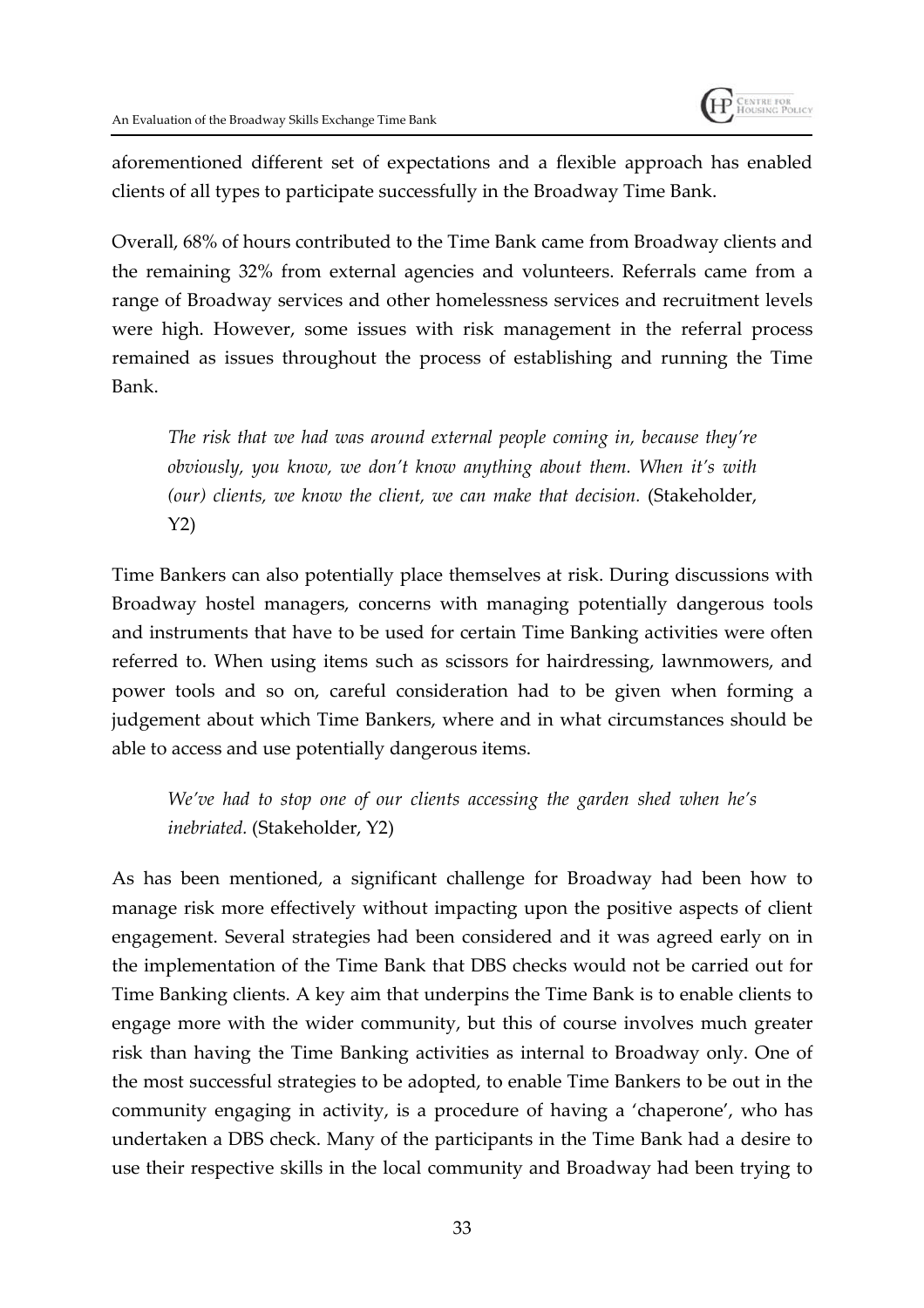

facilitate this. Reassurance of how Broadway had managed risk and conducted adequate assessments comes from the fact that throughout the duration of the Time Bank, no incidents with clients had taken place.

*We are dipping our toes in; a lot of clients really do want to help other people…always want to help the elderly, other people who are more vulnerable than they are. We want to facilitate that, particularly if someone wants to work in that area, be a care worker, we want to facilitate that…we've had lots of discussions with all the brokers in London, when it comes to vulnerable groups we should be doing visits in twos. So where 'Kevin' is the organiser, he'll be CRB<sup>44</sup> checked and he'll go with 'Bob' to ensure that 'Bob' isn't doing something he shouldn't be. They'd both be signing codes of conduct.* (Stakeholder, Y2)

## **Using the Time Bank**

Throughout the evaluation period, clients were asked why they had chosen to participate in the Time Bank. Reasons for joining the Time Bank remained fairly constant. Many wanted to do something with their time that took them away from their usual routine, which for them was often destructive and/or isolating. For instance, one female client who had been in and out of homelessness for more than twenty years mentioned that the Broadway Time Bank offered her things to do that were not 'the usual'. These activities, she hoped, would both keep her busy and away from harm.

*My trigger is boredom and I need to stay clean and not relapse…it keeps my mind busy…I made new friends and managed to break away from everyone that I knew 'cos everyone that I knew was on drugs and are still on drugs.* (Client, Y2)

*To be busy, not to be stuck indoors. Meeting people and becoming part of society again hopefully.* (Client, Y1)

<sup>44</sup> i.e. This refers to the system of checking prior to DBS.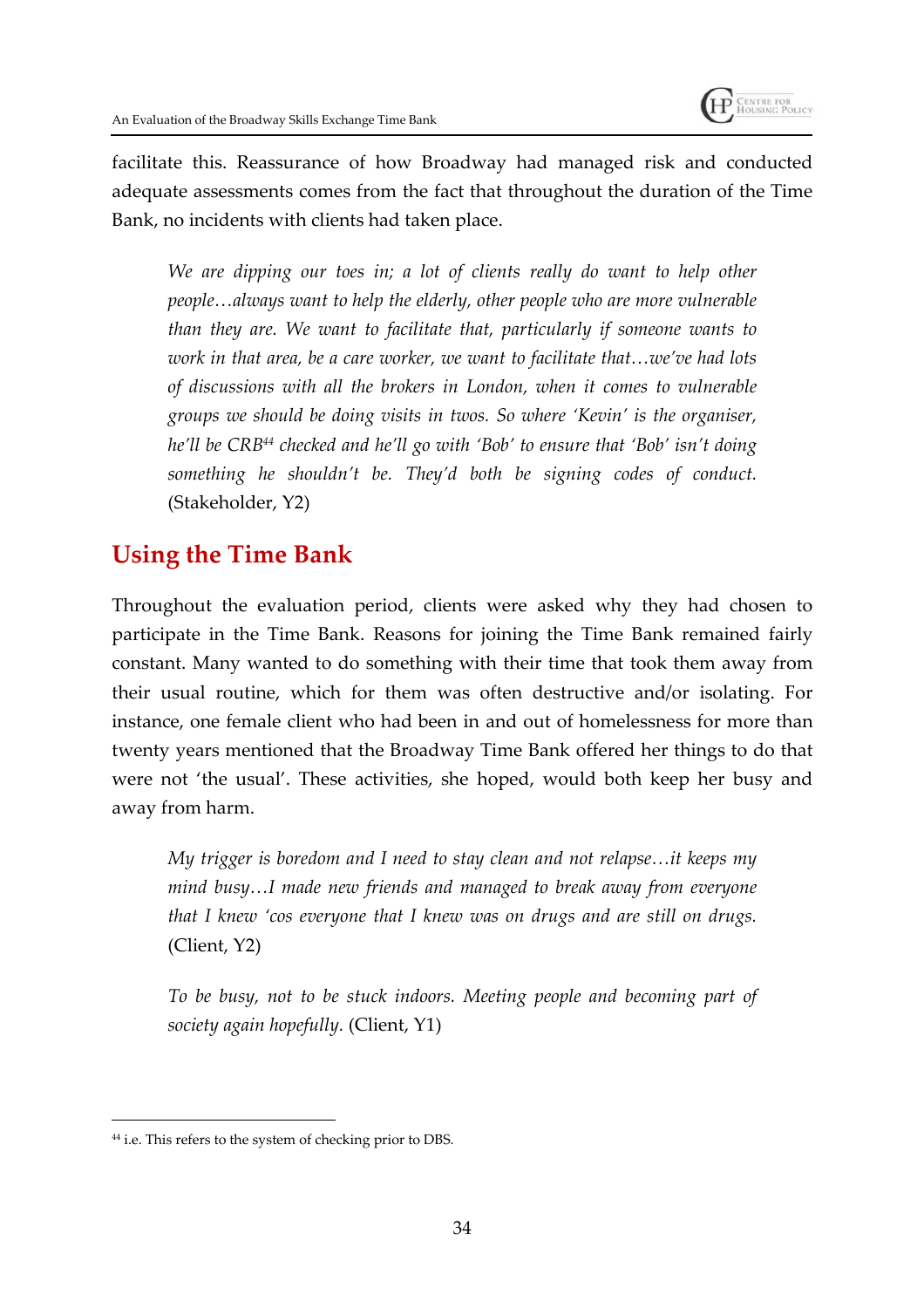

Others aimed to use Time Banking to learn new skills, or improve upon already existing skills, and therefore increase their chances of employment.

*I'm trying to get back to full time work…and this is probably the best way.* (Client, Y1)

*It's a really good way of getting back to work.* (Client, Y2)

*For me I like teaching English as a second language so it was a way to keep my skills current while I'm not able to work. So I'm increasing my experience really so it's a good thing and its keeping me occupied.* (Client, Y2)

The cohort of ten people that the University research team were following was asked each year for their thoughts on how the Time Bank was working for them. Overall, they were satisfied with the processes and operation of the Time Bank. However one reoccurring issue raised by the cohort was that the spending of accrued time credits had proven consistently problematic. A range of reasons were given for this and while significant progress was made by Broadway during the course of the evaluation, it appeared to be an on-going issue. Many clients, as outlined in the next section, had earned a substantial number of time credits but were often 'banking' these credits and spending very little.

*It's quite easy to earn them but maybe not so easy to spend them.* (Client, Y2)

*I was putting in my hours until April, then I stopped because I thought there's no point. It's not as though I'm getting anything out of it.* (Client, Y2)

*I feel a bit frustrated to be honest, I feel it's been a bit wishy washy, a bit insubstantial. I've come in and done my bit and now I'd like something in return otherwise I'll be a total volunteer.* (Client, Y2)

One of the principal reasons given for not having spent many of the accrued time credits was that the choice of services available was, for them, restricted in the sense that there was nothing on offer that they found attractive. This was echoed by several of the hostel staff and stakeholders who were themselves feeling frustrated that Time Banking clients were spending few credits.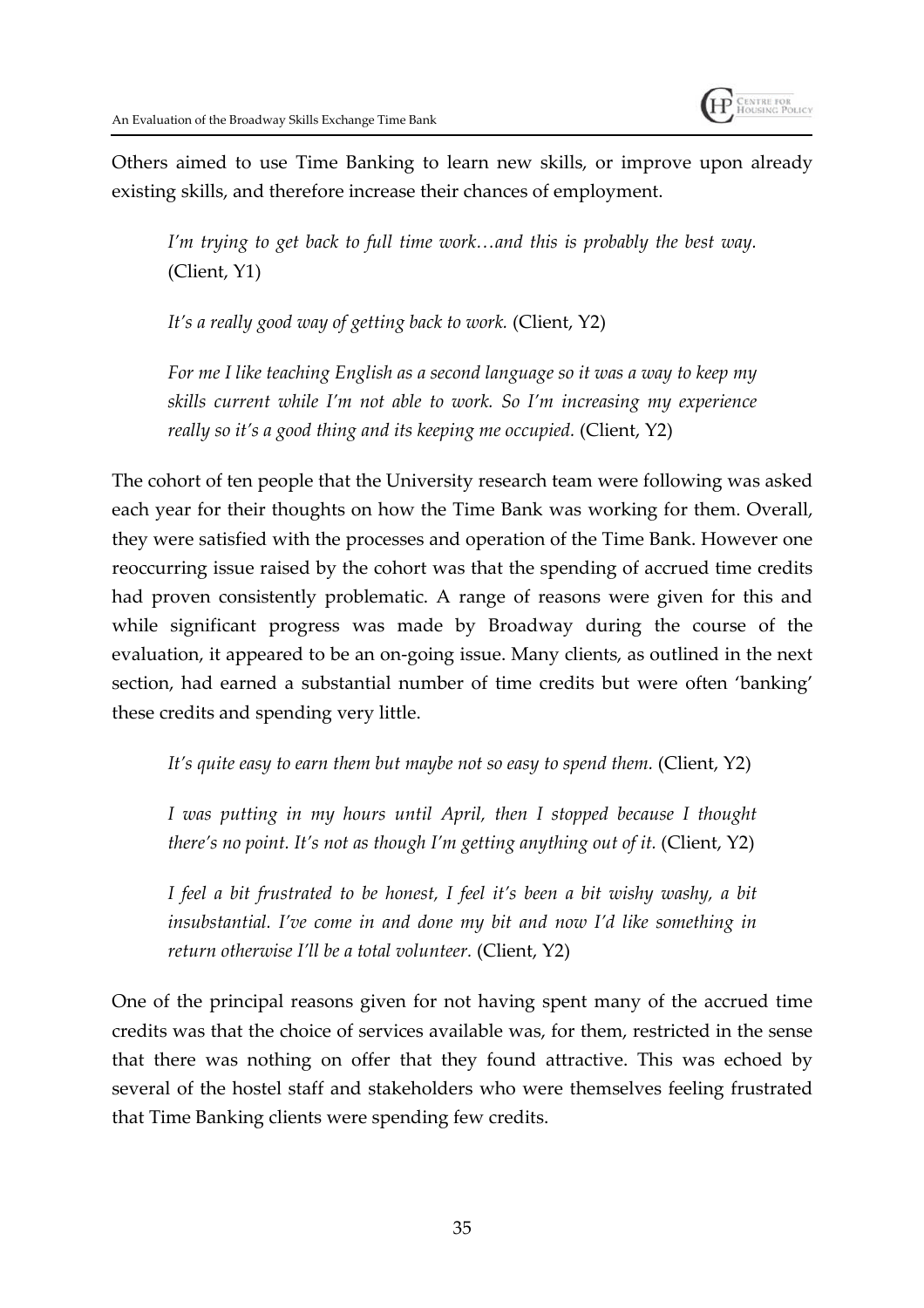

*Maybe you need something but there aren't people with that particular skill…* (Client, Y1)

*I just want decorating. I say no thank you to theatre, comedy clubs, cinema, etc. until I get that*. (Client Y2)

*What we need to work on further is ways for their people to spend their time credits.* (Stakeholder, Y2)

*Spending time credits at the moment is a bit difficult really, that's one of our sticking points*… (Stakeholder, Y2)

While the next section discusses the range of activities on offer to clients, it is worth mentioning here that, at the time of writing, there are and have been a wide variety of things on offer for which to exchange time credits. However, it appears one of the most significant reasons for a lack of time credit expenditure has been connected to awareness and therefore insufficient promotion and dissemination of available activities. An increase in promotional tools, such as leaflets, texts and posters was suggested by many of the clients as ways that the Time Bank could improve and allow them to access greater information about what they can spend their credits on.

*I think throw a leaflet at you every now and again and advertise themselves more perhaps…spread the word*. (Client, Y2)

*I've never seen any advertising or posters or anything. Maybe they could send you a text saying such and such is going on and would you be interested.* (Client, Y2)

*You're lucky if you see a poster…there's not a lot of advertising either…I think it should be up on the wall and updated*. (Client, Y3)

Where information was available, it was often perceived to be either too little, not frequent enough or not visually interesting enough for clients to engage with.

*I think the leaflet that they have now isn't very interesting to look at. I think it could be a lot better.* (Client, Y2)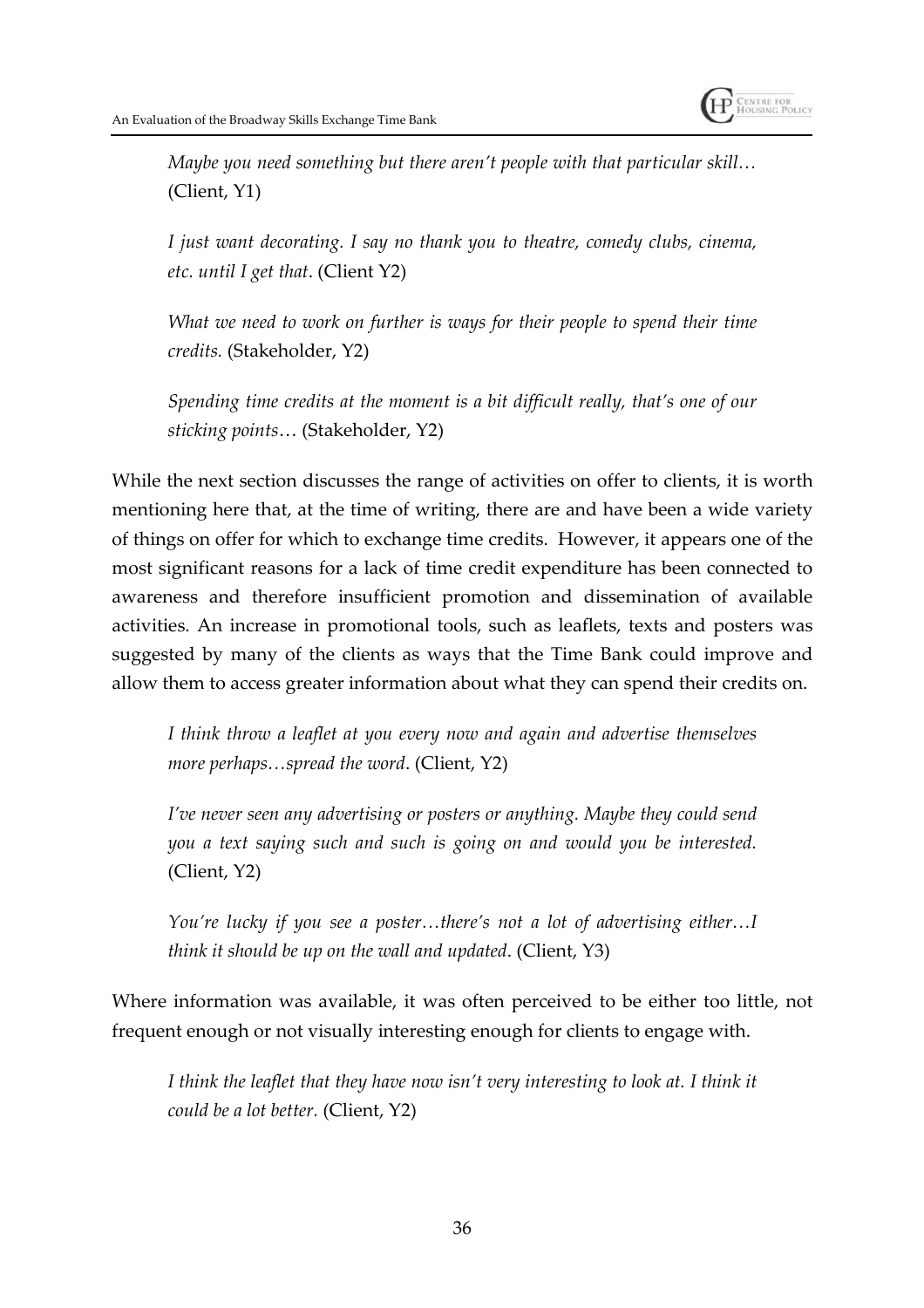

By Year 3 of the research however, promotional activity had improved and Broadway were developing new ways to advertise. Much of this was within the realm of social media, which clients themselves had previously requested, websites, Facebook and Twitter were increasingly being used.

*Once you were on the email list you got regular emails about what was available.* (Client, Y3)

*If there was an email sent, to be honest I'd be more likely to use Facebook.* (Client, Y3)

In fact, in Year 3 other reasons were seen to be to blame for not spending credits. Often these were related to clients simply being too busy to attend activities they were interested in.

*I get the emails all the time, saying this is available that is available, and I keep meaning to, but then it's just a matter of time, I've got two kids myself and they take up a Hell of a lot of time, so you're trying to balance everything into when they aren't at school.* (Client, Y3)

*The problem with me was that they had quite a few things that I was interested in but they clashed with the volunteering I was doing. They had an art thing I was interested in and even recently they had visits to the Royal Academy that I would have loved to have gone to, but once again…the volunteering.* (Client, Y3)

*I remember getting an email about some free screenings of movies in a cinema in Hampstead, for example, but if you live in Hammersmith, Hampstead is a trek, having to get there and pay your fares, they weren't practical.* (Client, Y3)

While the spending of credits has clearly been an issue at the Time Bank, it should be noted that many of the clients who the research team spoke to did not view the credits as the principal reason for participating. Those engaging in Time Banking were often doing so for reasons other than simply acquiring credits and in many cases Time Banking was more of an altruistic pursuit.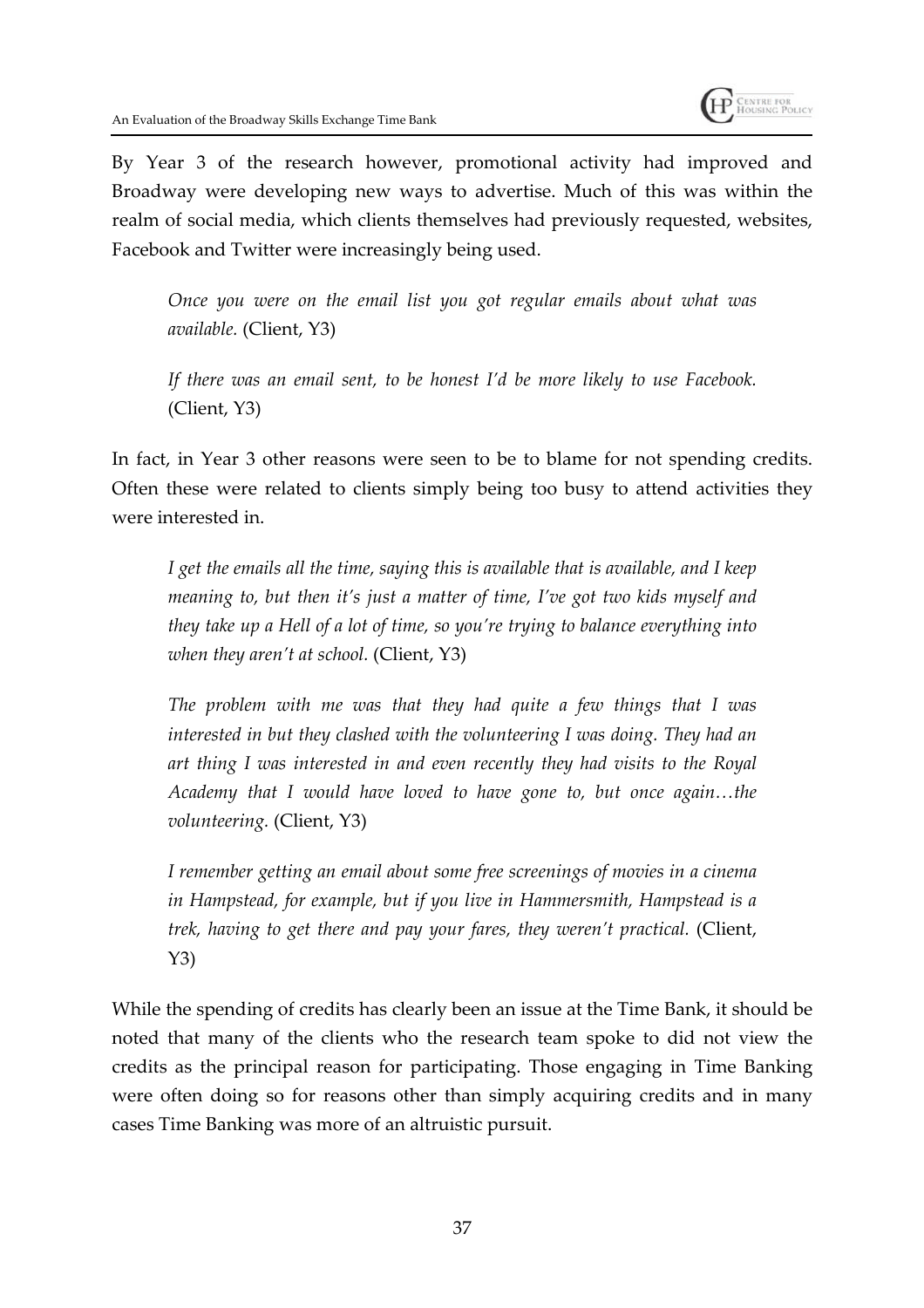

*Volunteering like this was something that I wanted to do to sort myself out type of thing. For me the Time Banking aspect of it is secondary. That's not why I started it…In a way it might have been better if I'd not known anything about the Time Banking side because then I would have just given my time without thinking what I would get out of it.* (Client, Y2)

*As far as I'm concerned…when I do it, the last thing on my mind is what I can get in return.* (Client, Y2)

Having formerly marginalised people engage, learn new, or brush up on existing, skills and feel part of the community again is at the core of the Broadway Time Bank and this was reflected in some client's relative unconcern with utilising banked credits.

*My personal opinion is that the actual credits, they are a way that people understand it, because the actual concept is quite basic, but then when are involved, the actual credits don't matter so much, so most people don't use all the credits…the thing that really matters just involvement for its own sake, once people are involved to a certain point that's really all the matters, it's a way of embedding ideas of co-production and flexibility in a hostel environment.* (Stakeholder, Y3)

## **The Broadway clients using Time Banking**

Several hundred people made use of Time Banking over the course of the evaluation. Many of the Time Bankers were Broadway clients. This part of the report describes their characteristics, drawing on anonymised administrative data that were collected by Broadway on their clients and shared with the University research team<sup>45</sup>. After describing the characteristics of the clients using Time Banking, this section of the report goes on to describe the broad types of Time Banking activity that Broadway clients were undertaking.

<sup>45</sup> The data used for this section of the report were not collected or validated by the University of York research team. The data were administrative information collected on each Broadway service user which were fully anonymised before being shared with the University of York research team.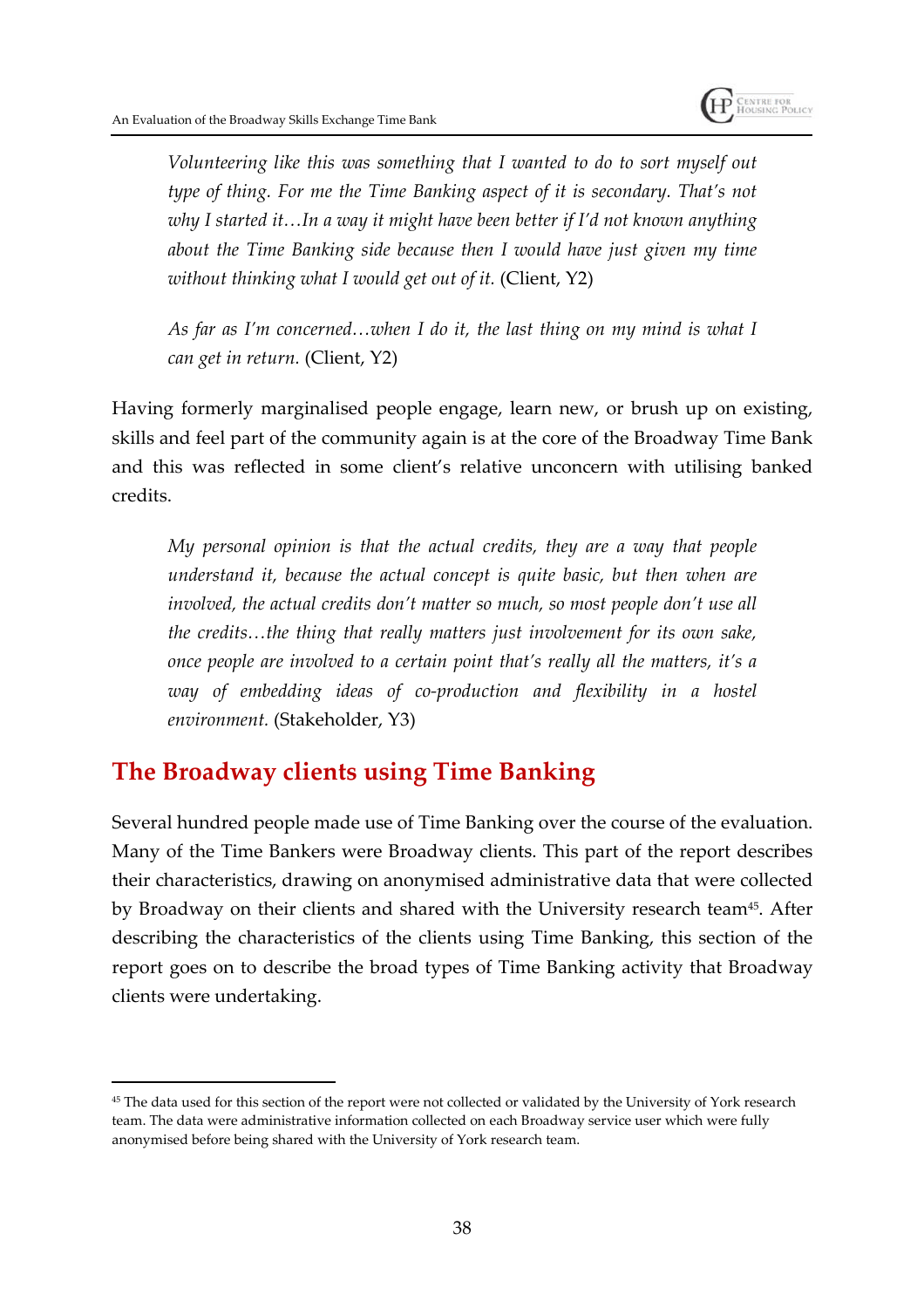

#### *The characteristics of clients using Time Banking*

Complete data on the people making use of Time Banking as Broadway clients were not always available. Records from the early stages of Time Banking were not always complete. Some logistical issues were reported with data collection and data entry which meant that records of Time Banking activity were not always complete, particularly during the early stages of the Time Bank. However, using anonymised client records, it is possible to look at the characteristics of Broadway clients who were involved in Time Banking during 2012 and 2013<sup>46</sup> .

Table 3.1 summarises the characteristics of these clients. Almost three-quarters of the clients using Time Banking during 2012 and 2013 (up until the end of October) were men (74%) and just over one quarter were women (26%). The largest ethnic groups were White Europeans (57%), Black British (30%) and people of mixed ethnic background (9%) with quite low representation of people with an Asian background (3%). The lower representation of people with an Asian background among clients using Time Bank may reflect a wider pattern of low representation of people with an Asian background in London's homeless population, while some other groups, particularly Black British people, are over-represented47. Young people aged 25 and under were not strongly represented among the clients who were Time Banking (11%) and nor were older people (10% were aged over 55). Most of the Broadway clients who were Time Banking were aged between 26 and 45 (56%) with a smaller group of people aged 46-55 (22%).

<sup>46</sup> Data covered 430 individuals and were largely complete, but did not always have complete demographic information for every individual. Data for 2013 were for January to October.

<sup>47</sup> Gervais, M.C. & Rehman, H. (2005*) Causes of Homelessness amongst Ethnic Minority Households* London: ODPM.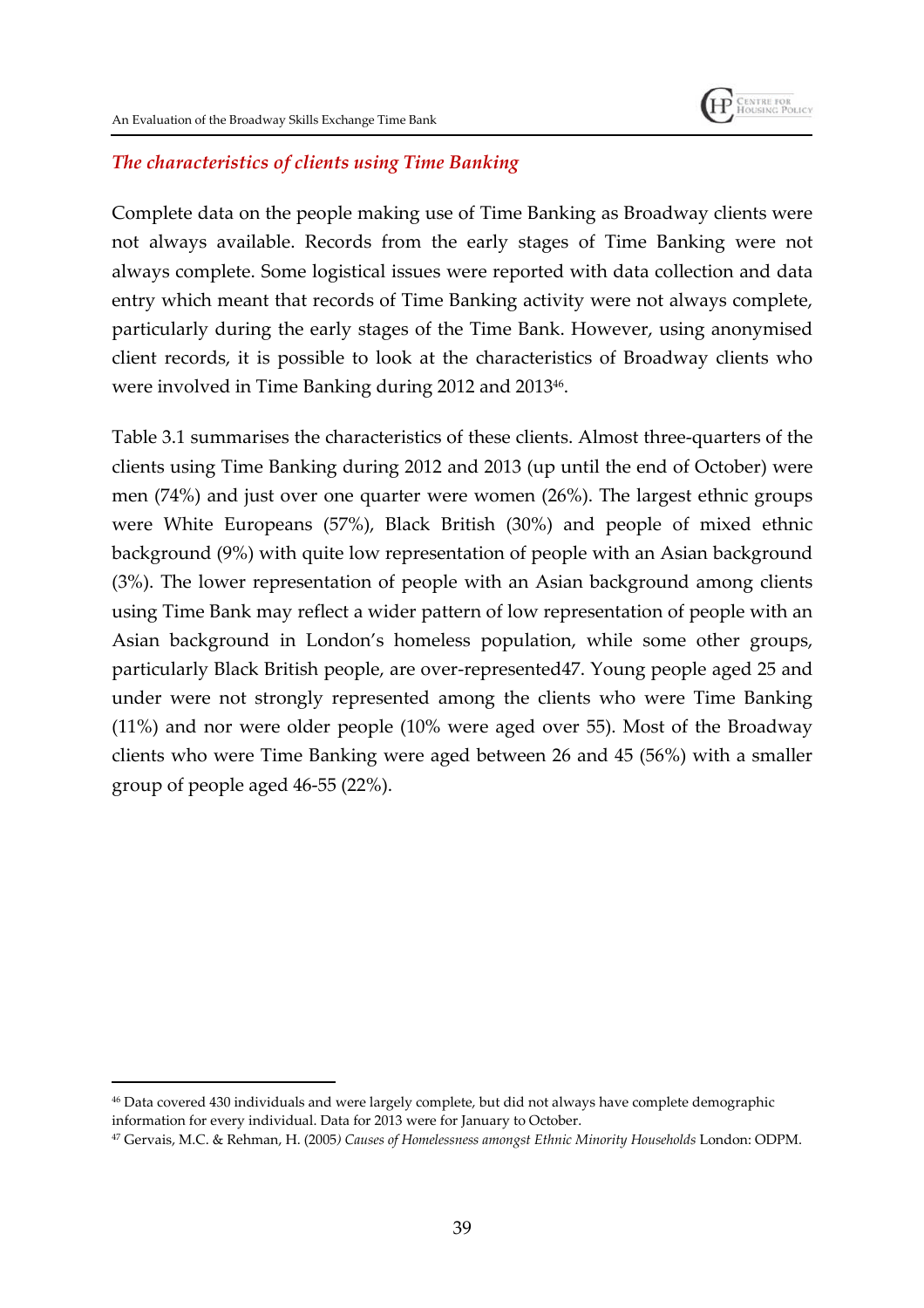|                      |        | Ethnicity |                                                |                                                          |                |                   |                  |         |
|----------------------|--------|-----------|------------------------------------------------|----------------------------------------------------------|----------------|-------------------|------------------|---------|
| Age group and gender |        |           | Asian British<br>(Bangladeshi<br>Indian Other) | <b>Black</b><br><b>British</b><br>(African<br>Caribbean) | Mixed          | White<br>European | Other            | Total   |
| 18-25                | Gender | Female    | $\boldsymbol{0}$                               | 5                                                        | $\overline{2}$ | 5                 |                  | 12      |
|                      |        | Male      | $\boldsymbol{0}$                               | 12                                                       | $\overline{7}$ | 14                |                  | 33      |
|                      | Total  |           |                                                | 17                                                       | 9              | 19                |                  | 45      |
| 26-35                | Gender | Female    | 3                                              | 14                                                       | $\overline{2}$ | 15                | $\mathbf{0}$     | 34      |
|                      |        | Male      | $\overline{2}$                                 | 26                                                       | 10             | 45                | $\mathbf{1}$     | 84      |
|                      | Total  |           | 5                                              | 40                                                       | 12             | 60                | $\mathbf{1}$     | 118     |
| 36-45                | Gender | Female    | $\mathbf{1}$                                   | $\,8\,$                                                  | $\mathfrak{Z}$ | 19                |                  | 31      |
|                      |        | Male      | 5                                              | 20                                                       | $\overline{2}$ | 60                |                  | 87      |
|                      | Total  |           | 6                                              | 28                                                       | 5              | 79                |                  | 118     |
| $46 - 55$            | Gender | Female    | $\boldsymbol{0}$                               | 5                                                        | $\mathfrak{Z}$ | 11                |                  | 19      |
|                      |        | Male      | $\overline{2}$                                 | 26                                                       | $8\,$          | 37                |                  | 73      |
|                      | Total  |           | $\overline{2}$                                 | 31                                                       | 11             | 48                |                  | 92      |
| 56-65                | Gender | Female    | $\boldsymbol{0}$                               | $\overline{2}$                                           | $\mathbf{1}$   | 6                 | $\boldsymbol{0}$ | 9       |
|                      |        | Male      | $\mathbf{1}$                                   | 5                                                        | $\mathbf{1}$   | 14                | $\mathbf{1}$     | 22      |
|                      | Total  |           | $\mathbf{1}$                                   | $\overline{7}$                                           | $\overline{2}$ | 20                | $\mathbf{1}$     | 31      |
| $65+$                | Gender | Female    |                                                | $\mathbf{1}$                                             |                | $\overline{2}$    |                  | 3       |
|                      |        | Male      |                                                | $\boldsymbol{0}$                                         |                | 5                 |                  | 5       |
|                      | Total  |           |                                                | $\,1\,$                                                  |                | $\overline{7}$    |                  | $\,8\,$ |
|                      | Gender | Female    | $\overline{4}$                                 | 35                                                       | $11\,$         | 58                | $\boldsymbol{0}$ | 108     |
| Total                |        | Male      | $10\,$                                         | 89                                                       | 28             | 175               | $\overline{2}$   | 304     |
|                      | Total  |           | $14\,$                                         | 124                                                      | 39             | 233               | $\overline{2}$   | 412     |

#### *Table 3.1: Characteristics of Broadway Clients using Time Banking in 2012 and 2013\**

**Source: Broadway Administrative Statistics (anonymised). Full data on ethnicity, age and gender were not available for 12 people. \*Data for 2013 were for January to October.**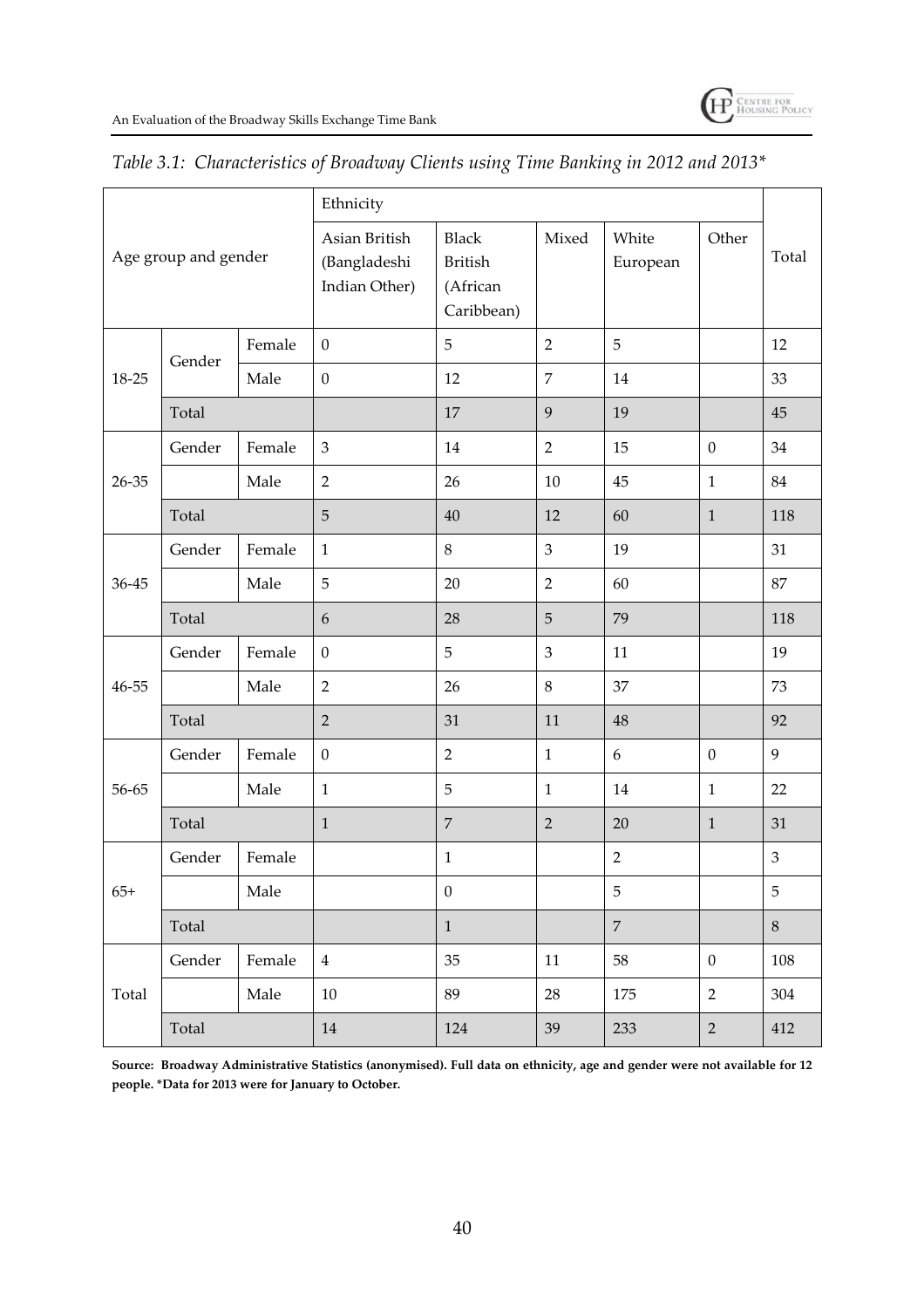

These statistics suggest the user group of Broadway clients involved in Time Banking resembled the wider single homeless population found within London<sup>48</sup>. There was a large group of middle and late middle aged men (46% of all 430 clients were 36 or older and male). Young people were clearly present (11%), but were a minority. Men significantly outnumbered women in every age group. There was no statistical association between gender and age group among the people who were Broadway clients making use of Time Banking. Women were also statistically no more likely to belong to a particular ethnic group than men were and, again, men significantly outnumbered women within each ethnic group.

Compared to people sleeping rough in London, the Broadway clients using Time Banking were likely to be older and were more likely to be female. Some associations between increases in rough sleeping in London have been associated with higher representation of recent, economic migrants from other EU member states<sup>49</sup>. While data were not complete, information on nationality suggested that at least 75% of Broadway clients using Time Banking services were British in origin $^{50}$ .

Reported past contact with the criminal justice system was quite high. One quarter of the Broadway clients on whom full records were available (Table 3.1) had been convicted of an offence and/or imprisoned at some point in their past. Men (20%) were more likely than women (5%) to have had contact with the criminal justice system. Again, these findings show that Broadway clients using Time Banking reflect the wider single homeless population, in which associations between past conviction, imprisonment and homelessness have been observed<sup>51</sup>.

Broadway clients were very likely to be unemployed at the point they began to use Time Banking and were quite likely to remain unemployed through the period of their contact with Broadway services, although some notable successes in getting people into work were achieved directly as a result of Time Banking (see Chapter 4).

<sup>48</sup> Jones, A. and Pleace, N (2010) op. cit.

<sup>49</sup> Broadway (2012) *Street to Home* Annual Report for London

http://www.broadwaylondon.org/CHAIN/Reports/StreettoHomeReports.html

<sup>50</sup> Source: Anonymised Broadway administrative statistics, sample of 157 people for whom country of origin had been recorded.

<sup>51</sup> Quilgars, D., Jones, A., Bevan, M., Bowles, R. and Pleace, N. (2012) *Supporting short-term prisoners leaving HMP Leeds: Evaluation of the Shelter Prisoners Advocacy Release Team*, York: Centre for Housing Policy, University of York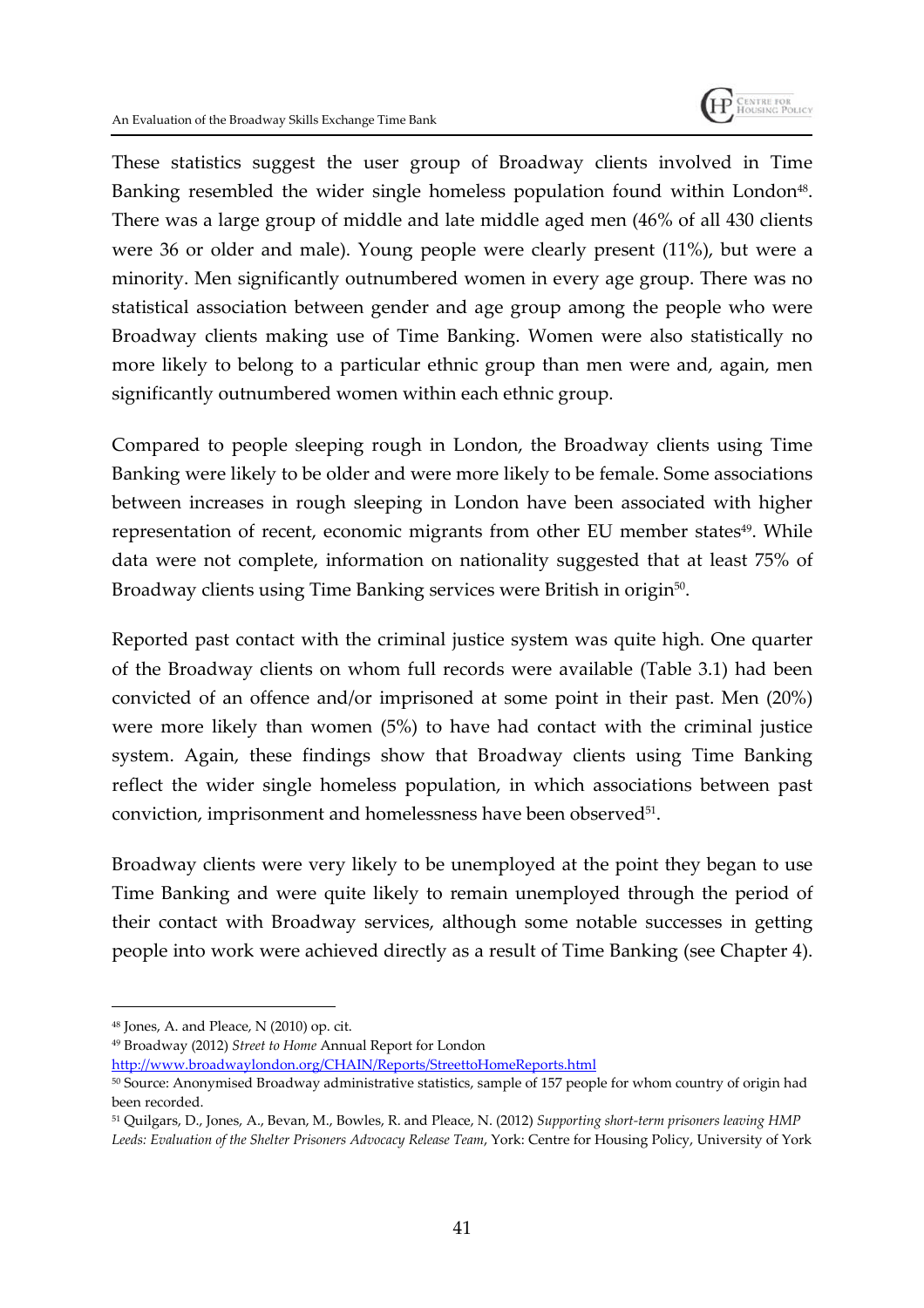

Detailed information on benefits being received was not available for all of the Broadway clients described in this section of the report (see Table 3.1), but there was some evidence of widespread claims for Housing Benefit, Disability Living Allowance and Incapacity Benefit.

Some data were available on mental health, disability and limiting illness among those clients using Time Banking. The available data suggested that while 64% of clients were not disabled and did not have mental health problems, there was a sizeable group with one or more support needs related to physical and/or mental health (36%)<sup>52</sup>. The most commonly recorded support needs were mental health problems (15%), physical disability or long-term limiting illness (7%) and the presence of both mental health problems and a physical disability or limiting illness  $(4\%)$ <sup>53</sup>. These data suggest, that, like the wider population of single homeless people in London and also the UK $^{54}$ , the health and well-being of the Time Banking clients tended to be relatively poor, with over one third being recorded as having one or more physical and/or mental health problems.

There is some evidence of a small, very high need, 'chronically' homeless population in the UK. This group of people have very high rates of severe mental illness, drug and alcohol dependency and very poor physical health and which is characterised by sustained and recurrent rough sleeping and use of emergency accommodation<sup>55</sup>. International evidence on chronic homelessness suggests that only a minority of single homeless people may be within this chronically homeless group<sup>56</sup>. This could help explain why very high rates of *severe* physical and mental health problems were not recorded among the Broadway clients, who seemed to be more typical of the London single homeless population as a whole. It must also be noted that the administrative data collected by Broadway and anonymously shared with the University research team did not contain detailed information on support needs,

<sup>52</sup> Based on 2012 anonymised administrative data from Broadway covering 293 people who were signed up to the Time Bank.

<sup>53</sup> Ibid.

<sup>54</sup> Jones, A. and Pleace, N. (2010) op. cit.

<sup>55</sup> Bowpitt,, G, Dwyer, PJ, Sundin, E and Weinstein, W 2011, 'Comparing men's and women's' experiences of multiple exclusion homelessness' *Social Policy and Society*, **10,** 4, pp. 537-547.

<sup>56</sup> Busch-Geertsema, V; O'Sullivan, E.; Edgar, B. and Pleace, N (2010*) Homelessness and Homeless Policies in Europe: Lessons from Research* Brussels: FEANTSA.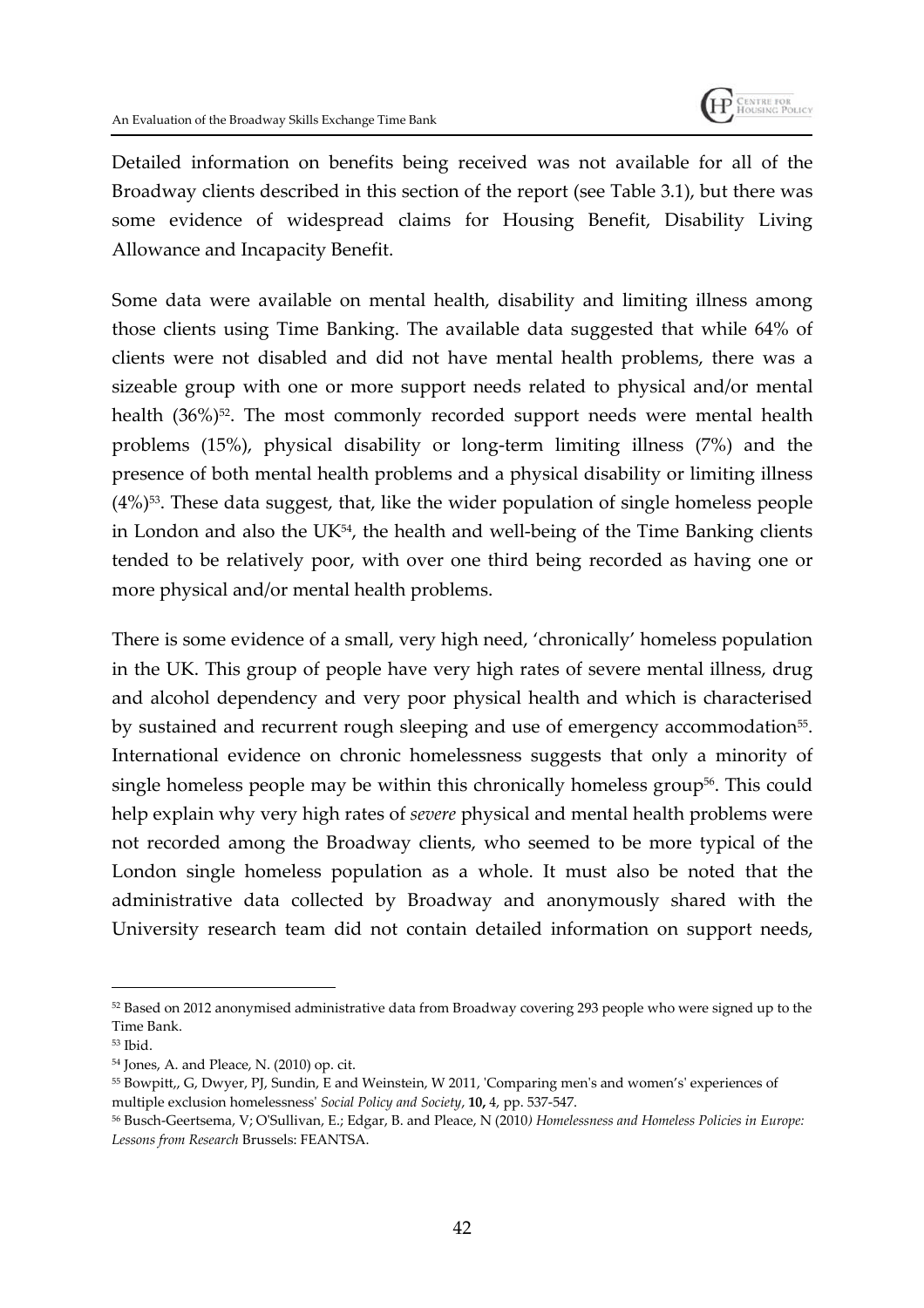

meaning the full extent of support needs may not have been evident from the administrative data. In addition, these data have to be considered alongside results from the interviews and focus groups conducted for this research which did report successful engagement with Time Banking among people who had long term experience of living rough, poor mental and physical health and histories of problematic drug and alcohol use, as well as in high-need Broadway services such as the Old Theatre (see above and Chapter 4).

#### *Time Banking activity*

Using the anonymised administrative data provided by Broadway, the University research team were able to explore the patterns of Time Banking among clients<sup>57</sup>. As noted above, some limitations in administrative data collection existed and this meant the records were not always complete. Nevertheless, administrative information existed on the extent of Time Banking by 363 individuals<sup>58</sup> over the course of 2012 and 2013.

Clients who were Time Banking recorded an average of just over six Time Banking activities (6.3), i.e. providing a service or activity that earned Time Bank credits and 'spending' time credits, during 2012. The average was however not a good guide to the patterns of Time Banking, because the group of 363 clients on whom anonymised administrative information was available was characterised by a group of people who had made little use of Time Banking and another group who had made very extensive use of Time Banking. This is shown in Figure 3.1.

As can be seen in Figure 3.1, there was a large group of Broadway clients who had undertaken a smaller number of Time Banking activities (63%, 228 individuals). Approaching one fifth of clients had been somewhat more active, undertaking between five and nine Time Banking activities during 2012 and 2013 (19%, 67 individuals) and, finally, another group of similar size who had been more active

<sup>57</sup> The data used for this section of the report were not collected or validated by the University of York research team. The data were administrative information collected on each Broadway service user which were fully anonymised before being shared with the University of York research team.

<sup>58</sup> As information on Time Banking could be recorded across multiple databases, including the in-house BORIS administrative records database and the external Time online database, some duplication of activities may have occurred, and should therefore be viewed as indicative.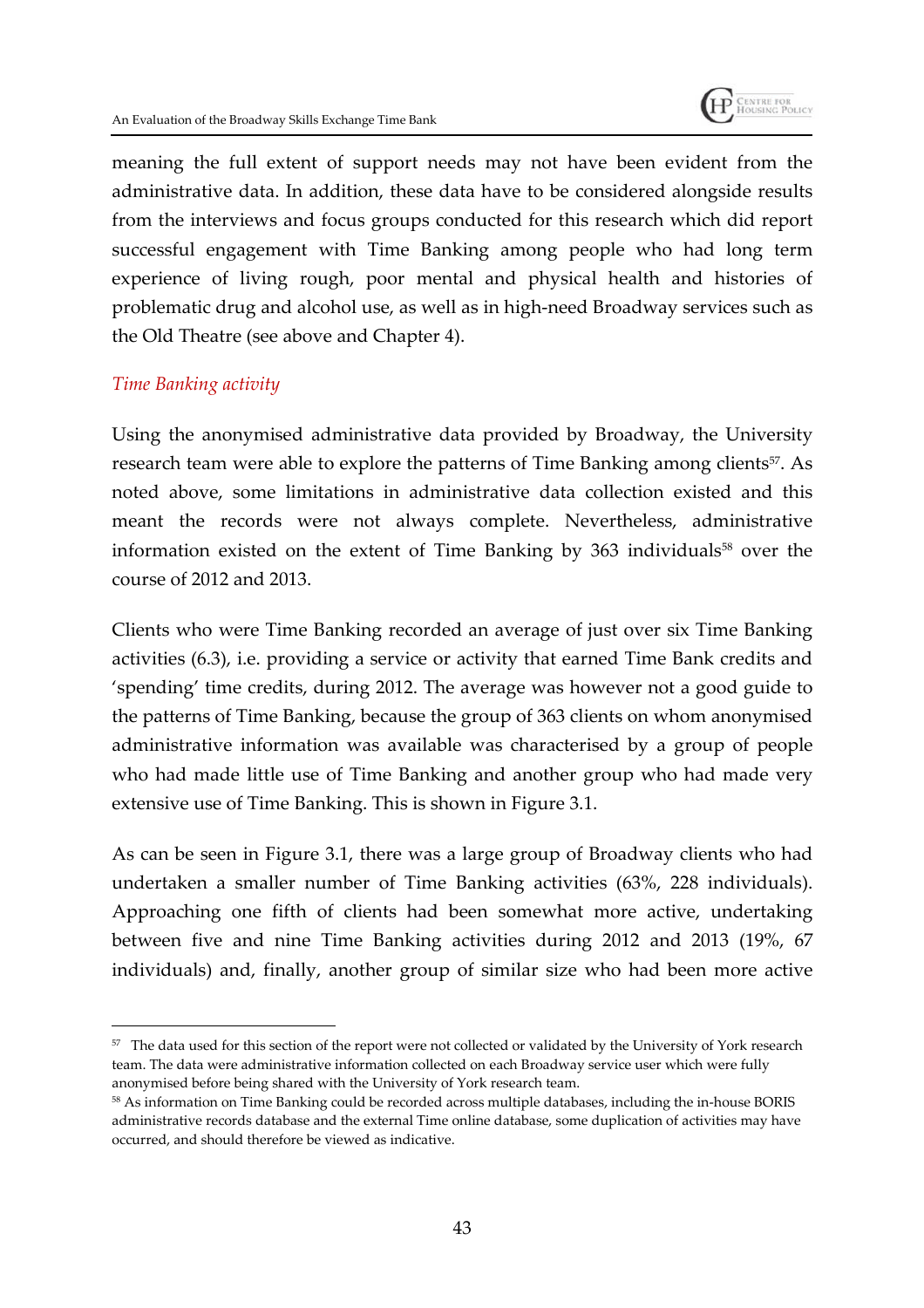(19%, 68 individuals) and undertaken 10 or more Time Banking activities. Some clients had become particularly active within this group, with the single most active client recorded as undertaking 53 Time Banking activities and 31 clients (9%) recorded as undertaking 20 or more Time Banking activities during 2012 and 2013.

*Figure 3.1: Summary of Time Banking activities by individual clients 2012 and 2013\**



**Source: Anonymised Broadway administrative data on clients. Base: 363 individuals undertaking 2,278 activities during 2012 and 2013. \*Data for 2013 were for January to October.**

Not everyone who experimented with Time Banking decided to use it and the University research team found some evidence that not all Broadway clients found the idea of Time Banking attractive. However, it must also be remembered that Broadway was delivering support, tenancy sustainment and resettlement services that were designed to move people on from homelessness and that, consequently, many homeless people may have only had relatively short term contact with Broadway before moving on. Patterns of engagement with Time Banking could therefore have reflected the transient nature of a population using homelessness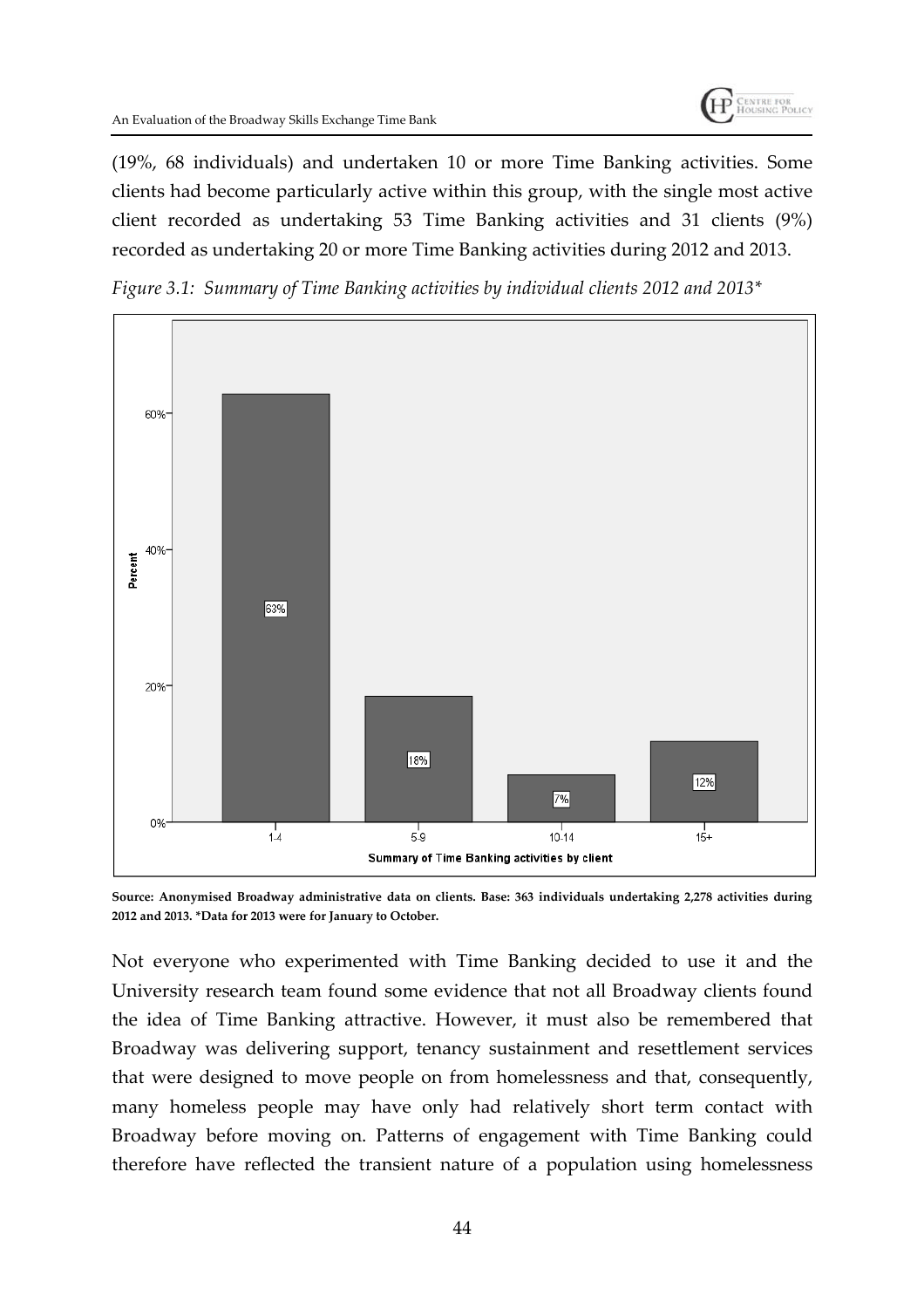

services, who are, by definition, in a process of movement that may have given some of them little time or opportunity to learn about and engage with Time Banking.

Administrative data were available on the demographic characteristics of a group of clients who were active in Time Banking during 2012 and 2013. These data covered 140 individual clients<sup>59</sup> and indicated that both men and women were more likely to be involved at Time Banking at a lower level (52% of both men and women had undertaken between 1-4 Time Banking activities over the course of 2012 and 2013) and equally likely to be among the most active (29% of women and 24% of men had undertaken 10 or more Time Banking activities). No statistically significant relationships were found between ethnic origins and the extent to which Broadway clients were involved in Time Banking and nor were there associations between age and the extent to which clients undertook Time Banking (although as noted above clients tended to mainly be in middle or late middle age). Former offenders and clients with support needs recorded $60$  in the Broadway administrative data were also no more or less likely than other clients to engage in Time Banking.

#### *The kinds of Time Banking undertaken by Broadway clients*

Data on Time Banking were recorded on both the internal administrative systems of Broadway and on the Time Online database system $61$  which covers many different Time Banks throughout London and the rest of the UK. Sometimes different aspects of Time Banking could be recorded on these different systems, but the largest and most complete record appeared to be on the Time Online database.

While not always a complete record, anonymised data from the Time Online database makes clear the extent and range of Time Banking activities that Broadway clients participated in during the period 2010-201362. During this period, Time Online recorded 88 different types of Time Banking being undertaken by Broadway clients ranging from working on reception as part of a work and learning activity, through to gardening, cooking, IT training or arts-based activities. Time Banking had

<sup>&</sup>lt;sup>59</sup> The limitations to the administrative data made available by Broadway have been noted above.

<sup>&</sup>lt;sup>60</sup> Data on support needs were restricted to records from 2012 (see above).

<sup>61</sup> http://www.timebanking.org/

 $62$  Data for 2010, 2011 and the first half of 2012 may not always have been complete (see above).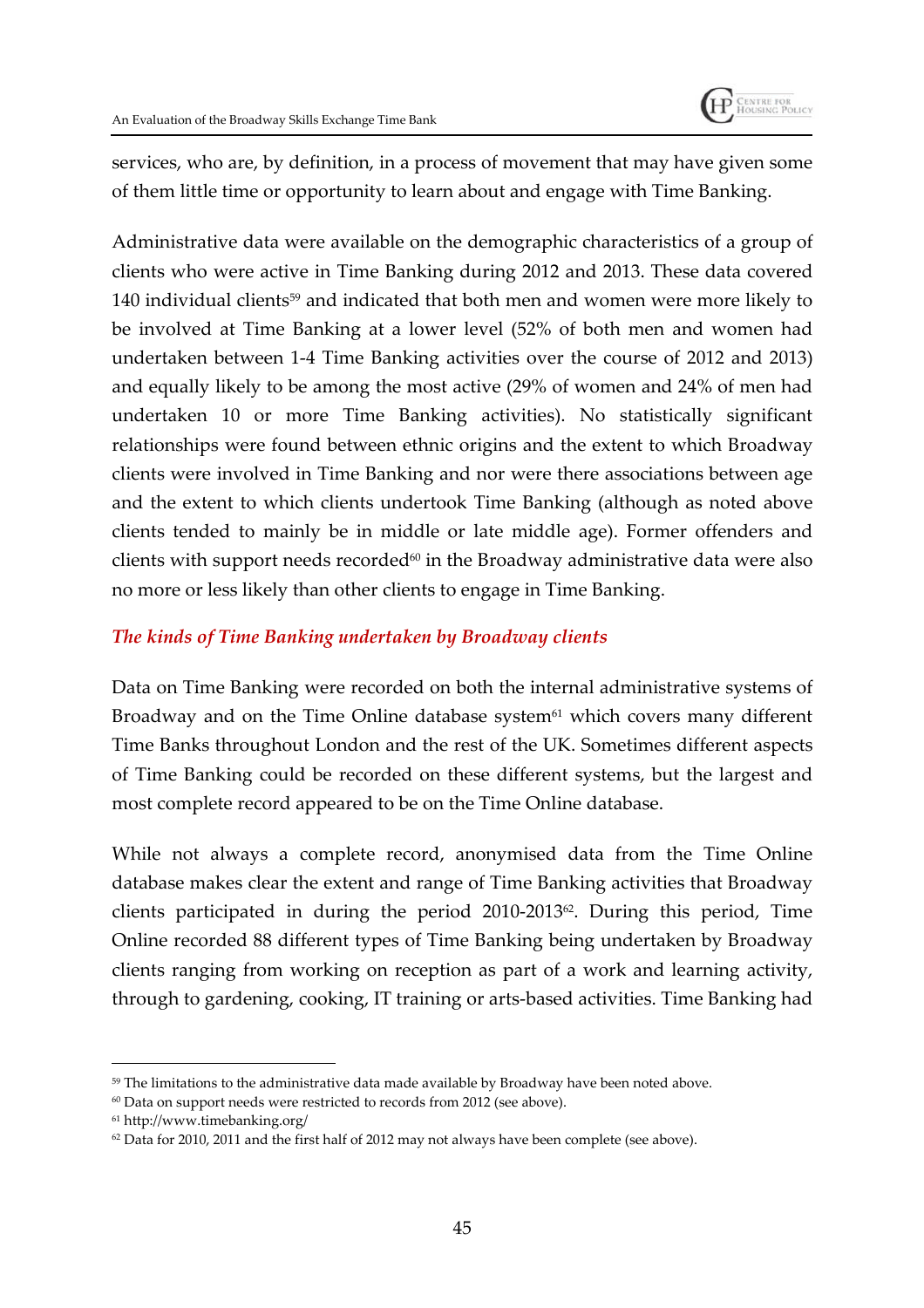flexibility and could be used to facilitate individually tailored activities for individual Broadway clients, enabling lone individuals to use their time credits or offer their time in areas as diverse as poetry, learning Spanish or teaching others how to play chess. Drawing on the records of 2,374 Time Banking activities by Broadway clients detailed on Time Online<sup>63</sup>, Figure 3.2 summarises the patterns of Time Banking during 2010-2013 recorded on Time Online.



*Figure 3.2: Time Banking involving Broadway clients 2010-2013\**

**Source: Anonymised Time Online database records covering Broadway Time Banking from 2010 to 2013. Base: 2,374 Time Banking activities. \*Data for 2013 were for January to October.**

<sup>63</sup> An additional 450 Time Banking activities by Broadway clients were recorded on Time Online, but the nature of the activity was not specified, this tended to have happened during the earlier stages of the Time Bank (see discussion of data collection earlier in this chapter).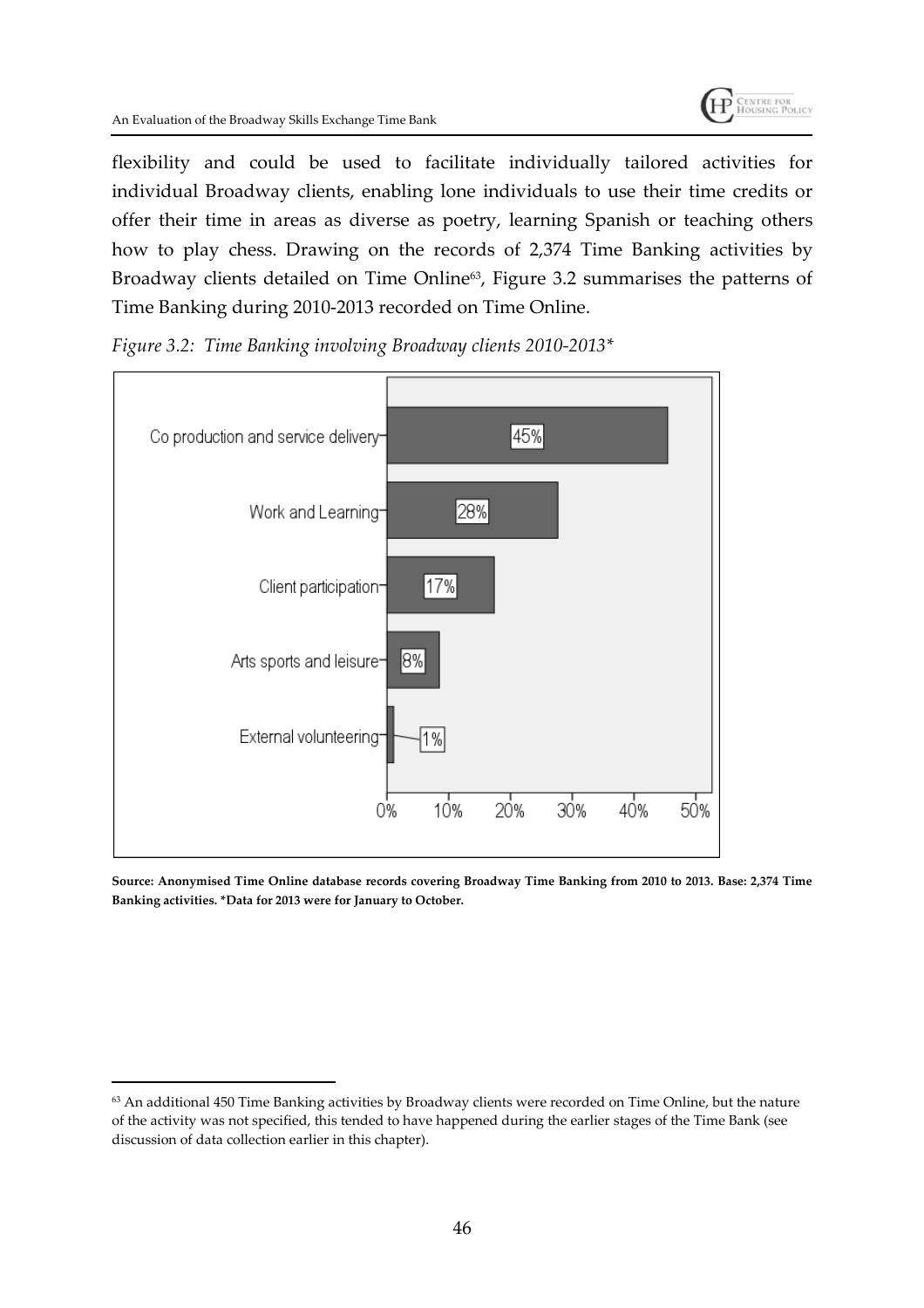

An emphasis on work and learning is evident, with 28% of all activity being centred on courses, work experience, training, education and other support that was designed to help Broadway clients into further education, training and paid work. The most common forms of Time Banking around work and learning were various forms of activity which were generically labelled as "training" (31% of all work and learning activity), with IT tuition as a separate category accounting for 41% of all working and learning Time Banking activity. English classes, including basic literacy, were also quite widely used, accounting for 12% of all work and learning related Time Banking. Other activities included career related training, such as cookery and food hygiene and work experience in areas such as hairdressing and catering.

The largest element of Time Banking recorded on Time Online was the coproduction of services and service delivery by Broadway clients. This involved helping Broadway to deliver services and also the joint development of services by clients and Broadway through co-production. This element was larger, in part, because the earlier stages of Time Banking centred on Broadway itself, while in the latter stages of Time Banking a wider range of activities, including links with other Time Banks, became available (see above). It was also the result of a decision by Broadway to encourage use of Time Banking by awarding credits to clients for helping to deliver and co-produce services.

Time Banking to help deliver and co-produce services was most frequently in the form of cooking for other clients (22% of this type of Time Banking) and in delivering reception duties (19%) and gardening (15%). There was not a clear line between some of these Time Banking activities and work and learning, as for example, volunteer reception duties presented a chance to pursue qualifications and gather experience for working in an office. Equally, cooking for other clients could be combined with training in food hygiene and catering, which gave those clients who were Time Banking via cooking a set of transferable skills that might help them secure paid work.

For some clients with higher needs, Time Banking through helping with service delivery could enable them to participate in the Time Bank and also potentially give them access to wider Time Banking opportunities. Credits were, for example, awarded for cleaning (6% of this kind of activity) and helping out around the hostel (3%). Co-production of services included the development of an anti-bullying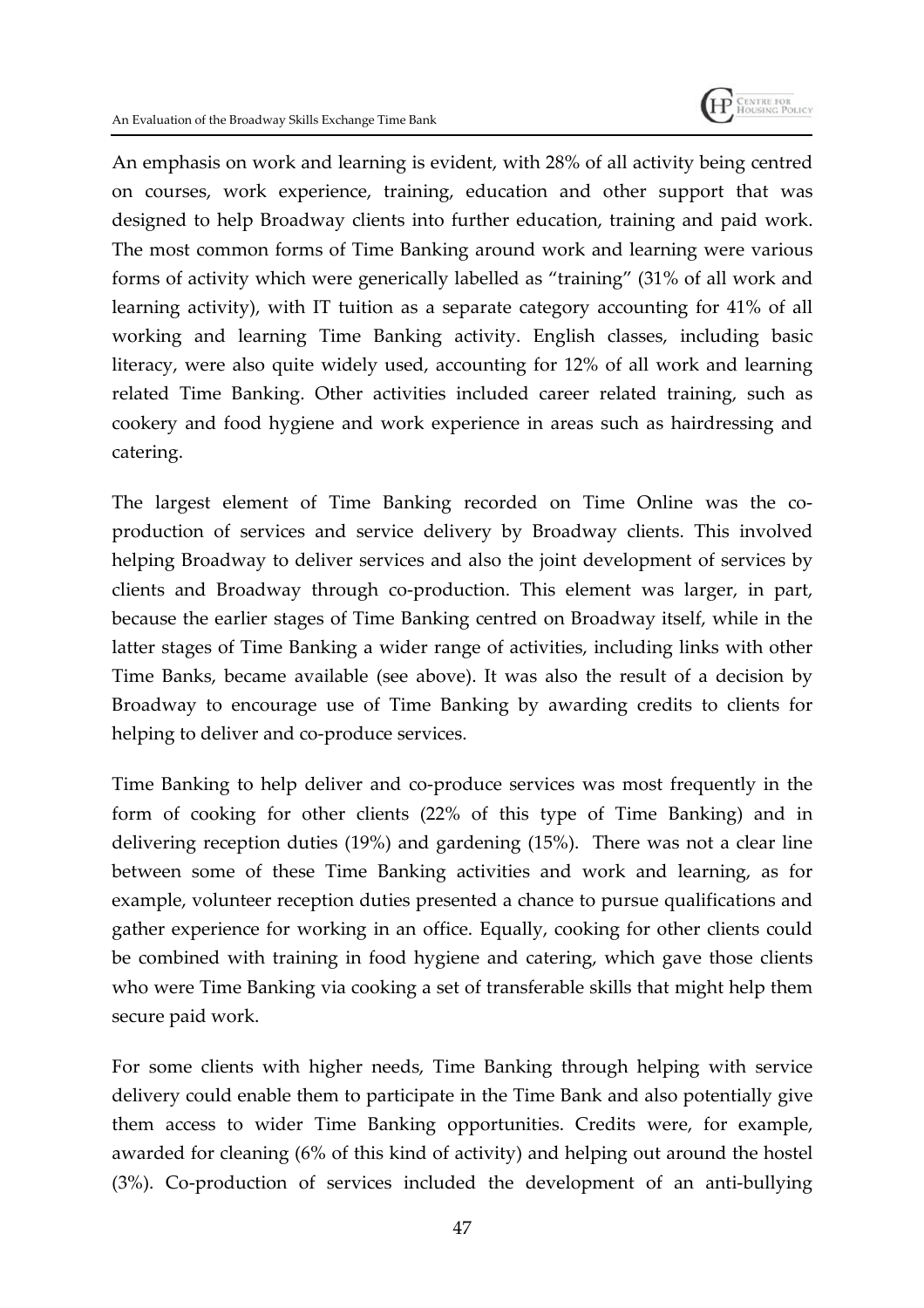

service, with clients earning credits for participating in supporting research for service development and for being part of meetings that helped to design the shape of the service.

Client participation, which included attendance at meetings and providing feedback, accounted for 17% of activity. This was again a method by which Broadway had sought to engage clients in Time Banking and was centred on ensuring that the opportunity to participate was widely available.

Arts, sports and leisure activities accounted for another 8% of Time Banking. As noted above, a wide range of activities was available. The most widely used element of these forms of Time Banking were drawing (28% of all activity), learning and playing chess (9%), painting (7%), jewellery making (also 7%) and creative writing (5%). In total, 30 different kinds of activity were offered within this category of Time Banking, ranging from sports coaching through to manicures and exchanging credits for cinema or theatre tickets.

Not all the records in Time Online specified the type of Time Banking activity that had occurred<sup>64</sup>, but it was possible to review the total number of hours that had been contributed to the Broadway Time Bank recorded on the database, which was 9,753 hours. This was equivalent to 1300 days, or expressed in terms of what is often defined as a full time working week of 37.5 hours, the equivalent of someone working full time for just over five years. Of the time contributed, 6,627 hours (884 days or 3.5 years of someone working full time) came from Broadway clients and a further 3,127 hours came from external agencies and volunteers (417 days or someone working full time for 1.6 years). Overall, 68% of hours contributed to the Time Bank came from Broadway clients and the remaining 32% from external agencies and volunteers.

As full records on the type of Time Banking were not available, it is not possible to generate a complete picture of which forms of Time Banking had the most hours contributed to. However, data are available on how 6,619 hours were contributed and this is summarised in Table 3.2.

<sup>64</sup> See preceding footnote.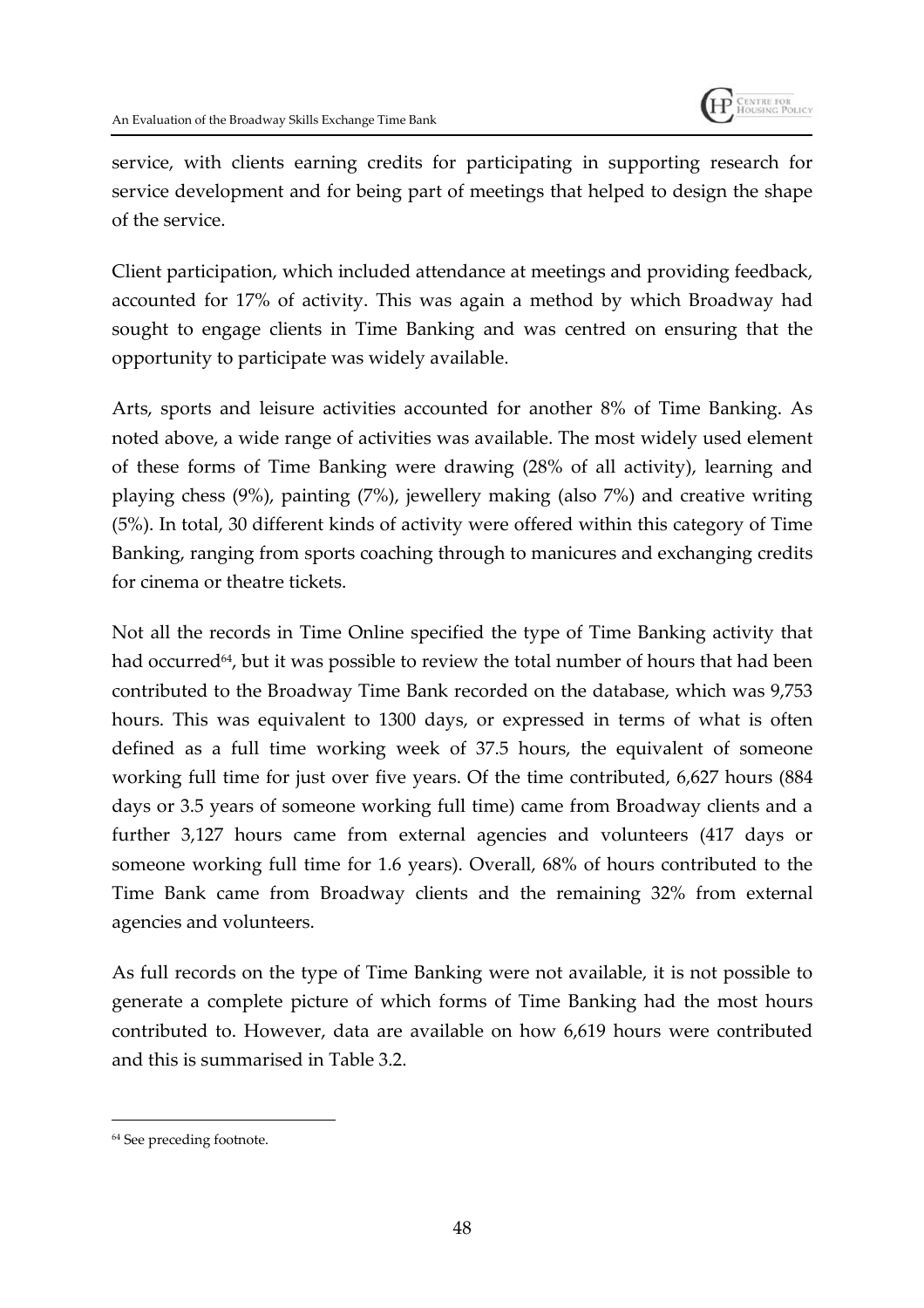

Co-production and service delivery accounted for the largest element of Time Banking in terms of hours contributed (48% of the hours shown in Table 3.2) and this was followed by work and learning related Time Banking activities (28%). The next largest categories were client participation (12%) and arts, sports and leisure activities (11%).

Work and learning hours were contributed by Broadway clients and external agencies and volunteers at comparable rates (1,017 hours from Broadway clients, 808 from external agencies and volunteers), with external contributions accounting for 44% of the contributed hours. Work and learning Time Banking accounted for 1,825 hours, equivalent to 244 days or someone working (assuming a 37.5 hour week) full time for just under a year (Table 3.2).

Elsewhere, Broadway clients made a much heavier contribution. Co-production of services and helping with service delivery was largely a Time Banking relationship between Broadway and its clients, with 78% of the hours contributed to these forms of Time Banking coming from Broadway clients (Table 3.2). The picture was, of course, similar with respect to client participation. Time Banking which centred on arts, sports and leisure activities was the only area in which hours contributed by volunteers and external agencies (72% of the total) exceeded the hours contributed by Broadway clients (28% of the total) (Table 3.2).

The data from Time Online clearly show that the Broadway Time Bank was a genuine example of Time Banking with real exchanges taking place between Broadway clients and external agencies and volunteers. In particular, Broadway clients who were Time Banking benefitted from the hours that external agencies and volunteers were prepared to contribute to work and learning activities and to arts, sports and leisure activities.

The Broadway Time Bank was also unusual in the sense that there was a strong relationship between Broadway itself as an organisation and the Broadway clients who were Time Banking. The decision to enable and encourage Time Banking by giving credits for helping with service delivery, service co-production and also for being involved in client participation meant that many clients earned time credits through a relationship with Broadway itself. As described above and in the next chapter, access to time credits through this route could then enable Broadway clients to exploit the wider opportunities that Time Banking offered.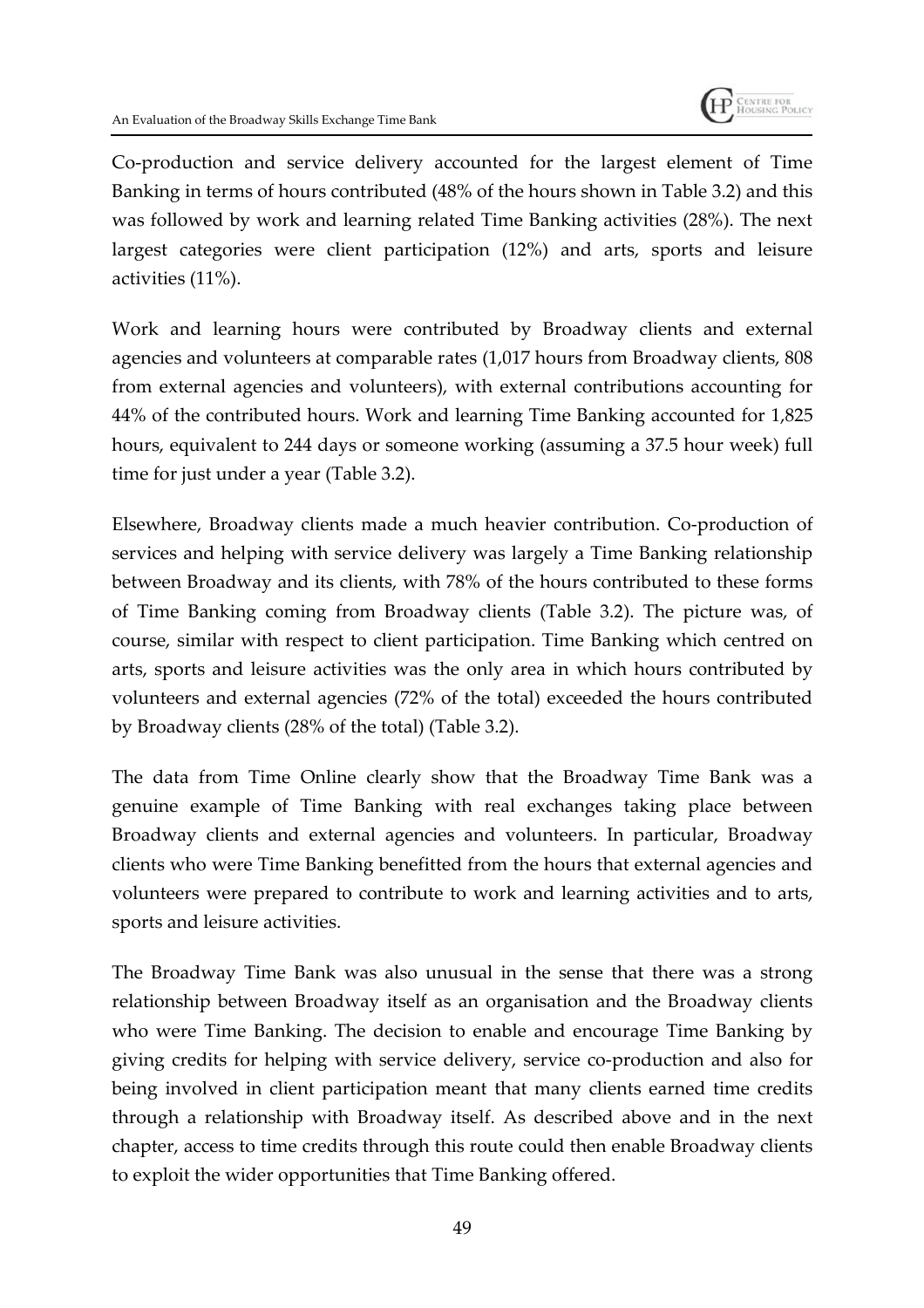| Activity                             | Provider                        | <b>Recorded Time</b><br><b>Banking</b><br>activities | <b>Recorded hours</b> | <b>Equivalent days</b><br>$(1 \text{ days} = 7.5)$<br>hours) |
|--------------------------------------|---------------------------------|------------------------------------------------------|-----------------------|--------------------------------------------------------------|
| Work and learning Broadway Client    |                                 | 346                                                  | 1,017                 | 136                                                          |
|                                      | External agency or<br>volunteer | 300                                                  | 808                   | 108                                                          |
|                                      | Total                           | 646                                                  | 1,825                 | 244                                                          |
| Co-production and Broadway Client    |                                 | 800                                                  | 2,485                 | 331                                                          |
| service delivery                     | External agency or<br>volunteer | 260                                                  | 716                   | 95                                                           |
|                                      | Total                           | 1,060                                                | 3,200                 | 426                                                          |
| Client participation Broadway Client |                                 | 359                                                  | 658                   | 88                                                           |
|                                      | External agency or<br>volunteer | 46                                                   | 133                   | 18                                                           |
|                                      | Total                           | 405                                                  | 790                   | 106                                                          |
| External                             | <b>Broadway Client</b>          | 23                                                   | 32                    | $\overline{\mathbf{4}}$                                      |
| volunteering                         | External agency or<br>volunteer | 2                                                    | $\overline{2}$        | 0.3                                                          |
|                                      | Total                           | 25                                                   | 34                    | $\overline{4}$                                               |
| Arts sports and                      | <b>Broadway Client</b>          | 109                                                  | 216                   | 29                                                           |
| leisure                              | External agency or<br>volunteer | 89                                                   | 555                   | 74                                                           |
|                                      | Total                           | 198                                                  | 771                   | 103                                                          |
| Total                                | <b>Broadway Client</b>          | 1,637                                                | 4,406                 | 587                                                          |
|                                      | External agency or<br>volunteer | 697                                                  | 2,213                 | 295                                                          |
|                                      | Total                           | 2,334                                                | 6,619                 | 882                                                          |

|  |  | Table 3.2: Broadway Time Banking 2010-2013* (activities and hours) |  |
|--|--|--------------------------------------------------------------------|--|
|  |  |                                                                    |  |

**Source: Anonymised Time Online database records covering Broadway Time Banking from 2010 to 2013. Base: 2,334 recorded Time Banking activities totalling 6,619 hours. \*Data for 2013 were for January to October.**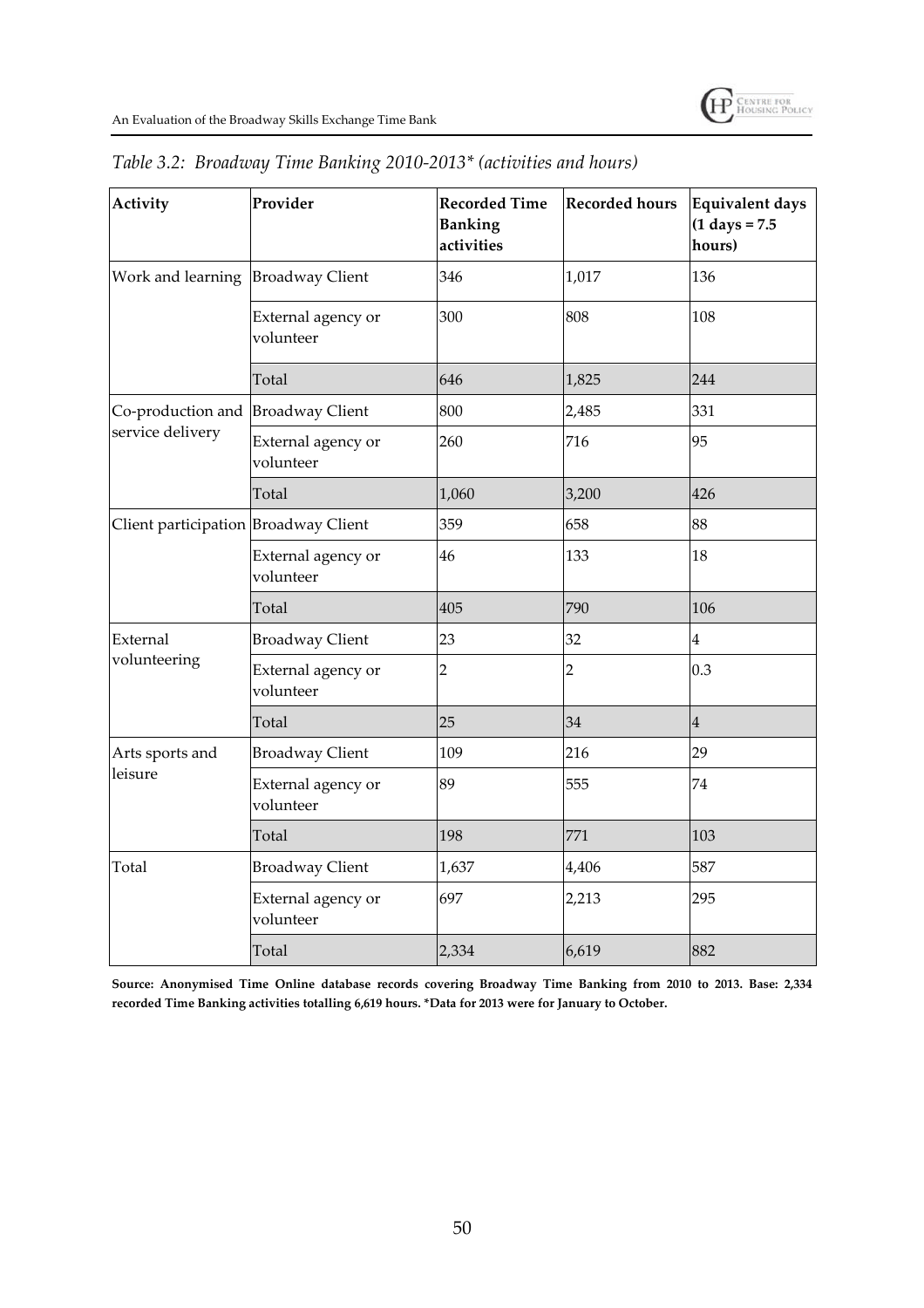# **4 The outcomes of Time Banking**

**HP** CENTRE FOR

# **Introduction**

This chapter explores the outcomes that were achieved for the Broadway clients using Time Banking. The chapter begins by looking at the context in which Time Banking was operating and then moves on to explore what was achieved in engaging Broadway clients in Time Banking. The remainder of the chapter looks at the positive impacts that Time Banking had achieved from the perspective of Broadway clients and stakeholders, exploring the benefits of structured activity, gains in self-confidence and self-esteem and the role of Time Banking in moving Broadway clients closer to paid work. The Time Banking achievements recorded in the anonymised administrative data shared with the University research team by Broadway are then reviewed. Finally, this chapter explores some of the less positive outcomes which could be associated with Time Banking.

### **The achievements of the Broadway Time Bank in context**

The people using Time Banking could also be receiving, or have received, other forms of support alongside the opportunities that their experience of Time Banking presented. Broadway was the provider of a wide range of work and learning activities and had extensive links with other external providers of training and work related activity. Time Banking was therefore often taking place in a context in which a range of other services were available (see below).

This said, there was evidence from the research directly conducted by the University of York research team that Time Banking was very often viewed positively. Direct contributions to engaging Broadway clients with work and learning activity and in helping some of them secure paid work were also reported (see below).

## **Successes in engagement**

#### *Working with different groups of homeless people*

*Time Banking can really help with client involvement…we've got evidence that it works, in fact, clients don't find it difficult usually, the rough sleepers don't struggle* (Stakeholder, Y3).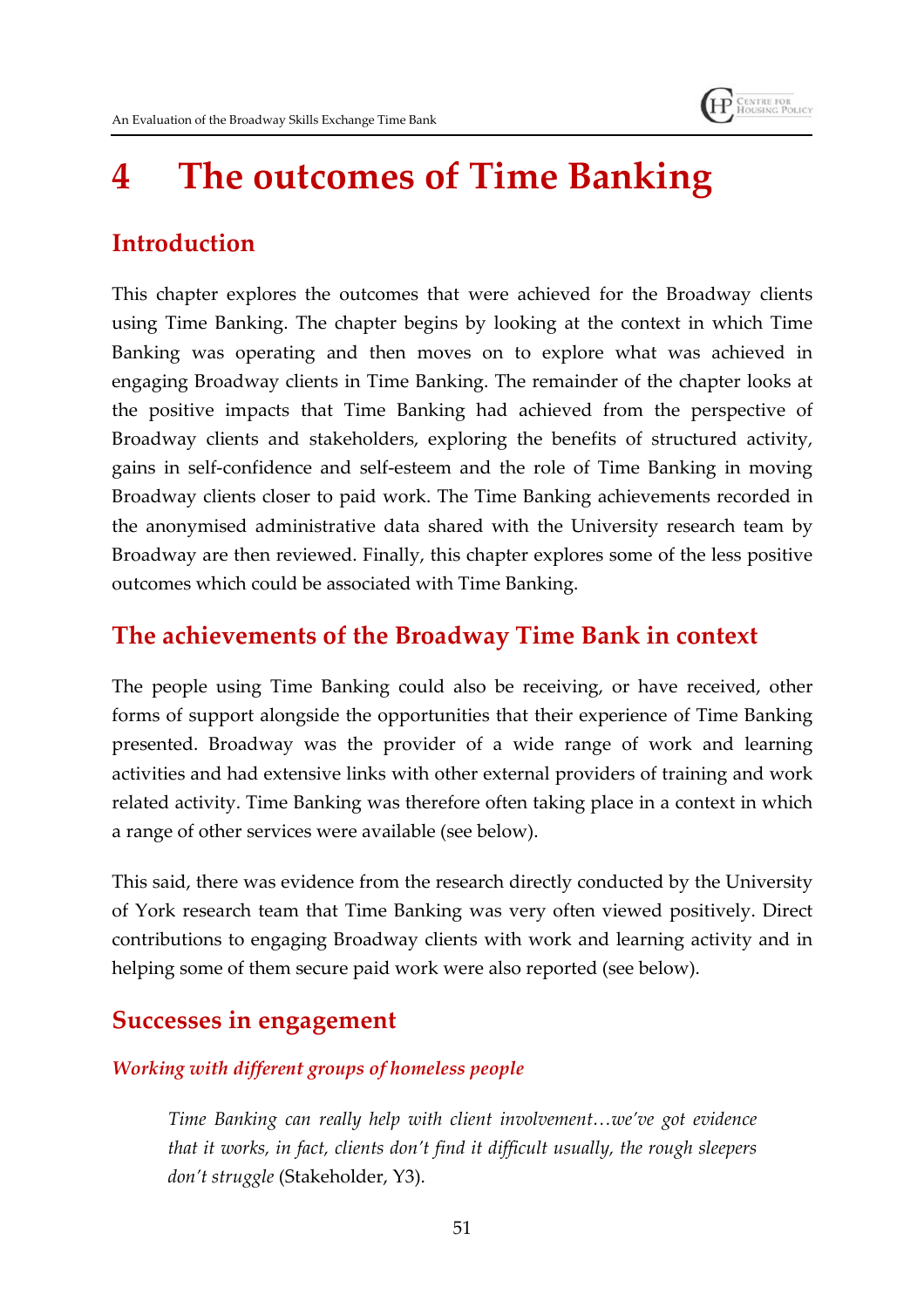

As noted in chapter 3, there was clear evidence that Broadway had successfully engaged a large number of homeless people in Time Banking. For some of the stakeholders, this engagement was one of the crucial achievements of the Time Bank, bringing some homeless people who were very distant from paid work and formal learning into proximity with opportunities that could help them back towards economic and social inclusion. The success of engagement was regarded by some stakeholders as being the core achievement of Time Banking, even if in a few cases Broadway clients did not fully grasp the process of earning and exchanging time credits they had become involved with.

*Does it matter if someone doesn't realize? If they've actually benefitted from it, because they've had a mentor run through the scheme, they've had business start-up advice, they've had an allocated work and learning coordinator which was all funded through the scheme, they've been to the theatre…so they've Time Banked, but if you ask them what they've done in the Time Bank they can't answer the question, it's an interesting one, because even three years on I still get that.* (Stakeholder, Y3)

Engagement with positive, meaningful activity, up to and including formal education, training, volunteering or work placements that could, in some cases, lead directly to paid work, were all seen as important strengths of Time Banking. The key reasons for these successes were thought by stakeholders to relate to how Time Banking had been implemented, i.e. as a flexible model, and how Time Banking made Broadway clients feel more positive about themselves and their prospects.

Success in engagement was reported by stakeholders to be linked to three main aspects of how Broadway's Time Banking worked. First, there was the diversity of ways in which credits could be earned, including some low level activity, such as helping out around a hostel or being involved in client participation. This enabled Broadway clients to accrue credits through low level activity, as well as *when* they wished to do so and were able to offer it, through using Time Banking to provide arts related, or educational, services to other Broadway clients (see Chapter 3).

*Every week we'd get them to sign up for their hours, and they were loving it, they were going 'wow this builds up quick' and it was building up very quick, because each of the meetings was two and a half hours…and I think in the end*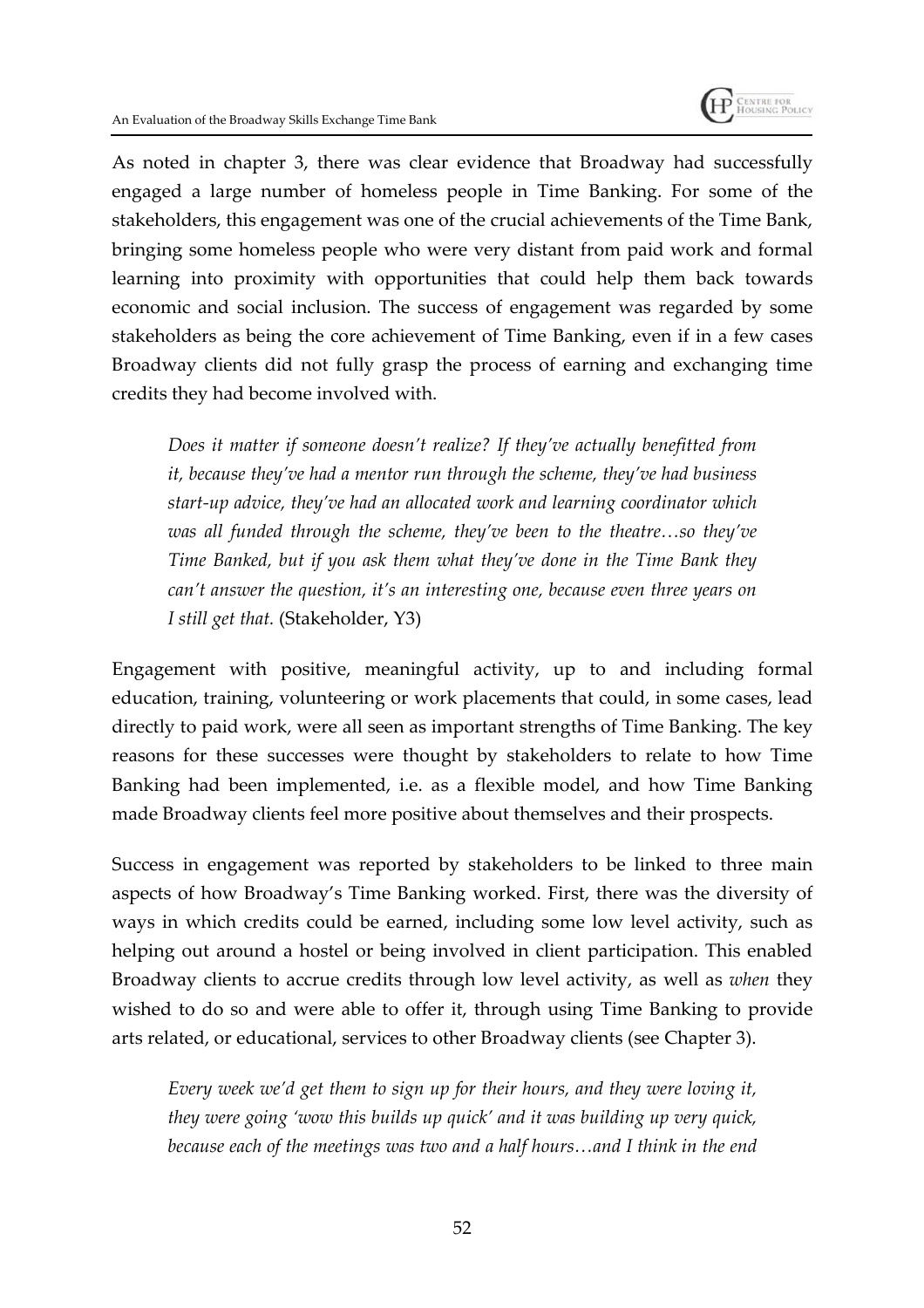

*we got 84 clients signed up, we said, 'if you don't use them you don't use them' but you must sign up.* (Stakeholder, Y3)

There was a widespread belief among Broadway clients and other stakeholders that Time Banking could work well for many groups of homeless people. This included the higher need groups that Broadway was working with.

*I think certainly for our service which is working with people straight off the streets there are certainly going to be people that have other support needs and priorities when they move into a service, so for them Time Banking is quite alien, quite a way from where they are…but actually by getting used to the service, getting involved, it is a kind of added extra. I mean with the best will in the World, we're not there to provide a Time Banking service, we're there to provide support and inspiration with independent living to allow people to move on, but Time Banking is a way we feel we can support that…better two hours teaching someone to make bracelets than two hours sat drinking, so the benefits certainly do add towards a positive move-on. That's why the staff are involved, that's why the staff want to do it.* (Stakeholder, Y2)

*We really saw the progression in the clients...and how Time Banking really is a way for people to start on that journey, maybe just dipping their toe in a bit…you know it was a legitimate way to get involved in a project, for people who had been clients of Broadway and had been resettled, it kind of reached everybody, because you could be a rough sleeper, come into a service and get involved, or you could have moved on and be involved*…(Stakeholder, Y3)

*I don't think all Time Banking activities are appropriate for all clients, but I think Time Banking is appropriate for all clients.* (Stakeholder, Y2)

*There's work adapting what is Time Bankable to the client, so there's a client who gets Time Bank credits for cleaning his room every week, now that might not be suitable for other clients but he is a very chaotic person who would never clean his room basically. So it's just building that in…* (Stakeholder, Y2)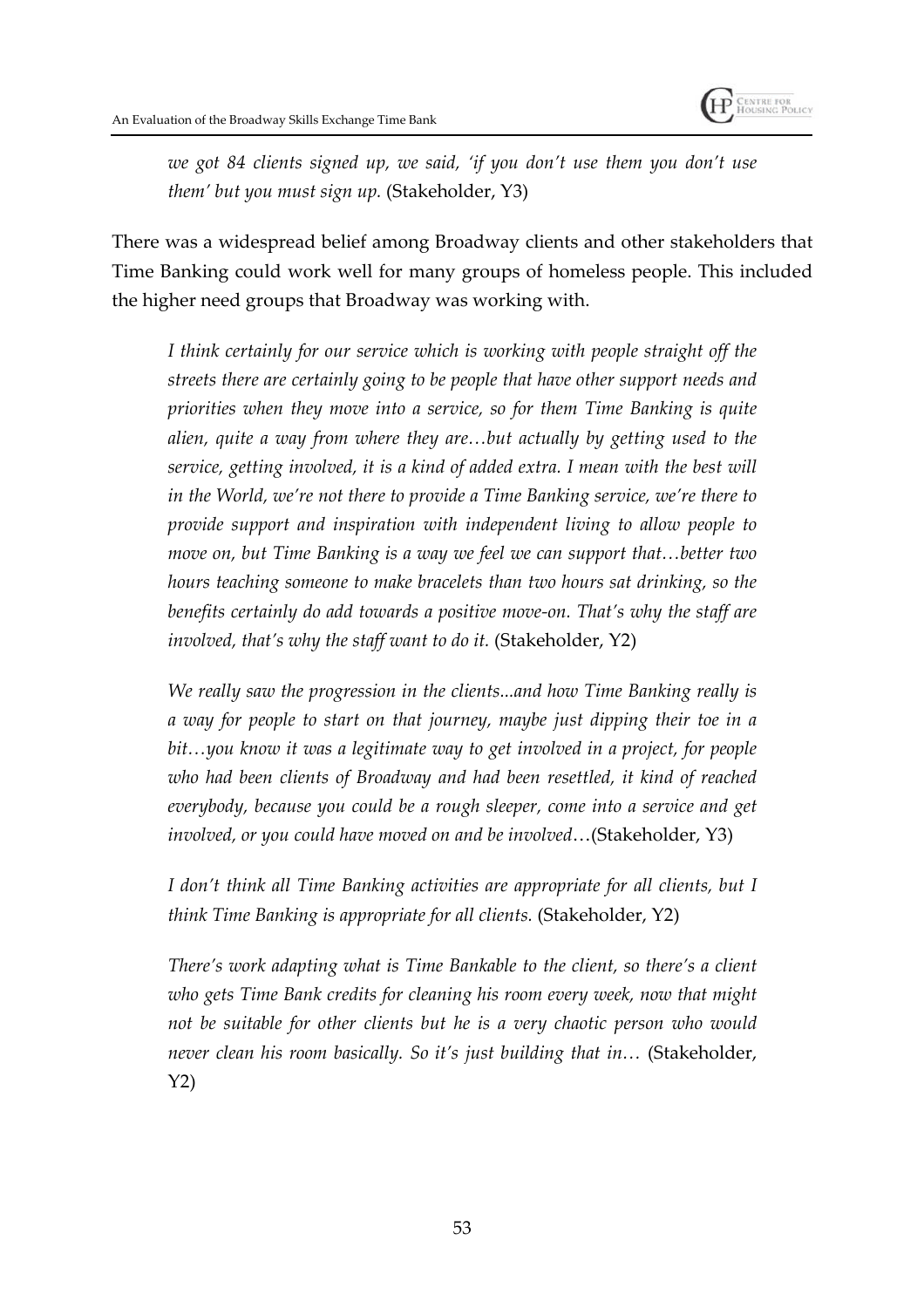#### *The attractions of earning and exchanging Time Bank credits*

Time Banking worked in a way that attached value to the time and whatever skills and experience a homeless person had to offer, rather than being "given" or "expected to use" work and learning or other service. Time Banking emphasized the role of *exchange* which it was thought gave Broadway clients a greater sense of dignity and of self-worth.

*The participation of people, the give and take, no-one just wants to be a recipient and the addition to self-esteem, the confidence that comes from that, it's really so vital*. (Stakeholder, Y3).

*It's not just about getting into paid work, it's about helping people plan and explore the pathway of their own personal development, it's not just about getting people off benefits, that's part of it, but it's working with the whole person*. (Stakeholder, Y3).

Time Banking could also generate a sense of reward for participation and sometimes a sense of building up an increasing level of achievement. Time Banking was *rewarding,* in a way that was arguably unique. While other work and learning activity, particularly if it was accredited, could lead to some sense of achievement, Time Banking could create a sense of building up resources that could be 'spent' (i.e. exchanged) for tangible benefits.

*With Time Bank, you actually got something back and that was the thing about it, you do an hour, you get an hour back, you do ten hours, you get ten hours back, so they're getting something back, and as the years went by and there was more things to pick from, just stunning, absolutely stunning*…(Stakeholder, Y3).

*That's what I found with a lot of Time Bankers, once they started, they were in, it becomes a game for some of them, you've got 50 hours I'm going to see if I can get 55, and you can see it, like with two mates, it's a friendly competition.* (Stakeholder, Y3).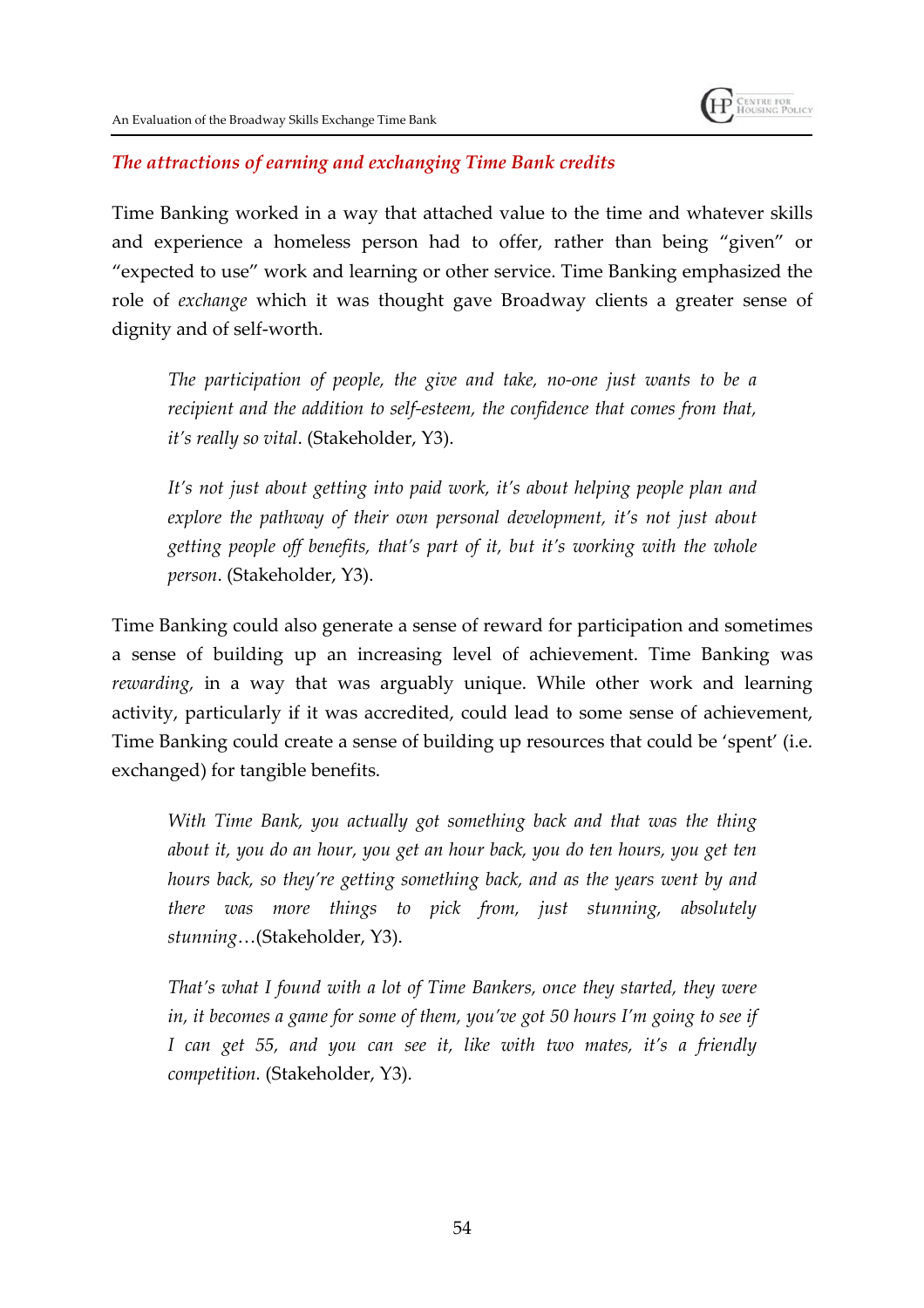

# **The positive outcomes of Time Banking**

The main positive impacts for Broadway clients from Time Banking that were reported by clients and by stakeholders can be summarised as follows:

- Providing structure and activity during the day, particularly with respect to providing activity that felt productive and useful and/or was engaging because it was interesting to Broadway clients.
- Promoting a sense of self-esteem, achievement and being valued through participating in the Time Bank and exchanging time credits.
- Direct benefits from work and learning activity that brought Broadway clients closer to being able to secure paid work, access to formal training and education or other work-related activity such as volunteering or work placements. Broadway administrative data indicated that in some cases Time Banking had led directly to paid employment.

#### *Structure and meaningful activity delivered through Time Banking*

*Being an ex-service user, ex rough sleeper, ex-addict, well not ex-addict, but addict, you know in recovery, it's really important to have something like Time Banking. Even though, a lot of the times, I didn't want to go, it was to have something to go to…it gave me structure, you know, when you're looking at a blank seven day week, it's quite, you know, what do you do? You don't have the money to do anything and, you know, if you do have money, some of the things you want to do are not very constructive, so yeah…it helped.* (Client, Y3)

The importance of Time Banking as a source of structure, of activity during the day and also as a way of spending time that was rewarding and useful was repeatedly emphasised by Broadway clients and stakeholders. Time Banking could help stop isolation, boredom and a sense of lacking structure or purpose.

*I'm very satisfied because before I went to Broadway life was a bit boring…Thanks to them I ended up doing voluntary work, I ended up doing the customer service course, the art course thing. It opened a lot of doors.* (Client, Y3)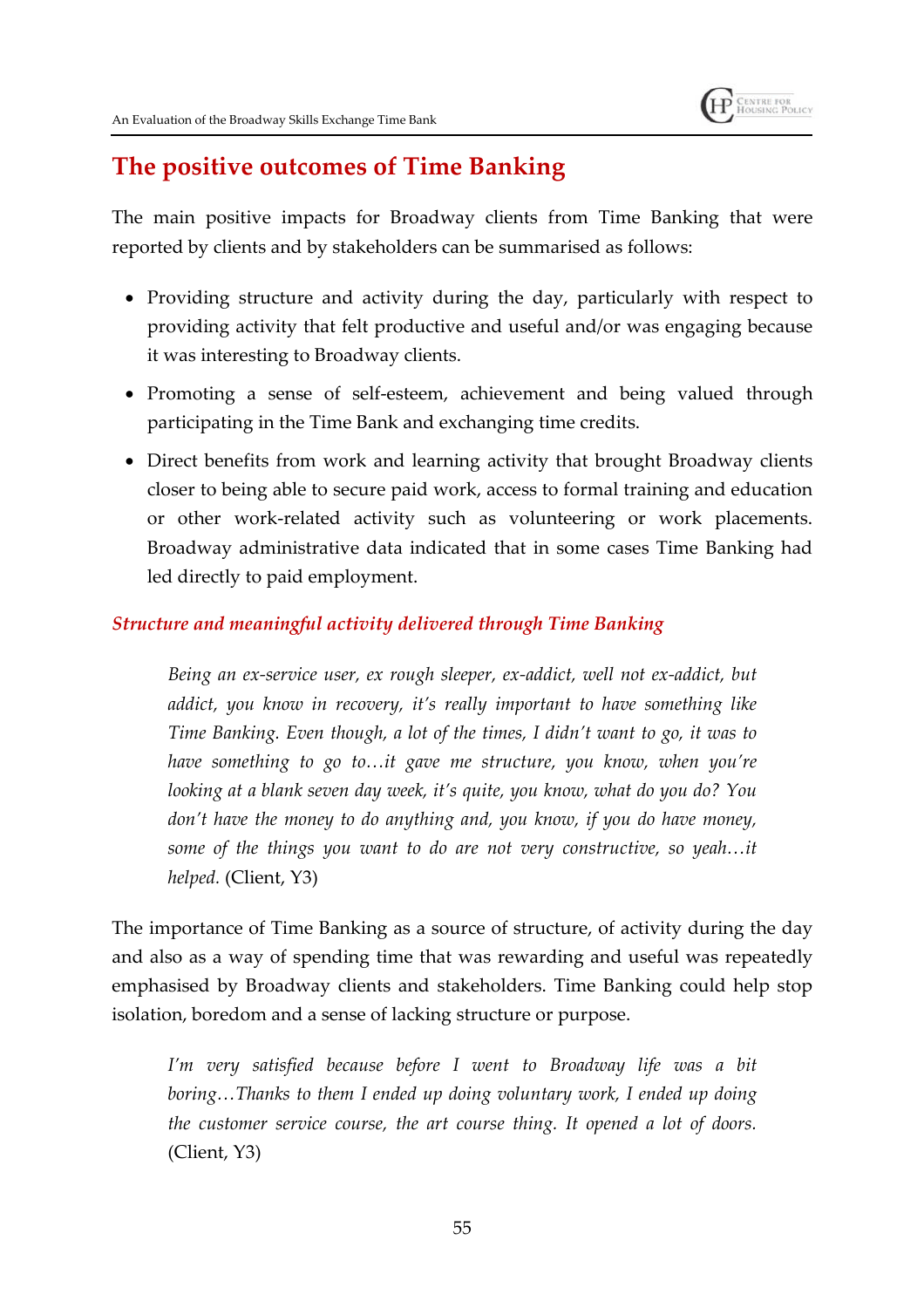

*I didn't think I'd be able to do some of the stuff I've been able to do with Time Banking*. (Client, Y2)

*It gives me purpose…It normalises your life.* (Client, Y2)

*This gave me some structure and reason to get out of bed in the morning.* (Client, Y2)

*It keeps you motivated, not sat at home. You can make new friends if that's what you want to look for. If you've got friends that do Time Banking you can build up friendships and have that support.* (Client, Y3)

*I think the Time Banks good for, you know there are a lot of people that are bored and have nothing to do…something to keep them occupied innit, and if they can do a course and learn something even better.* (Client, Y3)

Other research has explicitly linked the boredom and isolation that can be a part of homelessness, which results from stigmatisation, social and economic exclusion, with risks around drug and alcohol use and to mental health<sup> $65$ </sup>. Time Banking was valued by some Broadway clients because in their view it could help lessen those risks.

*It's kept me out of trouble, that's what it's done, 'cos me left on my own can get up to naughty things.* (Client, Y2)

*It's a good thing for trying to stay off drugs or alcohol or for any other problem in your life, because it's a challenge, it gets you out of the house. You're doing something new; it's a great thing to do.* (Client, Y2)

*I didn't particularly go into it thinking 'oh I'll get something out of this', I did it because I needed to use my time usefully 'cos I had problems with addictions and stuff like that and I was turning my life around*… (Client, Y3)

<sup>65</sup> Pleace, N. (2008*) Effective interventions for homeless people with a history of substance abuse: Lessons from a review of the Global evidence base for Scotland* Edinburgh: Scottish Government.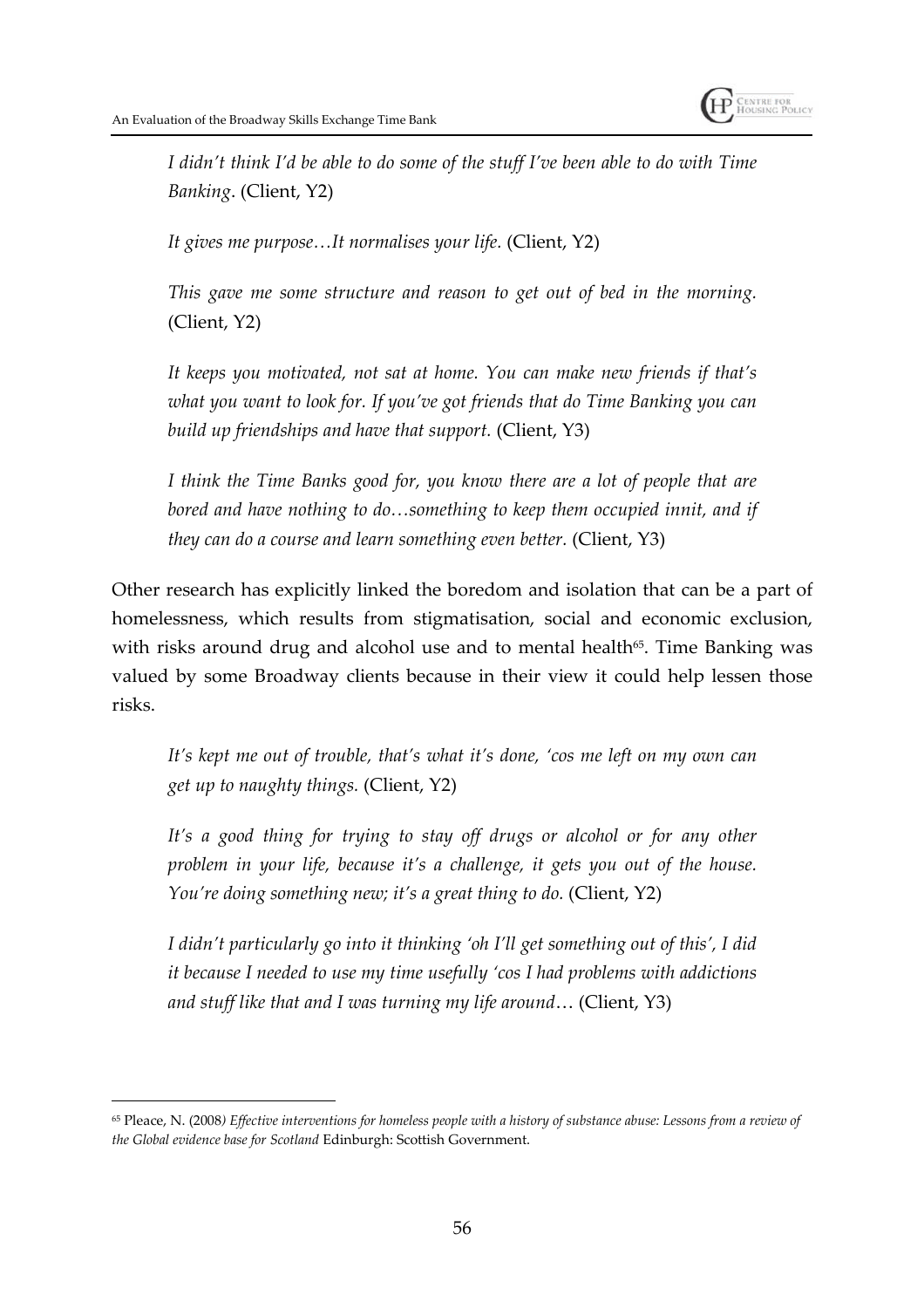

*A key thing is that, it actually gives them a Hell of a confidence boost, if you're sat in a hostel, talking to your cronies, the same thing day in and day out. It can be very, very boring, boredom becomes depression, becomes drink and drugs. What it does is it actually gets them out of that cycle…* (Stakeholder, Y3)

#### *Time Banking and self-confidence*

The opportunities to engage in constructive activity also resulted in a new found, or rediscovered, confidence among many Broadway clients. These increases in confidence were at two broad levels. First, there could be gains in social skills and corresponding increases in confidence in interacting socially with others, allowing some Broadway clients to feel more confident in social situations. Several clients spoke of how they had, for the first time in a long time, felt able to communicate with others again and as a result had a new desire to participate in group activities.

*One lady who never comes out of her room as she's quite vulnerable, always comes to the art group. You can't get more positive than that. (*Client, Y2)

*It makes people feel good, it makes people feel really good about giving something back, I think that's the most important thing. People are engaged in their community, they are donating their time for other people, that's very important. And such a huge thing for someone who has spent so long being ostracised and isolated from mainstream society, its huge, that does really feed self-confidence, that they can be part of mainstream society…* (Stakeholder, Y2)

*In Broadway I was fine…it was when I was out, that for someone who was so talkative…it made me feel a lot better about myself…and seeing other people who was in the centre coming out of their skin…and it brought the clients together.* (Client, Y3)

*It's opened up a wider circle of friends as well so definitely on a social aspect.* (Client,Y3)

The second way in which Time Banking increased self-confidence was reported gains in self-esteem linked to a sense of working productively and achieving tangible outcomes. Broadway clients who were interviewed often felt more able,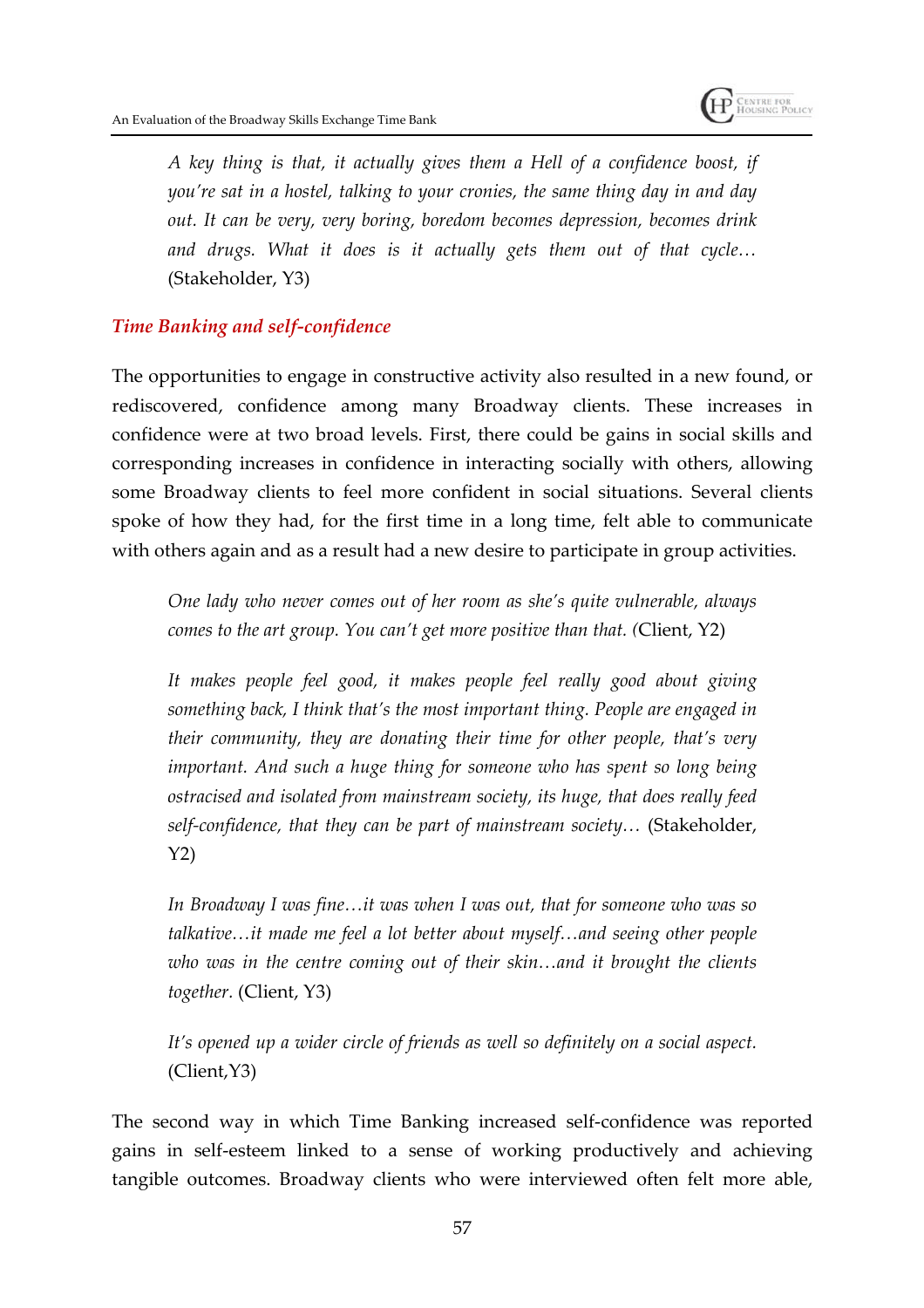

capable and better equipped to engage with work and learning, as well as paid employment, as they built up experience through Time Banking.

*Everyone is skilled with something…and you can actually give that to other people.* (Client, Y3)

*It's given me confidence. I feel confident about making phone calls and things if something goes wrong in my house now. It's given me confidence to budget as well – I learnt that in the IT class. The lady showed me how to do it.* (Client, Y2)

*I think that it does make people, clients of the Broadway that's the relevant point here, stop and realise that you do have skills to offer and that by exercising them you can develop them into something else…I think it makes you realise that you are employable.* (Client, Y3)

*It definitely gave me the confidence, because I never dreamed I could actually teach and I actually discovered that I quite enjoyed it.* (Client, Y3)

#### *Progress towards paid work*

One of the core aims of establishing Time Banking at Broadway was to increase employment skills and support people into paid work. The positive employment and work and learning related outcomes which were recorded in Broadway's administrative data are summarised later in this chapter.

When Broadway clients and stakeholders were interviewed they often reported that Time Banking was creating what they saw as opportunities to enhance their chances of getting paid work. Some clients were able to transition from Time Banking directly into paid work (see below), while for others the process of moving towards a job was longer, but was often seen as something that Time Banking was directly contributing to.

Time Banking could provide useful experience. Volunteering in an appropriate area, could, for example, be used as a means by which to get a relevant reference for a potential employer. Practical experience was also often seen by Broadway clients as a direct benefit of participating in Time Banking, and building up that experience reinforced self-confidence.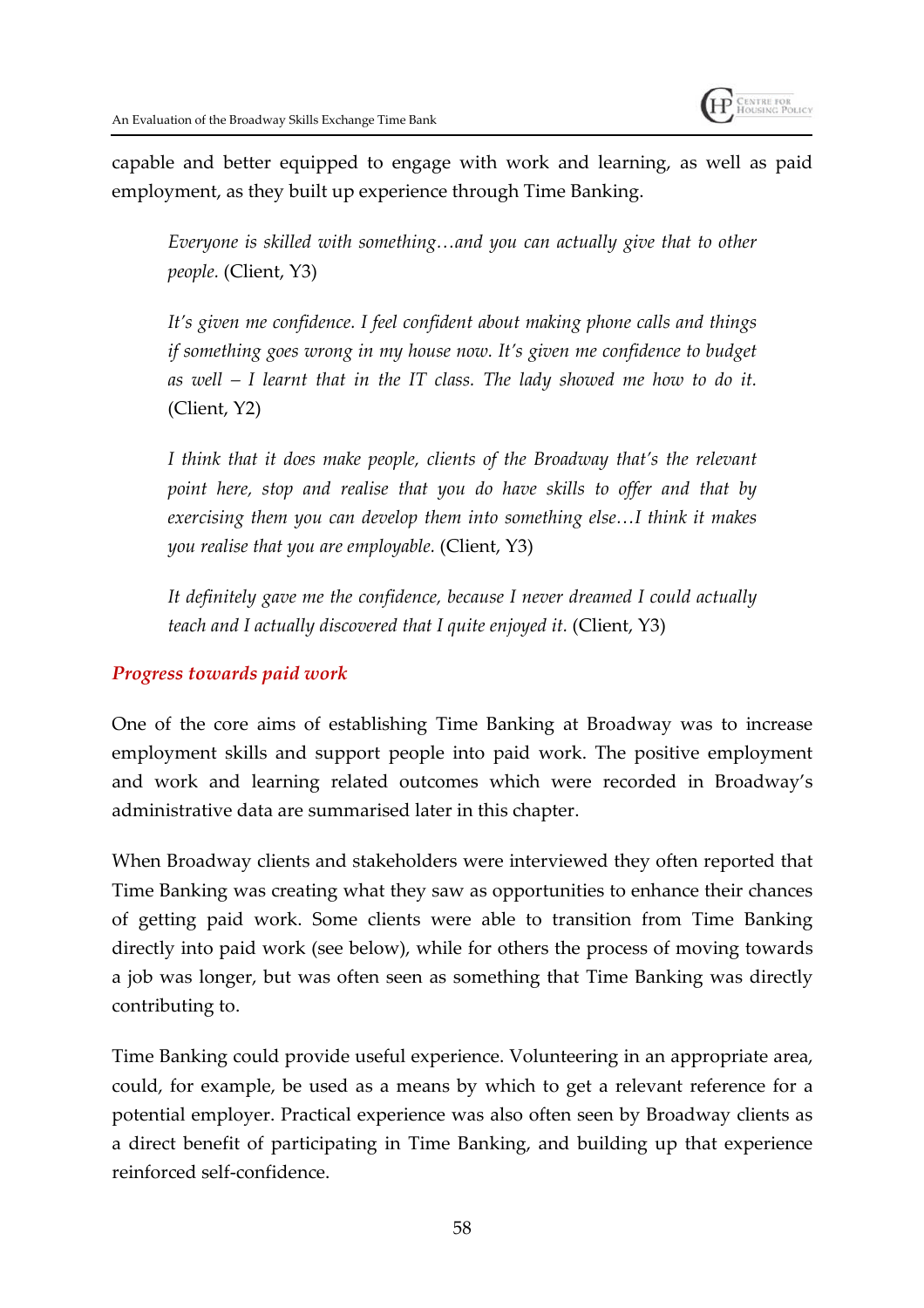

*The references that I can get. Hopefully in the next year I'll be using them.* (Client, Y2)

*It's increased my employability in an area I really want to work in.* (Client, Y2)

*…a platform to demonstrate this within an organisation. Say tomorrow I want to go and teach somewhere I can get a reference from here.* (Client, Y2)

*Yes it did build up my self-confidence a Hell of a lot, being on the Reception, because I went through a very bad patch, I won't bore you with the details, but I was on a downer about life in general and it did build me up. And now I am vaguely competent on the computer, whereas before my kids would be on the computer and I wouldn't dare even play a game with them*. (Client, Y3)

*I think it was one of the best things I ever did, because it made me realise I was very capable of relaying my skills and sharing my skills and it's a very therapeutic thing to do anyway, arts and crafts and then I started going into Broadway hostels and setting up in their lounges and doing groups in their hostels. It was a period of my life where I did need to know that self-esteem was still there and I had the ability to get involved in something and start a career again. I think that Time Banking let me find that again.* (Client, Y3)

In addition to obtaining experience and references, some Broadway clients reported that their practical skills had been enhanced by the Time Bank. This was particularly true for relevant skills with ICT, where clients were taught to use the Internet, and engage with search engines and social media, ranging from Google and Facebook through to email. Engagement with ICT also had an impact on employability as some clients became able to produce CVs and application letters using the formatting and presentational tools that computers gave them access to. Time Banking could also be a route by which Broadway clients began to engage with formal training for specific careers.

*It gave me confidence in getting me out of my house and helped me using emails and Facebook and Google. I tried to go to the library to learn basic computer skills…and I just couldn't connect with the bloke, he talked to me like I was a six year old. But when I talked to the lady with Broadway she*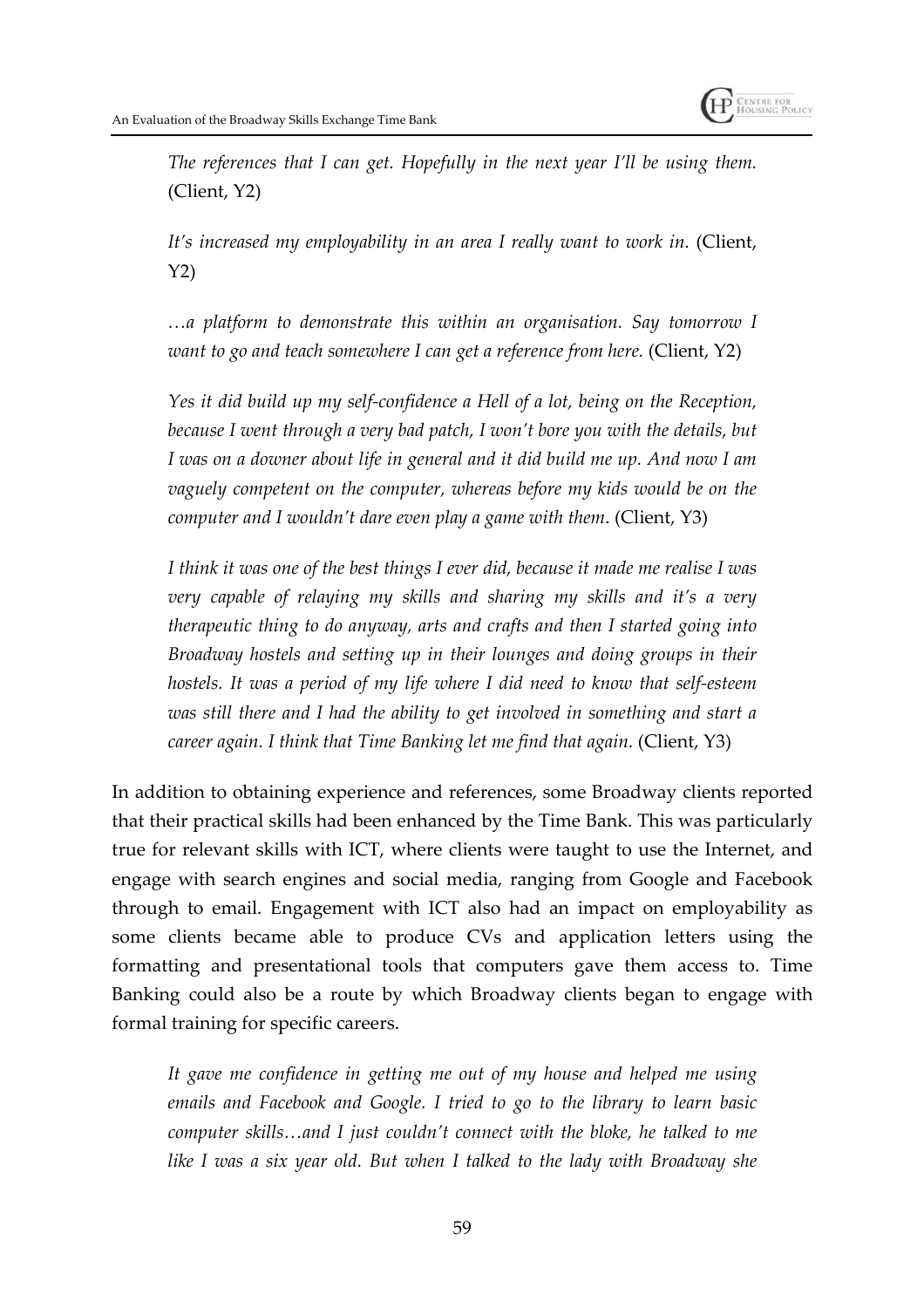

*talked to us in a way we understood but wouldn't do it all for us, and that's built a lot of my confidence up.* (Client, Y3).

*The relevance of that (Time Banking) was it was getting me back into kind of the mode of being in work, doing paperwork, doing something that was sort of studying, because then I went and did the NVQ 3 in health and social care, so I started I did 1, 2 in customer service, so it helped me realign with training.* (Client, Y3).

#### *Business Start-Ups as a route to employment*

The associated Business Start-Up project operated by Broadway also created another form of opportunity for Broadway clients who were involved in Time Banking. Where someone had a skill set that had the potential to be used as a basis for selfemployment, grants of up to £500 were available to enable that client to start their own business.

Self-employment was potentially a good option for some Broadway clients. As noted in Chapter 2, some homeless people face significant barriers to employment<sup>66</sup>, such as a history of offending. If Time Banking showed that someone had the skills to start their own business, and examples among Broadway clients who were Time Banking included arts-based businesses, ICT training and leisure related businesses, the option to use the Business Start-Up grants was available. In year 2 of the Time Bank, four grants of up to £500 were awarded, with a further six grants being awarded in Year 3<sup>67</sup> .

#### **Positive outcomes recorded in administrative data**

This section of the report describes the gains for clients from Time Banking that Broadway had itself recorded<sup>68</sup>, drawing on anonymised administrative data that were collected by Broadway and shared with the University research team,. This

<sup>66</sup> Centre for Economic & Social Inclusion (2007) op. cit.

<sup>67</sup> Hough, J.; Jones, J. and Rice, B. (2013) op. cit.

<sup>68</sup> The data used for this section of the report were not collected or validated by the University of York research team. The data were administrative information collected on each Broadway service user which were fully anonymised before being shared with the University of York research team.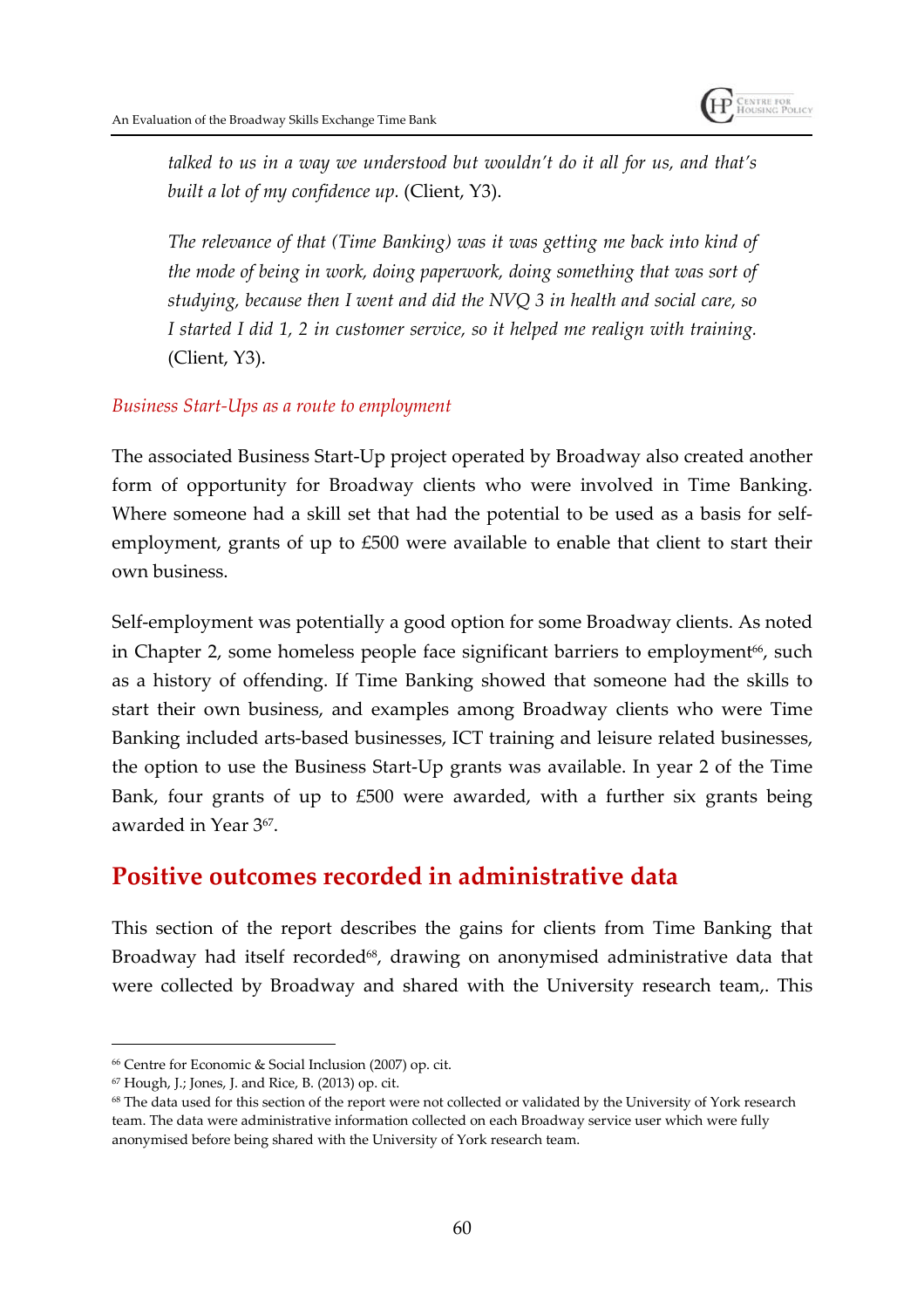

section of the report starts by looking at the overall levels of work and learning related activity by Broadway clients and then moves on to discuss the relationship between the outcomes being achieved and Time Banking.

#### *Work and learning activity among Broadway clients*

There was considerable evidence from Broadway, partner agencies and from Broadway clients themselves that Time Banking could enable the pursuit of paid work, training and education. For some people, Time Banking could also serve as a platform from which they could start to develop their own businesses.

As noted in Chapter 3, there were some limitations with the recording of Time Banking activity in administrative systems and the Time Online database, particularly in the earlier phases when the Broadway Time Bank was still being established. In addition, Time Banking was one of a number of ways in which Broadway clients could access an array of work and learning related services that were either directly provided by Broadway or which were made available through partnership working with other agencies. This meant someone who was a Broadway client could have been receiving work and learning related support directly via Time Banking and also from other various employment, education and training services. Separating out the specific effects of Time Banking within anonymised administrative data presented some challenges for these reasons.

Proportionately, the rates of reported work and learning related activities might appear quite low, as among a group of 631 individual clients, a total of 108 (17%) were engaged in one of the work or learning related activities shown in Figure 4.1. However, it is important to see these figures in the broader context. Many single homeless people and other homeless groups are very far removed from the experience of paid work.

As also noted in Chapter 3, there are multiple reasons for this. Some groups of single homeless people, particularly those with experience of chronic homelessness, are extremely 'distant' from paid work. Barriers to work exist on several levels, including physical and mental health, social marginalisation and very low levels of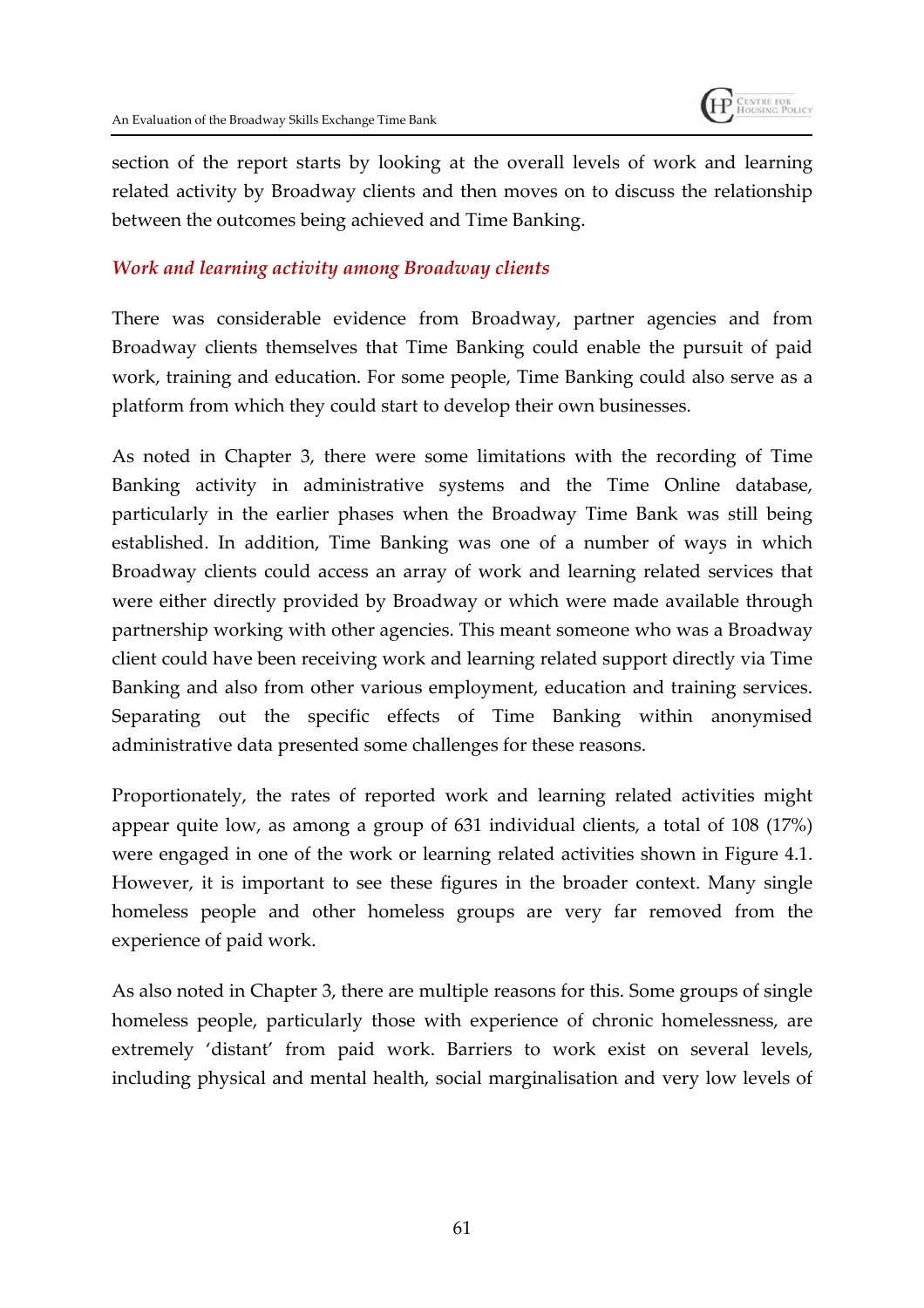

self-confidence alongside simple lack of qualifications or work experience<sup>69</sup>. Coupled with this, employers can be extremely reluctant to offer work to formerly chronically homeless people who might, for example, have histories of problematic drug use<sup>70</sup>, conviction for low level offences and experience of imprisonment $71$ . Among homeless people without histories of drug and alcohol use, mental health problems or offending, low educational attainment, histories of sustained worklessness and negative mass media images of homelessness can still form significant barriers to employment<sup>72</sup>.

Time Banking accounted for 350 work and learning related activities provided by Broadway between July 2012 and June 2013. Time Banking was one part of a much larger range of Work and Learning services provided by Broadway and accounted for about 9% of Broadway's total Work and Learning activity. Broadway clients could be using multiple Work and Learning services. The specific positive effects of Time Banking are more difficult to determine in this context.

Time Banking could take various roles in providing work and learning for this group of Broadway clients. As is shown in Table 4.1, work and learning activity undertaken through Time Banking most frequently involved exchanging time credits (40% of activity). Participation in work and learning events, for which time credits were awarded, also accounted for a large amount of work and learning related to Time Banking (35%). External training arranged through Time Banking was less common, at 12% of total activity. Several smaller forms of activity accounted for the remainder of Time Banking centred on work and learning.

<sup>69</sup> Centre for Economic & Social Inclusion (2007) op. cit.

<sup>70</sup> Kemp. P. and Neale. J. (2005) 'Employability and Problem Drug Users', *Critical Social Policy*, 25, 1.

<sup>71</sup> Pleace, N. and Minton, J. (2009) *Delivering better housing and employment outcomes for offenders on probation* London: DWP.

<sup>72</sup> New Economics Foundation (2008) op. cit.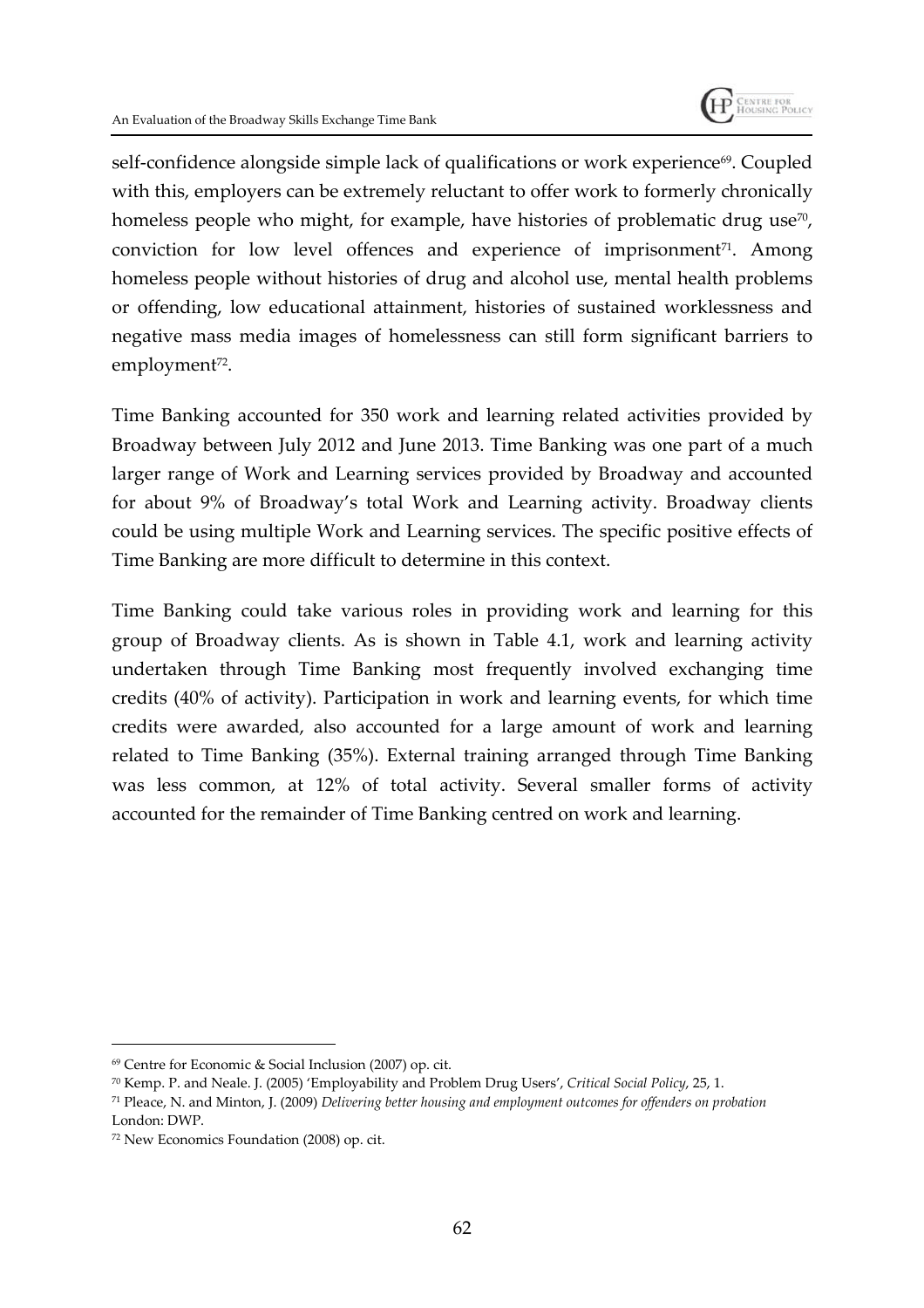| Time Banking related to work and       | Number of  | Percentage |  |
|----------------------------------------|------------|------------|--|
| learning                               | activities |            |  |
| Time Bank - exchanged credits          | 139        | 40%        |  |
| Time Bank - participation              | 123        | 35%        |  |
| Time Bank - external training attended | 42         | 12%        |  |
| Time Bank - other activity             | 46         | 13%        |  |
| A11                                    | 350        | 100%       |  |

*Table 4.1: Types of Time Banking Related to Work and Learning*

**Source: Broadway Administrative Statistics (anonymised) covering all work and learning related activity recorded between June 2012 and July 2013.**

#### *Achievements in work and learning*

Table 4.2 summarises the achievements of Time Banking in work and learning which Broadway recorded as a part of the administrative data it holds on every client $^{\rm 73}.$ Overall, 50 people were reported as securing employment as a *direct* result of Time Banking and another 23 entered accredited external training. This meant that over the period June 2011 to October 2013, Time Banking directly helped secure employment and access to accredited education for 73 homeless and formerly homeless people. Data from 2013 also showed the role that Time Banking was playing in arranging access to formal volunteering and work placements.

*Table 4.2: Work and Learning Outcomes Delivered by Time Banking 2012 and 2013*

| Outcome                           | June 2011 to     | August 2012 to | All |
|-----------------------------------|------------------|----------------|-----|
|                                   | <b>July 2012</b> | October 2013   |     |
| Full time employment (30hrs plus) | 9                | 14             | 23  |
| Part time employment (16-29hrs)   | 7                | 6              | 13  |
| Part time employment (8-15hrs)    | 5                | 6              |     |
| Part time employment (< 8hrs)     | $\theta$         | 3              | 3   |
| External training (accredited)    | 13               | 10             | 23  |
| Formal volunteering (External)    | Not available    | 13             | 13  |
| Work placements                   | Not available    | 4              |     |
| All outcomes                      | 34               | 56             | 90  |

**Source: Broadway Administrative Statistics. Whether or not an outcome was attributable to Time Banking was determined by Broadway staff.**

<sup>73</sup> The data referred to here were not collected or validated by the University of York research team. The determination as to whether or not securing employment was a direct result of Time Banking was made by Broadway.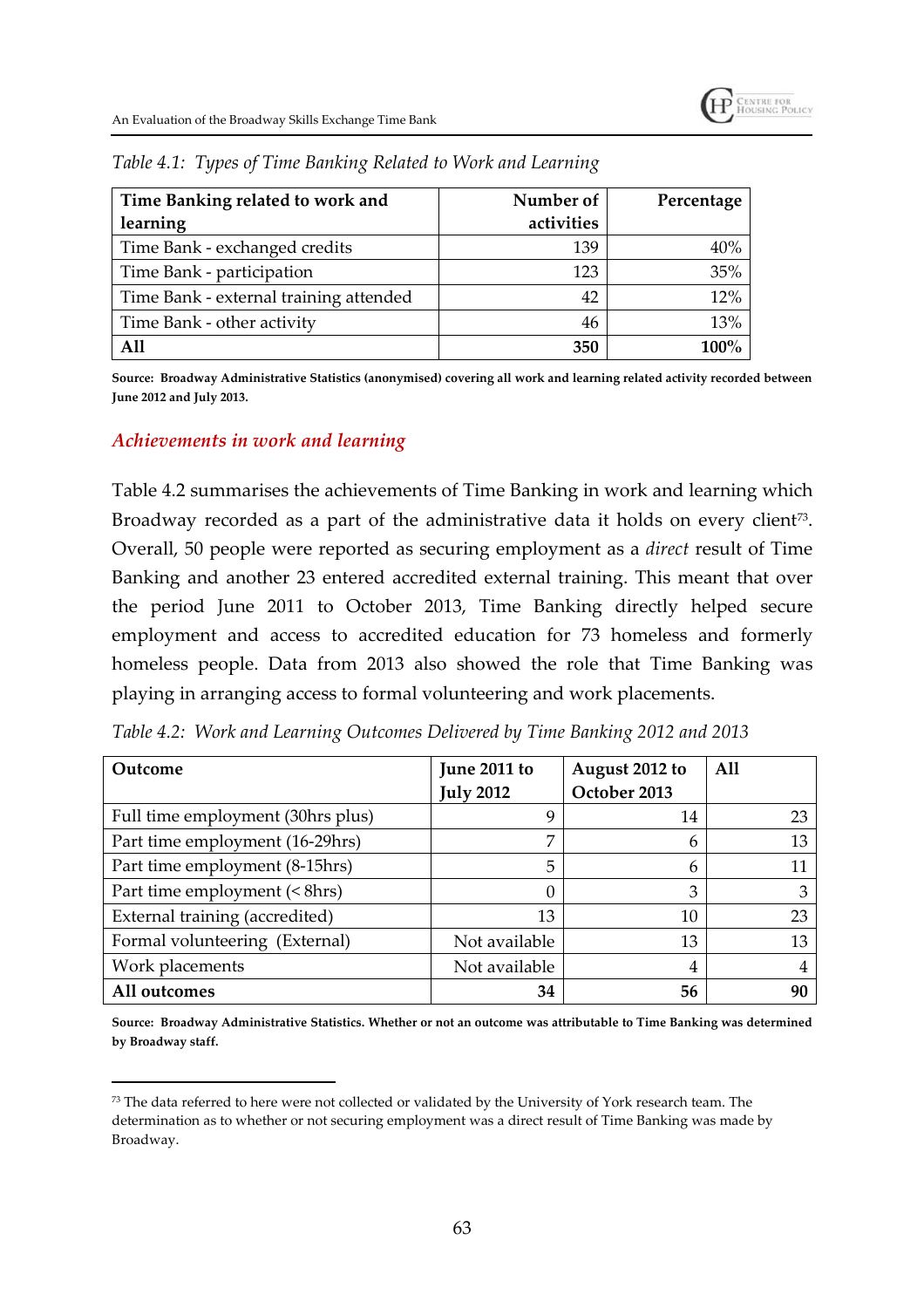

During the period June 2011 to July 2012, one half of the 22 Broadway clients who secured paid work directly due to Time Banking had kept their jobs for six months or more. Only one client had actually lost the employment they had secured. In October 2013, eight of the clients who had secured paid work in between June 2011 and July 2012 were recorded by Broadway as still in their jobs. This may seem a quite low retention rate, but it is important to note that the kinds of work available may have included temporary contracts and also that some people had ceased to be Broadway clients and were no longer having their employment status monitored (i.e. the actual employment retention rate may have been higher). Between August 2011 and October 2013, 17 clients had retained the part time employment they had secured for six months and a further 12 had retained their full time employment for the same period. Six clients had been in part time or full time paid work for 12 months.

These figures indicate that Time Banking was playing a role in enabling homeless people back into employment, training and education. Earlier research suggests that the barriers homeless people can face to entering the formal economy can be considerable, yet there was evidence from Broadway's own records that successes in gaining employment were being achieved by Time Banking. As noted, these gains have to be seen in the light of the wider roles that Broadway also played in promoting access to education, training and paid work for its clients.

### **Limitations to engagement and in other outcomes**

#### *Lack of engagement*

Time Banking was not a universal success with all Broadway clients. From some perspectives, one of the factors leading to less positive outcomes from Time Banking centred on a lack of willingness to engage. There could be a belief that a few Broadway clients were not really recognising the potential of Time Banking and giving it a fair chance to have a positive effect on their lives.

*Unbelievably positive, unbelievable, I've not heard one client say Time Banking was a waste of time, never, never heard it. I've heard them moaning that they can't get enough hours cos they want to do something and I've said 'well, it's not that it's not enough hours, it's that you don't go anywhere to do anything'.* (Stakeholder, Y3)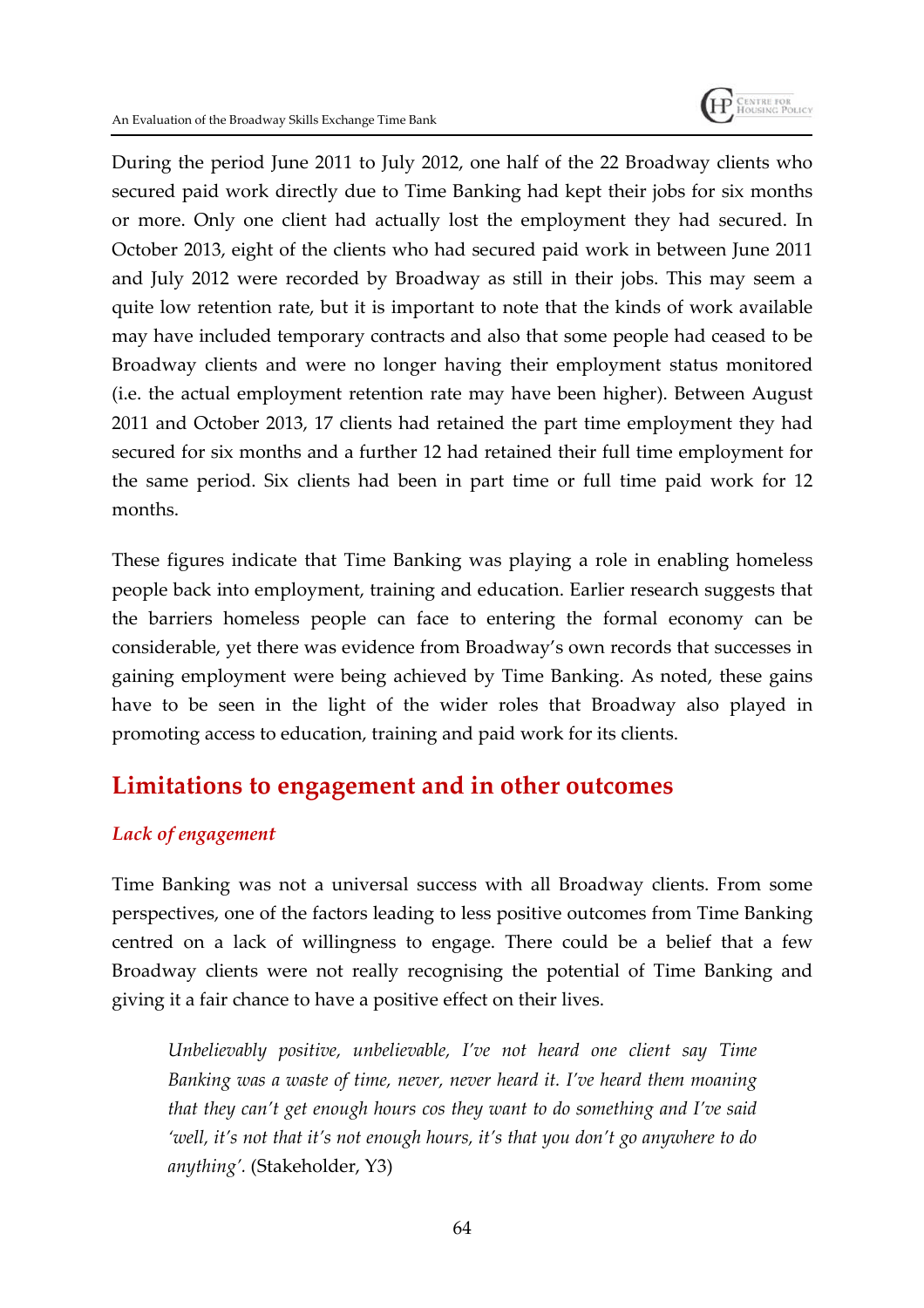

Conversely, there was also evidence that some aspects of Time Banking could be problematic for some service users and make it appear challenging, or unrewarding, to engage in Time Banking. Limitations were identified by the minority of Broadway clients in the 2012 and 2013 who either did not engage with Time Banking, or did not view their participation in Time Banking as yielding positive results, and there were also some concerns among some external respondents. These concerns and complaints centred on three main issues:

- information deficits and other limitations in the process of exchanging Time Bank credits;
- barriers to accessing opportunities to exchange Time Bank credits or a lack of suitable options for which to exchange Time Bank credits;
- concerns about exploitation.

The issues with exchanging credits, centring on sometimes limited access to information on the range of options available, and on the balance of credits that a Broadway client had available, were discussed in detail in the last chapter. In terms of outcomes, this could have a negative effect in that it might encourage disengagement from Time Banking and thus from the potential benefits that Time Banking might, given time, have generated.

Chapter 3 also noted the logistical difficulties that Broadway clients could face in terms of exchanging credits. Sometimes the activities on offer were too physically distant to reach without spending what was for them a significant or unaffordable amount on public transport. Time Banking also had to compete with other demands and commitments on someone's time. It was one thing to participate in Time Banking when activities for which Time Bank credits could be exchanged were easily accessible and a Broadway client had no other commitments, but being in part time work, undertaking a course, or having commitments such as child care, could make it more difficult to take advantage of what was on offer.

Another issue was the range of options on offer through Time Banking. Perspectives on this varied considerably. Some Broadway clients and stakeholders viewed Time Banking as offering a wide array of services, activities and entertainment and leisure options. From some other perspectives, however, the range of activities that Time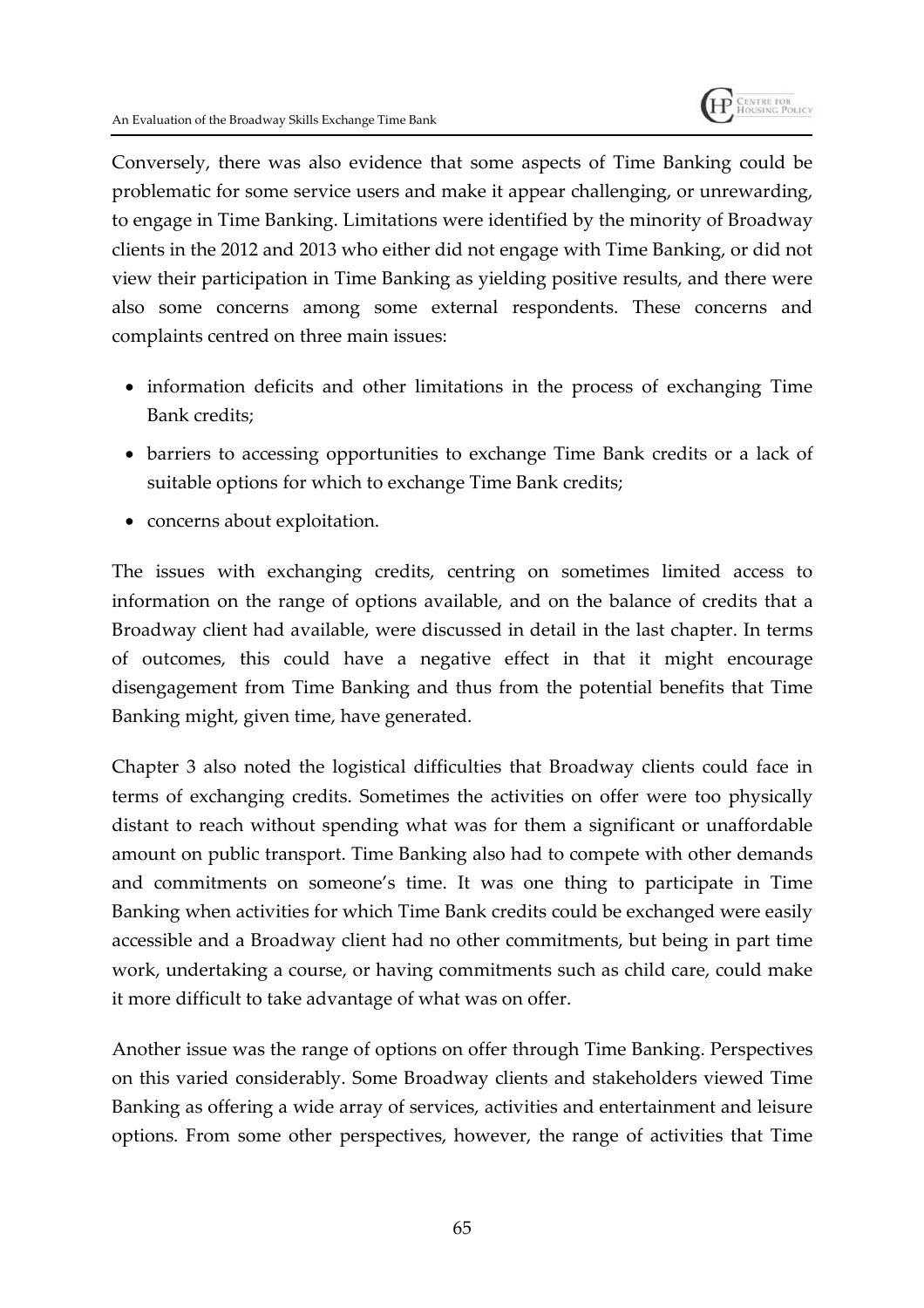

Banking had available was not appropriate to their needs or did not reflect their interests.

*I think it's completely workable, trading skills, isn't it basically? Say you've a garden and you can't get your head around gardening, say you're a hairdresser, you give someone a haircut and they come and do your garden. It totally makes sense, without any money exchanging. But it's just a question of the things that are on offer, do I have any use for?* (Client, Y3).

Some concerns also existed about the potential for Time Banking to be used in an exploitative way. It is important to note that these concerns were only very rarely raised in relation to the Broadway Time Bank and were more likely to be voiced by external agencies considering the use of Time Banking. The concern was, very simply, that people might be working in roles that would ordinarily be expected to result in a wage, but would instead be paid in Time Bank credits. This was not an issue if the person involved was happy to work for Time Bank credits and was making a positive and informed choice to do so. However, it could potentially deter engagement with work experience if someone was not prepared to work for Time Bank credits, or felt they were being exploited, because they were not being paid.

#### *Loss of engagement over time*

Engagement with Time Banking could fall away as someone moved on from homelessness. This was not necessarily a limitation in how well Time Banking had worked for individuals moving away from their previous experience of homelessness, particularly as some thought Time Banking had played a role in enabling them to reach that point. However, the gradual loss of some former Broadway clients who had been engaged in Time Banking did have some potential implications for the Broadway Time Bank itself.

People moved to different areas after they had ceased to be Broadway clients, and while they might keep Time Banking, it would not necessarily be with Broadway. People's lives also changed, for example if someone got paid work, or entered full time education or training, while this was a positive change, it meant they had less time for the Time Bank. This meant the Broadway Time Bank, while being supplied with new members as homeless people became clients of Broadway, was also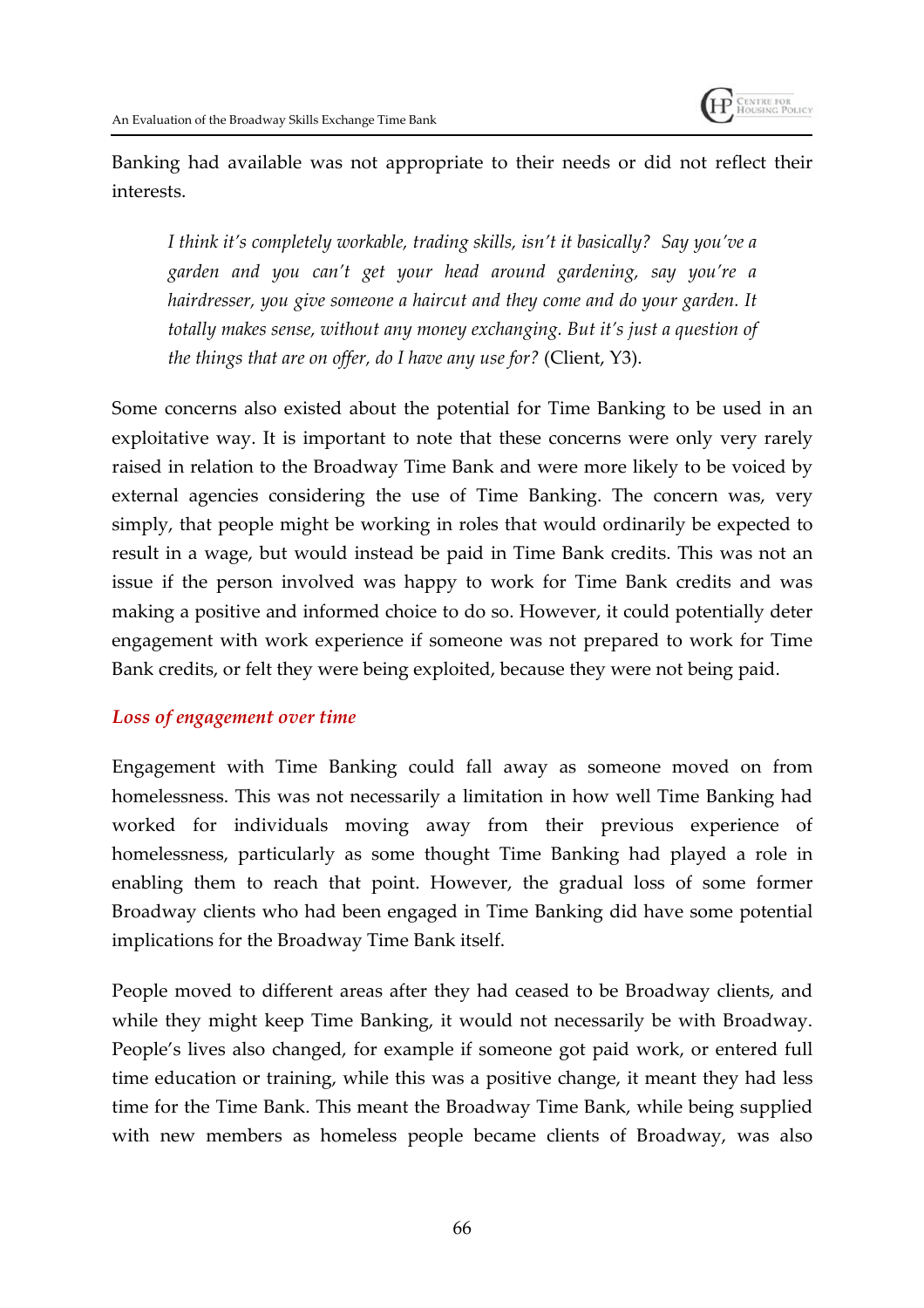

continually losing some of the more experienced and more committed participants in Time Banking as those people left homelessness behind.

*I put my time into [volunteering] now, and I don't live in this area anymore, so I'm not really involved with the Broadway so much. I'm sure I've got plenty of credit, but I've never really used any of it, because nothing really came my way where I thought 'Oh I could do with that'.* (Client, Y3).

*It has really come to a sort of natural end for me really because I'm doing other things now.* (Client, Y3).

One potential consequence of this was the Broadway Time Bank was not able to build up a base of social capital, i.e. a core group of Time Bankers, in the way that a community or neighbourhood based group might be able to. It is important to note that neighbourhoods are not necessarily always very cohesive or stable, particularly in some more socially and economically deprived areas, which include some of central London. Time Banking based in and around some neighbourhoods might also encounter issues with people moving away on a frequent basis. Nevertheless, the Broadway Time Bank was always in a situation where many of the people it was working with were new clients, not established Time Bankers.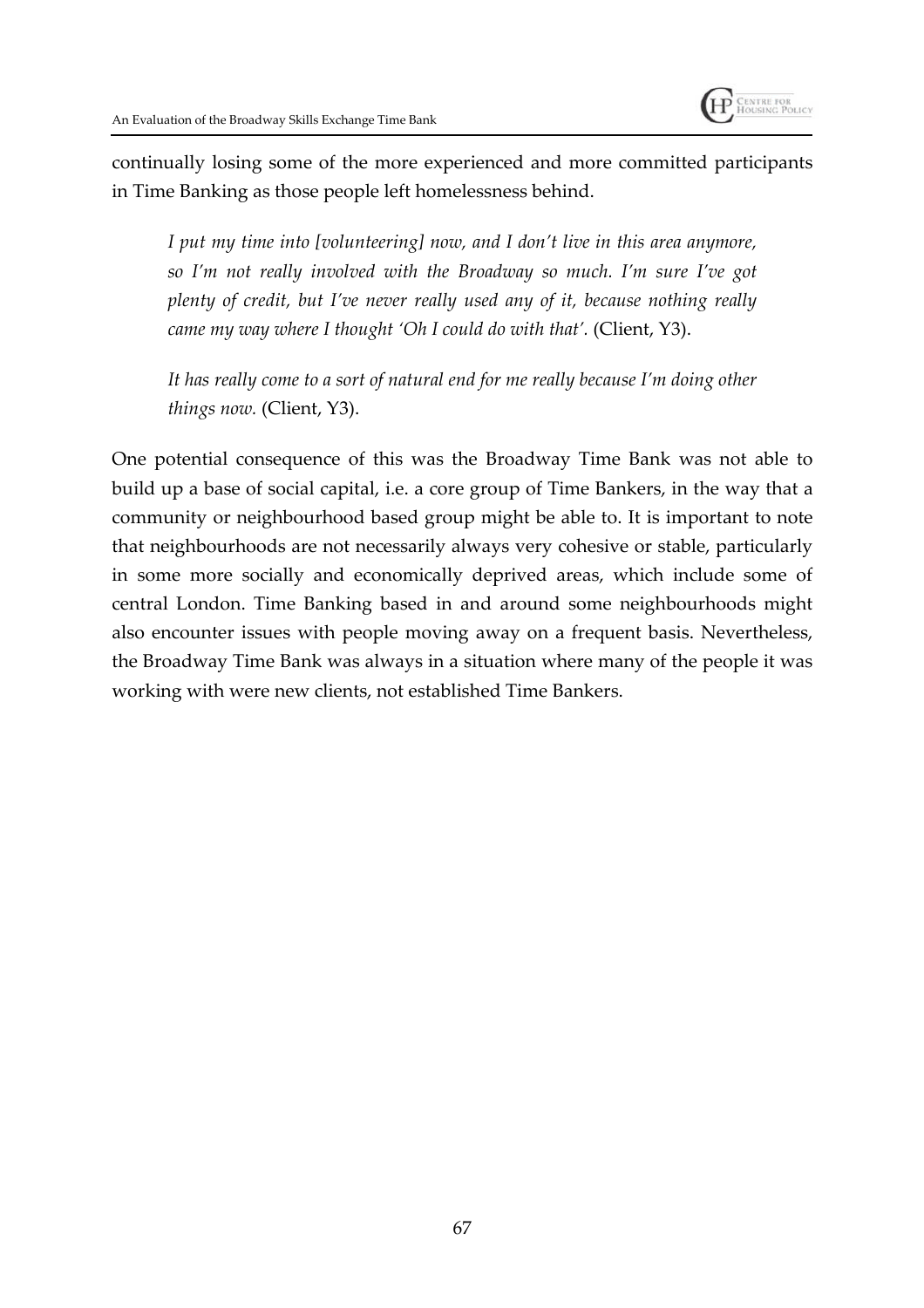# **5 Key lessons for replication**

## **Introduction**

Broadway developed a Time Bank that sought to enhance work and learning for Broadway clients and enable them to secure paid work. As described in Chapter 2, Broadway's goal was to deliver innovative, flexible, Time Banking that maintained a clear Time Banking ethos and yet which was also an accessible service for Broadway clients. In addition, Broadway sought to develop ways of working that created links between the Broadway Time Bank, other Time Banks and the wider community, and, importantly, to develop a Time Banking model for homeless people that could be *replicated*.

This chapter looks at the research findings to explore the various factors that need to be considered when developing a Time Bank for homeless people. The chapter begins by exploring the case for replication of the Broadway approach. The strengths, achievements and limitations of the Time Bank which Broadway developed are summarised. Following this discussion, the chapter looks at the lessons for replication which can be drawn from the Broadway experience, exploring the lessons for good practice and considering how the difficulties that were encountered might be avoided. Finally, the chapter looks at the progress that Broadway has made in enabling replication of their approach to Time Banking, looking at their work in engaging other homelessness service providers to develop Time Banks and encouraging community Time Banks to engage with homeless people.

## **The case for replication**

The achievements of the Broadway Time Bank are reviewed in chapters 3 and 4 of this report. From Broadway's perspective, Time Banking was directly getting some clients into paid work, external accredited training and formal volunteering opportunities, with 90 such outcomes having been secured from the summer of 2012 through to the Autumn of 2013 (see Chapter 4). There was good evidence that, alongside successes in engaging Broadway clients, Time Banking was delivering a wide range of work and learning related activities, helping homeless and formerly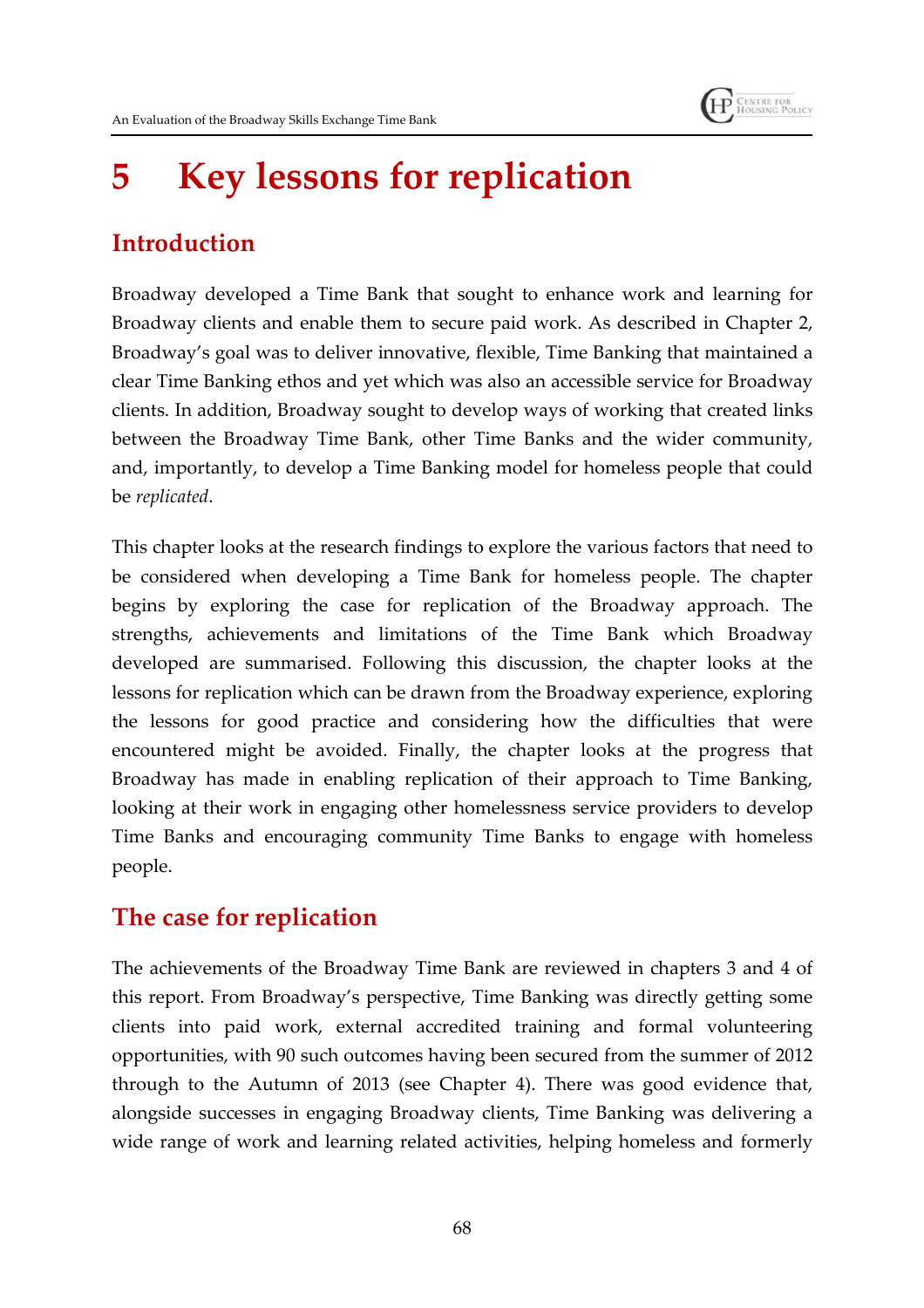

homeless people become more self-confident and helping them to progress into paid work (see Chapter 4).

The less orthodox aspects of the Broadway Time Bank were designed as tools to facilitate engagement with homeless people who could lack self-confidence and who could have high support needs. If, as had happened occasionally, someone earned time credits for tidying their room, this brought them into the Time Bank and the activities that could be accessed with Time Bank credits. Participation was made possible for people who might not have been able to be part of a standard Time Banking model.

As noted in Chapter 4, these successes need to be contextualised in the sense that Broadway had a large and extensive array of other work and learning opportunities available which were directly provided or arranged through partnership working. Time Banking was also not universally, or consistently, successful. Just as some people became very enthusiastic Time Bankers, some others refused to engage or engaged in only a limited way (see Chapter 3). Nevertheless, there was evidence from the evaluation that Time Banking was often viewed as having made direct contributions to engaging Broadway clients with work and learning activity and in helping some of them secure paid work and other opportunities<sup>74</sup>. While by 2013, the Broadway Time Bank could demonstrate tangible gains in moving homeless people towards employment, central government's Work Programme had, by contrast, achieved little or no success in helping homeless people into work $^{75}.$ 

As stated, the core goals stated in the original proposal for the Broadway Time Bank were to achieve:

 employability though skills development, work experience and increased confidence and self-esteem;

<sup>74</sup> Part of the evidence of the role of Time Banking in securing paid work was derived from Broadway's interpretations (see Chapter 4).

<sup>75</sup> Homeless Link, St Mungo's and Crisis (undated) *The Programme's Not Working: Experience of homeless people on the Work Programme* http://homeless.org.uk/sites/default/files/attacheddownloads/The%20Programme%27s%20Not%20Working.pdf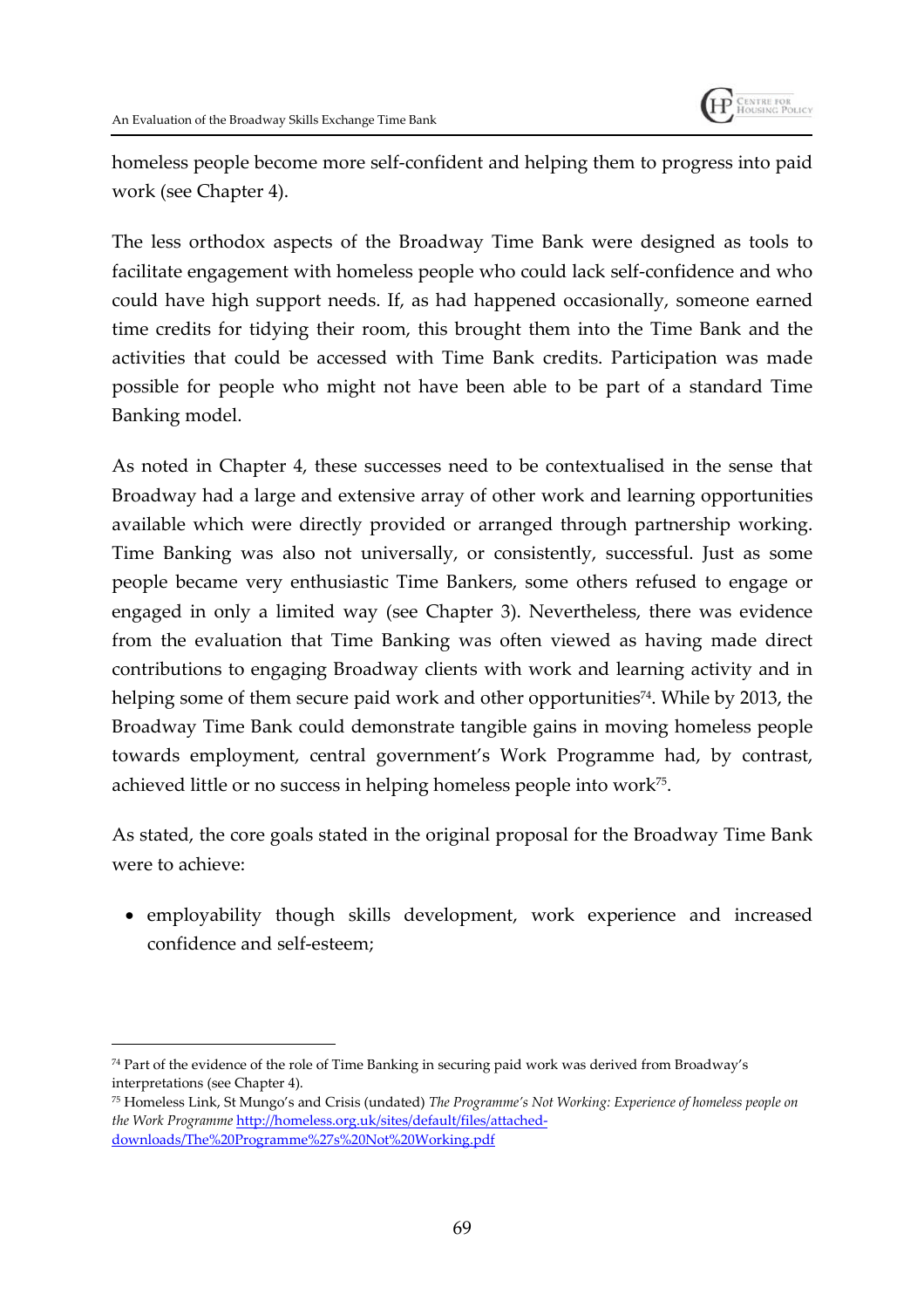

- economic independence by supporting participants into employment or selfemployment;
- positive involvement in the local community through Time Bank activity.

There was evidence from the research (see Chapter 4), that all of these goals had been achieved by Time Banking. While not universally successful nor always operating entirely flawlessly, much of what the Time Bank sought to achieve had been delivered for some of the Broadway clients who engaged with it.

Significant innovations had also taken place alongside Time Banking, including the development of the Business Start-Up grants as a route to self-employment <sup>76</sup> .

While there are caveats, the key findings of this evaluation are that Time Banking showed clear successes in terms of engaging homeless people and in terms of delivering work and learning related activities and outcomes. There is a case for replicating the Broadway Time Banking approach because of these successes. This chapter now moves on to consider the key lessons from Broadway's experiences that need to be borne in mind when developing further Time Banking with homeless people.

## **Lessons for replication**

#### *The need to pilot time banking with homeless people*

Innovation requires piloting because issues that are difficult to anticipate often arise when using a new approach for the first time. Time Banking was not originally devised as an approach that was specifically intended for homeless people and their particular needs, characteristics or experiences.

It is important to note that homeless people are not a single population and do not all share the same characteristics. Some homeless people do, to an extent, appear to correspond with stereotypical images of people with high rates of severe mental illness and problematic use of drugs and alcohol. However, there is growing evidence that this 'chronically homeless' population is a *minority* among a much

<sup>76</sup> Hough, J.; Jones, J. and Rice, B. (2013) op. cit.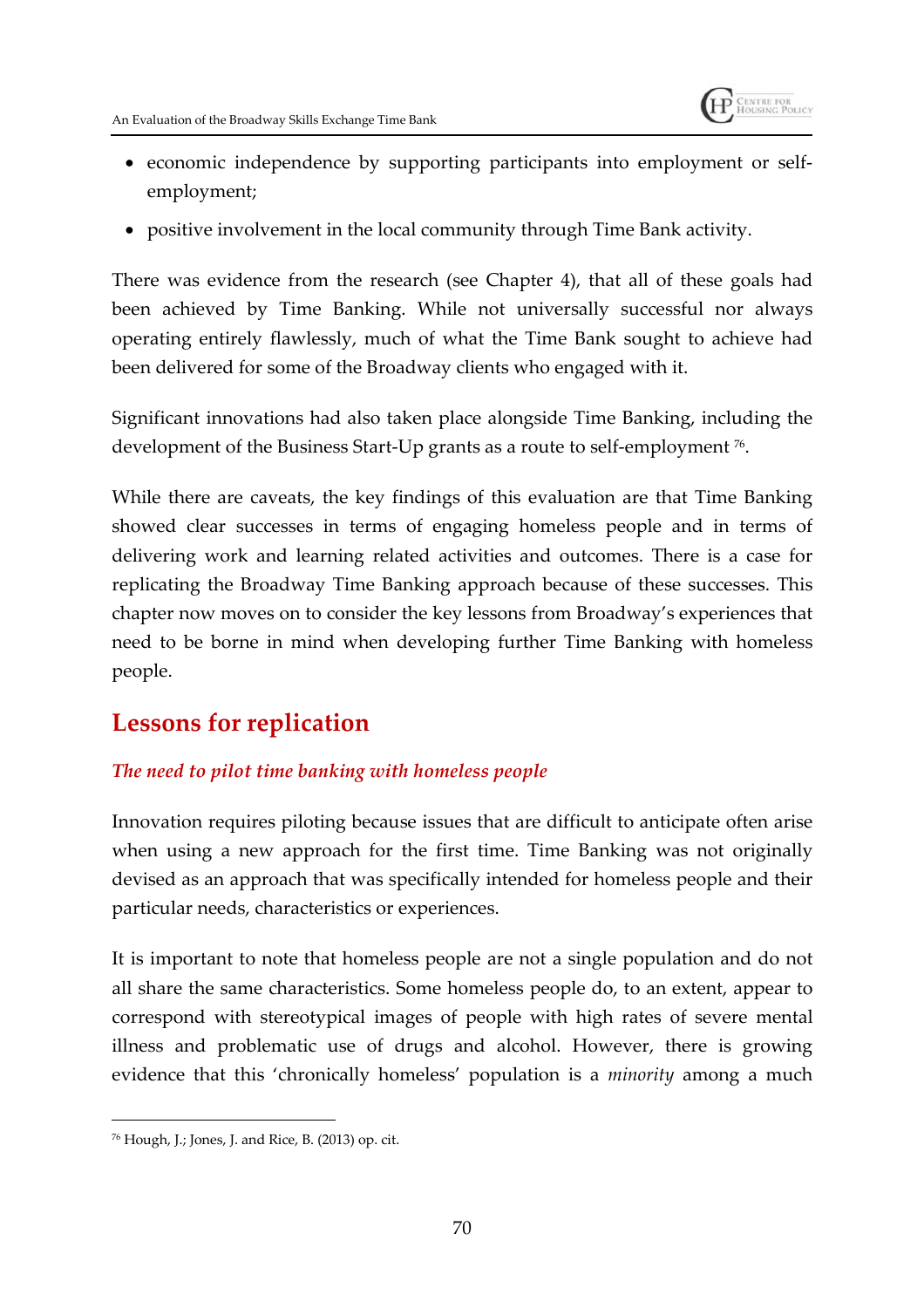

more diverse homeless population who often have lower support needs and whose homelessness is often associated with socioeconomic factors<sup>77</sup>. Time Banking with homeless people therefore needs to be flexible enough to be accessible to the minority of chronically homeless people with high needs, and yet also of direct use to those homeless people who are immediately capable of paid work, or who require relatively little support in order to be able to seek employment.

It is always important to differentiate between how a pilot service was planned to operate and what happens in practice. A common error in replication of services is replication of the original *plan*, which in practice has been modified, sometimes heavily, as a pilot modifies itself to suit particular circumstances<sup>78</sup>. Any pilot has always being tested in a specific context, which means the pilot is adapted to specific circumstances that may not exist elsewhere<sup>79</sup>. Broadway's Time Banking for homeless people in London had general lessons for Time Banking with homeless people more generally, yet part of how the Broadway Time Bank worked and what it was able to do was linked to where it was working and who it was working with.

The lessons from the Broadway Time Bank need to be seen with these caveats in mind. It is important to differentiate between the original *idea* of Time Banking for homeless people and the *reality* of practice (see chapter 2) and also bear in mind that some lessons from the working reality of the Broadway Time Bank in London might not always apply in other contexts.

There may be a good case for testing Time Banking in contexts which are different from those found in London and/or with different groups of homeless people (such as young people or families who are homeless) before rolling out a large-scale project. This research suggests that being prepared to adapt Time Banking - perhaps including *further* adaptation of the Broadway approach - is a prerequisite for working effectively with homeless people.

<sup>77</sup> Busch-Geertsema, V. *et al* op. cit.; Jones, A. and Pleace, N. (2010) op. cit.

<sup>78</sup> Orwin, R. G. (2000) 'Assessing program fidelity in substance abuse health services Research' *Addiction* 95, S3 pp. S309-27.

<sup>79</sup> Ibid.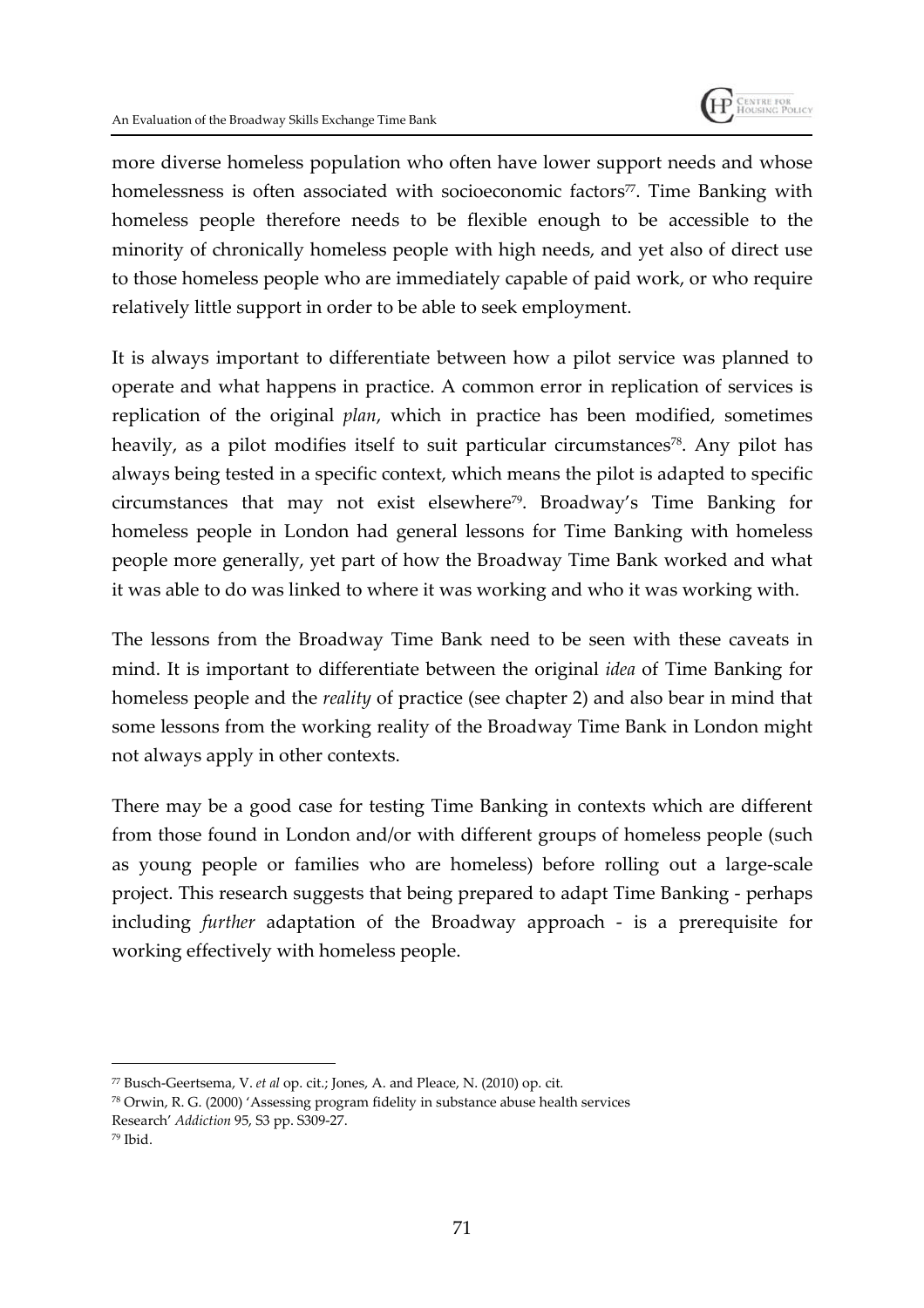

Alongside these considerations, there is also the importance of honesty and directness in reporting the results of Broadway's Time Banking with homeless people. As one respondent put it:

*To ensure the sustainability of other projects you need to talk about the difficulties and the challenges that you faced. You need to explain that so that maybe they do not fall into the same kind of traps and go down that same route.* (Stakeholder, Y3).

Piloting Time Banking created opportunities to learn, to adapt and to modify Time Banking so it could work more effectively with homeless people. The key lessons from the Broadway Time Bank centred on the following areas:

- the engagement of homeless people with Time Banking.
- engaging external people and organisations in the Broadway Time Bank.
- creating links with other Time Banks and wider community engagement.
- information sharing.
- resourcing Time Banking for homeless people.

## *Engaging homeless people in Time Banking*

## *Key strengths of the Broadway approach*

*Having flexibility is important, not one formula fits all.* (Stakeholder, Y3).

One of the key strengths of the Broadway Time Bank was the success in engaging with a large number of homeless people with diverse needs. The successes that were achieved with engagement are discussed in more detail earlier in this report (see chapters 3 and 4), but can be summarised here:

 Giving Broadway clients with high needs the opportunity to earn time credits flexibly was key to their engagement. Alongside orthodox Time Banking, credits could be earned for helping out with the delivery of services, general assistance with running a hostel and, for some, through cleaning their room or making their bed. This capacity to earn credits through participating and helping with service delivery enabled almost anyone, who chose to do so, to engage with the Time Bank.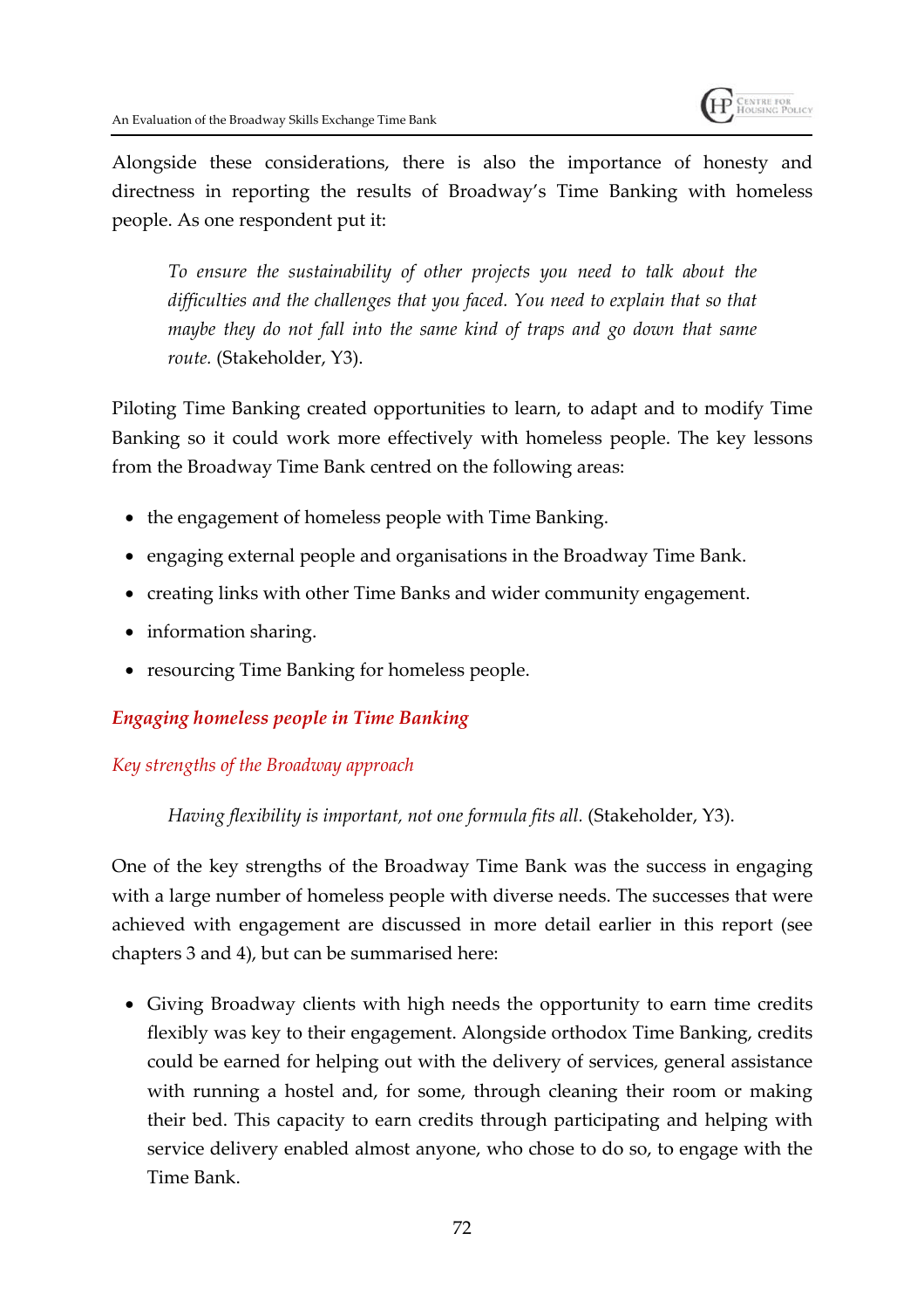

- The flexibility in the approach shown for earning time credits generated opportunities that, alongside furthering engagement with Time Banking, could, in themselves, also deliver innovative work and learning opportunities. Time Banking was used in the co-production of services, such as an anti-bullying initiative and, when used to deliver reception cover or office work in return for credits, could be combined with on the job training and accreditation (see chapter 3).
- The sense of "exchange" rather than being "given" or being "required" to use work and learning and other support services was viewed as important in engaging Broadway clients in Time Banking. A sense of greater dignity and equality could be important in engaging some Broadway clients (see chapters 3 and 4).

The core lessons from engagement with homeless people from the Broadway Time Bank were positive. Making the earning of Time Bank credits very accessible was a specific modification to enable the Broadway Time Bank to work with homeless people with high support needs that was generally successful. A more rigid interpretation of what Time Banking would have probably been less accessible to some of the homeless people who were Broadway clients.

Equally, the flexibility within the Broadway approach worked in both directions. For Broadway clients who were close to paid work, i.e. people with qualifications or the immediate capacity to take exams or do other accredited training, Time Banking could be used at a different level. Whereas one Broadway client might begin the process of Time Banking through helping out around the hostel and exchange their Time Bank credits for a leisure or arts-based activity, another might find an opportunity to offer work and learning activity to other Broadway clients in exchange for Time Bank credits. Within the cohort, one former Broadway client was providing work and learning activity, in the form of ICT training, to current Broadway clients, in exchange for Time Bank credits which they then spent on further training around ICT and was working towards starting up their own business as an ICT trainer.

#### *Other lessons from the Broadway approach*

While there are notable successes in engagement, two challenges that arose in client engagement were also worth noting. The first issue was variable awareness of the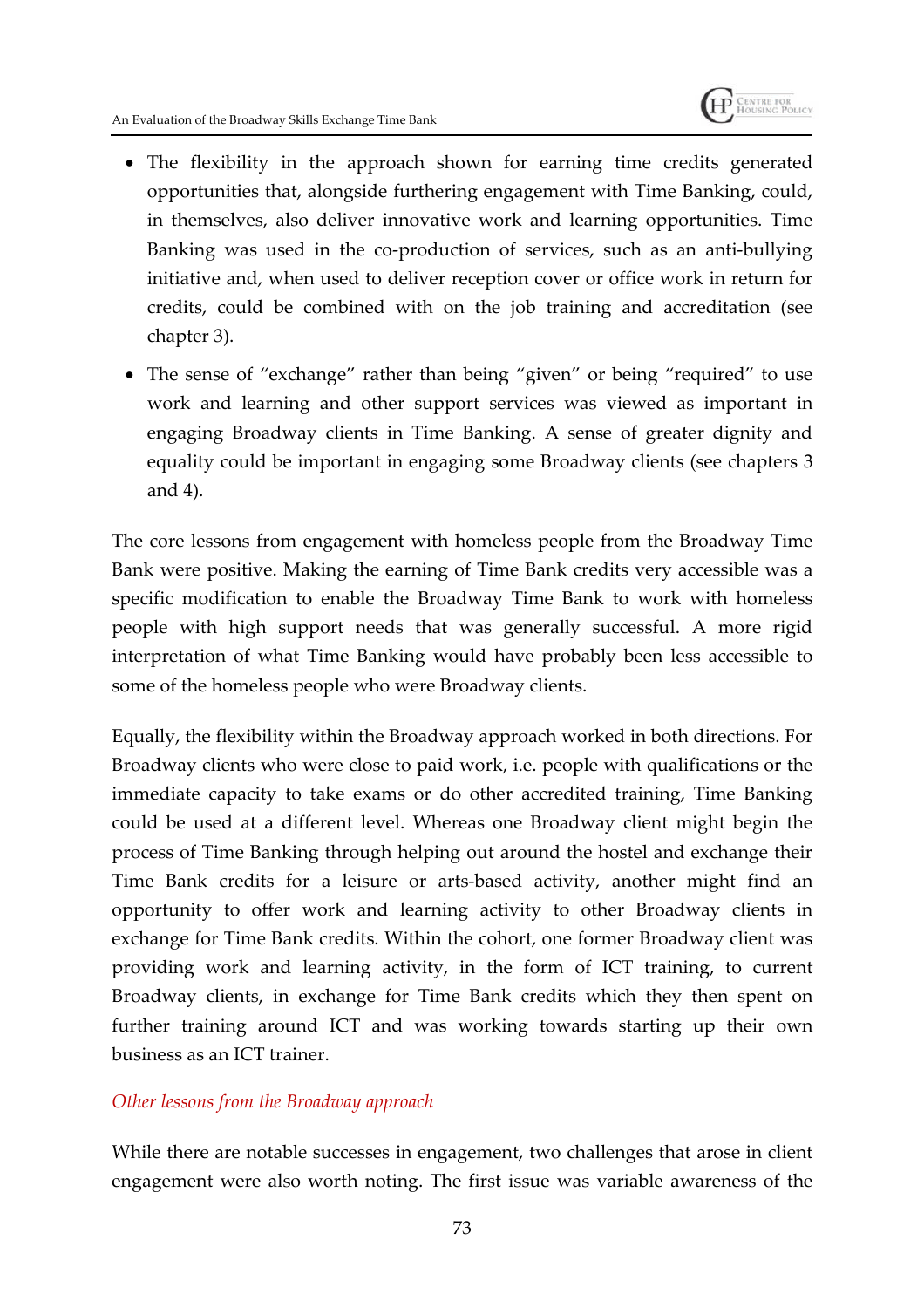

process of Time Banking and the second issue centred on lack of engagement by some Broadway clients.

Awareness of the process of Time Banking could sometimes be variable. While most service users whom the University research team had direct contact with had an awareness of Time Banking, not all were always aware that activity they undertook was rewarded with Time Bank credits, which were then exchanged to enable them to undertake another activity. The association between, for example, volunteering to help out with service delivery and being subsequently offered a place on a course offered through Time Banking was not always apparent to some Broadway clients. This was linked to the wider issue of information availability and exchange which was identified by some Broadway clients (see chapter 3 and below).

For some professional respondents, awareness of the process being limited was seen in relative terms, as the key achievement was getting someone involved with Time Banking and engaging with work and learning or other meaningful activity. Yet at the same time, there are some ethical questions around using a service delivery/coproduction model with a group of people, a minority of who did not entirely understand what they were doing and how it all worked.

Broadway faced four main challenges in relation to engagement with Time Banking by their clients:

- Initially, the innovation and difference of approach represented by Time Banking could be difficult for some Broadway clients to grasp. However, over time, understanding of what Time Banking was increased (see chapters 2 and 3).
- Lack of engagement by some clients, including a group who engaged on only one, or just a few occasions (see Chapter 3). However, Broadway created multiple avenues by which someone could engage, including very low level and undemanding activity as a way on earning Time Bank credits for high need groups. There were also attempts to widely publicize the Time Bank. It can therefore be argued that reasonable steps were taken to engage all Broadway clients.
- Engagement with people experiencing *shorter term* homelessness. Sometimes people were not clients of Broadway for very long and their opportunity to engage with Time Banking while an actual Broadway client was (in effect) time-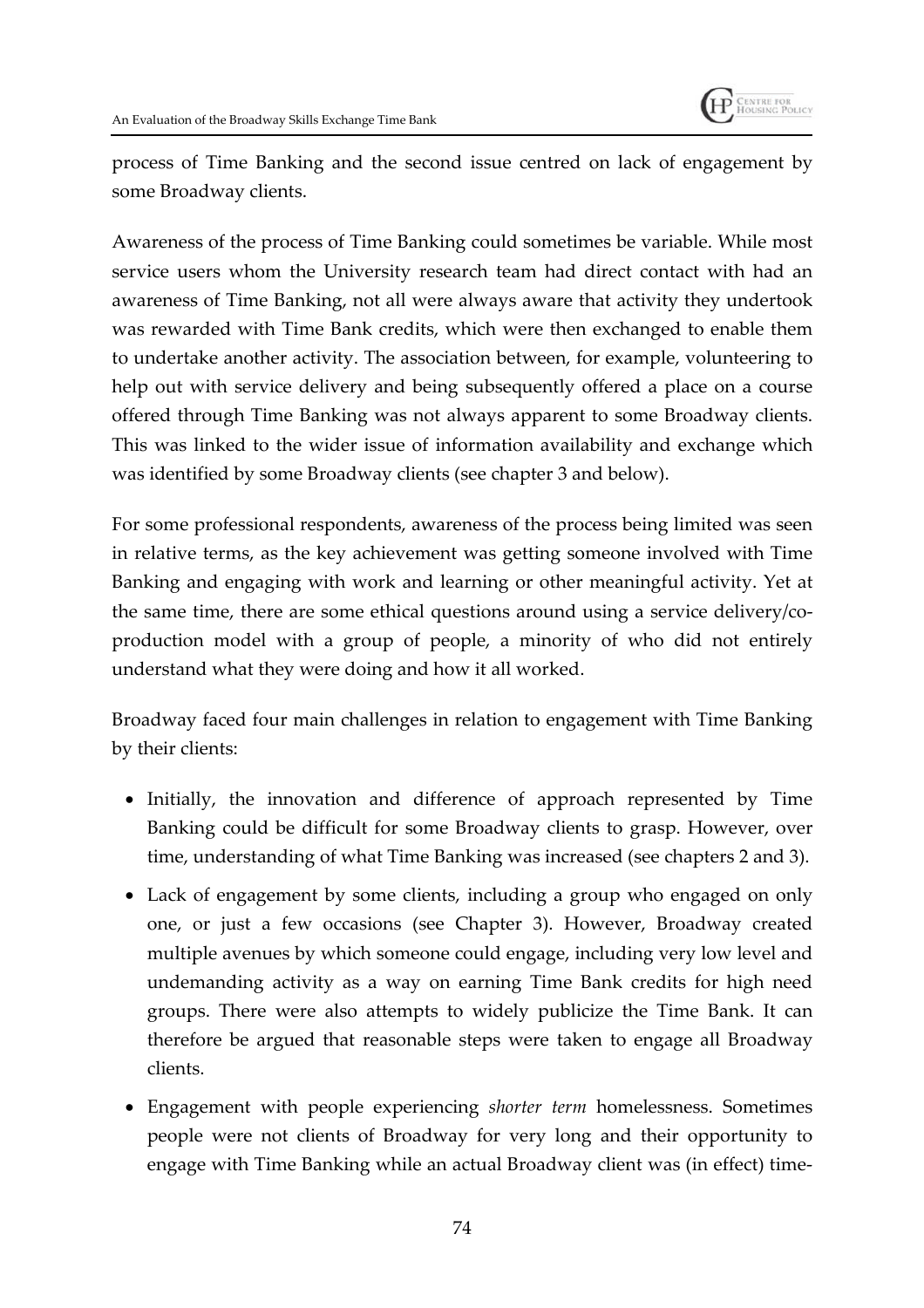

restricted. The sometimes short-term nature of service use could be for good reasons, i.e. someone was re-housed or their potential homelessness prevented within a rapid time frame. A community Time Bank will often have access to a stable core group of Time Bankers<sup>80</sup>, whereas Broadway clients were in a process of often relatively rapid transition. The evaluation did produce some evidence of former Broadway clients who had retained contact with the Time Bank and continued to contribute to it after they had ceased to receive Broadway services (see chapters 3 and 4).

 Issues around the exchange of Time Bank credits (see chapters 3 and 4 and below) could be seen as frustrating by some Broadway clients and cause a disinclination to participate or disengagement. Complaints included there not being a sufficiently wide range of activities on which to spend time credits. Sometimes this was because physically reaching activities was difficult and sometimes it was a result of there not being anything on offer that a particular client thought was useful, or interesting, to them personally (see Chapter 3). Information levels, both about the range of activities on which Time Bank credits could be spent and also, sometimes, the amount of Time Bank credits that someone had available, were also subject to criticism. This criticisms were part of the wider critiques of information dissemination that were made by staff and clients (see chapters 3, 4 and below).

## *Engaging external people and organisations in the Broadway Time Bank*

#### *Key strengths of the Broadway approach*

There were significant external contributions to the Time Bank from people who were not Broadway clients. During the period 2010-(October) 2013, the Time Online database recorded that 417 days, the equivalent of someone working full time for 1.6 years, had been contributed to the Broadway Time Bank by external volunteers and organisations (see chapter 3).

<sup>80</sup> This may be less true of London than other cities. The most recent (2011) Census indicates that the population of some Inner London boroughs increased by more than 20% between 2001-2011 and that population churn, the number of people entering and leaving boroughs in each year, could also be high http://data.london.gov.uk/datastorefiles/documents/2011-census-first-results.pdf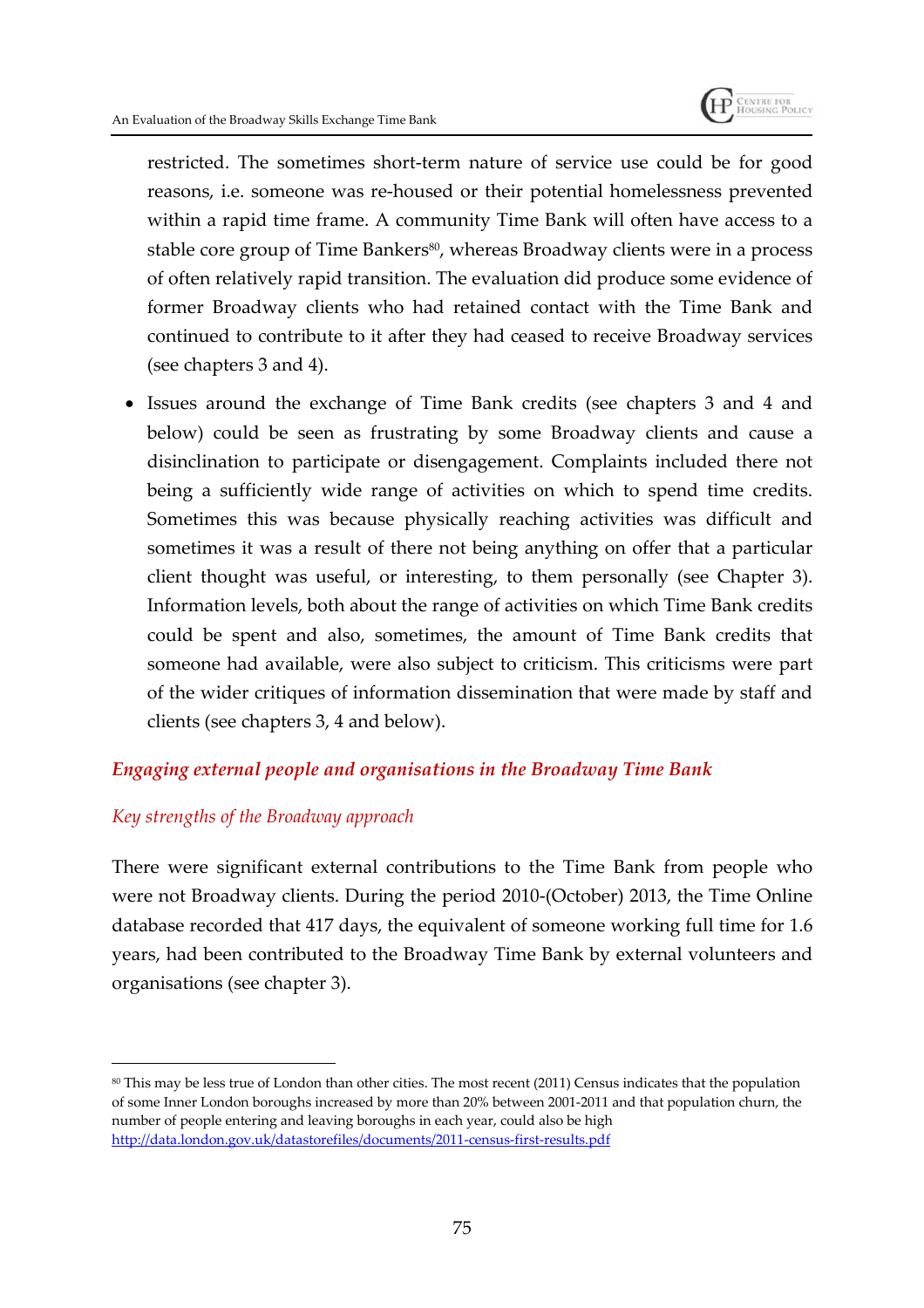

The core lesson from the Broadway experience was the importance of having a staff team who could actively promote the Time Bank and seek to recruit and bring on board external people and organisations. Dedicated staffing enabled contacts to be made and maintained which brought people into the Time Bank and significantly enhanced what could be offered in terms of work and learning activity, but also in terms of cultural and arts-based activities (see chapter 3).

Where Broadway was also successful was in engaging and seeing the resource that could be represented by former Broadway clients. Some of the core work and learning activities delivered through Time Banking, for example ICT training, were delivered through former clients participating in the Time Bank. There was also the potential, which was exploited, to link other formerly and currently homeless people who were not Broadway clients into the Time Bank. Again, these individuals could bring specific skill sets into the Time Bank and, because of their own experiences of homelessness, they understood the homeless people they would be Time Banking with. Services including hairdressing were provided by Time Banking through this route.

## *Other lessons from the Broadway approach*

Generally, the experience with outside individuals and organisations contributing to the Time Bank was positive. There had, in one instance, been some sensitivities around how homelessness and homeless people were viewed among external participants, with inaccurate mass media stereotypes of 'homelessness' being referred to. This could undermine the self-confidence of Broadway clients and make them feel dehumanised and stigmatised, but such occurrences were very rare.

## *Links with other Time Banks and community engagement*

## *Key strengths of the Broadway approach*

Over time, links with other Time Banks had started to develop. Broadway was able to offer extra ways of exchanging Time Bank credits through these links. The links tended to be on a case by case basis, with individual Broadway clients and individual Time Bankers from external Time Banks exchanging credits. For example,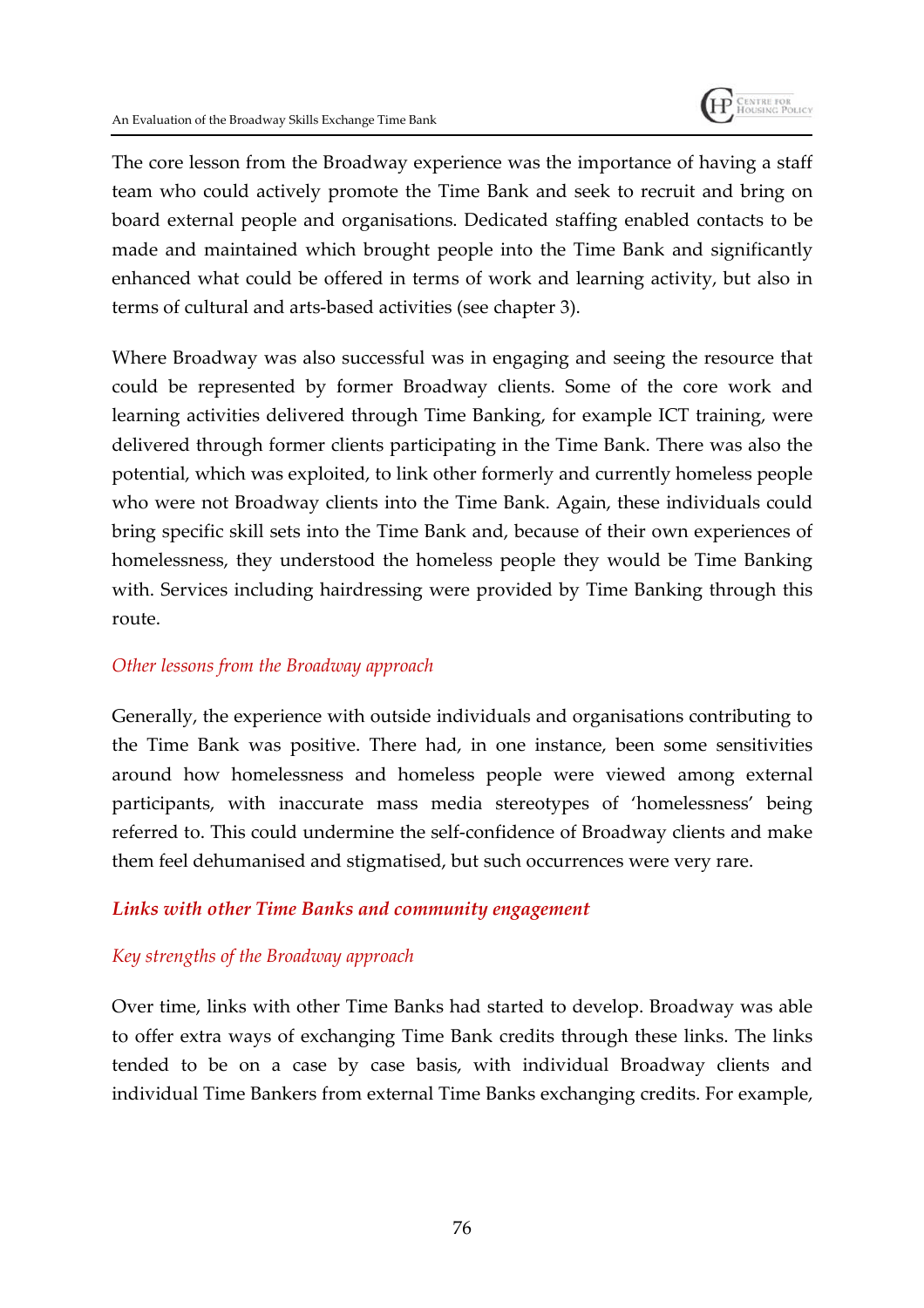

links with St Luke's Time Bank<sup>81</sup> had led to the offering of a hairdressing service and the individual providing hairdressing had been able to use the credits they had earned to pursue activities such as English classes, IT and dance via the Broadway Time Bank. Opportunities for food hygiene training and work on beauty skills had also been arranged through links with other Time Banks in London.

Again, the role of a dedicated staff advocating and developing Time Banking seems to have been pivotal to creating these connections with other Time Banks. Previous experience with attempting to connect Broadway clients to external Time Banks, before the Broadway Time Bank had been developed, was reported as sometimes having proved frustrating. Creating links between the Broadway Time Bank and other Time Banks, albeit on a case-by-case basis, appeared to be a more practical prospect, though the level of Broadway staff engagement, particularly in the earlier stages, could be considerable.

Community links had also developed as Broadway Time Banking became more widely known. Partnerships with voluntary sector agencies such as The Pirate Castle<sup>82</sup>, which offered canal boat crew training in exchange for Broadway Time Bank Credits and a partnership with the Royal Academy of Art, had been put in place offering workshops and gallery visits for Broadway clients who had skills in art (see chapters 2, 3 and 4).

## *Other lessons from the Broadway approach*

The management of risk was a key issue in developing community integration and other Time Banks. The issues around risk were described in greater detail in Chapter 3, but can be summarised as the management of risks that Broadway clients might face, or possibly represent, when involved in Time Banking activity that was external to Broadway.

While there had not been any serious issues in the operation of the Broadway Time Bank, risk was not an issue that had been entirely resolved. There were discussions about how to manage physical risk, including criminal record checks, but risks

<sup>81</sup> http://www.slpt.org.uk/our-services/life-skills#st-lukes-time-bank

<sup>82</sup> http://www.thepiratecastle.org/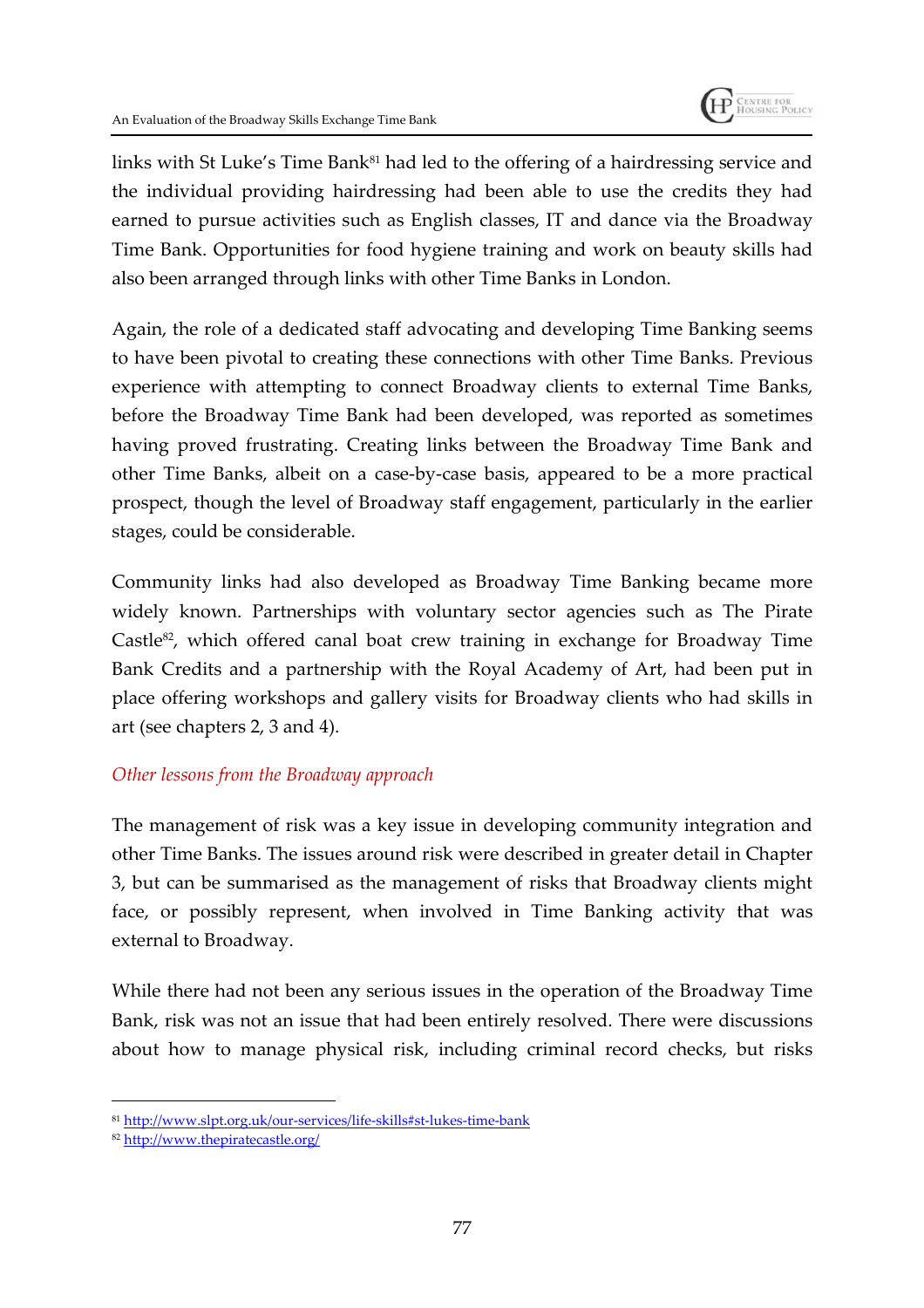

existed in other respects as well. As noted in Chapter 3, one element of risk was the quality and reliability of what was being offered, i.e. validating whether anything ranging from an offer of gardening through to formal work and learning activity such as employment related training was likely to be of acceptable quality.

The management of risk was also an issue identified by some respondents in external homelessness organisations that had been in discussion with Broadway about the possibility of replicating the Time Bank. While positives could often be seen, there was also a concern with how risk would be managed.

*Another element that I couldn't get my head around or would need more thought was what responsibility do you have as an organisation to manage any risk that it may present with. So I liked the idea of you can teach someone guitar and someone can learn the guitar but what kind of information do you need to know about that person before they go into someone's home and how do you manage that?* (External Service Provider, Y3)

#### *Information sharing*

*…you've got to reach different groups of people, some are really Facebook people, they might be on Twitter, some people might have smartphones, others don't get to check their email for a week or two, so then you're going to need to text. People change their phone numbers all the time and they do, so then you're going to need to find another way for them to find that information. I don't think stuff on a noticeboard is enough…but it is another way because some people do look at it.* (Stakeholder, Y3)

#### *Key strengths of the Broadway approach*

Information provision for those involved in Time Banking was viewed as mixed. As described in chapters 3 and 4, while the use of posters, emails and other forms of communication was sometimes praised, issues with the accessibility of information on opportunities to spend Time Bank credits, and on the number of Time Bank credits that individuals held, were often identified by respondents. Information and communication issues could not be reduced to a single factor, as alongside the questions of how communication and information provision took place, there were also questions around why some Broadway clients did not seek, or engage with, certain kinds of information.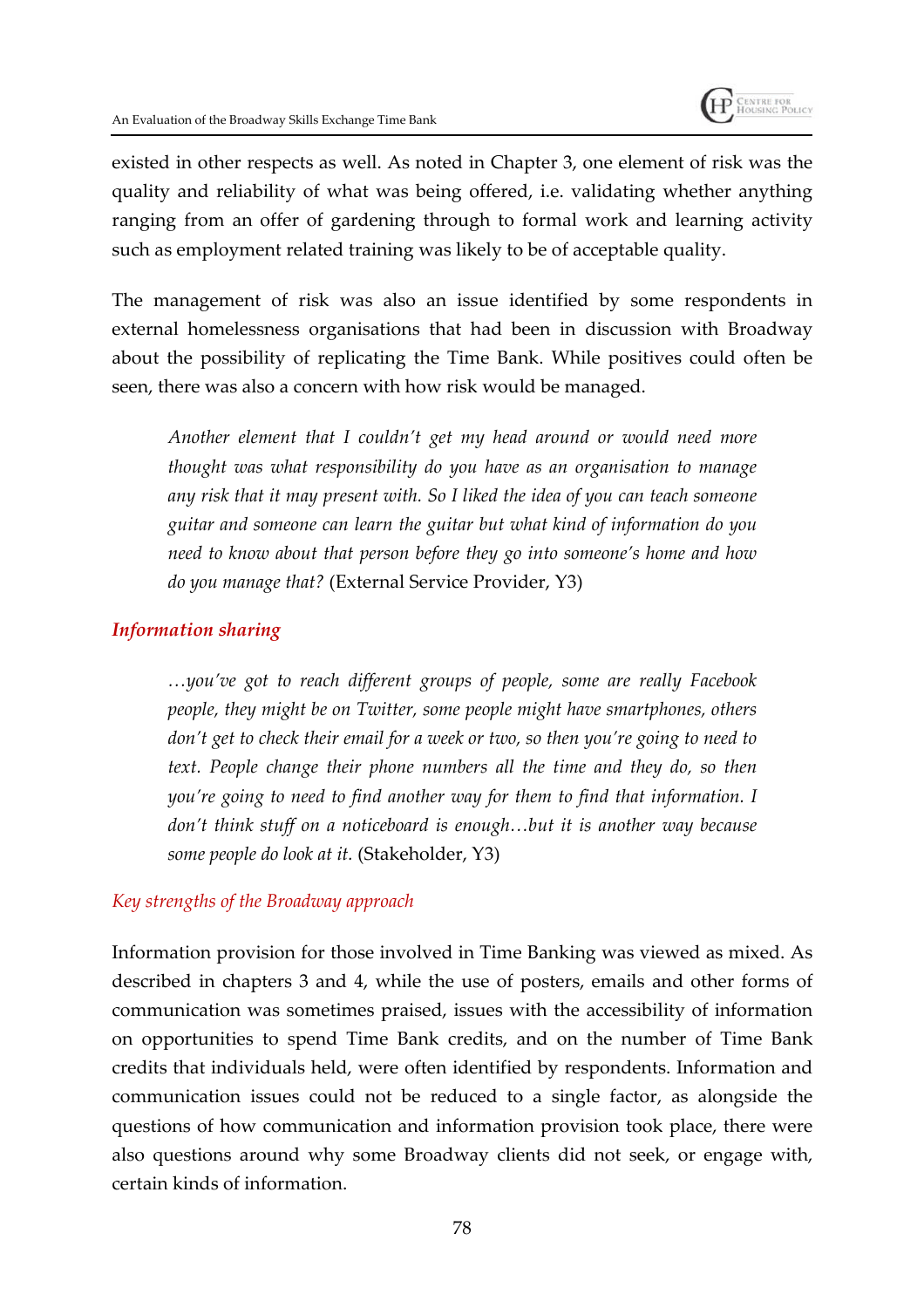

The strengths of the information provision by Broadway centred on trying to use multiple methods to stay in touch with Broadway clients and advise them of all the opportunities to earn and exchange Time Bank credits. Large, colourful posters, email contact and text messages were all employed to attempt to keep Broadway clients informed about, and engaged with, the Time Bank. It was not assumed that any one method of dissemination would be adequate for reaching clients who would prefer different kinds of communication and who would have differentiated access to information, e.g. for some email would be ideal, for others email might be impractical (see chapter 3).

Efforts had been made to increase digital inclusion among Broadway clients. A specific goal, alongside the gains centred on getting ICT skills to support work and learning, was to enable them to maintain access to Time Bank information.

*How do you get this information out to people? Everybody on our mail out list gets the same email, saying about the changes, and you can spend your credits in your local Time Bank, here's how you can find out where your local Time Bank is, if you need help with that process, contact me and I will liaise with the broker for you, but not everybody's an email person, some people don't really respond well to emails, or maps, and they need texts, they need phone calls…I would say that this is a universal problem in a Time Bank…there's always a sense that you've not contacted everyone*…(Stakeholder, Y3).

#### *Other lessons from the Broadway approach*

Two other key lessons in replicating Time Banking for homeless people can be seen in the Broadway experience of information dissemination:

- The Broadway Time Bank lacked an information hub, there was not a central point where Broadway clients could quickly and easily access all the information they might need on where they might exchange and earn Time Bank credits or on the Time Bank credits they had available.
- Information provision, in and of itself, was not always enough for some Broadway clients who were engaged in Time Banking. Workers supporting Time Banking in Broadway often acted as brokers, not only signposting and providing information, but also facilitating and supporting the earning and exchange of Time Bank credits. *Advice* could be as important as information.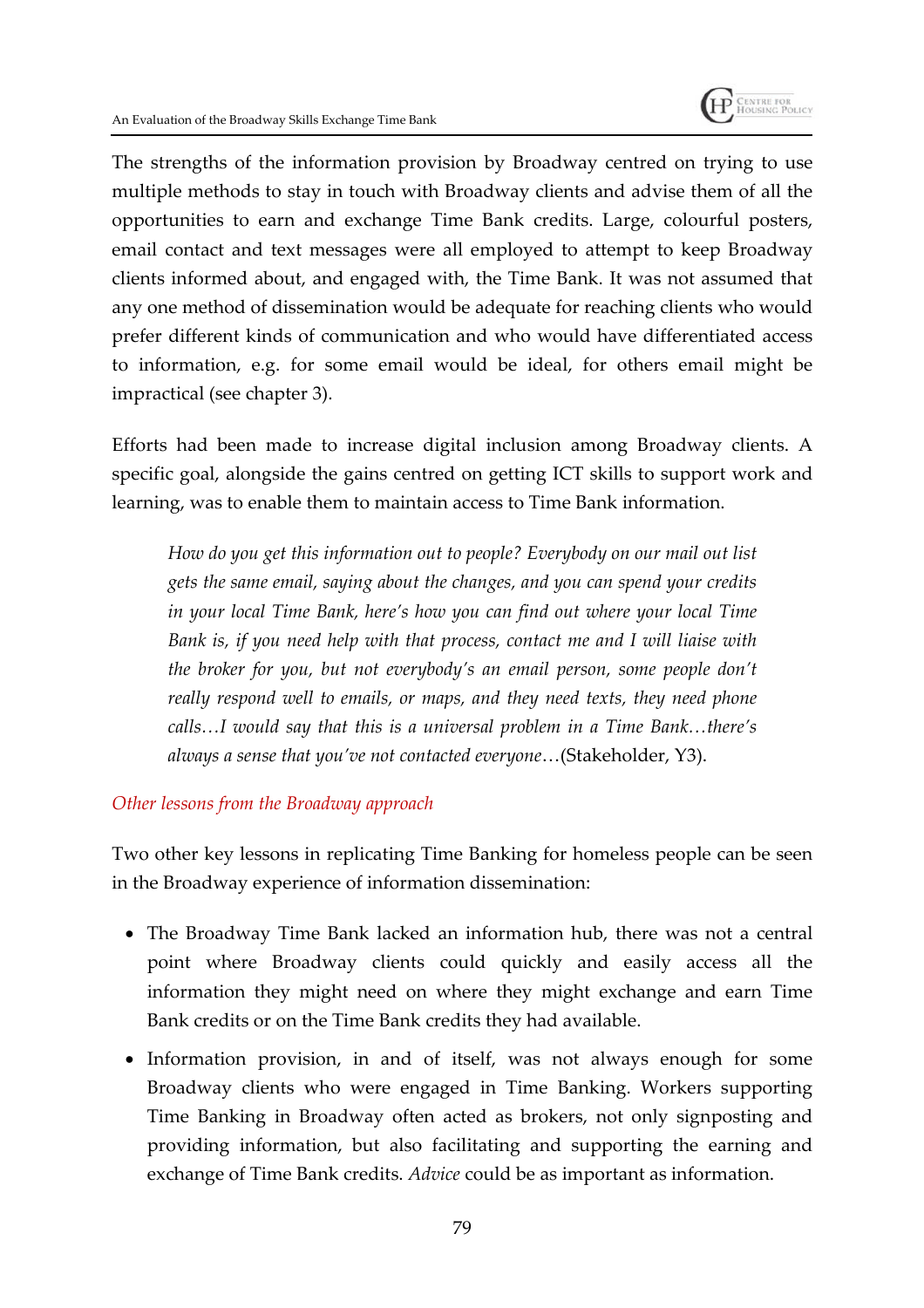

These points have been explored in more detail in chapters 3 and 4, but it is worth reiterating the key lessons for replication which they represent. Information dissemination for Time Banking has to be clear, comprehensive and very accessible. For some homeless people who are involved in Time Banking, the simple provision of information is not enough; they will sometimes require support to interpret that information. The role of the Broadway staff who acted as brokers and who more generally supported the Time Bank in providing advice and support to facilitate Time Banking, could be very important.

Information might need to be accompanied by reassurance, support and perhaps some practical assistance in order for a Time Banking opportunity to be engaged with. Over time, the need for advice and support might in some cases decrease, as the process of Time Banking became familiar and the self-esteem and confidence that could be generated through Time Banking increased (see chapters 3 and 4).

## *Resourcing Time Banking for homeless people*

## *Key strengths of the Broadway approach*

There was clear evidence that the dedication of specific staff support for Time Banking, using an enthusiastic staff team, that included people with practical experience of Time Banking, had been instrumental in allowing the successful development of the Broadway Time Bank. As noted, prior to the development of the Broadway Time Bank, it had proved difficult to engage Broadway clients with Time Banking, because of both practical and attitudinal barriers.

The role of the staff who had promoted Time Banking within Broadway and more widely was pivotal in three respects (see chapters 2 and 3). The core roles that the staff team took in enabling Time Banking can be summarised as follows:

- *Providing information, advice and support to Broadway clients to encourage them to engage with Time Banking.* The staff team both explained and supported the process of Time Banking. During the early phases of Time Banking, this support was important in getting Time Banking established.
- *Providing continuity of support for the Time Banking process.* Broadway clients might only be in contact with services for a relatively short time in at least some cases, e.g. because their homelessness was successfully ended. Staff turnover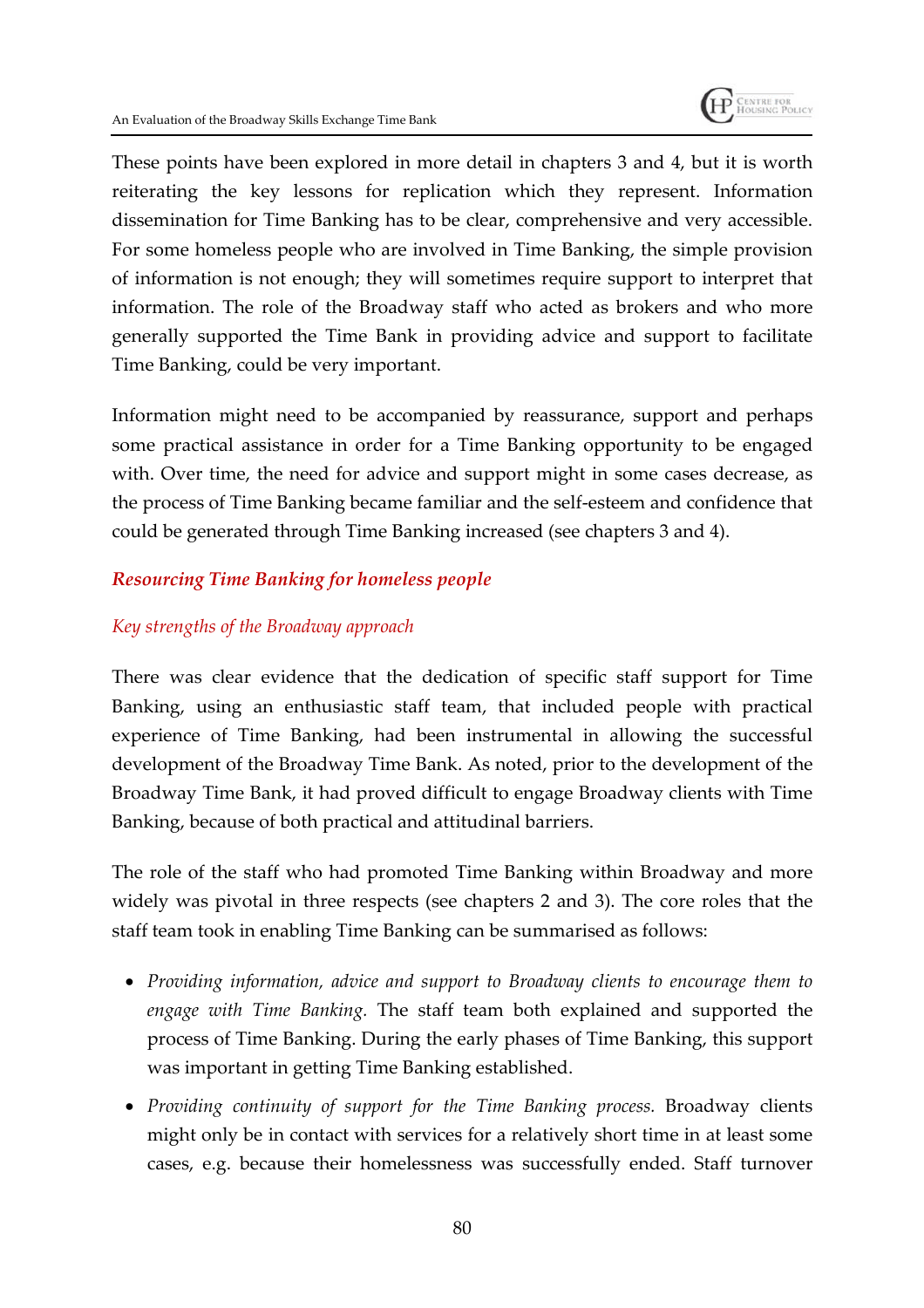

could also occur and periodic re-tendering of contracts for service provision by the London boroughs meant Broadway might start to deliver new services and/or lose some existing services. This could mean that Time Banking was working in a context where things could change over time. The staff team provided a constant reminder that Time Banking was available and also act as an information and support source for new clients, new staff and new Broadway services that were not already part of the Time Bank.

 *Facilitating links between the community, other Time Banks and the Broadway Time Bank*. The role of staff in creating these links was central, as they both promoted the Time Bank and sought to establish connections with individuals and organisations that might contribute to the Time Bank.

External agencies, exploring the use of Time Banking with Broadway during the replication phase, sometimes took the view that dedicated staff resources would be needed to make a Time Bank work properly. In particular, given the pressures on resources, these external agencies reported that Time Banking would need at least some specific support, as staff would be too busy in their support roles to orchestrate and support Time Banking alongside their other duties.

*First of all I liked the idea (of Time Banking) but in thinking whether we would do it my head was thinking we'd need dedicated staff who could organise and do this…so yeah that was definitely one of my immediate thoughts, that it would need resourcing, I don't think it's something you could add just on to someone's job.* (Stakeholder, Y3).

Within Broadway, views on the need for continued staff support for Time Banking were mixed. During the Autumn 2013 fieldwork, it was found that there was some support for the idea that Time Banking, now established, would become selfsustaining. However, some respondents within Broadway had doubts about whether Time Banking could be effectively sustained without dedicated staff support.

*Localised Time Banking might work quite well, because how does anyone in a hostel know what is going on? Word of mouth, it is just happening and it's there and it's in their face.* (Stakeholder, Y3)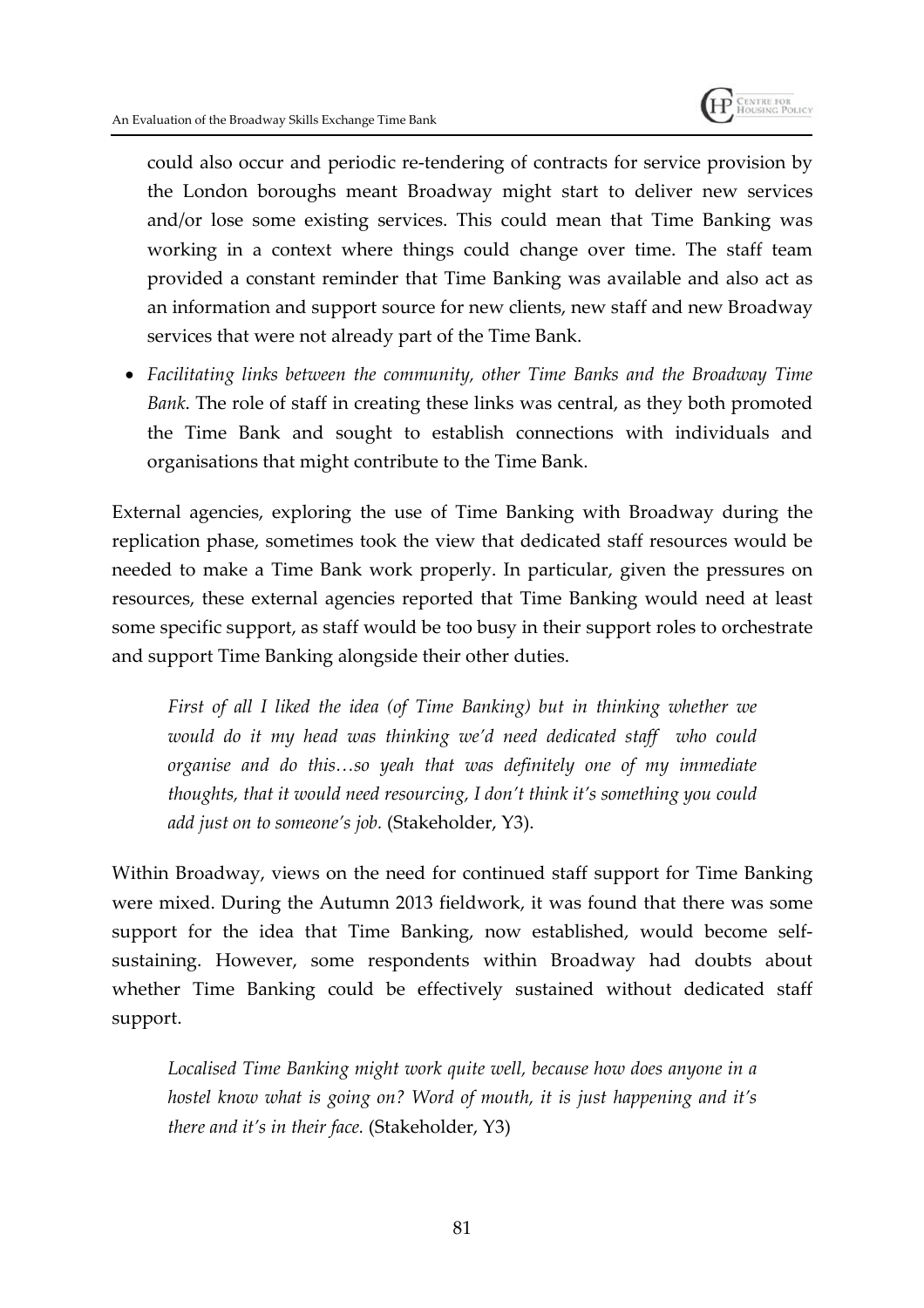

*I think next year we'll see if that's really going to work or not, because the frontline project workers, they've got a lot to do anyway, so it can feel like, I think maybe there has been some resistance in some quarters that this is something extra that they have to do. Whereas actually, it's an opportunity that can make their lives easier and also contribute to the culture of the hostel.* (Stakeholder, Y3)

*It's good, I'm just disappointed that it's stopping, it's going to become very hostel based, so it's going to become very independently done in that sense. I'm just scared it might just fall flat. To me, Time Banking needs an organisation, it really does, it does not matter where the organisation is, but it needs an organisation. And if we start taking it out into hostels, some of our hostels, people move very, very quick, and to me it's just going to lose the momentum of being done somewhere, a major place, and everyone can get involved. (*Stakeholder, Y3)

*Taking into account there is a high turnover of clients in hostels and a high turnover of frontline staff as well so that message has to be passed on through all these changes…there's the danger of if one person takes hold of it and then they move on…the message can be lost if it's not as clear as it should have been.* (Stakeholder, Y3)

The presence of a visible, physical, hub in which group Time Banking activity, such as classes or art for small groups, took place was also seen as a strength of the Broadway approach by some respondents. The advantage was perceived as being the presence of a centre associated with Time Banking in which the reality of what Time Banking could offer was visible. It is important to note that Time Banking was also seen as a community activity that should not be restricted to one place. However, some concentration of group work and learning activity resulting from Time Banking, in one or two places, was thought by some respondents to enhance the visibility and accessibility of Time Banking.

*I mean we used to have IT going in there, art going on in there, creative writing group going on in there, music, all on the same day, we would have Time Banking activities going on because you have the space to run it and I'm the coordinator and I've got all these people delivering activities under one roof. And there's lots of people coming into the centre to use the services, and*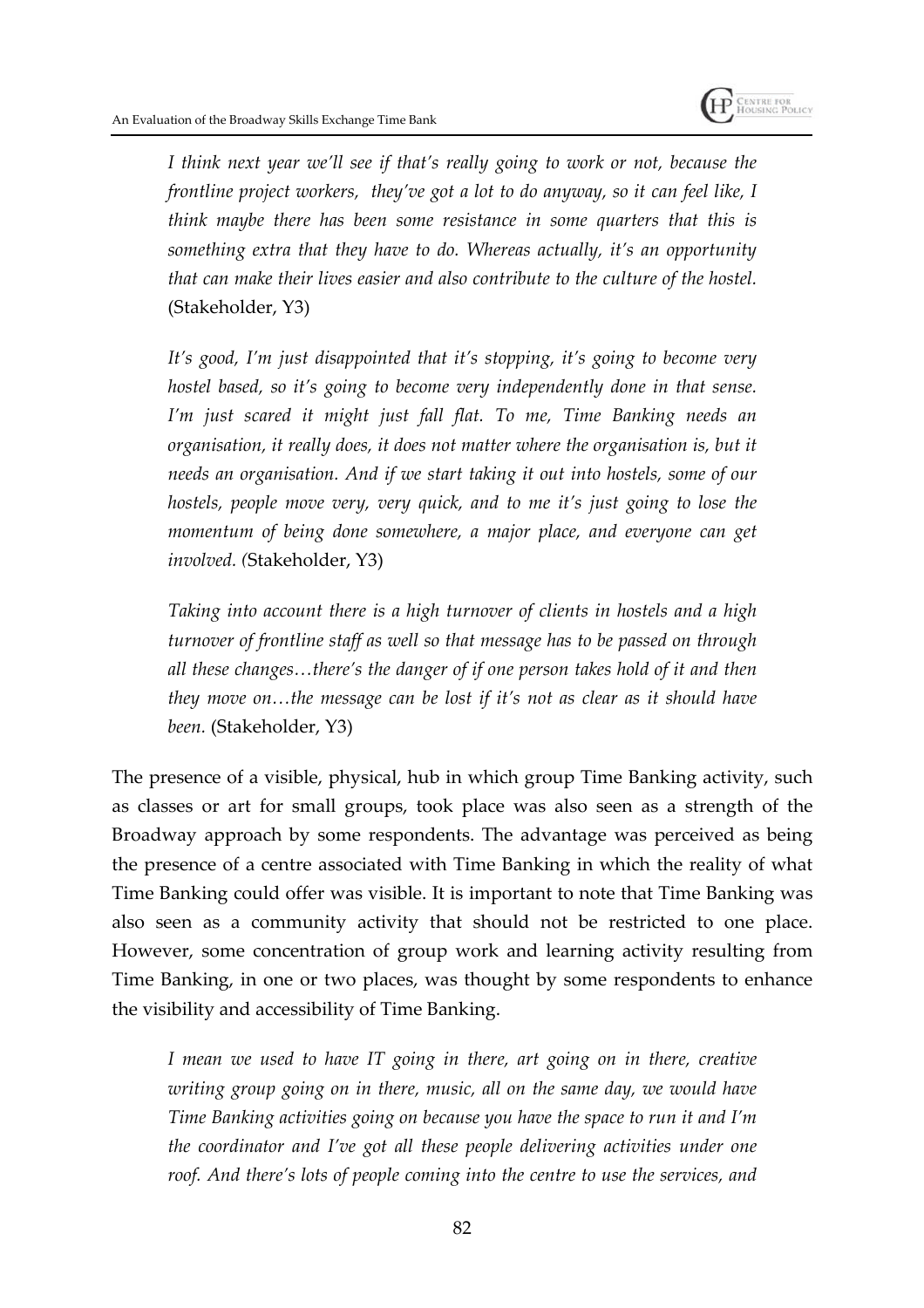

*while they're waiting to see the nurse or the welfare rights worker they might as well go and do a little bit of something, so it's like a captive audience. And we had that. We don't have those centres now…it was much better with a centre.* (Stakeholder, Y3)

#### *Other lessons from the Broadway approach*

Dedicated resourcing had enabled the development of the Broadway Time Bank. The difference that the removal of that dedicated resourcing would make to Time Banking over time was uncertain at the point the evaluation drew to a close, as the process of withdrawing support was ongoing. The main staff resource had been redeployed to the replication phase for six months of the project in Year 4 (see Chapter 3). A key location in which group work and learning activity had been provided through Time Banking had also ceased to be available.

In the Autumn of 2013, there were some concerns that the absence of dedicated staff support and to a lesser extent, poorer access to facilities where Time Banking work and learning and other activities could be delivered to groups, might undermine the effectiveness and reach of Time Banking. How far these concerns might have been realised, and the extent to which Time Banking, which had been established across Broadway, would start to diminish, continue to work at a similar level, or perhaps go on to thrive, could not be established by the University of York evaluation. There is scope for a small, additional, study to explore how well Time Banking continues to develop through 2014 and beyond.

## **Main lessons for replication**

*I think you know if overall we were to look at marks out of ten, I think they've done a really, really good job and I think that if the [Broadway Time Bank] model's replicated and the lessons were learnt to make it even more successful you could potentially have sustainable best practice.* (Time Banking UK Representative, Y3)

For many respondents, Time Banking at Broadway had been a great success as an innovative form of providing support, building self-confidence, engaging Broadway clients with work and learning activity and starting to reconnect Broadway clients who often faced multiple barriers to paid work - with full and part time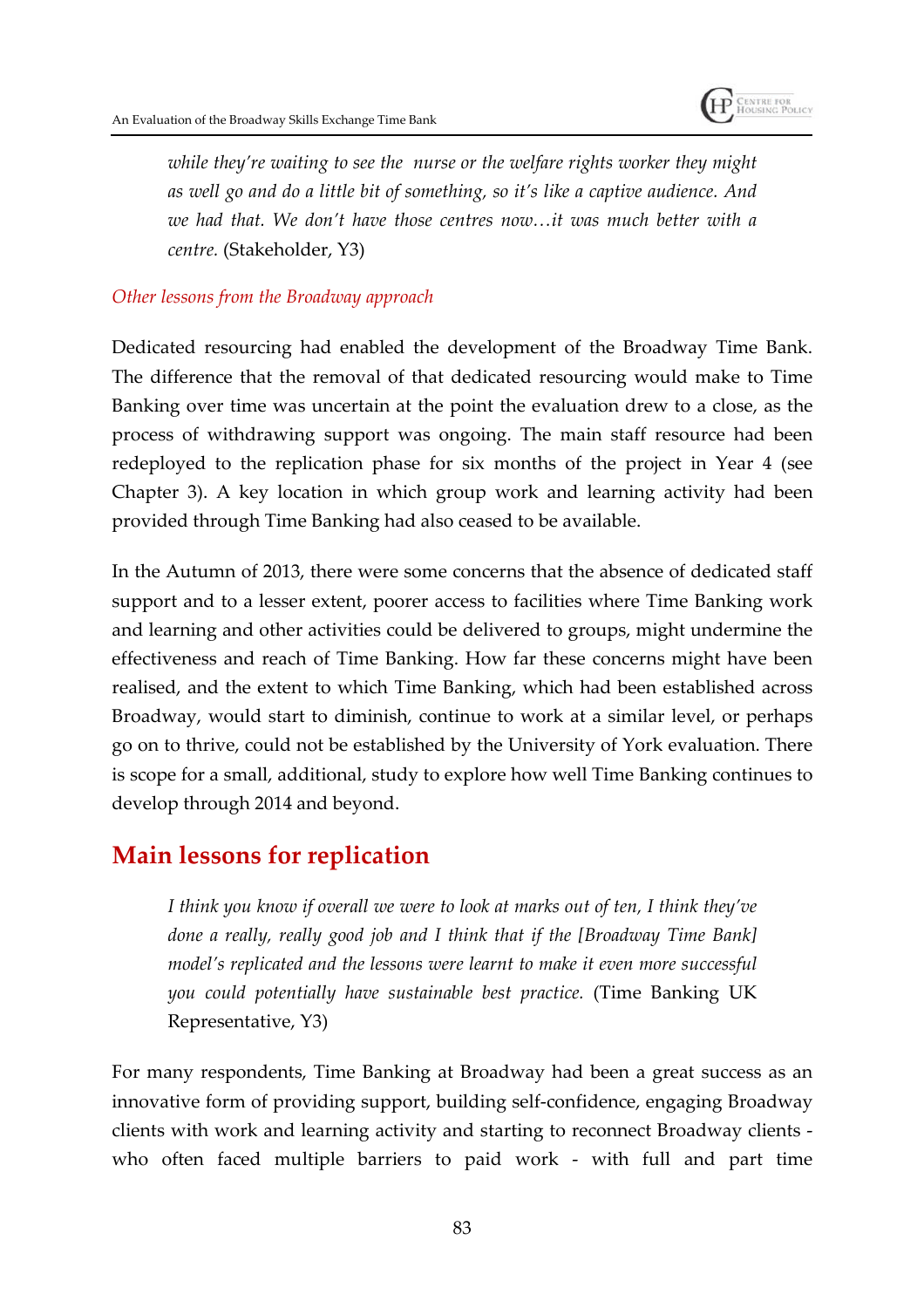

employment. Alongside delivering these positive outcomes, Time Banking was often seen as participative and enabling, as giving dignity and status to homeless people by showing their time, experience and skills all had value.

The key lessons for replication from the Broadway experience of Time Banking can be summarised as follows:

- Piloting of Time Banking for homeless people is essential. There is a need to ensure that Time Banking is carefully adapted to the specific needs of different groups of homeless people and is well suited to the wider environment in which it is taking place. Core lessons can be derived from the Broadway experience, but it should not be assumed it can simply be copied. A Time Bank for homeless families in a rural area, or for young homeless people in Manchester or Birmingham, could broadly follow what Broadway did, but would also need to be adapted to those specific client groups and circumstances.
- Flexibility is at the core of effective Time Banking with homeless people. This flexibility needs to exist at two levels. First, a Time Bank should be able to respond to and support a capable and work-ready homeless person with exchanging Time Bank credits in such a way as to enable them to get back into employment and access other support they might need. Second, a Time Bank has to also be able to engage with homeless people with support needs, particularly those with high support needs, at a lower level. Here, Broadway's awarding of Time Bank credits for basic activity, such as helping out around a hostel, brought homeless people with higher needs into Time Banking. A narrow definition of what forms of activity should be regarded as Time Banking would have limited engagement with some of the higher need groups of homeless people.
- Time Banking has inherent appeal to many homeless people. The sense that an exchange is taking place, of time and skills that are valued, gives a sense of dignity and helps support self-confidence. Once engaged with Time Banking, many homeless people will actively choose to remain engaged.
- Engagement is challenging with some homeless populations, particularly when they are likely to move on from homelessness services before having much chance to engage with Time Banking. Support with engagement in Time Banking might need to follow formerly homeless people as they are resettled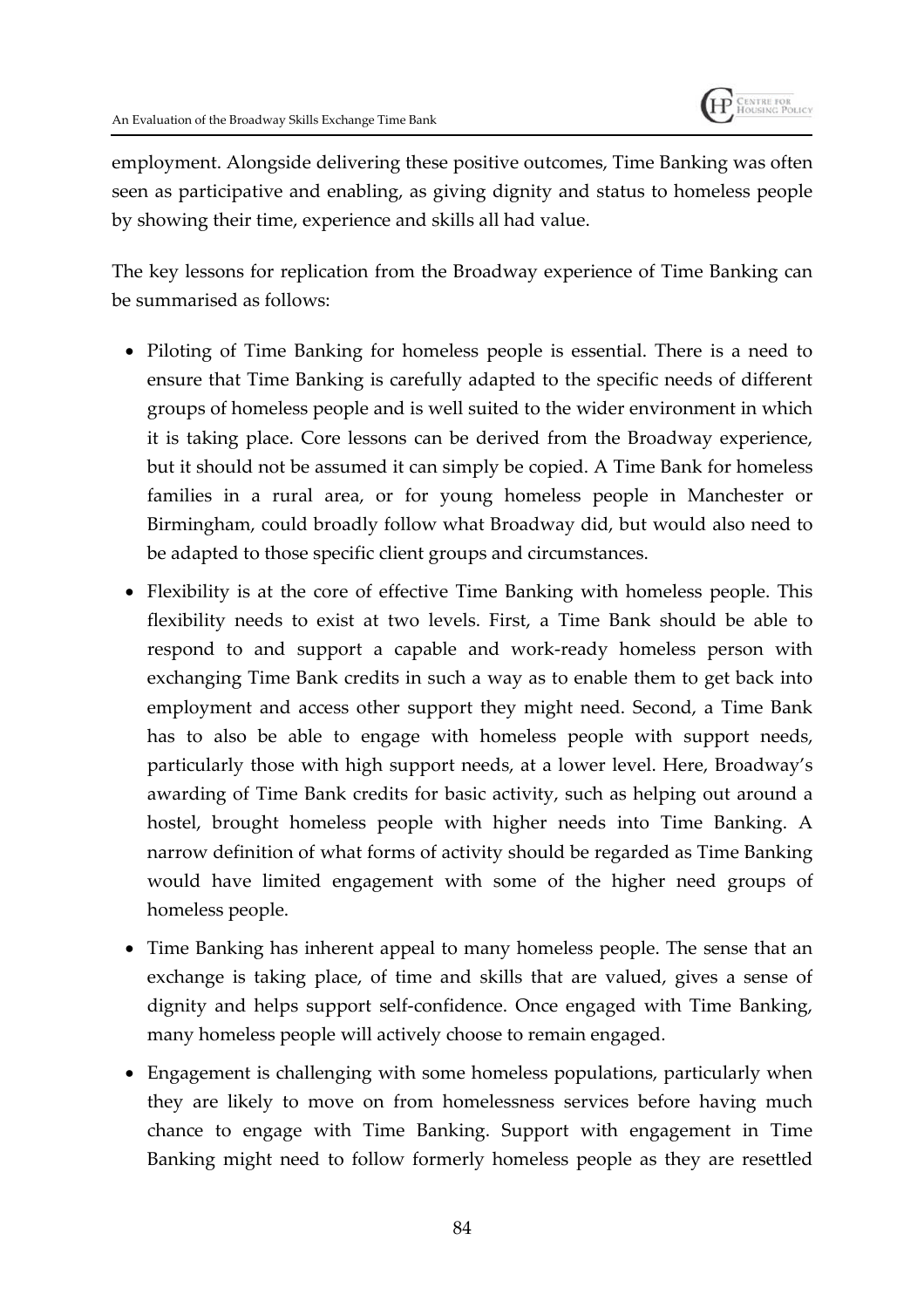

into ordinary housing after spending time in supported accommodation. Time Banking also needs to be integrated into mobile tenancy sustainment/Housing First services that immediately rehouse homeless people into ordinary housing and provide peripatetic support.

- Capacity to exchange Time Bank credits which is supported by high quality information dissemination is crucial to maintaining engagement with homeless people and formerly homeless people. It must be clear what Time Bank credits can be spent on and how many Time Bank credits a person has available. The greater the range of options there are in how to spend Time Bank credits, the higher the level of sustained engagement is likely to be. There is evidence from this evaluation and elsewhere that many homeless people want access to work and learning activities and to secure and keep paid work $^{83}$ .
- Risk management needs to be considered in the development and operation of a Time Bank. This becomes even more important in a context where wider links with the community and external Time Banks are being developed.
- Information dissemination is central to effective Time Banking with homeless people. No single means of information dissemination can be relied upon to effectively engage all homeless people but an informational hub, which serves as a reference point for all Time Banking related activity, is important. Alongside information provision, homeless people may often need advice and support in order to engage with Time Banking, particularly during the early stages of their involvement.
- Dedicated staff support can play a number of roles in enabling Time Banking with homeless people to be effective. Direct support can be crucial in encouraging some homeless people to engage with and to continue to use Time Banking. Staff can also build bridges between a Time Bank for homeless people and other Time Banks, as well as forging links with volunteers and external organisations in the wider community that will bring them into the Time Bank. Information dissemination and the general encouragement of Time Banking across an organisation is also an important part of what a dedicated staff team can do. In working with homeless people, where the client group, service

<sup>83</sup> Centre for Economic & Social Inclusion (2007) op. cit.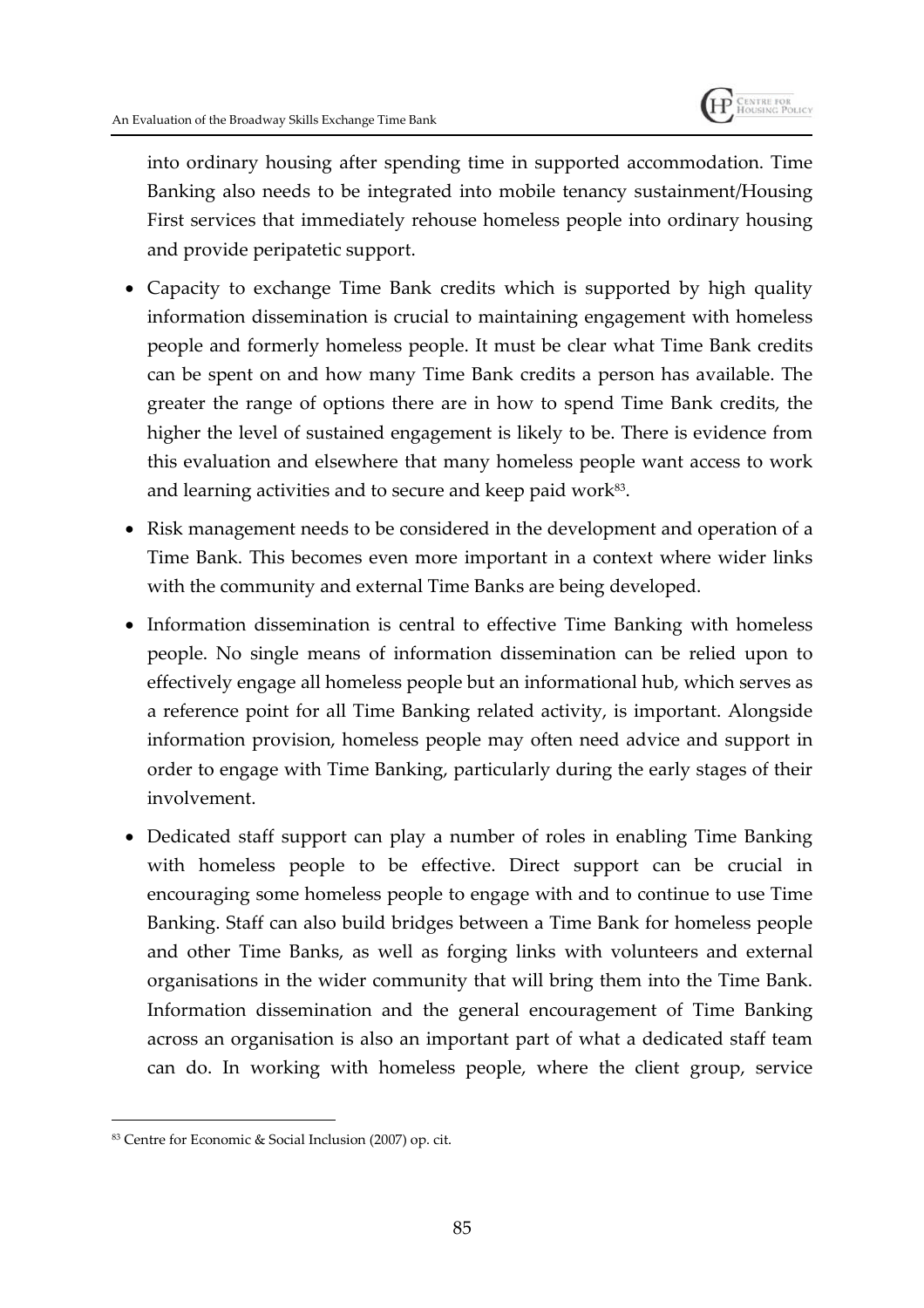

provision and staffing may be subject to quite high levels of churn, a dedicated staff team can bring new arrivals into Time Banking and ensure continuity of access to Time Banking.

# **Progress in replication**

## *Achievements by the Autumn of 2013*

By the Autumn of 2013, awareness of the Broadway Time Bank was described by respondents as having increased across the homelessness service sector as a whole. Time Banking UK had begun to direct charities and voluntary sector organisations which were interested in developing Time Banking for homeless people to Broadway for advice and information.

Direct replication of the Time Bank model was taking place in a drug rehabilitation project, which had a client group that included homeless people, in South East England and Broadway were also supporting the development of a Time Bank by another homelessness service providing supported accommodation in London. Discussions with other agencies were ongoing and included major service providers in London and Oxford. Work was also underway discussing the potential of Time Banking with Homeless Link, which is the membership organisation for service providers and individuals working with homeless people around England.

Interest from service providers in Ireland in Time Banking had prompted a visit to look at what Broadway was doing. There had also been visits to Broadway from service providers in East Anglia who were interested in establishing a Time Bank. Work was also ongoing in developing collaborations with Time Banks UK, including bids for further funding and in creating links with other Time Banks in London.

In 2012, being awarded the second place in the Andy Ludlow Homelessness Awards<sup>84</sup> for innovative use of volunteers was viewed by Broadway staff as having helped raise the profile of Time Banking. The evaluation undertaken by the University of York research team, reported here, will also be used to increase the profile of Time Banking, through a launch event in the Spring of 2014.

<sup>84</sup> http://andyludlowawards.org.uk/